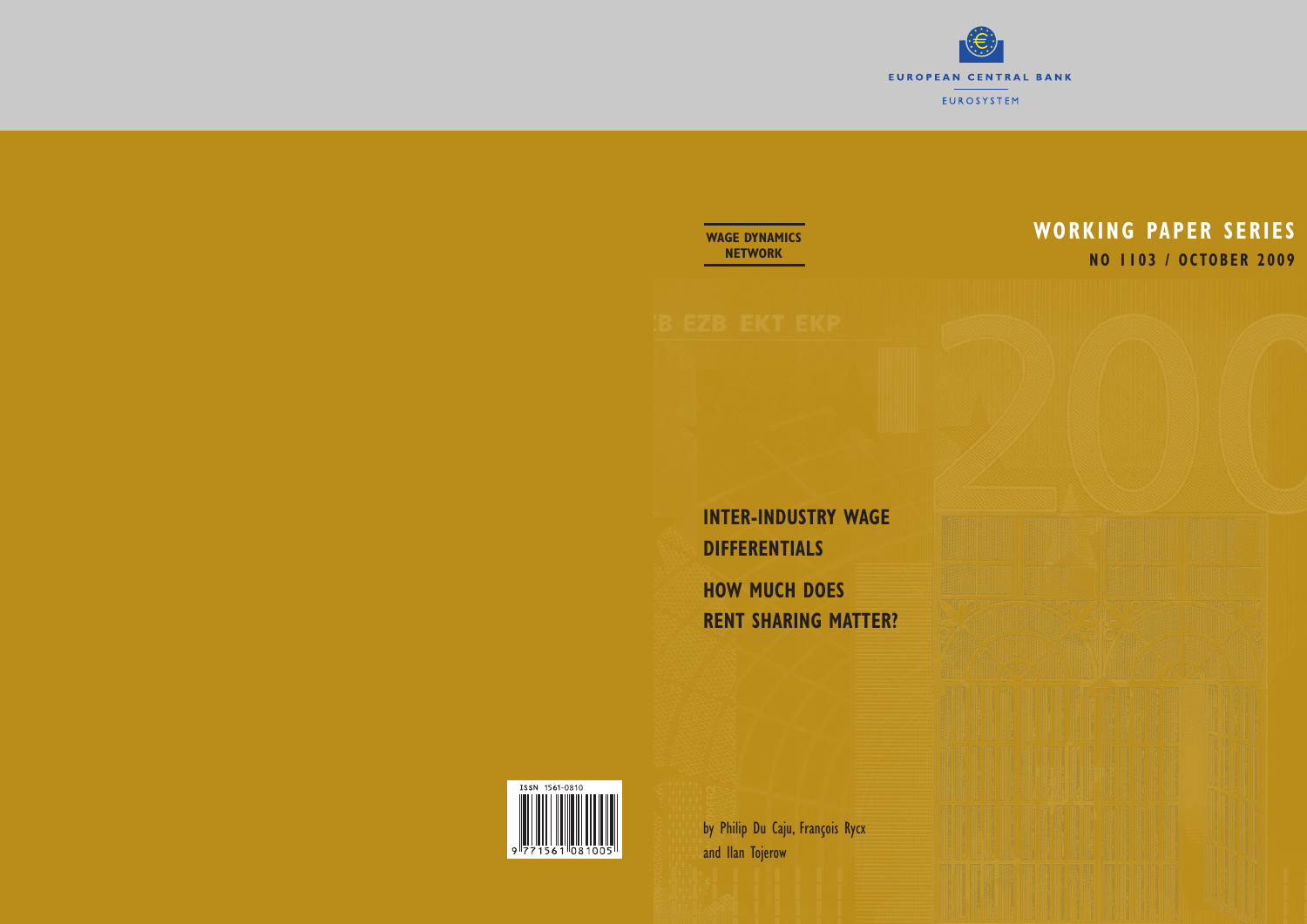



**NO 1103 / OCTOBER 2009**

**WAGE DYNAMICS NETWORK**

# **INTER-INDUSTRY WAGE DIFFERENTIALS**

# **HOW MUCH DOES RENT SHARING MATTER? 1**

by Philip Du Caju<sup>2</sup>, François Rycx<sup>3</sup> and Ilan Tojerow<sup>3</sup>

This paper can be downloaded without charge from

electronic library at http://ssrn.com/abstract\_id=1485326.

http://www.ecb.europa.eu or from the Social Science Research Network



In 2009 all ECB publications feature a motif taken from the  $€200$  banknote.



1 We thank the participants at the Eurosystem Wage Dynamics Network and at the LARGE-CEB annual conference in Economics and Finance (Strasbourg, September 2008) for their helpful comments and suggestions. The authors are grateful to Statistics Belgium for giving access to the Belgian Structure of Earnings Survey and Structure of Business Survey. The views expressed in this paper are those of the authors and do not necessarily reflect those of the European Central Bank or the Eurosystem 2 National Bank of Belgium (NBB), Boulevard de Berlaimont 14, B-1000 Brussels, Belgium; e-mail: philip.ducaju@nbb.be

3 Free University of Brussels, avenue F.D. Roosevelt 50, B-1050 Brussels, Belgium; DULBEA, NBB and IZA-Bonn; e-mail: frycx@ulb.ac.be and itojerow@ulb.ac.be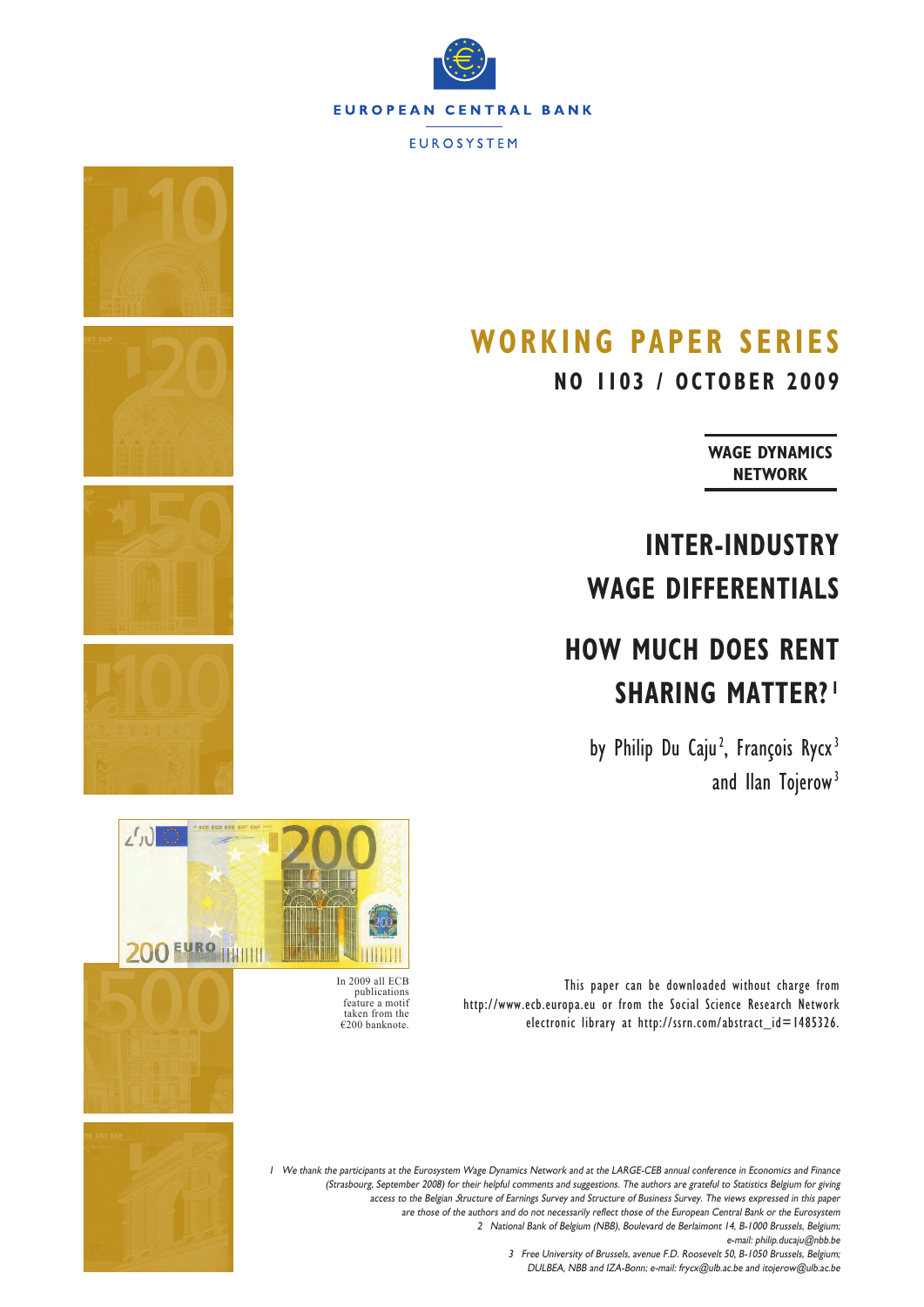#### **Wage Dynamics Network**

This paper contains research conducted within the Wage Dynamics Network (WDN). The WDN is a research network consisting of economists from the European Central Bank (ECB) and the national central banks (NCBs) of the EU countries. The WDN aims at studying in depth the features and sources of wage and labour cost dynamics and their implications for monetary policy. The specific objectives of the network are: i) identifying the sources and features of wage and labour cost dynamics that are most relevant for monetary policy and ii) clarifying the relationship between wages, labour costs and prices both at the firm and macro-economic level.

The WDN is chaired by Frank Smets (ECB). Giuseppe Bertola (Università di Torino) and Julian Messina (Universitat de Girona) act as external consultants and Ana Lamo (ECB) as Secretary.

The refereeing process of this paper has been co-ordinated by a team composed of Gabriel Fagan (ECB, chairperson), Philip Vermeulen (ECB), Giuseppe Bertola, Julian Messina, Jan Babecký (CNB), Hervé Le Bihan (Banque de France) and Thomas Mathä (Banque centrale du Luxembourg).

The paper is released in order to make the results of WDN research generally available, in preliminary form, to encourage comments and suggestions prior to final publication. The views expressed in the paper are the author's own and do not necessarily reflect those of the ESCB.

#### **© European Central Bank, 2009**

**Address** 

Kaiserstrasse 29 60311 Frankfurt am Main, Germany

#### **Postal address**

Postfach 16 03 19 60066 Frankfurt am Main, Germany

#### **Telephone**

+49 69 1344 0

**Website**  http://www.ecb.europa.eu

**Fax**  +49 69 1344 6000

*All rights reserved.* 

*Any reproduction, publication and reprint in the form of a different publication, whether printed or produced electronically, in whole or in part, is permitted only with the explicit written authorisation of the ECB or the author(s).* 

*The views expressed in this paper do not necessarily reflect those of the European Central Bank.*

*The statement of purpose for the ECB Working Paper Series is available from the ECB website, http://www.ecb.europa. eu/pub/scientific/wps/date/html/index. en.html*

ISSN 1725-2806 (online)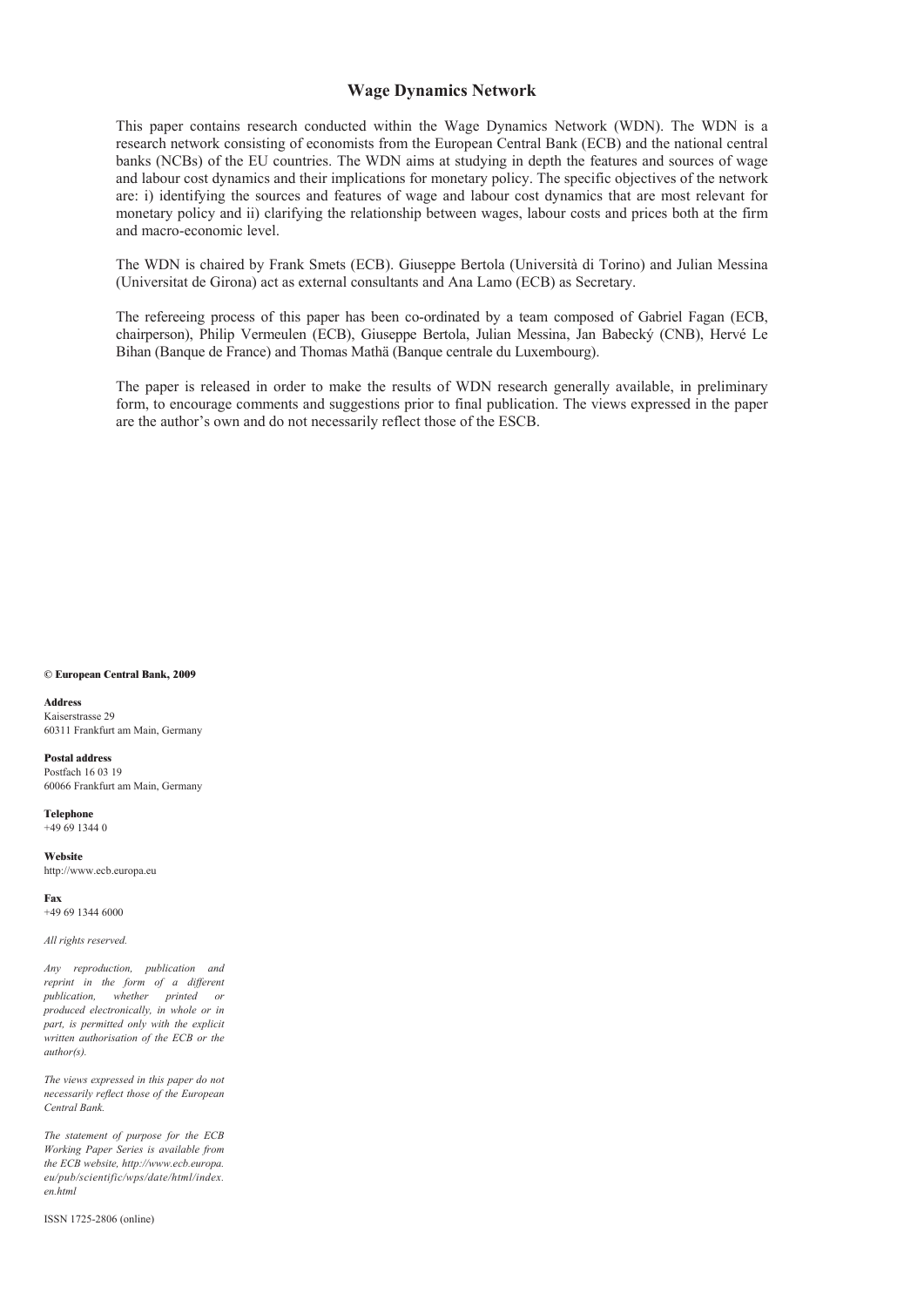### **CONTENTS**

| Abstract                                   |                                                               |    |    |  |  |  |
|--------------------------------------------|---------------------------------------------------------------|----|----|--|--|--|
| Non-technical summary                      |                                                               |    |    |  |  |  |
| 1                                          | Introduction                                                  |    |    |  |  |  |
| $\mathfrak{D}$                             | Review of the literature                                      |    |    |  |  |  |
|                                            | 2.1 The role of unobserved ability                            | 10 |    |  |  |  |
|                                            | 2.2 The role of employers' characteristics                    |    |    |  |  |  |
| 3                                          | Description of the data                                       | 13 |    |  |  |  |
| 4                                          | Wage regressions                                              | 16 |    |  |  |  |
|                                            | 4.1 Methodology                                               | 16 |    |  |  |  |
|                                            | 4.2 Wage regressions                                          | 17 |    |  |  |  |
| 5                                          | Inter-industry wage differentials                             |    | 20 |  |  |  |
| 6                                          | Inter-industry wage differentials                             |    |    |  |  |  |
|                                            | and rent-sharing                                              |    |    |  |  |  |
|                                            | 6.1 How big and significant is the wage-profit<br>elasticity? | 22 |    |  |  |  |
|                                            | Inter-industry wage differentials:<br>6.2                     |    |    |  |  |  |
|                                            | how much does rent-sharing matter?                            | 26 |    |  |  |  |
| 7                                          | Conclusion                                                    | 27 |    |  |  |  |
| References                                 |                                                               |    |    |  |  |  |
| Tables                                     |                                                               |    |    |  |  |  |
| Appendices                                 |                                                               |    |    |  |  |  |
| European Central Bank Working Paper Series |                                                               |    |    |  |  |  |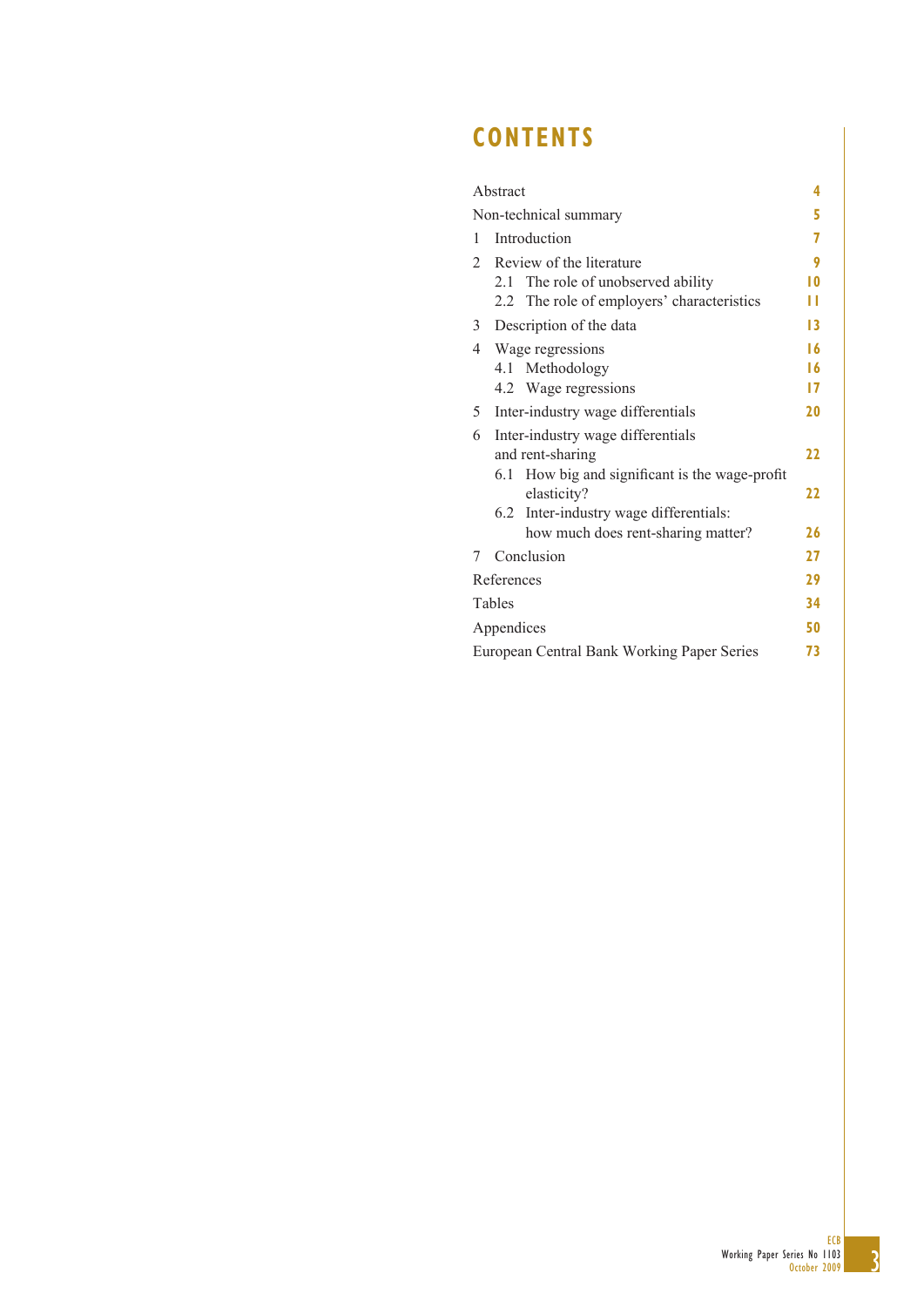### **Abstract**

This paper investigates inter-industry wage differentials in Belgium, taking advantage of access to a unique matched employer-employee data set covering all the years from 1999 to 2005. Findings show the existence of large wage differentials among workers with the same observed characteristics and working conditions, employed in different sectors. These differentials are persistent and no particular downward or upward trend is observed. Further results indicate that *ceteris paribus*, workers earn significantly higher wages when employed in more profitable firms. The time dimension of our matched employer-employee data allows us to instrument firms' profitability by its lagged value. The instrumented elasticity between wages and profits is found to be quite stable over time and varies between 0.034 and 0.043. It follows that Lester's range of pay due to rent sharing fluctuates between about 24 and 37 percent of the mean wage. This rent-sharing phenomenon accounts for a large fraction of the industry wage differentials. We find indeed that the magnitude, dispersion and significance of industry wage differentials decreases sharply when controlling for profits.

Keywords: Industry wage differentials, Rent-sharing, Matched employer-employee data.

JEL Classification: D31, J31, J41.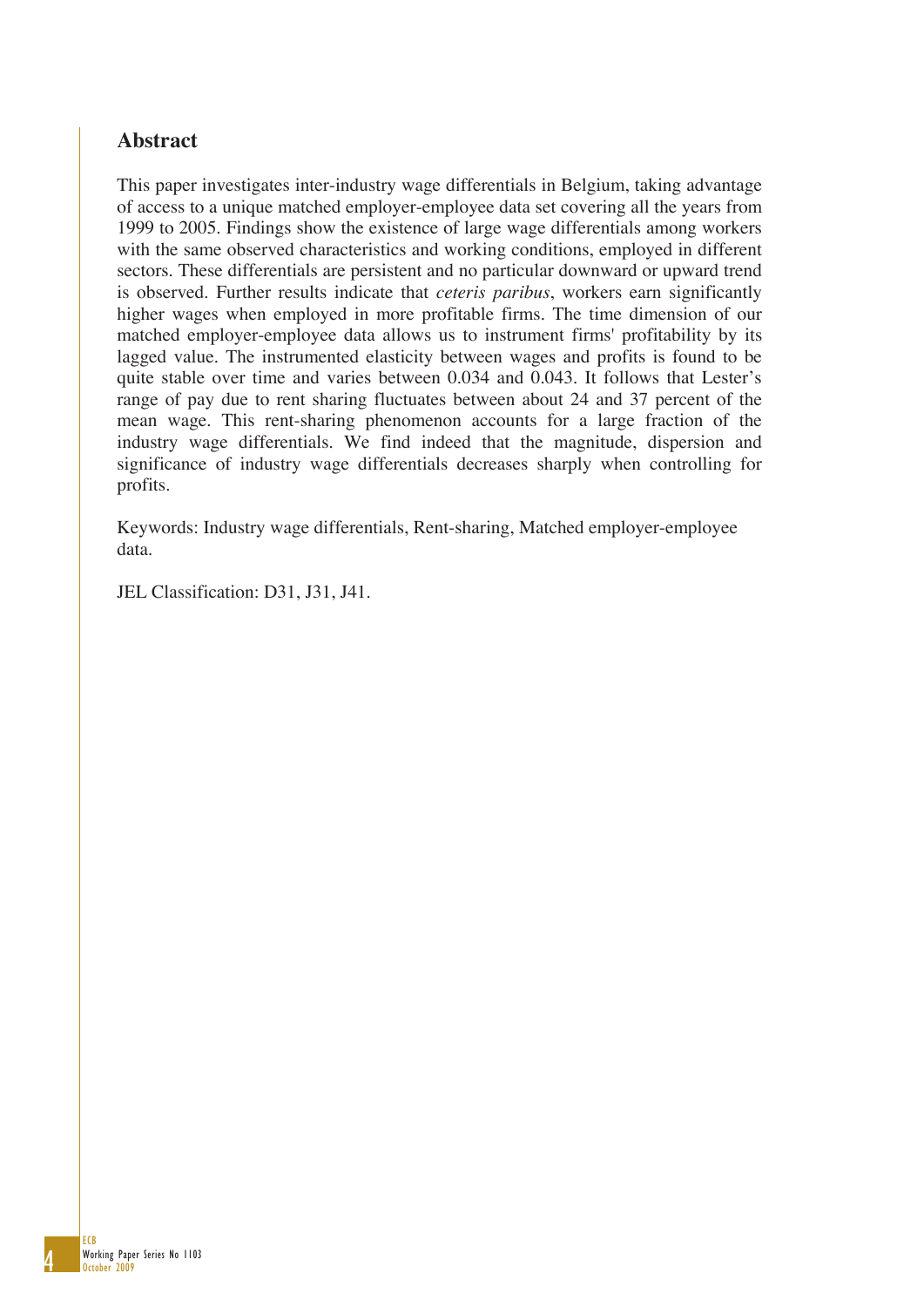#### **Non-technical summary**

The existence of sectoral effects on workers' wages has become an accepted fact in the economic literature, and has in the past also been highlighted for Belgium. Yet, the reason for the existence of inter-industry wage differentials remains a complex and unresolved puzzle. Indeed, the role of unmeasured abilities in explaining inter-industry wage differentials is still unsettled. Moreover, while studies on industry wage premia offer some evidence against the perfectly competitive model, they hardly allow to discriminate among alternative models supporting the existence of an effect of employers' characteristics on employees' wages. In particular, little is known on the contribution of rent-sharing to the observed industry wage differentials.

This paper adds to this literature by analysing the structure and stability of industry wage differentials in the Belgian private sector over the period 1999-2005, and by examining the role of rent-sharing as possible explanation. Three central questions are addressed: i) Are sectoral differences persistent over time?, ii) How large is the elasticity between wages and profits, controlling for the endogeneity of profits, and does it change over time?, iii) What is the contribution of rent-sharing to the observed industry wage differentials, and is it stable over time?

These questions are investigated on the basis of a unique matched employer-employee data set covering the period 1999-2005. This data set derives from the combination of the *Structure of Earnings Survey* and the *Structure of Business Survey*. The former contains detailed information on firm characteristics (e.g. sector of activity, size of the firm, and level of wage bargaining) and on individual workers (e.g. gross hourly wages, bonuses, age, education, sex, and occupation). The latter provides firm-level information on financial variables (e.g. gross operating surplus and value added per capita).

Our findings show the existence of large and persistent wage differentials among workers with the same observed characteristics and working conditions, employed in different sectors. We also note that the hierarchy of sectors in terms of wages is very stable over time and that the sectoral wage structure reported for Belgium is quite similar to that observed in other industrialised countries. To put it differently, it appears that high and low wage industries do not vary substantially across countries.

> 5 ECB Working Paper Series No 1103 October 2009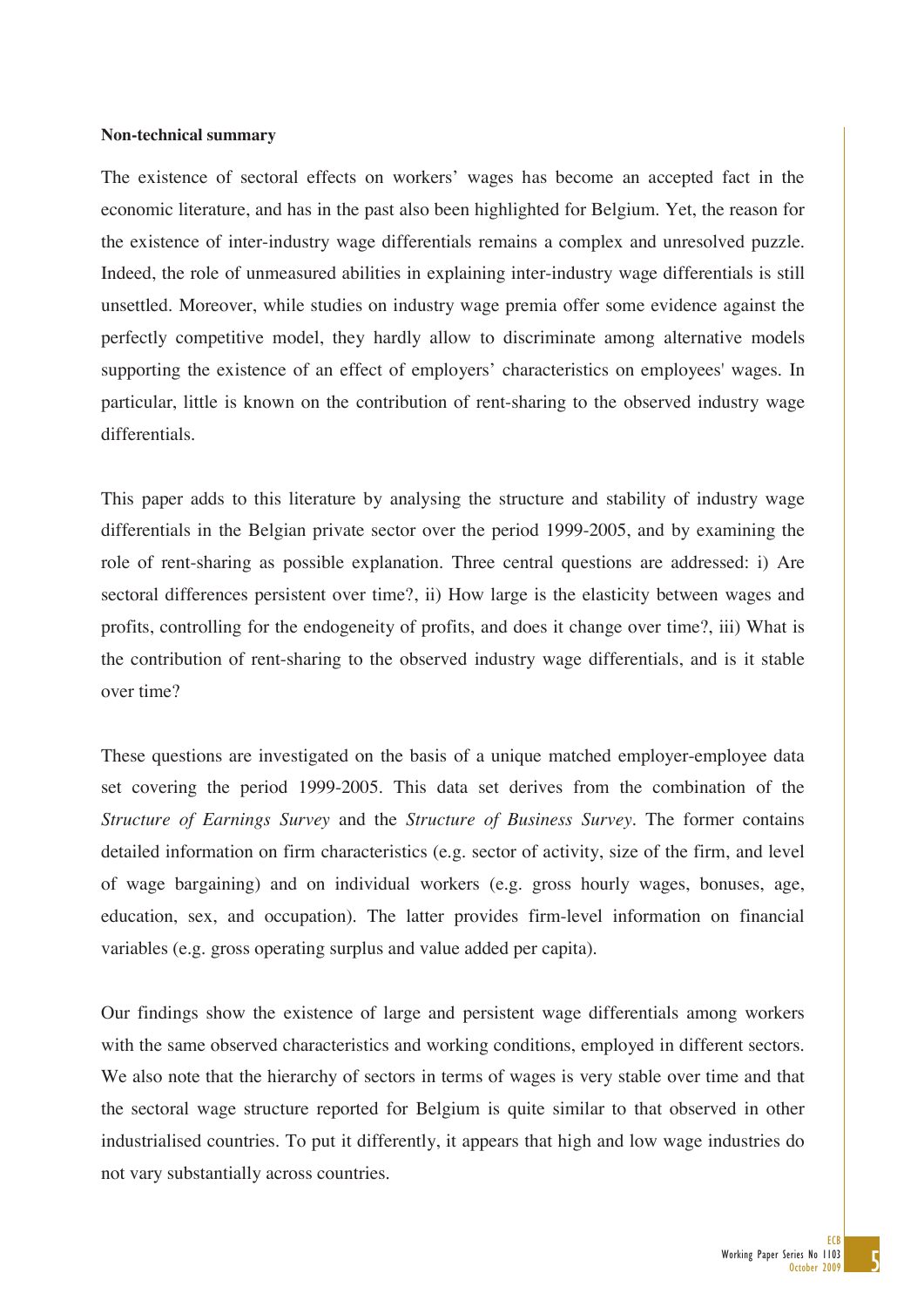Further results indicate that *ceteris paribus*, workers earn significantly higher wages when employed in more profitable firms. We find that *ceteris paribus* the wage of a worker would increase by approximately one-third if she/he switched jobs from a firm whose profits are two standard deviations below the mean of profits to another firm whose profits are two standard deviations above the mean.

Finally, results show that substantial wage differentials are still recorded in all years between workers employed in different sectors after controlling for rent-sharing. Also noteworthy is that the hierarchy of sectors in terms of wages remains almost unchanged. However, the proportion of significant inter-industry wage differentials decreases from around 82 to 45 percent. We also find that the dispersion in inter-industry wage differentials drops by about 25 percent when profits are taken into account. These findings suggest that rent-sharing accounts for a large fraction of inter-industry wage differentials.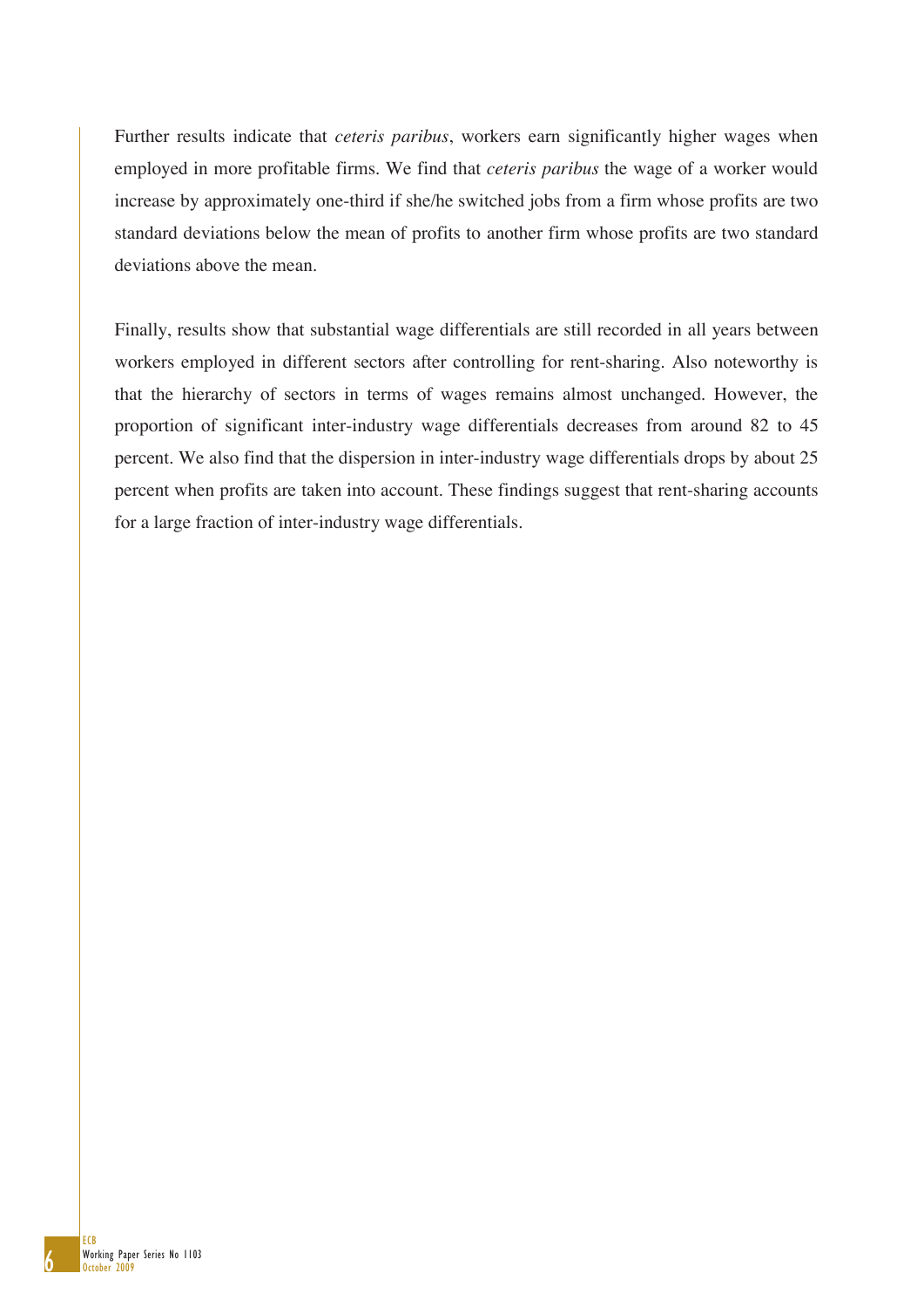#### **1. Introduction**

Since the work by Mincer (1974), a wide literature on wage adjustments has developed examining both the returns to workers' characteristics (education, tenure, etc.) and relative wages or wage differentials among industries and occupations. The empirical debate about the causes of earnings inequalities was reopened at the end of the 1980s by an article by Krueger and Summers (1988). They showed that wage disparities persisted between agents with identical observed individual characteristics and working conditions, employed in different sectors. Since then, similar results have been obtained for many industrialised countries (Araï et al., 1996; Ferro-Luzzi, 1994; Hartog et al., 1997, 2000; Lucifora, 1993; Plasman et al., 2006; Vaïniomaki and Laaksonen, 1995). Accordingly, the existence of sectoral effects on workers' wages has become an accepted fact in the economic literature. The existence of inter-industry wage differentials in Belgium, for both male and female workers, has in the past been highlighted by Rycx (2002) and Rycx and Tojerow (2002). Using cross-sectional data for 1995, the latter show that their structure is comparable with that observed in the other industrialised countries and that they result in part from the characteristics of the employers in each sector, findings which were recently confirmed in Du Caju et al. (2008), Plasman et al. (2006) and Rycx et al. (2008).

Yet, the reason for the existence of inter-industry wage differentials remains a complex and unresolved puzzle. Indeed, the role of unmeasured abilities in explaining inter-industry wage differentials is still unsettled. To put it differently, there is no consensus on whether workers with better unmeasured abilities are over-represented in high-wage sectors (Abowd et al., 1999; Björklund et al., 2007; Carruth et al., 2004; Gibbons and Katz, 1992; Goux and Maurin, 1999; Martins, 2004b). Moreover, while studies on industry wage premia offer some evidence against the perfectly competitive model, they hardly allow to discriminate among alternative models supporting the existence of an effect of the employers' characteristics on wages (Benito, 2000; Krueger and Summers, 1988; Lindbeck and Snower, 1990; Thaler, 1989; Walsh, 1999). In particular, little is known on the contribution of rent-sharing to the observed industry wage differentials.

The present paper adds to this literature by analysing the structure and stability of industry wage differentials in the Belgian private sector over the period 1999-2005, and by examining the role of rent-sharing as possible explanation. Studies by Du Caju et al. (2008) and Plasman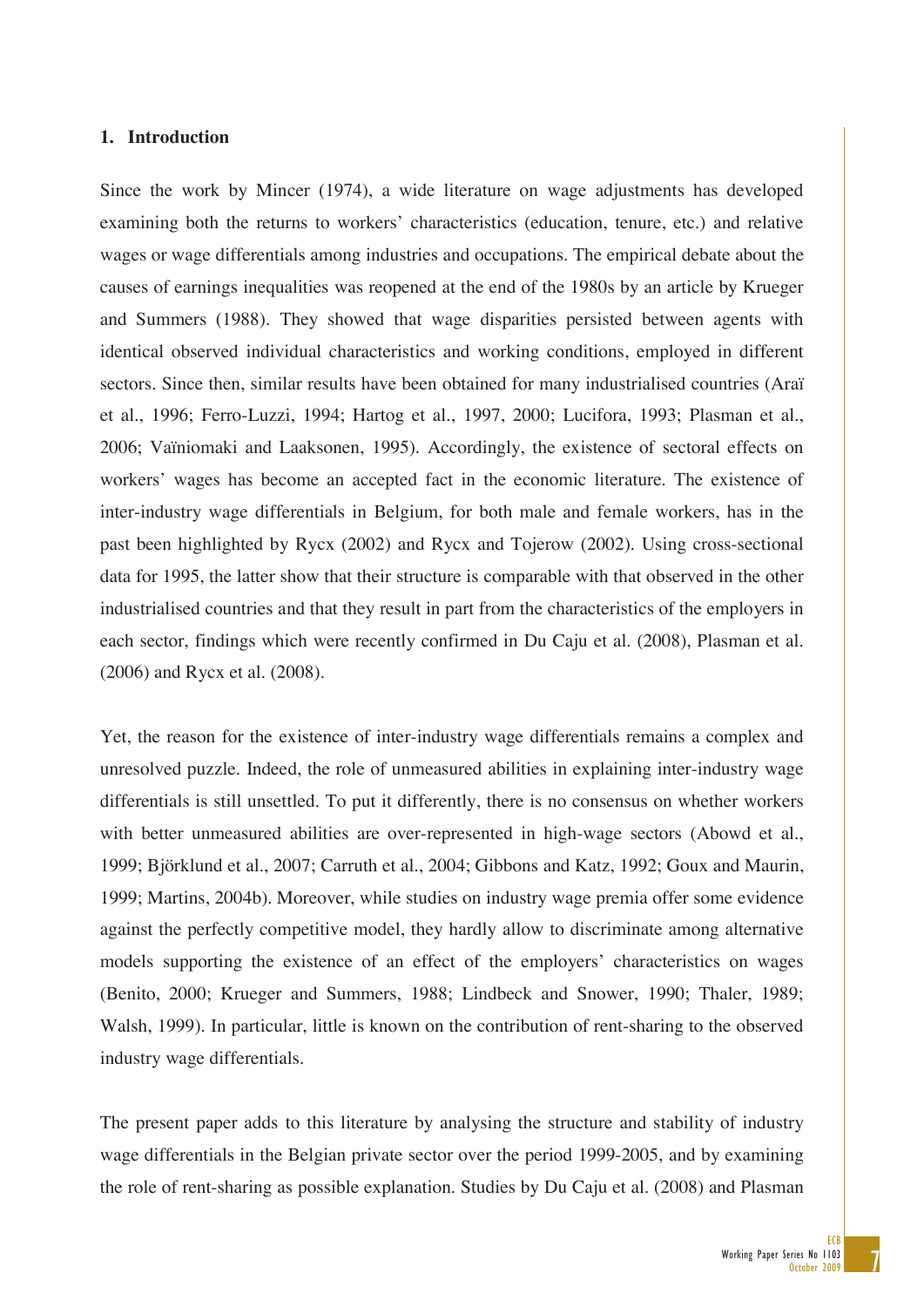et al. (2006) have shown that inter-industry wage differentials in Belgium, as in a number of other European countries, can only partially be explained by workers' unobserved abilities. Plasman et al. (2006) also show that Belgian firms share rents with their workers, and that rent-sharing explains a significant fraction of inter-industry wage differentials. However, their results only refer to the year 1995 and their estimate of the wage-profit elasticity is likely to be upward biased as their contemporaneous instruments for profits are not the most appropriate to control for efficiency wage effects. Moreover, using data for the years 1995, 1999 and 2002, they found that the dispersion in inter-industry wage differentials steadily decreased between 1995 and 2002. Yet, given that their results are based on only three periods, it is impossible to determine whether industry wage differentials in Belgium are characterised by a negative trend or by cycle effects around a stable mean.

In all, many uncertainties remain about the size, evolution and appropriate theoretical interpretation of the industry wage differentials in Belgium. This paper aims to partially fill this gap by addressing the following questions:

- i) Are sectoral differences in pay a temporary phenomenon or do they persist over time?
- i) How large is the elasticity between wages and profits, controlling for the endogeneity of profits, and does it change over time?
- ii) What is the contribution of rent-sharing to the observed industry wage differentials, and is it stable over time?

To address these questions, we rely on a unique matched employer-employee data set. This data set derives from the combination of the *Structure of Earnings Survey* and the *Structure of Business Survey* for all the years from 1999 to 2005. The former contains detailed information on firm characteristics (e.g. sector of activity, size of the firm, and level of wage bargaining) and on individual workers (e.g. gross hourly wages, bonuses, age, education, sex, and occupation). The latter provides firm-level information on financial variables (e.g. gross operating surplus and value added per capita).

The remainder of this paper is organised as follows. In the next section a review of the literature on the magnitude and sources of industry wage differentials is presented. Section 3 describes the data used in the paper and displays summary statistics. The methodology to compute inter-industry wage differentials and the estimates of the effects of individual, job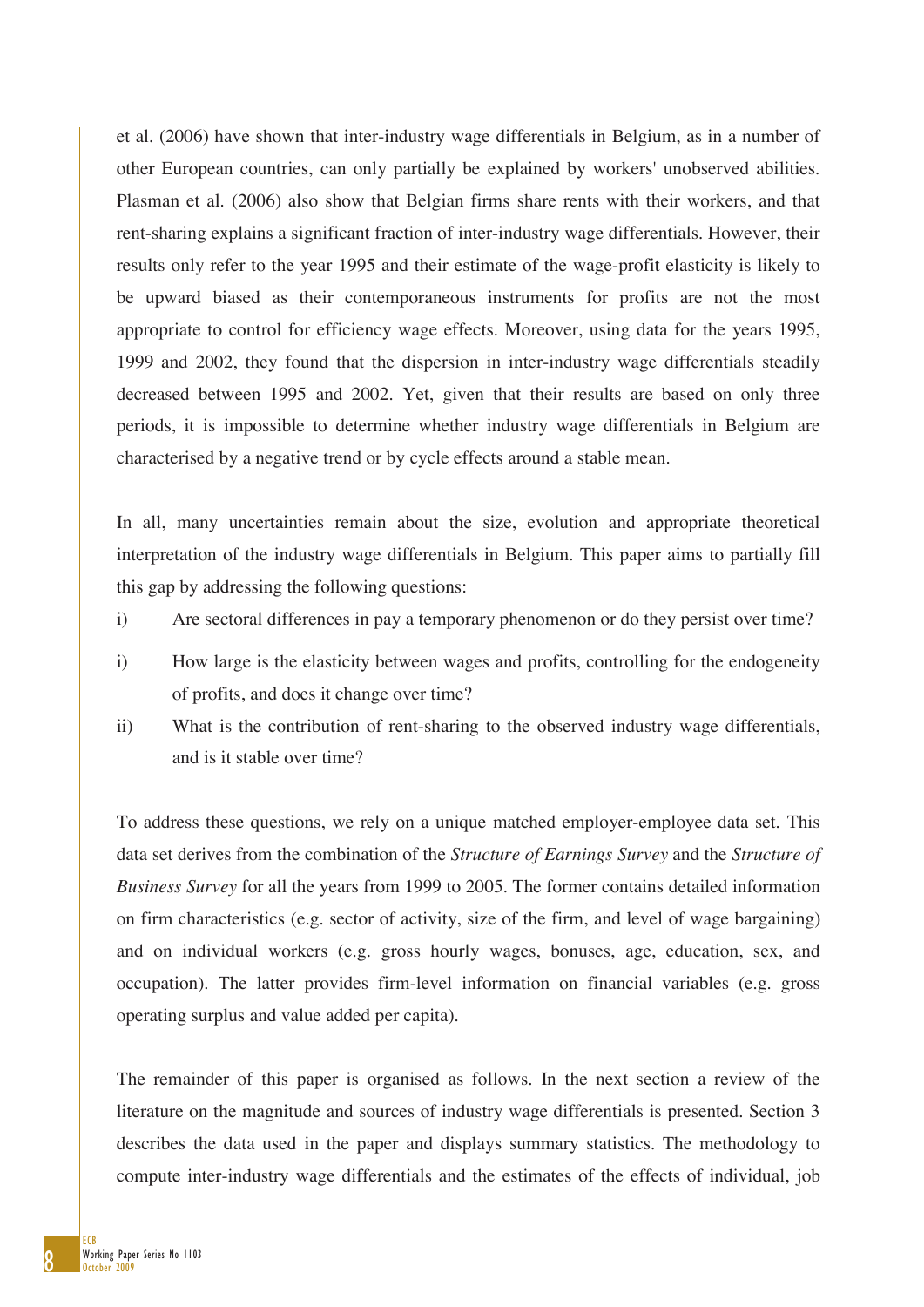and employer characteristics on workers' wages are presented in section 4. Section 5 examines the size, dispersion and stability of industry wage differentials in the Belgian private sector over the period 1999-2005. Section 6 analyses the elasticity between wages and profits and the contribution of rent-sharing to the observed industry wage differentials. The last section concludes.

#### **2. Review of the Literature**

According to the standard Walrasian (competitive) model of the labour market, in which the equilibrium wage is determined by marginal productivity, two agents with identical productive characteristics necessarily receive identical wages. However, so-called compensating differences may occur between similar individuals with different working conditions. Indeed, the disutility undergone by one individual following the performance of a task in an unfavourable situation may lead to wage compensation. This simple description of the wage determination process has been challenged by the pioneering observations of Slichter (1950) and more recently by Dickens and Katz (1987), Krueger and Summers (1988) and Katz and Summers (1989). These authors have demonstrated that pay differentials existed in the U.S. between workers with the same observable individual characteristics and working conditions but employed in different sectors. In recent years, comparable results have been obtained for a large number of countries (Araï et al., 1996; Hartog et al., 1997, 2000; Lucifora, 1993; Vainiomäki and Laaksonen, 1995). Moreover, it has been shown that the structure of inter-industry wage differentials is quite persistent and strongly correlated between countries but that its scale varies considerably between industrialised countries (Helwege, 1992; Zanchi, 1992). A number of studies, except that of Björklund *et al.* (2007), suggest in addition that sectoral effects are significantly weaker in strongly corporatist countries, regardless of the period studied (Barth and Zweimüller, 1992; Edin and Zetterberg, 1992; Gannon *et al.*, 2007; Kahn, 1998; Teulings and Hartog, 1998).

Overall, the existence of sectoral wage premia increasingly casts doubt on the assumption of a perfectly competitive labour market. Indeed, it suggests that individual wages are not solely determined by personal productive characteristics and task descriptions but also by employer features in each sector. Nevertheless, great uncertainty remains.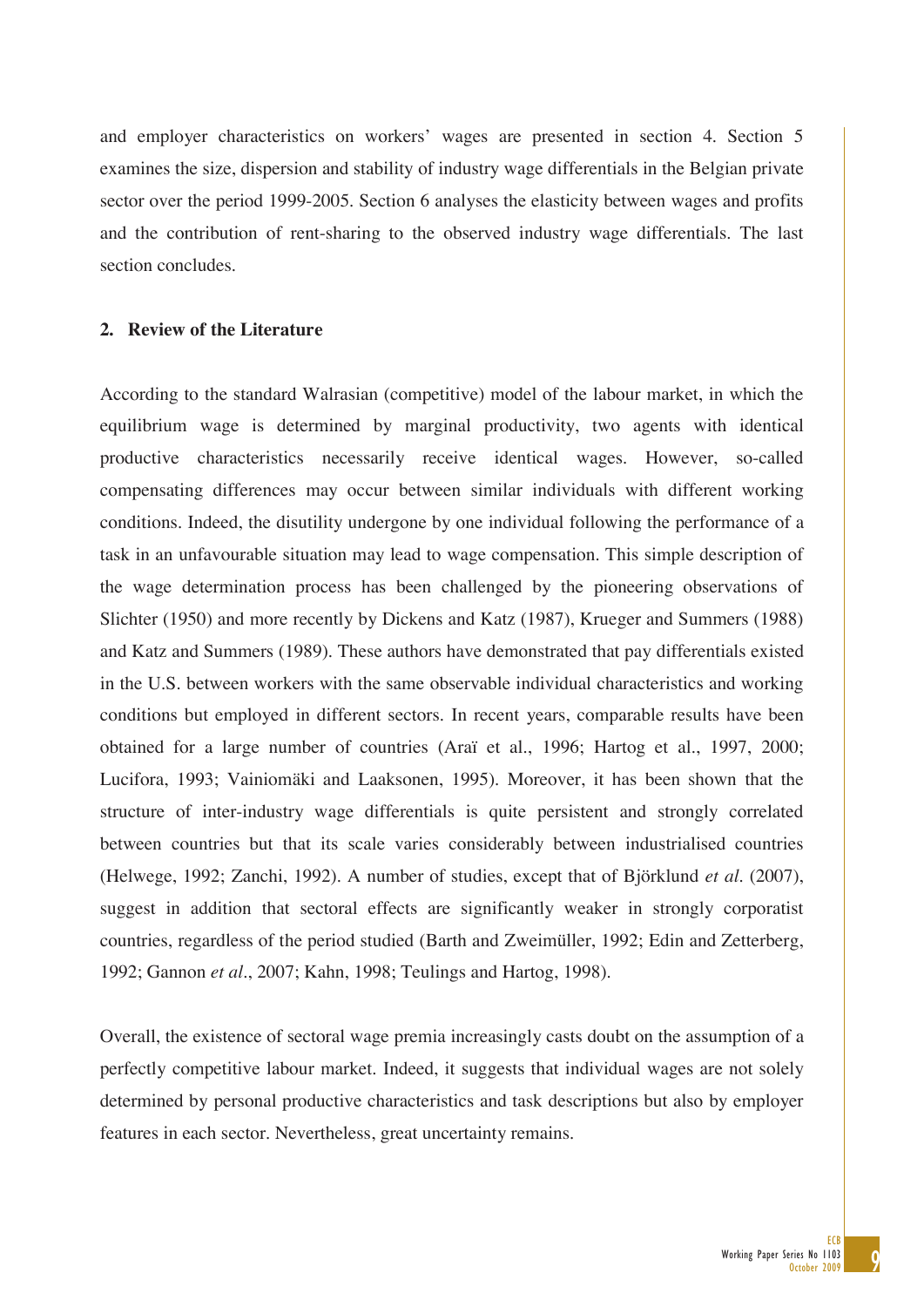#### **2.1. The Role of Unobserved Ability**

Uncertainty derives from the fact that the unobserved quality of the labour force might not be randomly distributed across industries. In other words, high-paying industries might simply be those in which unmeasured labour quality is highest. Almost all studies examining the unobserved quality explanation rely on panel data. They compute industry wage premia on the basis of a wage equation estimated in first-differences so as to control for time-invariant unobserved individual ability. Results put forth by these studies are mixed. Krueger and Summers (1988), for example, show for the U.S. that the magnitude of inter-industry wage differentials decreases only marginally when wage equations are estimated in first-differences rather than in levels. A similar result has been reported by Gibbons and Katz (1992) on the basis of U.S. data from plant closings. In contrast, Abowd et al. (1999), Goux and Maurin (1999) and Murphy and Topel (1990), show that individual fixed effects explain a large fraction of estimated inter-industry wage differentials in the U.S. and France. Using longitudinal data from the British Household Panel Survey, Benito (2000) and Carruth *et al.* (2004) also provide strong evidence in favour of the unobserved quality explanation.

Longitudinal data allow to control for fixed unobserved individual characteristics and thus present a major advantage compared with cross-sectional data. Yet, the use of panel data generates specific problems that are not encountered with cross-sectional data. Indeed, firstdifference estimates may be biased if: i) the number of workers changing industries is small, ii) workers who switch industries have non random characteristics, and iii) unobserved labour quality is not equally valued across industries. Fixed effects estimations are also more affected by measurement errors (i.e. errors in reporting changes in workers' sectoral affiliation) since they exclusively focus on individuals switching industries. A final issue concerns the return-to-tenure component of the wage equation (Björklund et al., 2007). Indeed, it is argued that fixed effects estimates are biased since the tenure effect is likely to be underestimated for individuals who have just switched industries.

To avoid the problems encountered with first-difference estimates, Björklund et al. (2007) examined the role of unobserved ability in explaining inter-industry wage differentials using data on siblings. Their results show that unobserved ability accounts for approximately 50 percent of inter-industry wage dispersion in the U.S. and for between 11 and 24 percent in the Scandinavian countries. The unobserved quality explanation has further been tested with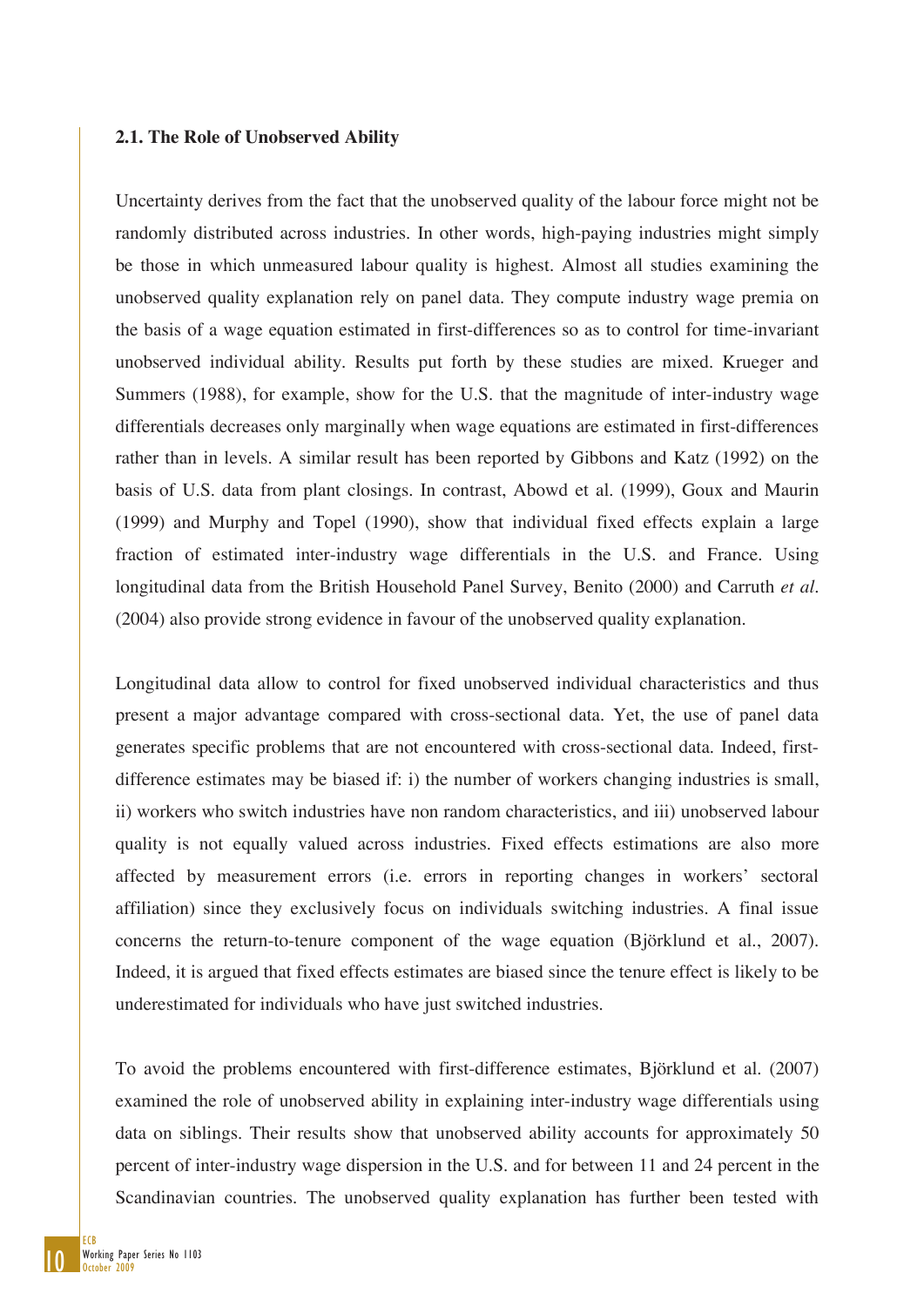cross-sectional data by Martins (2004a). Applying quantile regressions to a Portuguese matched employer-employee data set for 1995, the author rejects the hypothesis that highwage industries draw disproportionately more on high-ability workers. Consequently, he suggests that non-competitive forces play an important role in the wage determination process. Using the same methodology, Du Caju et al. (2008) and Plasman et al. (2006) end up with a different conclusion for the Belgian economy. Their findings, based on matched employer-employee data for 1995 and 2002, suggest that unobserved ability is partially responsible for observed wage differentials.

#### **2.2. The Role of Employers' Characteristics**

All in all, there is no consensus regarding the exact scale of industry wage premia. Moreover, while studies on industry wage premia offer some evidence against the perfectly competitive model, they hardly allow to discriminate among alternative models supporting the existence of an effect of employer characteristics on wages (Benito, 2000; Krueger and Summers, 1988; Lindbeck and Snower, 1990; Thaler, 1989; Walsh, 1999). Prima facie, wage disparities observed between sectors support the efficiency wage theory. Indeed, the latter shows that if the incentive conditions for effort vary between sectors, then two workers with identical productive characteristics and working conditions are likely to earn different wages. For instance, according to the effort version of the efficiency wage theory, large companies would find it in their interest to offer relatively higher wages to their employees because they face higher costs to monitor effort.

However, this theory does not explain why the scale of inter-industry wage differentials varies between countries and appears to be more compressed in corporatist countries. The motives for companies to pay efficient wages, i.e. wages above the competitive level, actually seem to be similar among industrialised countries. Therefore, some authors (e.g. Teulings and Hartog, 1998) believe that the explanation put forward by Holmlund and Zetterberg (1991), based upon the rent-sharing theory, is more compelling. Holmlund and Zetterberg (1991) showed that the influence of sectoral conditions (variations in prices and productivity) on wages is strong in the U.S., moderate in Germany and low in the Scandinavian countries. The elasticity between sectoral environment and wages thus appears to be more pronounced in noncorporatist countries. To put it differently, determination of wages would depend more on the general macro-economic conditions in corporatist countries. This may be due to the fact that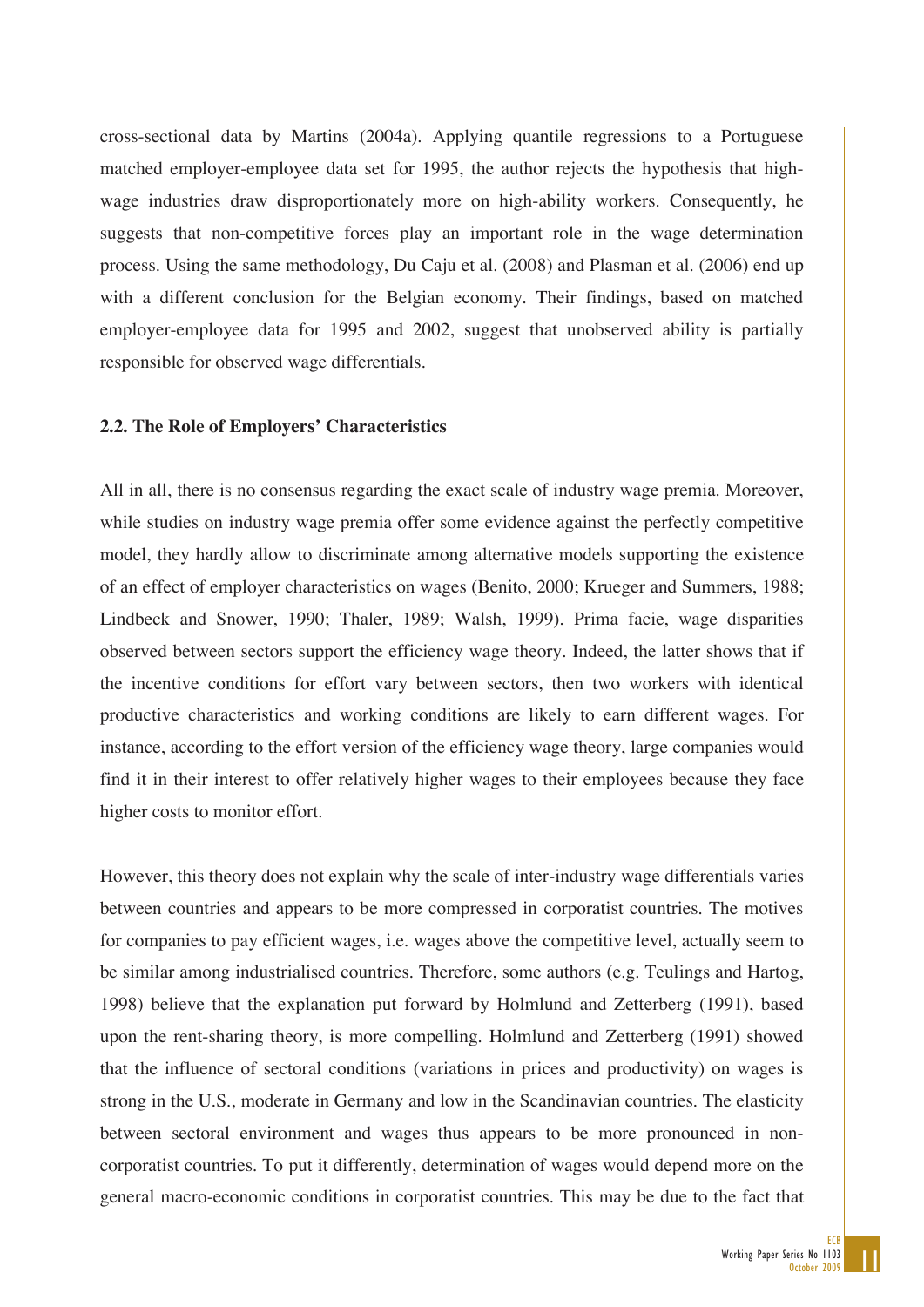explicit or implicit co-ordination of wage bargaining in corporatist countries restricts workers' insider power, or in other words their ability to obtain part of the sectoral rents. It is also argued that the policy of 'wage solidarity' pursued by unions in most corporatist countries reinforces this phenomenon (Vainiomäki and Laaksonen, 1995). In sum, this strand of the literature suggests that rent-sharing is partly responsible for observed sectoral wage premia and for their apparently higher dispersion in non-corporatist countries.

However, this conclusion should be drawn with care for at least two reasons. Firstly, the hypothesis that the dispersion of inter-industry wage differentials is significantly lower in corporatist countries has been challenged by Björklund et al. (2007). Using data on siblings, the latter find that inter-industry wage differentials are not significantly larger in the U.S. than in Scandinavian countries, after controlling for unobserved factors shared by brothers. Secondly, more convincing evidence on the existence and magnitude of rent-sharing is provided by studies that directly estimate the elasticity between wages and profits (or valueadded) with firm-level or matched worker-firm data (Abowd and Lemieux, 1993; Araï, 2003; Blanchflower et al., 1996; Christophides and Oswald, 1992; Fakhfakh and FitzRoy, 2004; Goos and Konings, 2001; Gürtzgen, 2005; Hildreth and Oswald, 1997; Margolis and Salvanes, 2001; Martins 2004b; Rycx and Tojerow, 2004; Van Reenen, 1996). Findings from this literature show that profitable firms pay higher wages even after detailed personal and firm characteristics are controlled for. Nevertheless, it is still unclear whether pay-profit elasticity is larger in countries with little centralisation or corporatism. Moreover, the evidence on whether rent-sharing contributes to the explanation of inter-industry wage differentials is very limited. Yet, several papers support the hypothesis that industry wage premia result from inter-sectoral variations in 'ability to pay', i.e. profits. For example, Kouwenberg and van Opstal (1999) show that industry wage differentials in the Netherlands are positively and significantly correlated to industry profits. A similar result is reported for the U.K. by Benito (2000) and for six member states of the European Union by Gannon et al. (2007). In contrast, Genre et al. (2005) find no significant relationship between industry wage premia and sectoral profits in the Euro area. However, this may be explained by data restrictions. A more explicit test of the contribution of rent-sharing to observed inter-industry wage differentials is provided by Plasman et al. (2006). The authors show that Belgian firms share rents with their workers, and that rent-sharing explains a significant fraction of interindustry wage differentials. However, their results only refer to the year 1995 and their estimate of the wage-profit elasticity is likely to be upward biased as their contemporaneous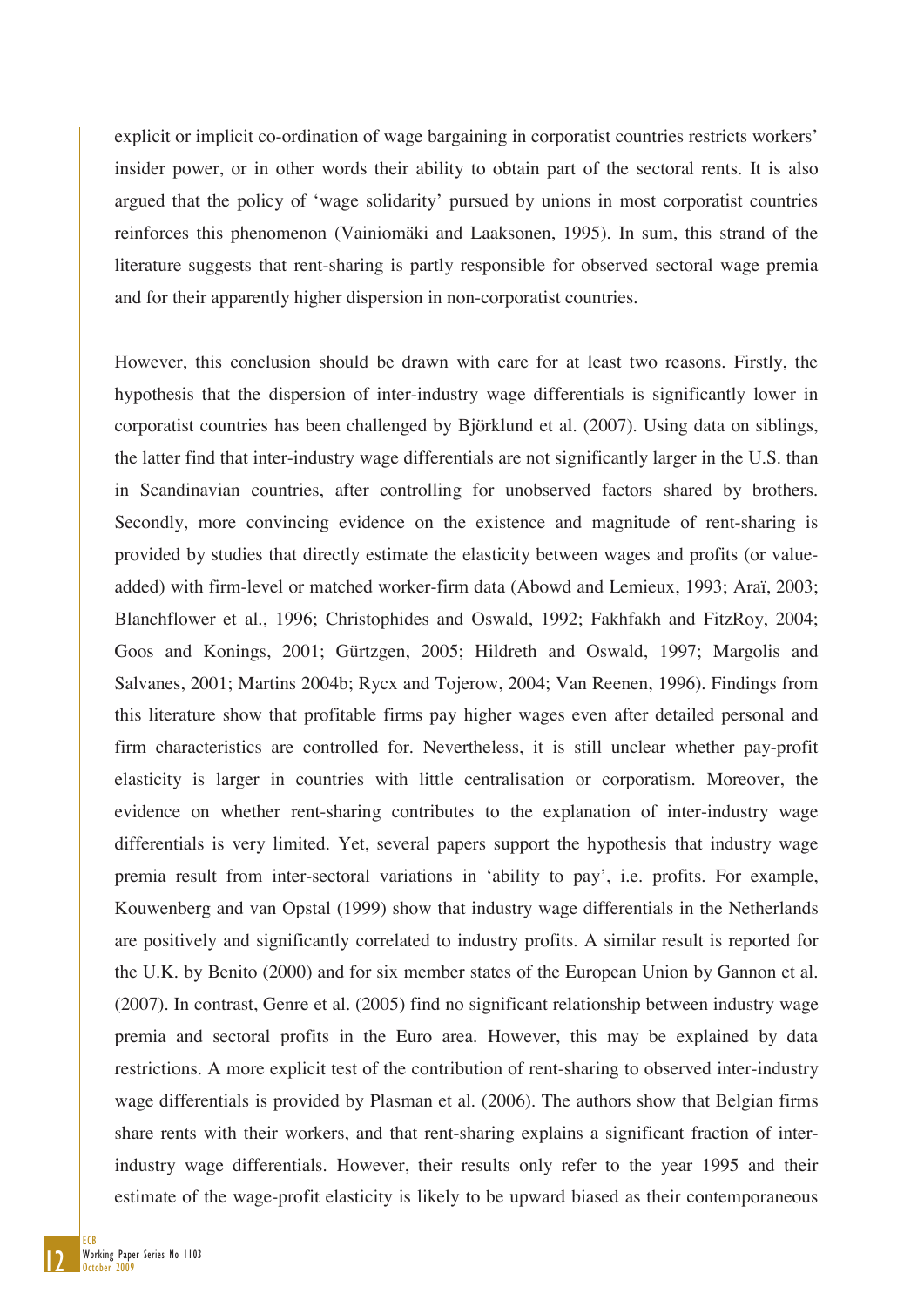instruments for profits are not the most appropriate to control for efficiency wage effects. Hence, the assessment of how rent-sharing contributes to the inter-industry wage differentials deserves to be re-examined with more recent and detailed data.

#### **3. Description of the Data**

The present study is based upon the *Structure of Earnings Survey* (SES) and the *Structure of Business Survey* (SBS) carried out by Statistics Belgium. The SES, currently available for the years 1999 to 2005, is a large matched worker-firm data set. It covers the Belgian firms employing at least ten workers whose economic activities fall within sections C to K of the Nace Rev. 1 nomenclature. It thus encompasses the following sectors: mining and quarrying (C), manufacturing (D), electricity and water supply (E), construction (F), wholesale and retail trade; repair of motor vehicles, motorcycles and personal and household goods (G), hotels and restaurants (H), transport, storage and communication (I), financial intermediation (J), real estate, renting and business activities (K). The survey contains a wealth of information, provided by the management of the establishments, both on establishment-level characteristics (e.g. sector of activity, size of the establishment, and level of wage bargaining) and individual workers (e.g. education, age, seniority, number of working hours paid, gender, occupation, gross hourly wages, annual bonuses). Gross hourly wages – *excluding* bonuses<sup>1</sup> – are calculated by dividing total gross earnings (including earnings for overtime hours and premiums for shift work, night work and/or weekend work) in the reference period (October) by the corresponding number of total paid hours (including paid overtime hours). In contrast, gross hourly wages – *including* bonuses – are obtained by adding to the gross hourly wages (excluding bonuses) the annual bonuses divided by: i) the number of month to which the bonuses correspond and ii) the number of total paid hours in the reference period, respectively.

The 1999 wave of the SES was conducted using a representative sample of 113,076 individuals working for 4,801 establishments. After the exclusion of individuals for whom one of the variables used entailed an incorrect or missing observation, the number of

<sup>1</sup> Annual bonuses include irregular payments which do not occur during each pay period, such as pay for holiday,  $13^{th}$  month or profit-sharing.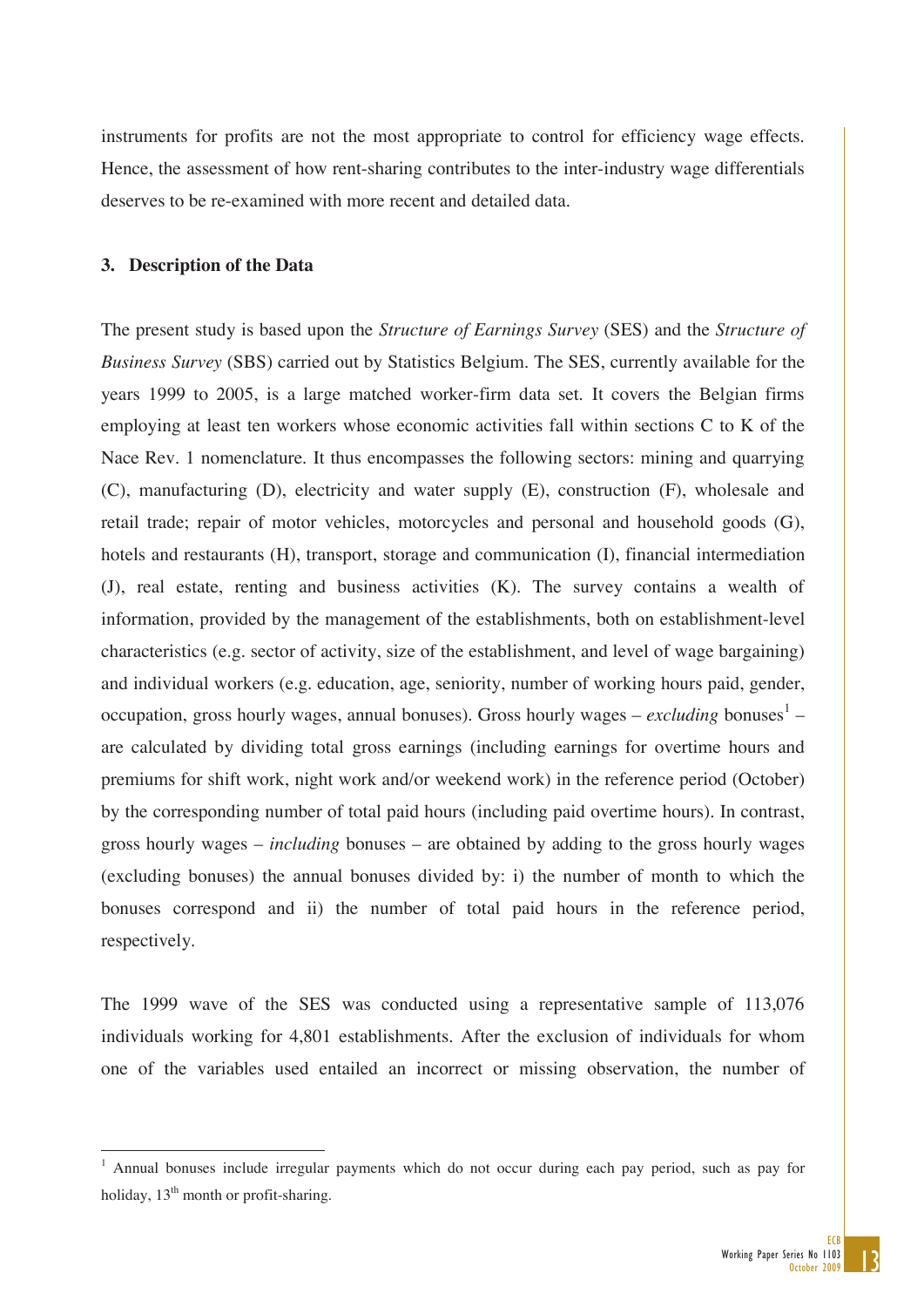individuals in the sample has dropped to 102,563 units working in 4,548 establishments.<sup>2</sup> A similar filtering process has been applied to the other waves of the SES (covering the years from 2000 to 2005). The initial surveys included between 100,203 (in 2004) and 109,952 (in 2001) observations. However, the exclusion of incorrect or missing values brought the definitive samples at between 94,909 (in 2004) and 106,575 (in 2001) individuals.

The SES provides no financial information. However, a central objective of this paper is to estimate the elasticity between wages and profits at the firm level and to measure the contribution of rent-sharing to the observed industry wage differentials. To attain these goals the SES has been merged with a firm level survey, the *Structure of Business Survey* (SBS). The SBS, conducted by Statistics Belgium, provides information on financial variables such as the firm-level value added and gross operating surplus per worker. The coverage of the SBS differs from the SES in that it does not include the financial sector (NACE J). Moreover, when it is merged to the SES at the firm level (in section 6), many observations are lost. The final samples, combining the SES and the SBS, contain between 37,574 (in 2000) and 56,310 (in 2005) individuals working for between 1,133 (in 2000) and 2,238 (in 2005) firms. They are representative of all firms employing at least 20 workers within sections C to K of the Nace Rev.1 nomenclature, with the exception of the financial sector.

#### [Insert Table 1]

Table 1 sets out the means and standard deviations of gross hourly wages, as well as the structure of selected variables in the SES for the years 1999 to  $2005$ .<sup>3</sup> We note that the gross hourly wage (including bonuses) has been increasing from 14.4 EUR in 1999 to 17.2 EUR in 2005. On average, i) three-quarters of the workers have at most a degree from the upper secondary school, ii) the age structure of the workforce is at follows: 22 percent of workers younger than 30, 62 percent of prime aged workers (between 30 and 49 years) and 16 percent of older workers (with at least 50 years)<sup>4</sup>, iii) over the whole period, almost 40 percent of the workers have at least 10 years of seniority, iv) the proportion of women is slightly below onethird for each year, v) more than 90 percent of the workers have a permanent employment

 $2$  Workers with earnings below the 1st percentile or above the 99th percentile have also been excluded.

 $3$  Descriptive statistics relative to the merged SES-SBS samples are reported in Appendix 1.

<sup>&</sup>lt;sup>4</sup> Note that the proportion of young workers has decreased (from 25.4 to 22 percent) between 1999 and 2005, while the fraction of older workers has increased (from 14 to 17.3 percent).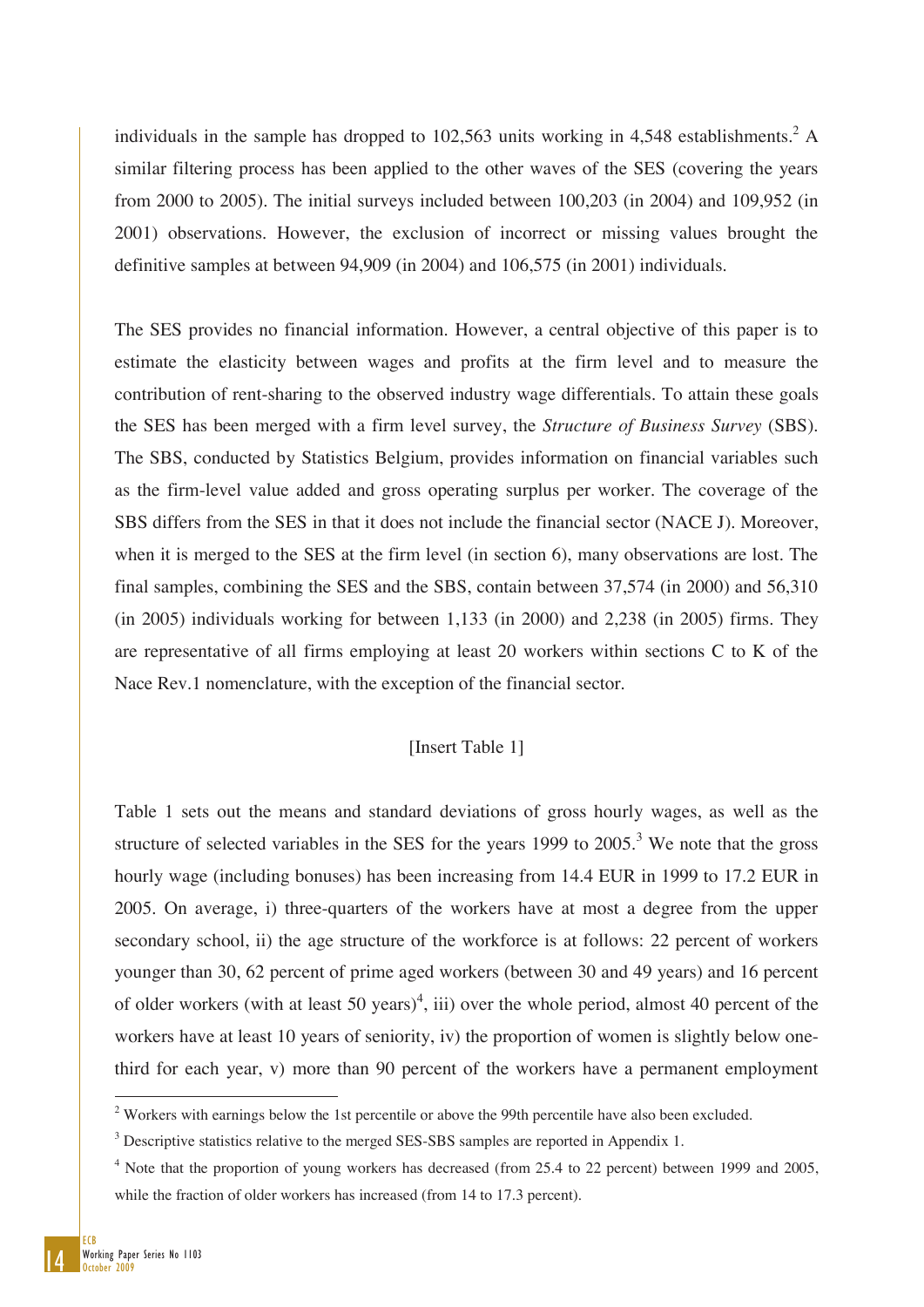contract between 1999 and 2005 and vi) around 10 percent of the employees are working parttime during the 6 years covered by the sample. Moreover, we find that on average almost 40 percent of the workers are employed in establishment with 200 employees or more and that the vast majority of the workforce is concentrated in firms essentially owned by private capitals. Finally, let us notice that the proportion of workers employed in firms where wages are collective renegotiated in house varies between 28 (in 1999) and 31 percent (in 2005). The proportion of workers whose wages are solely determined through national and/or sectoral collective agreements thus stands at around 70 percent.

#### [Insert Table 2]

Tables 2 and 3 show respectively the distribution of employment across sectors and the mean gross hourly wage (including bonuses) in each industry. Figures in Table 2 indicate that more than 30 percent of the workers are concentrated in the four following sectors: i) other business activities (NACE 74), ii) retail trade, repair of personal and household goods (NACE 52), iii) wholesale trade and commission trade (NACE 51), and iv) construction (NACE 45). A large fraction of the workforce is also employed in the manufacture of food products and beverages (NACE 15), the manufacture of chemicals and chemical products (NACE 24), and the financial intermediation sector (NACE 65).

#### [Insert Table 3]

Table 3 reveals in addition that mean gross hourly wages (including bonuses) fluctuate considerably across sectors. On average, the best paying industry is the electricity, gas, steam and hot water supply sector. The average worker there earns around 24.6 EUR per hour. This sector is followed by the manufacture of coke, refined petroleum and nuclear fuel industries (23.2 EUR), the financial intermediation sector (22.2 EUR), the insurance and pension funding sector (20.6 EUR), and the manufacture of chemicals and chemical products (20.0 EUR).

The hotels and restaurant sector is at the very bottom of the wage scale. The average worker's hourly wage here is 9.8 EUR, approximately 250 percent less than that of the average worker in the best paying industry. At the bottom of the scale, we likewise find the manufacture of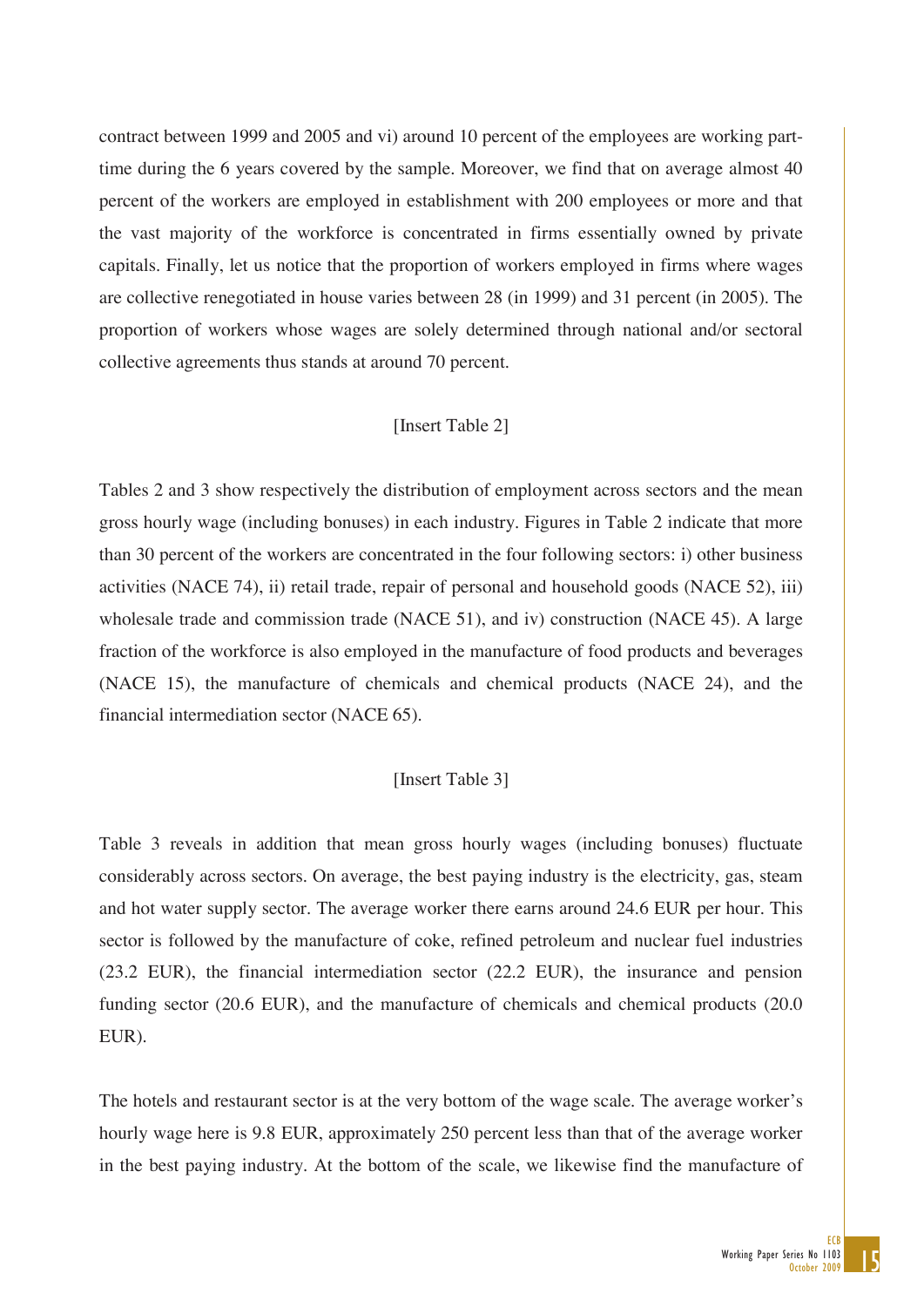wearing apparel (11.7 EUR), the manufacture of furniture (12.1 EUR), the manufacture of wood and products of wood and cork (12.1 EUR), and the land transport sector (12.1 EUR).

Where do these substantial gross wage differentials come from? Can they be accounted for solely by the sectoral heterogeneity in workers productive characteristics and working conditions, or do they also derive from the specific features of the employers in each firm, e.g. profits ? These questions, among others, are analysed in the remainder of this paper.

#### **4. Wage Regressions**

#### **4.1. Methodology**

The methodology that has been adopted to estimate the magnitude and dispersion of interindustry wage differentials in the Belgian private sector over the period 1999-2005 is consistent with that of Krueger and Summers (1988). However, the standard errors of the industry wage differentials have been corrected according to Zanchi (1992).

Overall, this strategy rests upon the estimation, for each period, of the following Mincer-type (1974) wage equation:

$$
w_i = \alpha + \sum_{r=1}^{R} \delta_r X_{r,i} + \sum_{k=1}^{K} \psi_k Y_{k,i} + \sum_{l}^{L} \lambda_l Z_{l,i} + \varepsilon_i
$$
\n<sup>(1)</sup>

where  $w_i$  is the logarithm of the gross hourly wage of worker  $i$  ( $i = 1,..., N$ ); *X* is a vector of individual and job characteristics (a dummy for sex, 6 dummies for the highest completed level of education, 8 dummies for the age of the worker, 3 dummies for the number of years of tenure, 2 dummies for the type of employment contract, a dummy indicating if the worker is part-time, a variable showing whether the individual received a bonus for shift, night and/or weekend work, a dummy for paid overtime and 22 occupational dummies), *Y* comprises dummy variables relating to individuals's sector affiliation (nomenclature available both at the NACE two- and three-digit level); *Z* contains employer characteristics (7 dummies for the size of the establishment, a dummy for the type of financial and economic control and a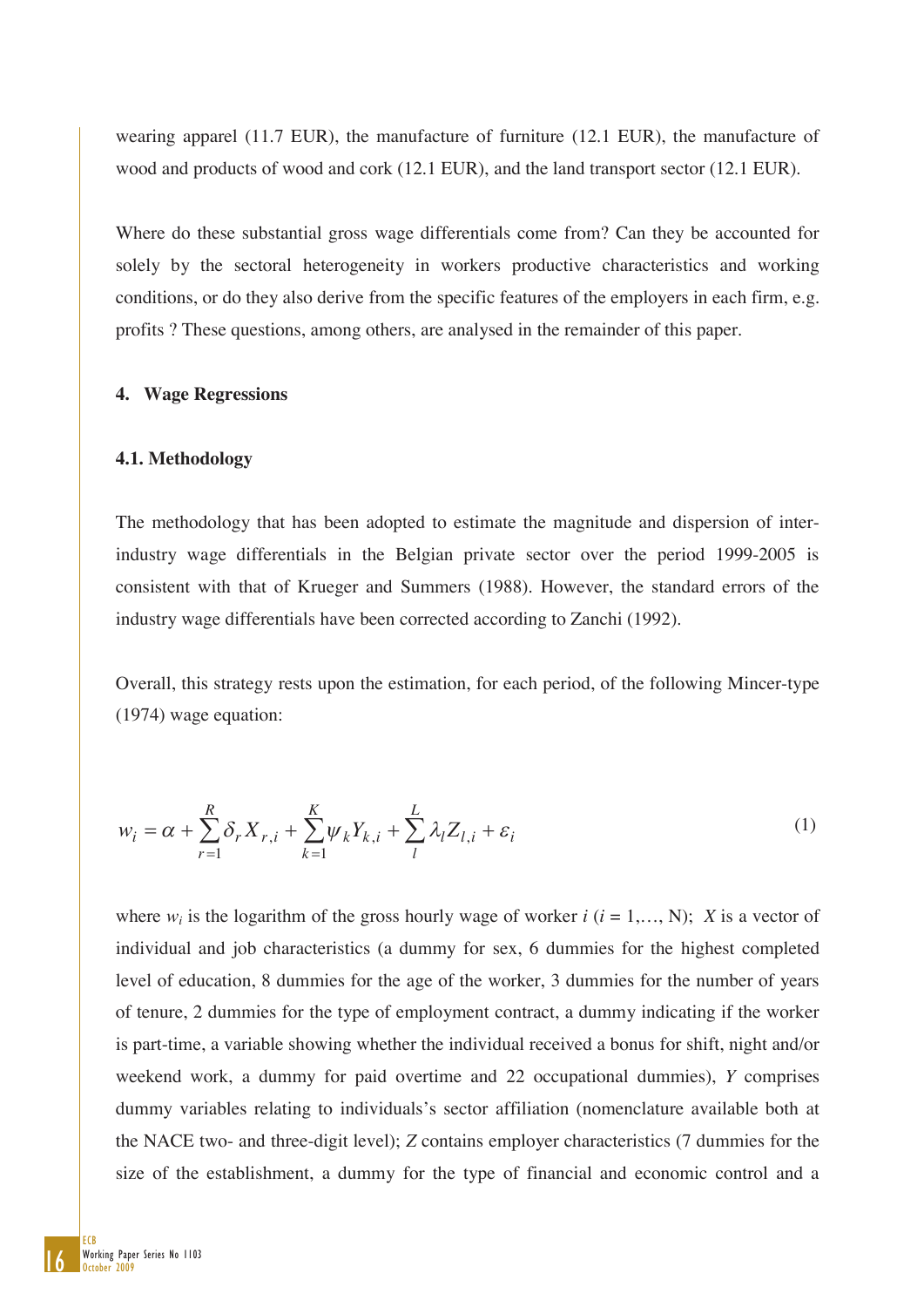dummy for the level of collective wage bargaining);  $\alpha$  is the intercept;  $\delta$ ,  $\psi$  and  $\lambda$  are the parameters to be estimated and  $\varepsilon_i$  is the error term.

#### **4.2. Wage Regressions**

Before embarking upon the analysis of the effects of workers' sectoral affiliation on wages, we briefly discuss the results from equation (1) that has been estimated for each period by OLS with White (1980) heteroscedasticity-consistent standard errors.

#### [Insert Table 4]

Results in Table 4 show, in line with human capital theory, that the level of education exercises a substantial positive influence upon wages. However, the return associated with each level of education is not very stable over time. Indeed, compared to someone with a primary education qualification (or no degree), the wage differential fluctuates from 3.9 to 8.5 percent<sup>5</sup> for someone with a general upper secondary education, from 10.3 to 16.9 percent for someone qualified on a short non-university higher education course, from 24.9 to 30.9 percent for someone with a long non-university or university higher education, and from 33.2 to 43.9 percent for an individual who has obtained a postgraduate degree.

Not surprisingly, we also see a significant and positive relation between wages and workers' age. Yet, the return on age becomes smaller for workers aged 60 or more (except in 1999). Given that age is used as proxy for workers' general labour market experience, results seem to support the hypothesis of an inverted U-shaped relationship between wages and experience. This hypothesis rests upon the idea that the investment in human capital (specific training and accumulation by work) diminishes over time and that the stock of human capital suffers from some degree of obsolescence (Flamand and Plasman, 2006; Lallemand and Rycx, 2008).

The relationship between wages and seniority in the company is also clearly positive (but not in the form of a bell). This result can be explained through the almost automatic increase in wages as a function of years of seniority (essentially for white-collar workers) and through the

 $<sup>5</sup>$  Technically, this figure is obtained by taking the antilog (to base e) of the estimated dummy coefficient from</sup> which 1 is subtracted (x 100).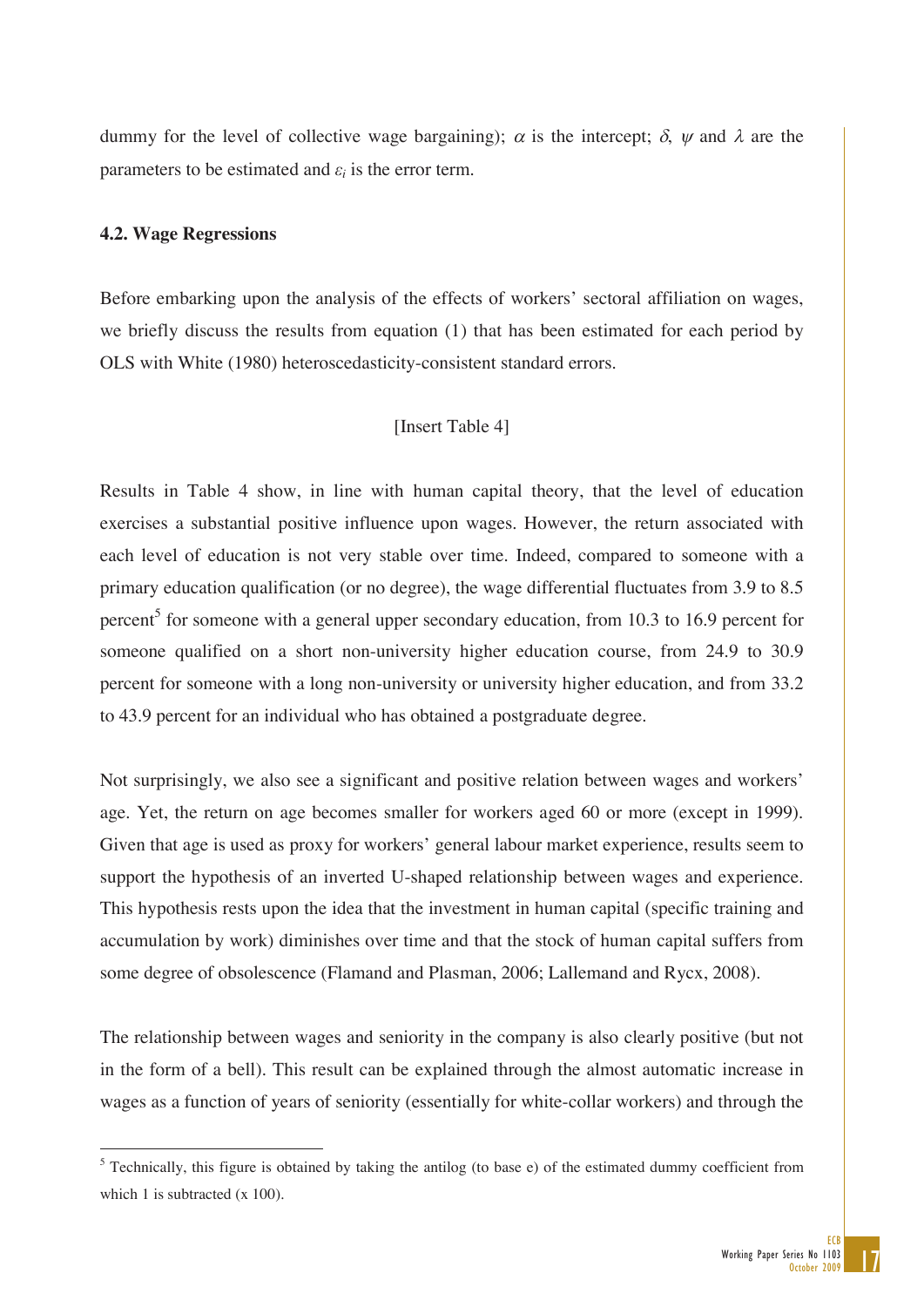progression in the earnings classification (i.e. promotion by seniority). It also illustrates the fact that companies reward human capital that is specific to their working environment. Finally, these results support the 'turnover' version of the efficiency wage theory (Stiglitz, 1974) according to which companies grant a bonus to workers who are faithful to them.

The dummy variable relating to gender suggests that, all other things being equal, women are paid wages which are between 10 and 12 percent lower than those of men. This result is in line with the growing literature on the gender wage gap in Belgium. Jepsen (2001) shows, for instance, on the basis of the 1994 and 1995 *Panel Study of Belgian Households* (PSBH), that the sex wage gap between full-time workers stands at around 15 percent and that only a small part of it can be explained by gender differences in endowments. In contrast, using the 1995 *Structure of Earnings Survey* (SES), Plasman et al. (2001) suggest that the wage gap between (all) men and women working in the Belgian private sector reaches almost 22 percent and that half of it is attributable to gender differences in working conditions, individual and firm characteristics. A similar result has been found by Plasman *et al.* (2006) and Rycx et al. (2008) on the basis of the SES for the years 1995, 1999 and 2002. Using the PSBH, Konings (2005) shows in addition that the gender wage gap in the Belgian economy has been stable over the period 1998-2002 and that a substantial part of it can be attributed to discrimination. Findings reported in Table 4 corroborate this conclusion. Indeed, they show the existence of a remarkably stable gender wage gap even after controlling for individual and firm characteristics. To put it differently, they reject the hypothesis of a 'natural' trend towards pay equality.

Moreover, Table 4 reveals the existence of a quite small wage penalty for part-time workers in all years except  $2005$ .<sup>6</sup> Overall, these results are in line with earlier work of Jepsen  $(2001)$ and Jepsen et al. (2005). Both studies examine the impact of part-time employment in Belgium. Using respectively the PSBH and the SES, the authors find no sign of a "within industry and occupational group" wage penalty against part-timers. However, they report a substantial "market-wide" wage gap. These findings suggest that, although discrimination legislation seems to be working, part-timers are segregated both at the occupational and sectoral level.



<sup>6</sup> For 2005, results indicate that *ceteris paribus* part-timers receive a small wage premium.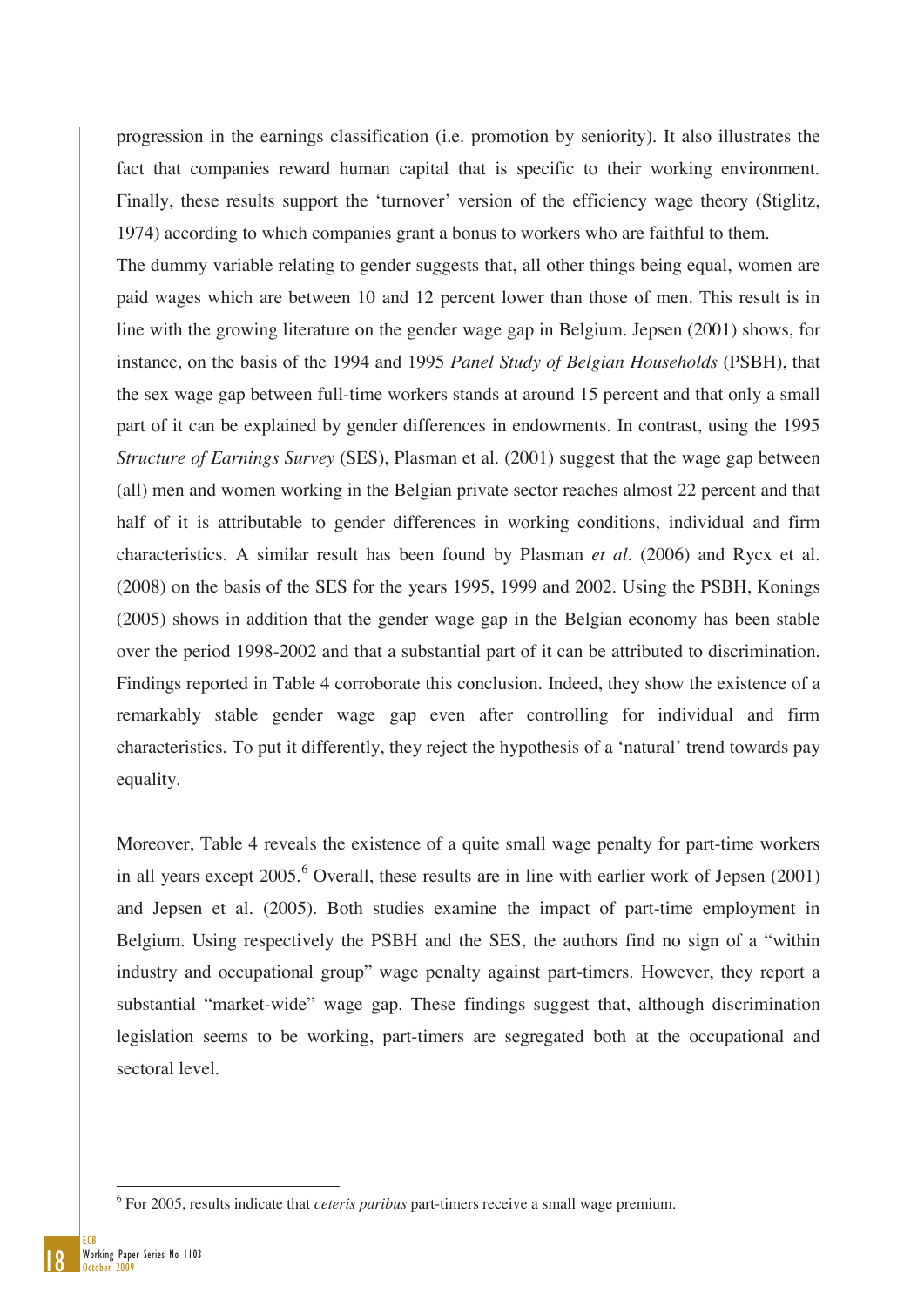The fact of putting in extra paid hours or being paid a bonus for non-typical working hours (shift work, night work and/or weekend work) leads to an increase in hourly wages of around 2 and 5 percent respectively compared to the reference category. Also noteworthy is that the wage penalty of those employed on a fixed-term employment contract fluctuates between 6.2 (in 2005) and 10.1 percent (in 2003) with respect to their opposite numbers with a permanent contract. The existence of a wage penalty against workers with a fixed-term contract is compatible with the proposal put forward by Harris and Holmström (1982). According to this proposal, employers levy an amount on the wages of newcomers in order to pay for their uncertainty as to their productive ability. Be that as it may, the reason why the wage penalty against workers on a fixed-term contract varies substantially over time remains unclear.

As regards employer characteristics, we find that all other things being equal wages are significantly higher in firms essentially owned by private capitals (except in 1999 and 2000). Overall results also show the existence of a significant and positive effect of the employer size on workers' wages. However, this effect is less marked across smaller establishments (i.e. establishments with less than 50 employees). Moreover, according to Lallemand et al. (2005), a significant part of this establishment-size wage premium can be explained by the fact that the productivity and stability of the Belgian workforce is higher in large establishments. Finally, it is found that workers in firms where wages are collectively renegotiated in house earn between 4.0 and 5.7 percent more than their opposite numbers whose wages are solely determined by national and/or sectoral collective agreements. These results fit in with findings reported earlier by Rycx (2003), Plasman et al. (2006) and Rycx et al. (2008).

Overall, results from our wage regressions are quite satisfactory. Indeed, a substantial part of the total variation in individual hourly wages is explained by the regression model (i.e. between 62 and 66 percent, depending on the period considered). Moreover, most regression coefficients are significant and they have the expected sign. Be that as it may, our estimates might be slightly biased because of the fact that our sample is censored. In fact it does not contain any information on the number of unemployed people or on their characteristics. Docquier et al. (1999), Laurent (2000) and Jepsen (2001) have studied this problem in the case of Belgium. Their results obtained using the PSBH suggest that the expected level of earning is not significantly tied to the fact of having a job. The assessment of a censored sample therefore would not lead to a significant selection bias in Belgium. Although this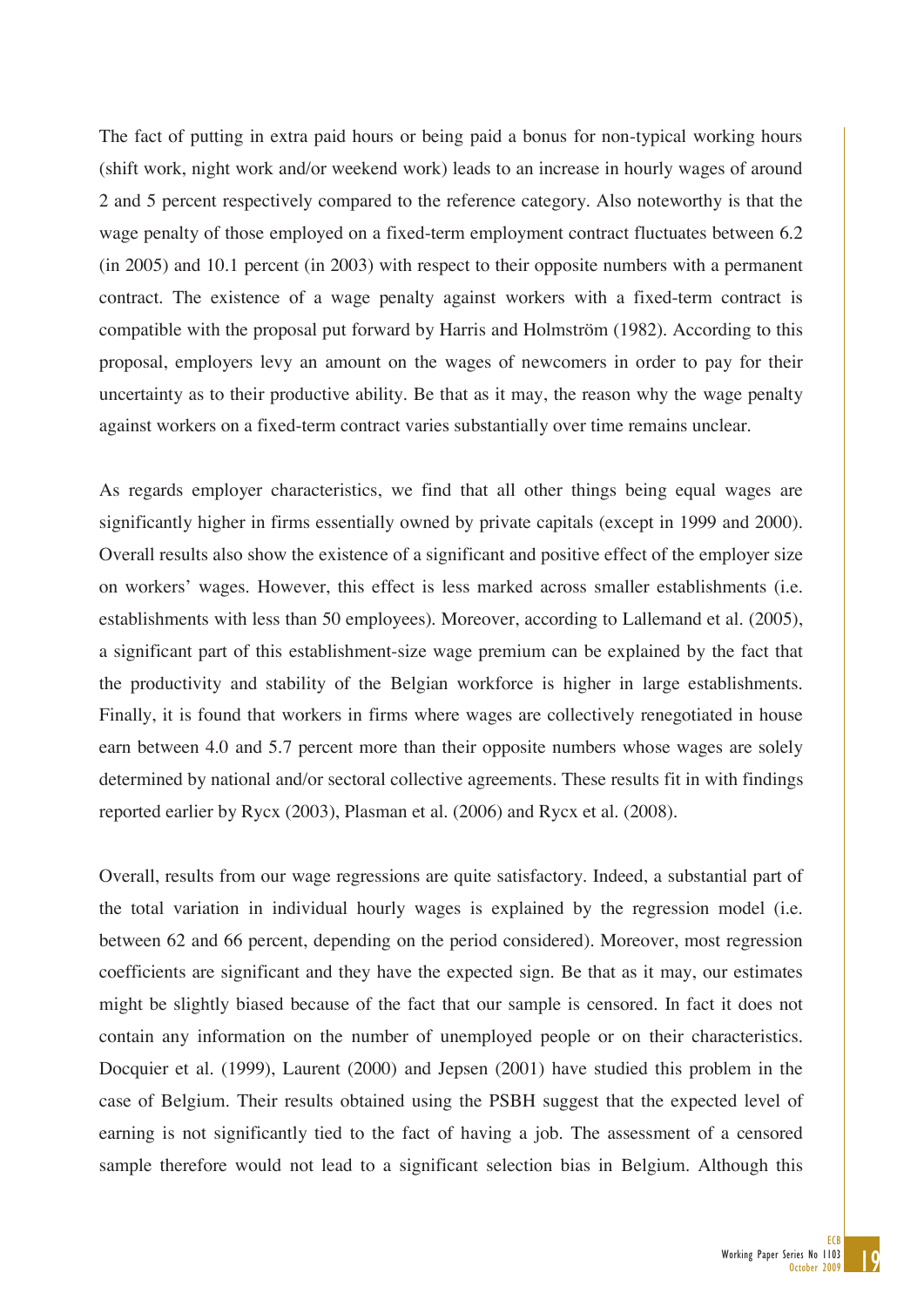result might derive from the low percentage of unemployed people included in their samples, it does tend to back up our estimates.

#### **5. Inter-Industry Wage Differentials**

Table 5 reports inter-industry wage differentials for NACE two-digit industries between 1999 and 2005.<sup>7</sup> These differentials are estimated on the basis of equation (1) using as dependent variable the (log of) individual gross hourly wages including annual bonuses.

#### [Insert Table 5]

Results show, for all periods, the existence of substantial wage differentials between workers employed in different sectors, even after controlling for a large number of employee, job and establishment characteristics.<sup>8</sup> Between 77 and 88 percent of these differentials are statistically significant at the 10 percent level. We also note that the hierarchy of sectors in terms of wages is very stable over time. Indeed, results reported in Table 6 show that the Pearson and Spearman correlation coefficients between the wage differentials estimated for 1999-2005 reach at least  $70$  percent. $9$  These correlations suggest that the estimated wage differentials between industrial sectors do not derive from transitory differences in demand across industries.

#### [Insert Table 6]

The best-paying industry over the period 1999-2005 is the electricity, gas, steam and hot water supply sector. Depending on the period under investigation, the average worker in this

computed :  $V_k = [(\exp(\hat{\psi}_k) - 1) - G]$  for  $k = 1,..., K$  and  $V_{K+1} = -G$ ; where  $G = \sum_{k=1}^{K} \overline{p}_k [\exp(\hat{\psi}_k) G = \sum_{k=1}^{\infty} \overline{p}_k$  [exp(  $\hat{\psi}_k$ [ $\exp(\psi_k) - 1$ ]. This

transformation is necessary because the estimated wage equation has a semi-logarithmic form (for a discussion see Reilly and Zanchi, 2003).

<sup>7</sup> In order to get the difference in percentage terms between the wage (in EUR) of the average worker in sector *k* and the employment-share weighted mean wage (in EUR) in the economy, the following expressions have been

<sup>&</sup>lt;sup>8</sup> Inter-industry wage differentials at the NACE three-digit level are reported in Appendix 2. They support and refine our conclusions.

<sup>&</sup>lt;sup>9</sup> Similar results are obtained when inter-industry wage differentials are computed at the NACE three-digit level (see Appendix 3).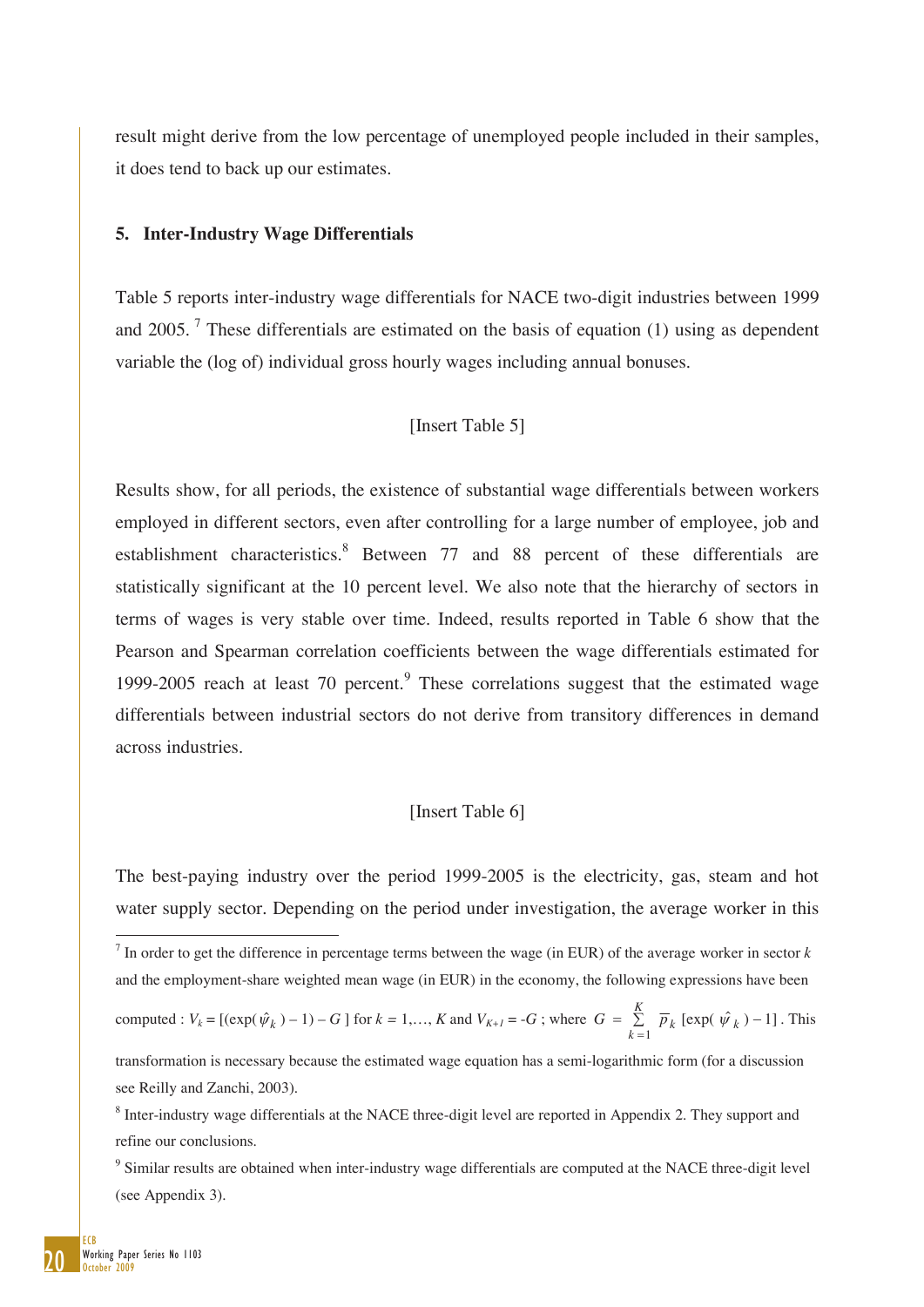sector earns *ceteris paribus* between 24 and 46 percent more than the average worker in the whole economy. At the top of the conditional wage distribution, we also find the manufacture of coke, refined petroleum products and nuclear fuel (between +20 and 30 percent), financial intermediation, except insurance and pension funding (between +12 and 21 percent), and the manufacture of chemicals and chemical products (between +12 and 17 percent).

The hotels and restaurants sector is at the very bottom of the wage scale: the average worker's wage there is *ceteris paribus* between 15 and 20 percent lower than that of the average worker in the economy. At the bottom of the scale, we also find the manufacture of wearing apparel, dressing and dyeing of fur (between -11 and -19 percent), the manufacture of furniture (between -12 and -16 percent), the manufacture of wood and products of wood and cork (between -10 and -14 percent), the manufacture of textiles (between -10 and -12 percent), the collection, purification and distribution of water industry (between -6 and -17 percent) and retail trade (between -5 and -15 percent).

If we compare these results with those of Du Caju et al. (2008) and Rycx et al. (2008) for several European countries on the basis of the 2002 *European Structure of Earnings Survey* (ESES), we find that the sectoral wage structure reported for Belgium is quite similar to that observed in other industrialised countries. To put it differently, it appears that high and low wage industries do not vary substantially across countries.

#### [Insert Table 7]

What about the dispersion of inter-industry wage differentials? Table 7 shows the range and the weighted adjusted standard deviation (WASD) of the inter-industry wage differentials estimated for the period 1999-2005 at the NACE two- and three-digit level. Not surprisingly it is found that the dispersion in inter-industry wage differentials grows significantly when the number of sectors being considered increases. We also note that the WASD is not characterised by any upward or downward trend but on the contrary is quite stable over the whole period $10$ .

 $10$  In this short period of seven years, the WASD is positively correlated with lagged cyclical indicators, like real GDP growth and the NBB's business cycle indicator and output gap measure.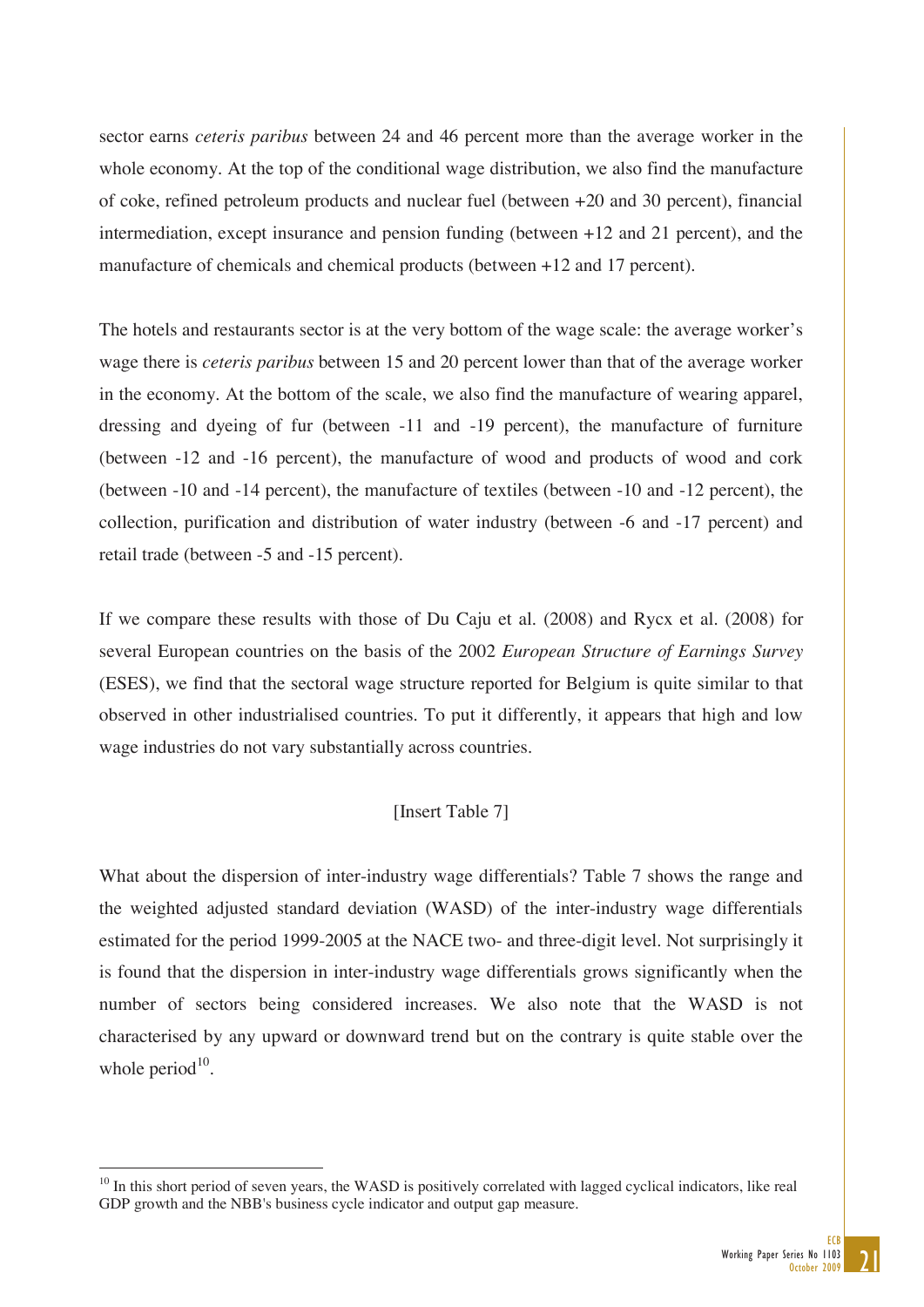#### **6. Inter-Industry Wage Differentials and Rent-Sharing**

Findings reported so far emphasize the existence of substantial and persistent wage differentials among workers with the same observed characteristics employed in different sectors. At face value, these results are incompatible with the assumption of a perfectly competitive labour market. Indeed, they suggest that individual wages are not solely determined by personal productive characteristics and task descriptions but also by the features of the employers in each sector.<sup>11</sup> Therefore the role of non competitive forces deserves to be examined. The most natural non-competitive explanation for the existence of industry wage differentials is that they derive from inter-sectoral variations in 'ability to pay', i.e. profits. This explanations generally supported in the literature (Benito, 2000; Gannon et al. (2007); Kouwenberg and van Opstal, 1999; Plasman et al., 2006) is compatible with several wage determination models, including efficiency wage mechanisms and rent-sharing. In this paper, we attempt to go a step further by examining the importance of rent-sharing in the Belgian private sector as well as its contribution to observed inter-industry wage differentials.

#### **6.1. How Big and Significant is the Wage-Profit Elasticity?**

Two models have become standard in the literature for the analysis of the impact of profitsper-employee on wages in a bargaining framework. These are the right-to-manage and the efficient bargaining models, so-named respectively by Nickell and Andrews (1983) and McDonald and Solow (1981). In the right-to-manage model, firms unilaterally determine employment, while wages are the result of a confrontation between the objectives of the firm and of the employees. In the efficient bargaining model, bargaining takes place with respect to both employment and wages. While both models produce the same wage equations, they

<sup>&</sup>lt;sup>11</sup> Yet, it could be argued that the unobserved quality of the labour force is not randomly distributed across sectors. In other words, high-paying industries might simply be those in which the non-observed quality of the labour force is the highest. This hypothesis has been tested for the Belgian private sector by Du Caju et al. (2008) and Plasman et al. (2006) on the basis of Martins' (2004a) methodology. Using matched employeremployee data for the years 1995 and 2002, the authors thus verified (with quantile regressions) if sectors with high average premiums pay even higher premiums to high-wage workers. Their results show that the contribution of unobserved ability to inter-industry wage differentials is limited. Therefore, they suggest that non-competitive forces play an important role in the Belgian wage determination process.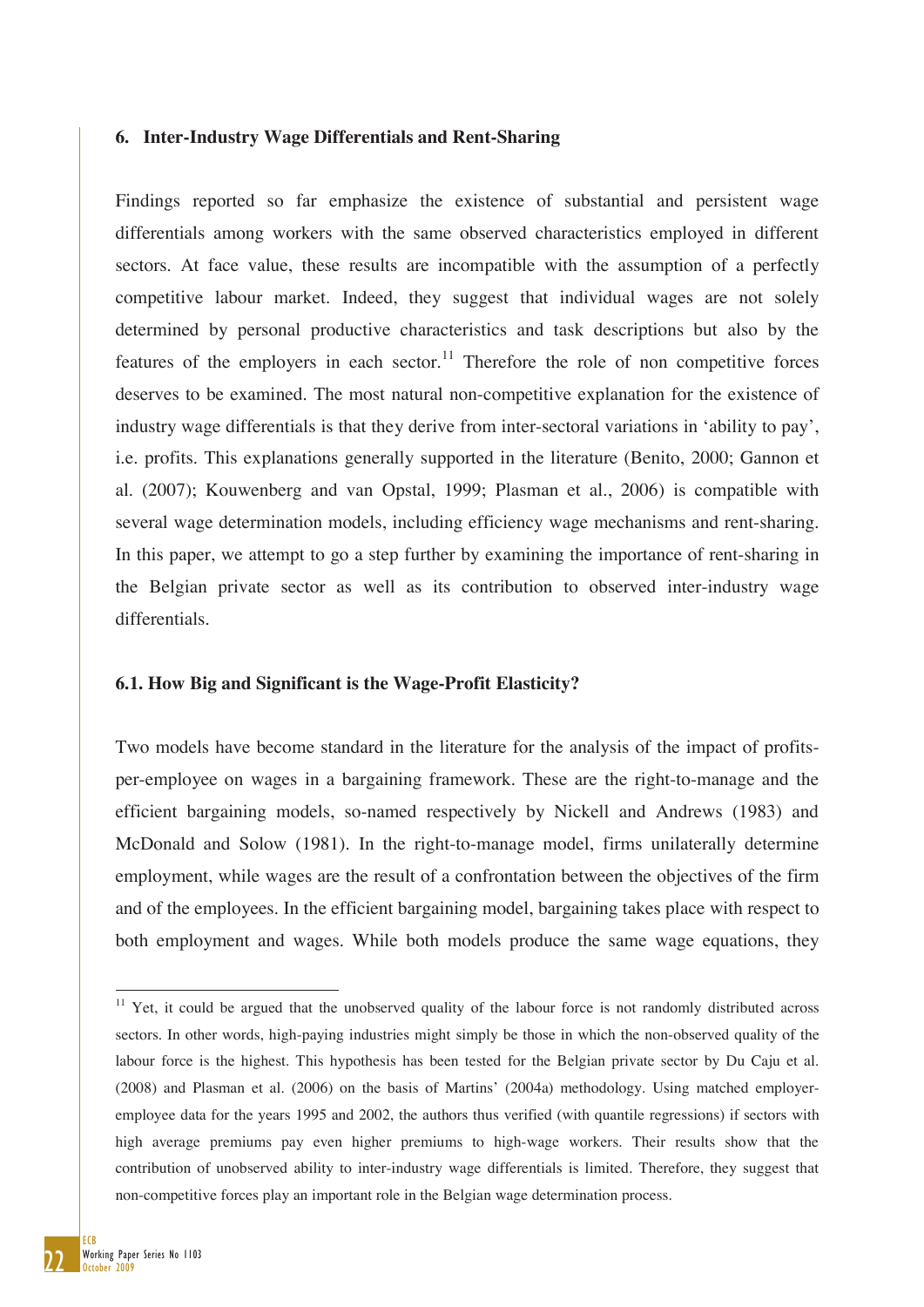differ in that in the former employment is endogenous with respect to wages whereas in the latter it is exogenous. Nevertheless, they both suggest that wages are related to the firm's ability to pay, i.e. to the firm's profitability.

To estimate the amount of rent-sharing in Belgium, we rely on the right-to-manage model.<sup>12</sup> Hence, suppose a bargaining situation where a firm's real profit function is given by:

$$
\Pi = R(L) - WL \tag{2}
$$

with  $\Pi$  the real profits,  $R(L)$  the real revenue, *W* the real wage and *L* the employment level. Also consider a risk-neutral group of workers, not necessarily a union, which attempts to maximize the expected utility of a representative member, defined as:

$$
U = \frac{L}{N} W + \left(1 - \frac{L}{N}\right) A
$$
 (3)

with *N* the number of members in the group  $(0 < L \le N)$  and *A* the outside option  $(W > A)$ . The outside option is the expected value of real revenue perceived by an individual in case of redundancy. It depends positively on the unemployment benefit and on the expected real wage that a worker would obtain elsewhere, and negatively on the unemployment rate. The model is solved backwards: the profit-maximizing firm determines the employment level, given the bargained wage in the first stage of the game. The resulting deal is represented by the maximization of the generalized Nash bargain. For a company, without fixed costs, the level of utility reached when bargaining fails equals zero. Indeed, since we assume that all

<sup>&</sup>lt;sup>12</sup> Using Belgian aggregate data from 1957 to 1988, Vannetelbosch (1996) has shown that both the right-tomanage (Nickell and Andrews, 1983) and the efficient bargaining (McDonald and Solow 1981) models can be rejected in favor of the general bargaining model (Manning 1987). This means that the outcome of the bargaining process is located somewhere between the labor demand curve and the contract curve. Nevertheless, this result must be considered with caution for at least two reasons. First, the estimates are very sensitive to the specification of the reservation wage, and second, the trade union density and the number of strikes are not a very good surrogate for the relative bargaining power of unions. Also noteworthy is that, while these models have different implications for unemployment and economic welfare, they generate identical wage equations. Hence, as in most empirical papers on rent-sharing, we have chosen to rely on the right-to-manage model. For a presentation of theoretical models on rent-sharing see e.g. Blanchflower et al. (1996).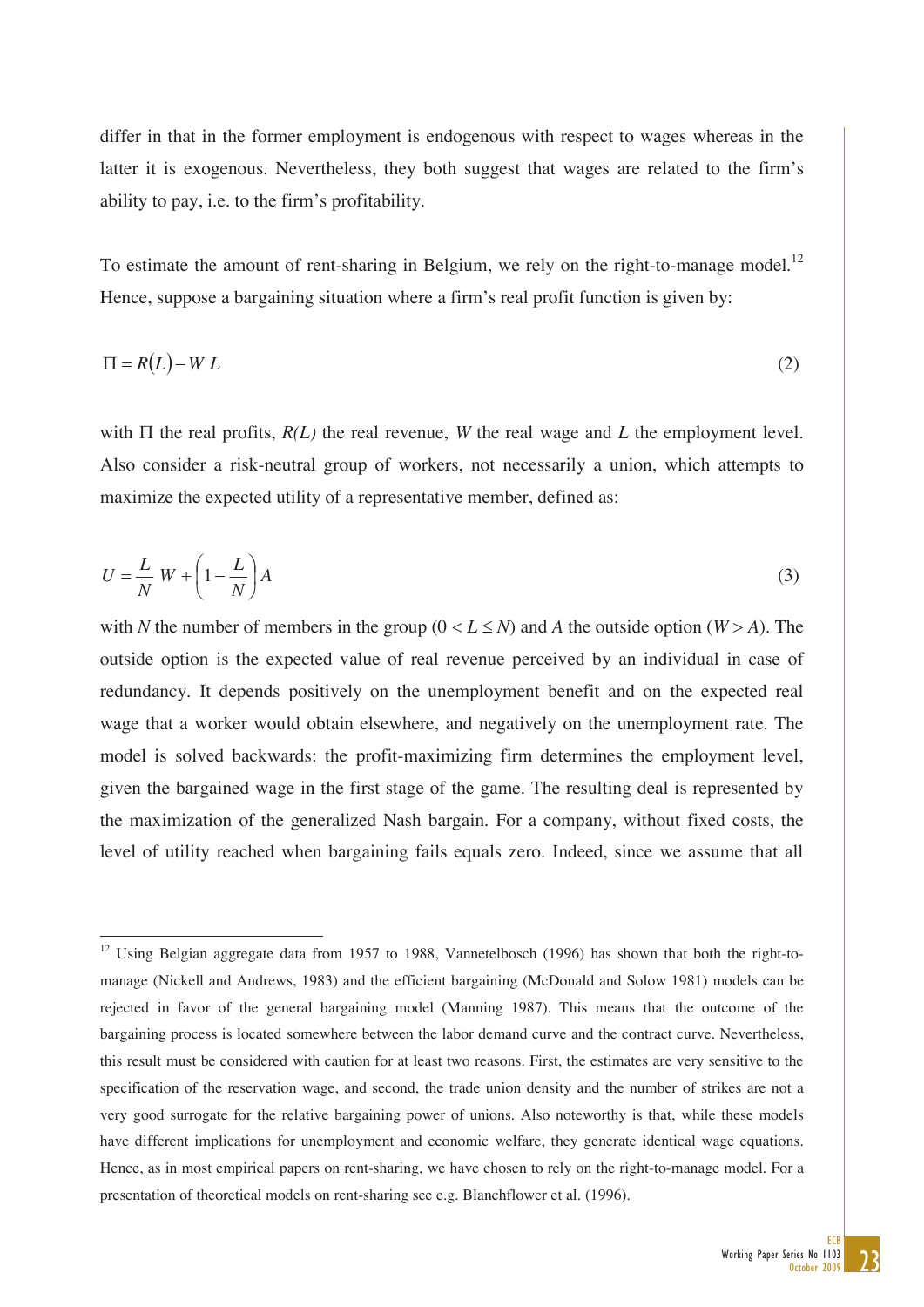workers are affiliated to the group, the company will have to cease production if no agreement is reached. The fallback position of a representative member of the group is equal to *A*.

Accordingly, the generalized Nash bargaining problem can be written as  $\text{follows}^{13}$ :

$$
\begin{array}{ll}\n\text{Max} & U^{\beta} \, \Pi = \, \text{Max} \left( \frac{L}{N} \left( W - A \right) \right)^{\beta} \, \left( R(L) - W \, L \right) \\
\text{s.t.} & R'(L) = W\n\end{array} \tag{4}
$$

with  $\beta \in [0,1]$  the relative bargaining power of the workers in the wage bargain. The first order condition of this problem is given by:

$$
W = A + \beta \frac{(R(L) - WL)}{L}
$$
 (5)

Expression (5) suggests that real wages are affected by the outside option, real profits-peremployee and the relative bargaining power of workers. The corresponding statistical specification, which will serve as a benchmark for our empirical analysis, can be written as follows:

$$
w_i = \alpha + \beta \left( \frac{\Pi}{L} \right)_j + \sum_{r=1}^R \delta_r X_{r,i} + \sum_{k=1}^K \psi_k Y_{k,i} + \sum_{l=1}^L \lambda_l Z_{l,i} + \varepsilon_i
$$
\n
$$
\tag{6}
$$

The only difference between this specification and equation (1) is that we add among the explanatory variables  $\left(\frac{H}{L}\right)$  $(\frac{\Pi}{\sigma})_i$ , i.e. the logarithm of profits per employee in firm *j*;. The definition of the other variables remains unchanged.

In a first stage, we estimate this equation by ordinary least squares (OLS) with White (1980) heteroscedasticity consistent standard errors. Moreover, in order to control for the potential

 $13$  See Nickell (1999: p.3) for a discussion on the notation.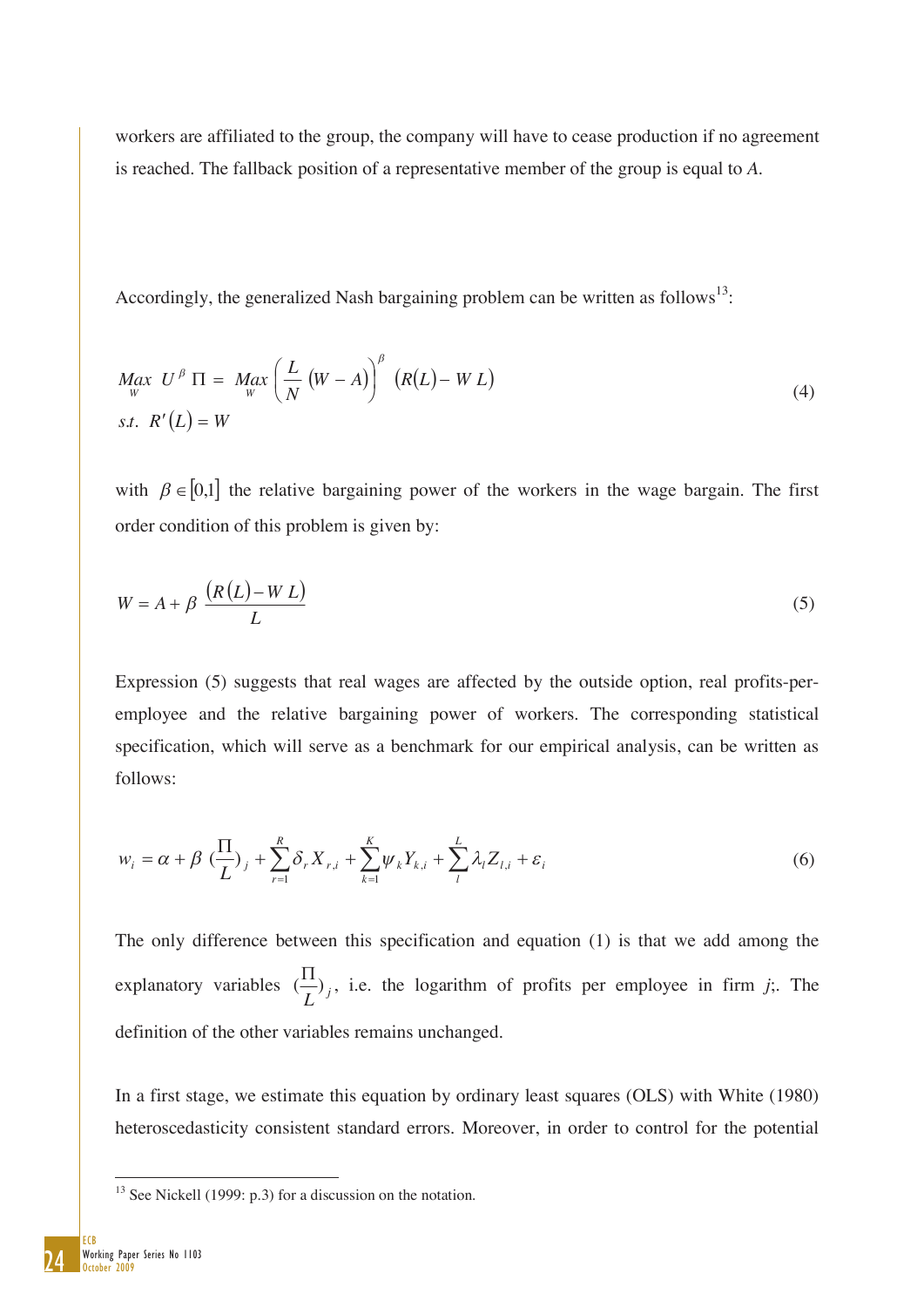bias deriving from aggregated firm variables in an individual wage specification, standard errors are corrected for within-group correlated errors as suggested by Moulton (1990). Results are shown in Table 8.

#### [Insert Table 8]

For all years, regression coefficients have the expected sign and they are generally highly significant.<sup>14</sup> Moreover, the adjusted  $R^2$  reaches at least 60 percent. Our estimate of the wageprofit elasticity varies between 0.022 and 0.032. This means that on average a doubling of profits-per-worker increases earnings *ceteris paribus* by between 2.2 and 3.2 percent. To evaluate the impact of profits on the distribution of wages, Lester's (1952) range of pay due to rent-sharing has been calculated. This statistic indicates the degree to which wages change if a worker were hypothetically to move from a low- to a high-rent firm. It is obtained by applying the following formula:

$$
4\,\hat{\beta}\,\frac{\sigma(P)}{\overline{P}}\tag{7}
$$

where  $\hat{\beta}$  is the estimated wage-profit elasticity, *P* measures the level of firm profits-peremployee, and  $\sigma(P)$  and  $\overline{P}$  denote the standard deviation and the mean value of *P*, respectively. On the basis of this formula, it appears that *ceteris paribus* the wage of a worker would increase by between approximately 19 and 28 percent if she/he switched jobs from a firm whose profits are two standard deviations below the mean level of profits to another firm whose profits are two standard deviations above the mean.

#### [Insert Table 9]

Our benchmark regression clearly supports the hypothesis that individual wages are significantly and positively related to the firm's ability to pay. Nevertheless, caution is needed. Indeed, two econometric problems arise when using current profits as an explanatory variable. First, there is an accounting relationship between wages and current profits: if wages increase, profits (i.e. value-added minus remuneration of labour) automatically decrease.

 $14$  Detailed results of all wage regressions presented in this paper are available upon request.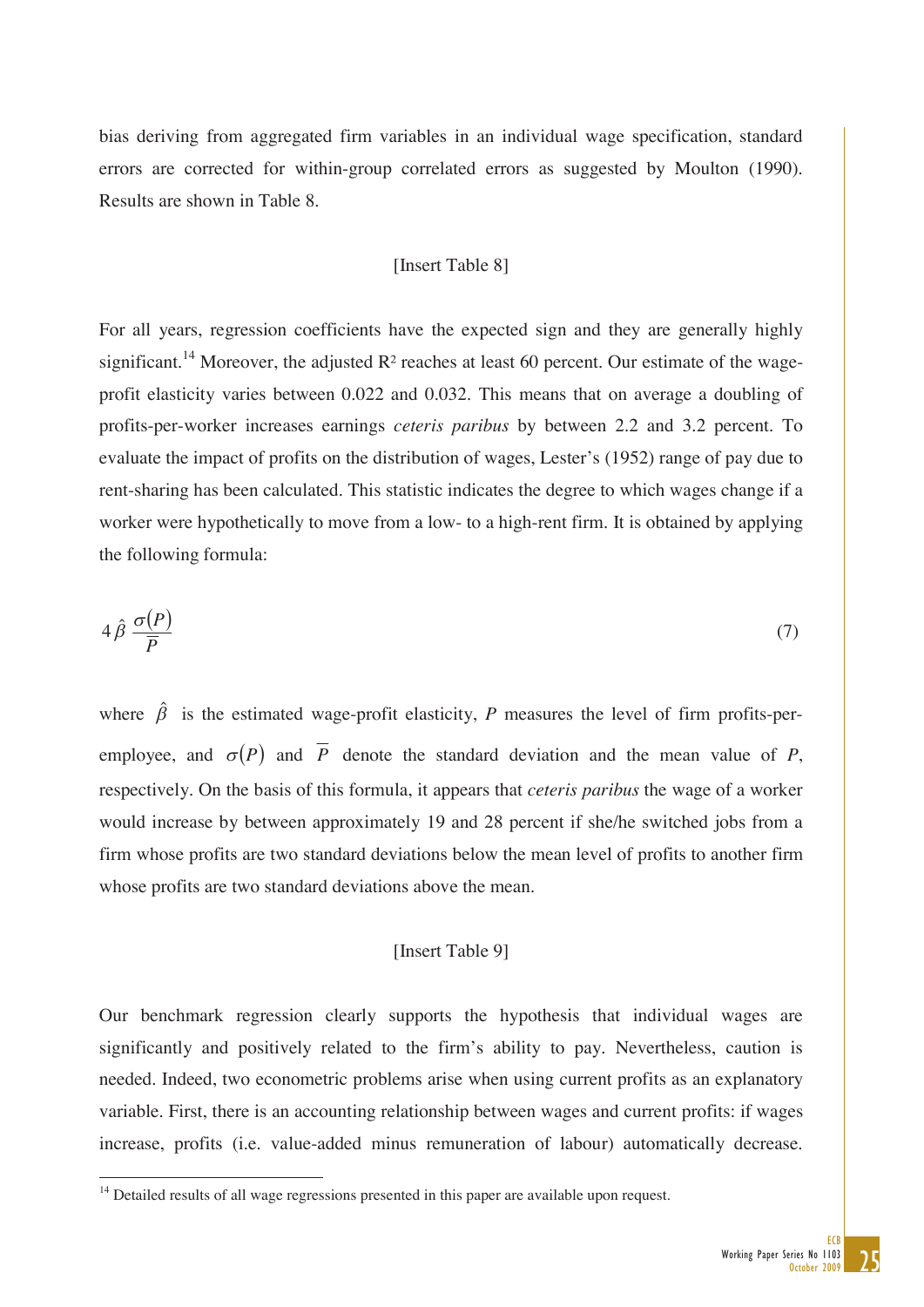Therefore, our OLS estimate of rent-sharing is likely to be downward biased. Second, a positive relationship between wages and current profits may arise because higher wages can provide employees with incentives to step up their effort (cf. efficiency wage theories). This would lead to an upward biased estimation of rent-sharing. In order to correct for both problems, we apply 2SLS, using lagged profits as instruments for contemporaneous profits.<sup>15</sup> Results of our 2SLS regression are presented in Table 9. We find that the wage-profit elasticity increases and stands now at between 0.034 and 0.043, which indicates that our previous estimates were downward biased.<sup>16</sup> It follows that Lester's range of pay due to rent sharing fluctuates between about 24 and 37 percent of the mean wage.

#### **6.2. Inter-Industry Wage Differentials: How Much Does Rent-Sharing Matter?**

So far, results have shown that individual hourly wages are significantly and positively related to firm profits-per-employee. In this sub-section, we examine to what extent inter-industry wage differentials are explained by this rent-sharing phenomenon. To do so, we compare the significance, magnitude and dispersion of interindustry wage premia *before* and *after* controlling for the elasticity between wages and (instrumented) profits. In other words, we compare results obtained from a wage equation that does only control for individual, job and firm characteristics (see equation (1)) with those of an earnings equation that also controls for (instrumented) firm profits-per-capita (see equation (6)).

### [Insert Table 10]

Results reported in Table 10 show that substantial wage differentials are still recorded between workers employed in different sectors after controlling for profits.<sup>17,18</sup> However, the

<sup>&</sup>lt;sup>15</sup> Other instruments used in the literature to control for the endogeneity of profits include: the degree of market competition, prices of imports and exports, exchange rate variations, past technological innovations and sales.

<sup>&</sup>lt;sup>16</sup> Note that: i) all coefficients in the first-stage regressions are jointly significant at the 1 percent level, ii) the  $R<sup>2</sup>$ of the first-stage regressions stands at between 0.73 and 0.86 depending on the year under investigation, and iii) the elasticity between current and lagged profits-per-employee is always significant and varies between 69 and 80 percent.

<sup>&</sup>lt;sup>17</sup> Results at the NACE three-digit level are reported in Appendix 4.

<sup>&</sup>lt;sup>18</sup> Inter-industry wage differentials estimated on the basis of the SES-SBS data are highly correlated over time both at the NACE two- and three-digit level and before and after controlling for profits. See Appendices 5 to 8.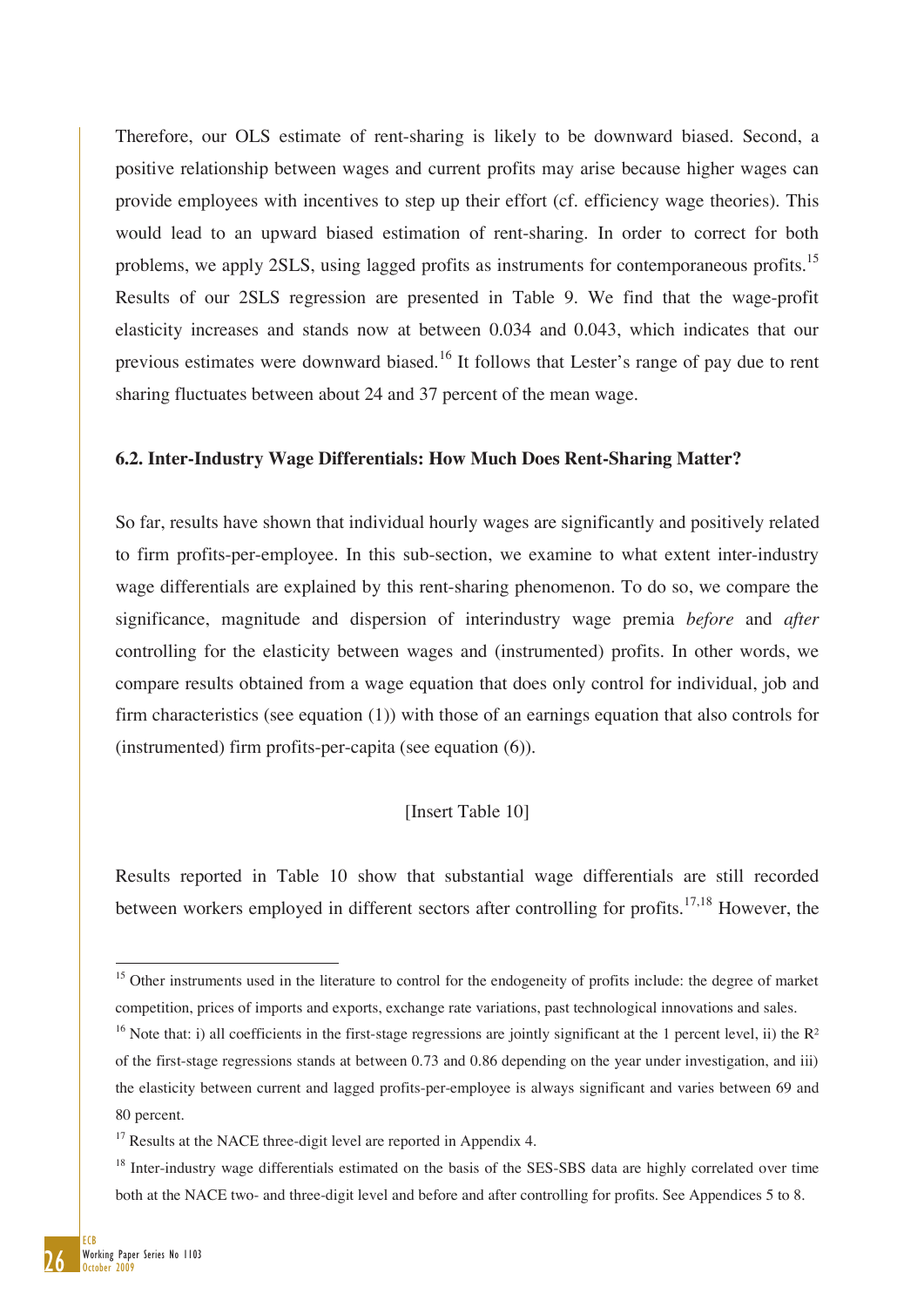proportion of significant of inter-industry wage differentials (at the 10 percent level) decreases from around 82 to 45 percent.<sup>19,20</sup> Note further that the hierarchy of sectors in terms of wages remains almost unchanged. Indeed, the correlation coefficient between the interindustry wage differentials estimated with and without control for profits is highly significant and stands at between  $0.86$  and  $0.96<sup>21</sup>$  Among the best-paying sectors we still find the electricity, gas, steam and hot water supply sector; the coke, refined petroleum and nuclear fuel industry; the chemical industry and the financial intermediation sector (except insurance and pension funding). However, the wage premium in these sectors decreases significantly when controlling for rent-sharing. In 2005, for instance, we find that the wage premium drops by between 24 and 39 percent in the three best paying industries and becomes not significantly different from zero in the financial intermediation sector when profits are taken into account. Furthermore, it is still in the traditional sectors (e.g. hotels and restaurants; the textile industry; the manufacture of wood and products of wood and cork; the manufacture of furniture; the collection, purification and distribution of water industry; and retailing), that wages are lowest. Yet, the estimated wage disadvantage of working in these sectors is generally reduced when controlling for profits. Last but not least, we find that dispersion in inter-industry wage differentials (the WASD) drops by about 25 percent when profits are taken into account.<sup>22</sup> These findings suggest that rent-sharing accounts for a significant fraction of observed inter-industry wage differentials.

#### **7. Conclusion**

In this paper, three central questions have been addressed: i) Are sectoral differences persistent over time, showing a trend or cyclical effects?, ii) How large is the elasticity

<sup>&</sup>lt;sup>19</sup> The comparison in the text is based on results obtained with the SES-SBS data before and after controlling for profits. Inter-industry wage differentials (before controlling for profits) at the NACE two- and three digit level obtained with the SES-SBS samples are reported in Appendices 9 and 10.

 $20$  These figures are averages for the period 2000-2005. Similar results are found when the analysis is performed at the NACE three-digit level and/or on different samples, i.e. SES data (before controlling for profits) and SES-SBS data (after controlling for profits). See Appendices 11 and 12 for detailed statistics.

<sup>&</sup>lt;sup>21</sup> Again, the same result is found at the NACE three-digit level and/or on different samples, i.e. SES data (before controlling for profits) and SES-SBS data (after controlling for profits). See Appendices 13 to 16.

 $^{22}$  Results at the NACE three-digit level and/or on different samples, i.e. SES data (before controlling for profits) and SES-SBS data (after controlling for profits) support or even reinforce this conclusion. See Appendices 17 and 18.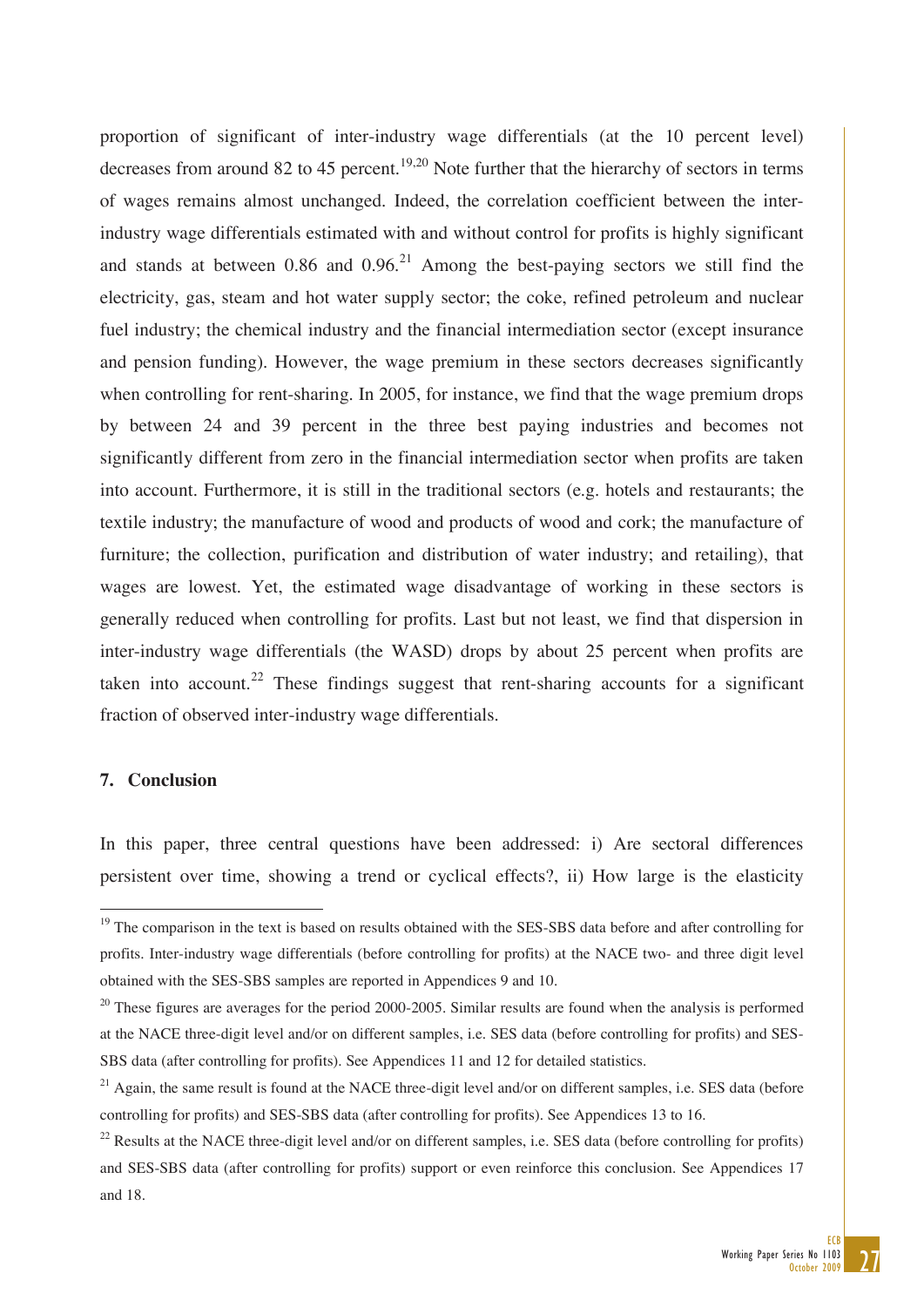between wages and profits, controlling for the endogeneity of profits, and does it change over time?, iii) What is the contribution of rent-sharing to the observed industry wage differentials, and is it stable over time? These questions have been investigated on the basis of a unique matched employer-employee data set covering the period 1999-2005. This data set derives from the combination of the *Structure of Earnings Survey* and the *Structure of Business Survey*. The former contains detailed information on firm characteristics (e.g. sector of activity, size of the firm, and level of wage bargaining) and on individual workers (e.g. gross hourly wages, bonuses, age, education, sex, and occupation). The latter provides firm-level information on financial variables (e.g. gross operating surplus and value added per capita).

Our findings show the existence of large wage differentials among workers with the same observed characteristics and working conditions, employed in different sectors. These differentials are persistent and no particular downward or upward trend is observed. Further results indicate that *ceteris paribus*, workers earn significantly higher wages when employed in more profitable firms. The time dimension of our matched employer-employee data allows us to instrument firms' profitability by its lagged value. The instrumented elasticity between wages and profits is found to be quite stable over time. It stands at between 0.034 and 0.043, which suggests that previous estimate of rent-sharing for the Belgian private sector reported by Plasman et al. (2006) for the year 1995 was upward biased. The associated Lester's range of pay due to rent sharing fluctuates between about 24 and 37 percent of the mean wage. In other words, it appears that *ceteris paribus* the wage of a worker would increase by approximately one-third if she/he switched jobs from a firm whose profits are two standard deviations below the mean of profits to another firm whose profits are two standard deviations above the mean.

Finally, results show that substantial wage differentials are still recorded in all years between workers employed in different sectors after controlling for rent-sharing. Also noteworthy is that the hierarchy of sectors in terms of wages remains almost unchanged. However, the proportion of significant inter-industry wage differentials decreases from around 82 to 45 percent. We also find that the dispersion in inter-industry wage differentials drops by about 25 percent when profits are taken into account. These findings suggest that rent-sharing accounts for a large fraction of inter-industry wage differentials.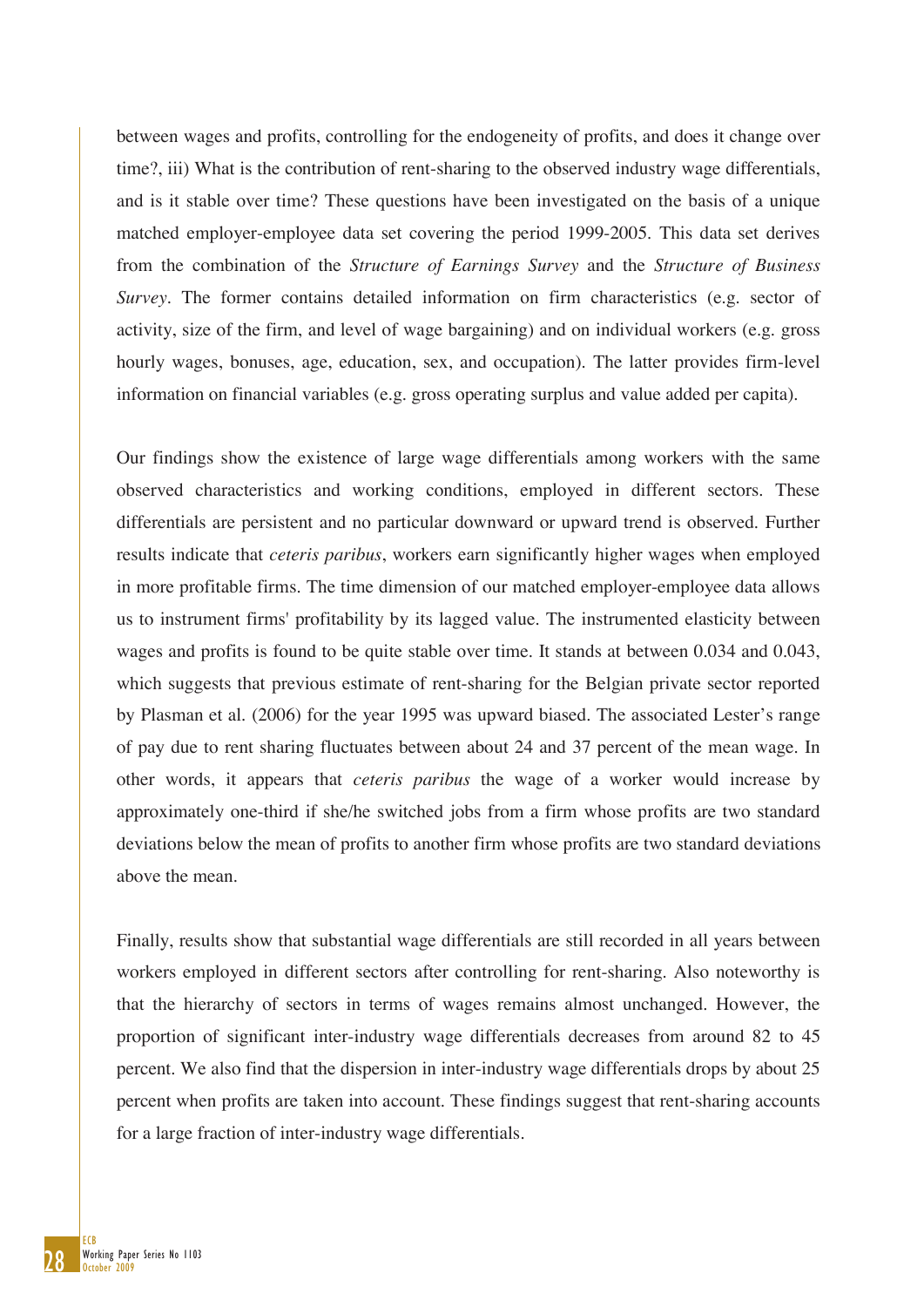#### **References**

- Abowd, J. and Lemieux, T. (1993), "The Effect of Product Market Competition on Collective Bargaining Agreements: The Case of Foreign Competition in Canada*", Quarterly Journal of Economics*, Vol. 108, No. 4, pp. 983-1014.
- Abowd, J., Kramarz, F. and Margolis, D. (1999), "High Wage Workers and High Wage Firms", *Econometrica*, Vol. 67, No. 4, pp. 251-333.
- Arai, M. (2003), "Wages, Profits and, Capital Intensity, Evidence from Matched Worker-Firm Data", *Journal of Labor Economics*, Vol. 21, No. 3, pp. 593-618.
- Araï, M., Ballot, G. and Skalli, A. (1996), "Différentiels intersectoriels de salaire et caractéristiques des employeurs en France", *Economie et statistique*, No. 299, pp. 37-58.
- Barth, E. and Zweimüller, J. (1992), "Labour Market Institutions and the Industry Wage Distribution: Evidence from Austria, Norway and the U.S", *Empirica*, Vol.19, No. 2, pp. 181-201.
- Benito, A. (2000), "Inter-Industry Wage Differentials in Great Britain", *Oxford Bulletin of Economics and Statistics*, Vol. 62, No. 0, pp. 727-46.
- Björklund, A., Bratsberg, B., Eriksson, T., Jäntti, M. and Raaum, O. (2007), "Inter-Industry Wage Differentials and Unobserved Ability: Siblings Evidence from Five Countries", *Industrial Relations*, Vol. 46, No. 1, pp. 171-202.
- Blanchflower, D., Oswald, A. and Sanfey, P. (1996), "Wages, Profits and Rent-Sharing", *Quarterly Journal of Economics*, Vol. 111, No. 1, pp. 227-51.
- Carruth, A., Collier, W. and Dickerson, A. (2004), "Inter-industry Wage Differences and Individual Heterogeneity", *Oxford Bulletin of Economics and Statistics*, Vol. 55, No. 5, pp. 811-46.
- Christofides, L. and Oswald A. (1992), "Real Wage Determination and Rent-Sharing in Collective Bargaining Agreements", *Quarterly Journal of Economics*, Vol. 107, No. 3, pp. 985-1002.
- Dickens, W. and Katz L. (1987), "Inter-Industry Wage Differences and Industry Characteristics", in K. Lang and J. Leonard (eds.), *Unemployment and the Structure of Labour Markets*. Oxford, Basil Blackwell, pp. 28-89.
- Docquier, F., Laurent, S. and Perelman, S. (1999), "Capital humain, emploi et revenus du travail : Belgique, 1992", *Brussels Economic Review*, Vol. 42, No. 1, pp. 77-103.
- Du Caju, Ph., Fuss, C. and Wintr L. (2007), "Downward Wage Rigidity for Different Workers and Firms: An Evaluation for Belgium using the IWFP Procedure, NBB Working Paper, No. 124.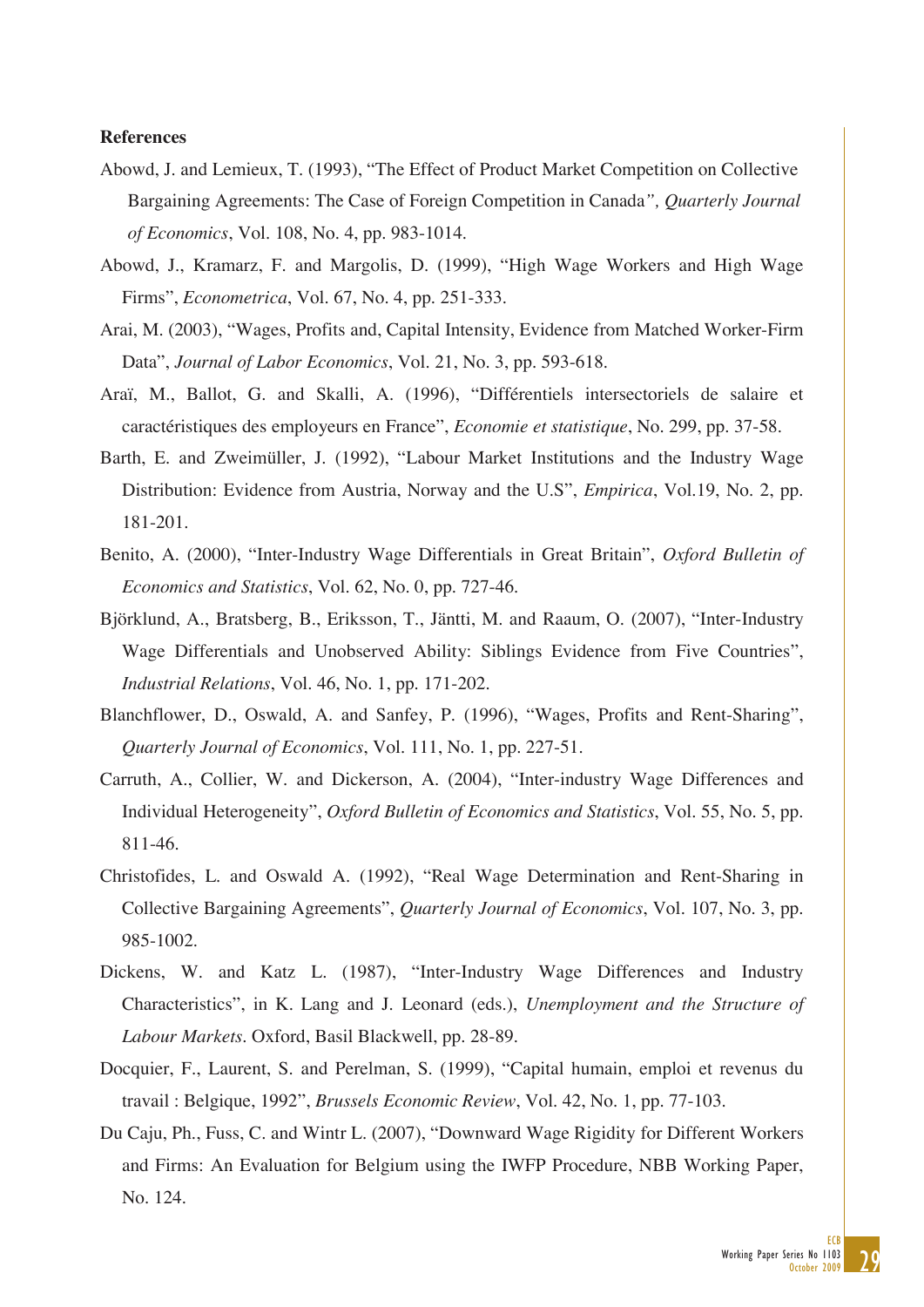- Du Caju, Ph., Katay, G., Lamo, A., Nicolitsas, D. and Poelhekke, S. (2008), "Inter-Industry Wage Differentials in EU Countries: What Do Cross-Country Time Varying Data Add to the Picture?", mimeo, Wage Dynamics Network.
- Edin, P.-A. and Zetterberg, J. (1992), "Interindustry Wage Differentials: Evidence from Sweden and a Comparison with the USA", *American Economic Review*, Vol. 82, No. 5, pp. 1341-49.
- Fakhfakh, F. and FitzRoy, F. (2004), "Basic Wages and Firm Characteristics: Rent-Sharing in French Manufacturing", *Labour*, Vol. 18, No. 4, pp. 615-31.
- Ferro-Luzzi, G. (1994), "Inter-Industry Wage Differentials in Switzerland", *Swiss Journal of Economics and Statistics*, Vol. 130, No. 3, pp. 421-43.
- Flamand, S. and Plasman, R. (2006), "Age, salaire et demande de travail", mimeo, Department of Applied Economics, ULB.
- Gannon, B., Plasman, R., Rycx F., and Tojerow, I. (2007), "Inter-Industry Wage Differentials and the Gender Wage Gap: Evidence from European Countries", *Economic and Social Review* Vol. 38, No. 1, pp. 135-55.
- Genre, V., Momferatou, D. and Mourre G. (2005), "Wage Diversity in the Euro Area, an Overview of Lbour Costs Differentials across Industries", ECB Occasional Paper, No. 24.
- Gibbons, R. and Katz, L. (1992), "Does Unmeasured Ability Explain Interindustry Wage Differentials?", *Review of Economic Studies*, Vol. 59, No. 3, pp. 515-35.
- Goos, M. and Konings, J. (2001), "Does Rent-Sharing Exist in Belgium? An Empirical Analysis Using Firm Level Data", *Reflets et perspectives de la vie économiques*, Vol. XL, No. 1/2, pp. 65-79.
- Goux, D. and Maurin, E. (1999), "Persistence of Inter-Industry Wage Differentials: a Reexamination Using Matched Worker-Firm Panel Data", *Journal of Labor Economics,* Vol. 17, No. 3, pp. 492-533.
- Gürtzgen N. (2005), "Rent-Sharing: Does the Bargaining Regime Make a Difference? Theory and Empirical Evidence", ZEW Discussion Paper, No. 05-15.
- Harris, M. and Holmström, B. (1982), "A Theory of Wage Dynamics", *Review of Economic Studies*, Vol. 49, No. 3, pp. 315-33.
- Hartog, J., Pereira, P. and Vieira J. (2000), "Inter-Industry Wage Dispersion in Portugal", *Empirica*, Vol. 27, No. 4, pp. 353-64.
- Hartog, J., Van Opstal, R. and Teulings, C. (1997), "Inter-Industry Wage Differentials and Tenure Effects in the Netherlands and the U.S", *De Economist*, Vol. 145, No. 1, pp. 91-9.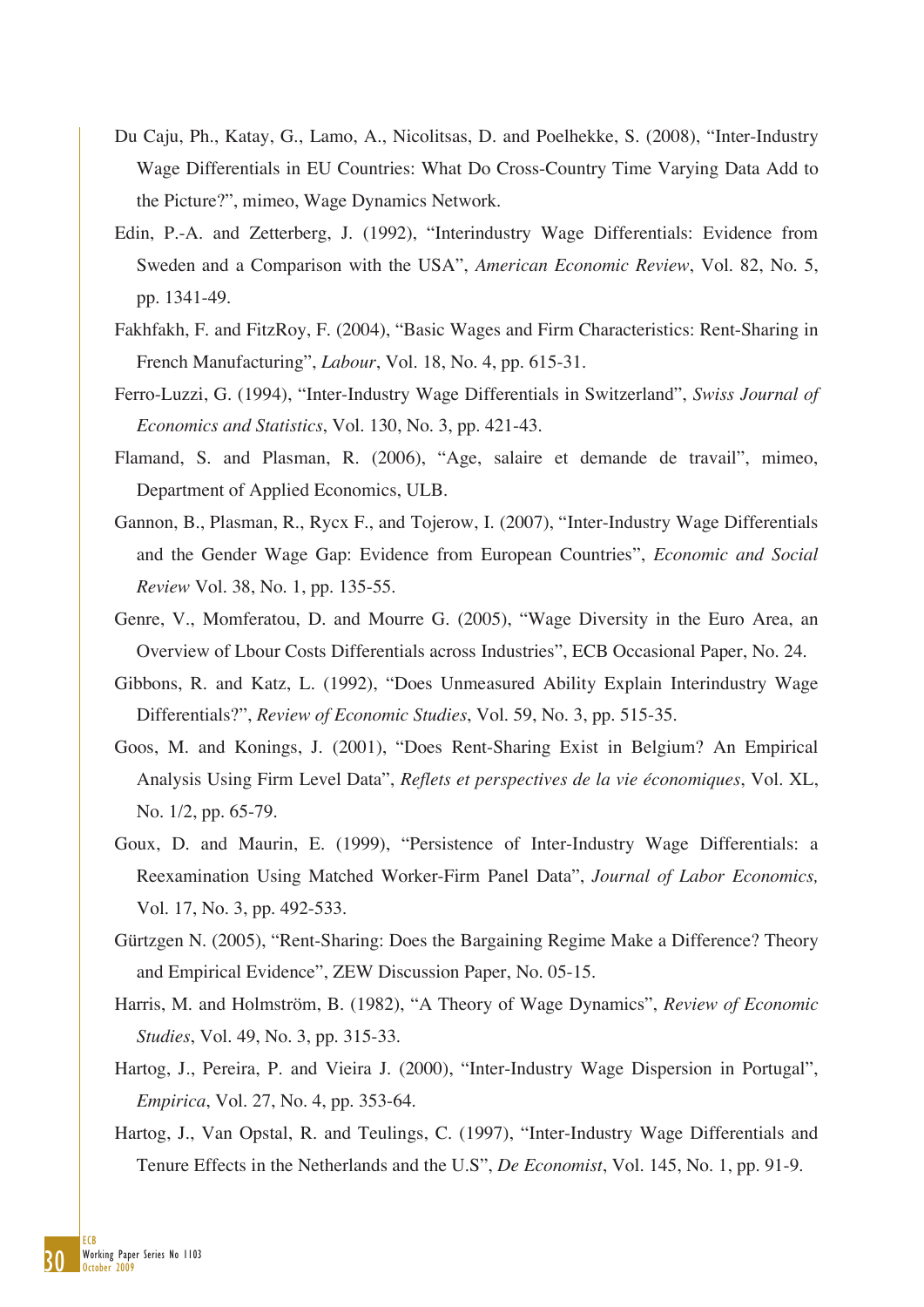- Helwege, J. (1992), "Sectoral Shifts and Interindustry Wage Differentials", *Journal of Labor Economics*, Vol. 10, No. 1, pp. 55-84.
- Hildreth, A. and Oswald, A. (1997), "Rent-Sharing and Wages: Evidence from Company and Establishment Panels", *Journal of Labor Economics*, Vol. 15, No. 2, pp. 318-337.
- Holmlund, B. and Zetterberg, J. (1991), "Insider Effects in Wage Determination: Evidence from Five Countries", *European Economic Review*, Vol. 35, No. 5, pp. 1009-34.
- Jean, S. and Nicoletti, G. (2002), "Product Marker Regulation and Wage Premia in Europe and North America: An Empirical Investigation", OECD Working Paper, No. 318.
- Jepsen, M. (2001), "Evaluation des différentiels salariaux en Belgique: homme-femme et temps partiel-temps plein", *Reflets et Perspectives de la vie économique*, Vol. 40, No. 1-2, pp. 51-63.
- Jepsen, M., O'Dorchai, S., Plasman, R. and Rycx, F. (2005), "The Wage Penalty Induced by Part-time Work: The Case of Belgium", *Brussels Economic Review*, Vol. 48, No. 1/2, pp. 73-94.
- Kahn, L. (1998), "Collective Bargaining and Interindustry Wage Structure, International Evidence", *Economica*, Vol. 65, No. 260, pp. 507-34.
- Katz, L. and Summers L. (1989), "Industry Rents: Evidence and Implications", *Brookings Papers on Economic Activity*, *Microeconomics*, Vol. 1989, pp. 209-75.
- Konings, J. (2005), "Worden Vrouwen Gediscrimineerd op de Arbeidsmarkt? Een Microeconometrische Analyse voor Begië", *Leuvense Economische Standpunten*, No. 108, KULeuven.
- Kouwenberg, J. and van Opstal, R. (1999), "Inter-industry Wage Differentials: Evidence from Micro Data", *CPB Report 1999/3, Quarterly Review of CPB Netherlands Bureau for Economic Policy Analysis*.
- Krueger, A. and Summers L. (1988), "Efficiency Wages and Inter-Industry Wage Structure", *Econometrica*, Vol. 56, No. 2, pp. 259-93.
- Lallemand, T. and Rycx, F. (2008), "Are Yound and Old Workers Harmful for Firm Productivity?", mimeo, Department of Applied Economics, ULB.
- Lallemand, T., Plasman, R. and Rycx, F. (2005), "Why Do Large Firms Pay Higher Wages? Evidence from Matched Worker-Firm Data", *International Journal of Manpower*, Vol. 26, No. 7/8, pp. 705-23.
- Laurent, S. (2000), "Capital humain, emploi et salaire en Belgique et dans ses régions", Rapport préparatoire du 14<sup>ième</sup> Congrès des Economistes Belges de Langue Française, Commission 4 : Capital humain et croissance régionale, CIFoP.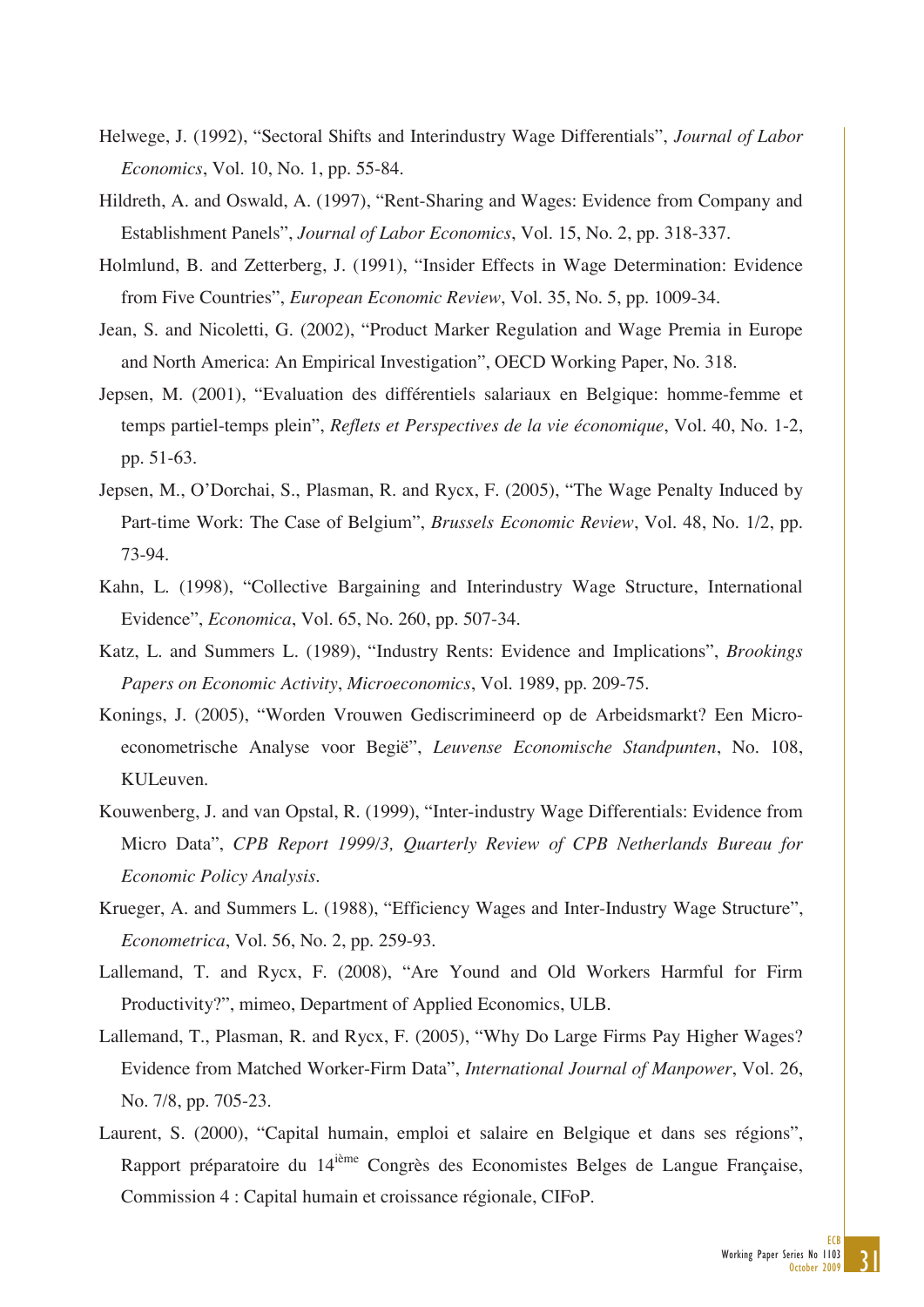- Lester, R. (1952), "A Range Theory of Wage Differentials", *Industrial and Labour Relations Review*, Vol. 5, No. 4, pp. 483-500.
- Lindbeck, A. and Snower, D. (1990), "Interindustry Wage Structure and the Power of Incumbent Workers", in R. Brunetta and C. Dell»Aringa (eds.), *Labour Relations and Economic Performance,* London, Macmillan, pp. 378-90.
- Lucifora, C. (1993), "Inter-Industry and Occupational Wage Differentials in Italy", *Applied Economics*, Vol. 25, No. 8, pp. 1113-24.
- Manning, A. (1987), "An Integration of Trade Union Models in a Sequential Bargaining Framework", *Economic Journal*, Vol. 97, No. 385, pp. 121-39.
- Margolis, D. and Salvanes K. (2001), "Do Firms Really Share Rents with their Workers?", CREST Working Paper, No. 16.
- Martins, P. (2004a), "Industry Wage Premia, Evidence from the Wage Distribution", *Economics Letters*, Vol. 83, pp. 157-63.
- Martins, P. (2004b), "Rent Sharing Before and After the Wage Bill", IZA Discussion Paper, No. 1376.
- McDonald, I. and Solow, R. (1981), "Wage Bargaining and Employment", *American Economic Review*, Vol. 74, No. 5, pp. 896-908.
- Mincer, J. (1974), *Schooling, Experience, and Earnings*, New York, NBER Press.
- Moulton, B. (1990), "An Illustration of a Pitfall in Estimating the Effects of Aggregate Variables on Micro Units", *Review of Economics and Statistics*, Vol. 72, No. 2, pp. 334-38.
- Murphy, K. and Topel, R. (1990), "Efficiency Wages Reconsidered: Theory and Evidence", in Y. Weiss and G. Fishelson (eds.), *Advances in the Theory and Measurement of Unemployment*, London, Macmillan, pp. 204-40.
- Nickell, S. (1999), "Product Markets and Labour Markets", *Labour Economics*, Vol. 6, No. 1, pp. 1-20.
- Nickell, S. and Andrews, M. (1983), "Unions, Real Wages and Employment in Britain 1951- 79", *Oxford Economic Papers*, Vol. 35, No. supplement, pp. 183-206.
- Over, M., Jolliffe, D. and Foster, A. (1996), "Huber Correction for Two Stage Least Squared Estimates", Stata Technical Bulletin, January 1996, pp. 24-25.
- Plasman, A., Plasman, R., Rusinek, M. and Rycx, F. (2001), "Indicators on Gender Pay Equality," *Brussels Economic Review*, Vol. 45, No. 2, pp. 11-40.
- Plasman, R., Rycx, F., and Tojerow, I. (2006), "Industry Wage Differentials, Unobserved Ability and Rent-sharing, Evidence from Matched Worker-firm Data, 1995-2002", NBB Working Paper, No. 90.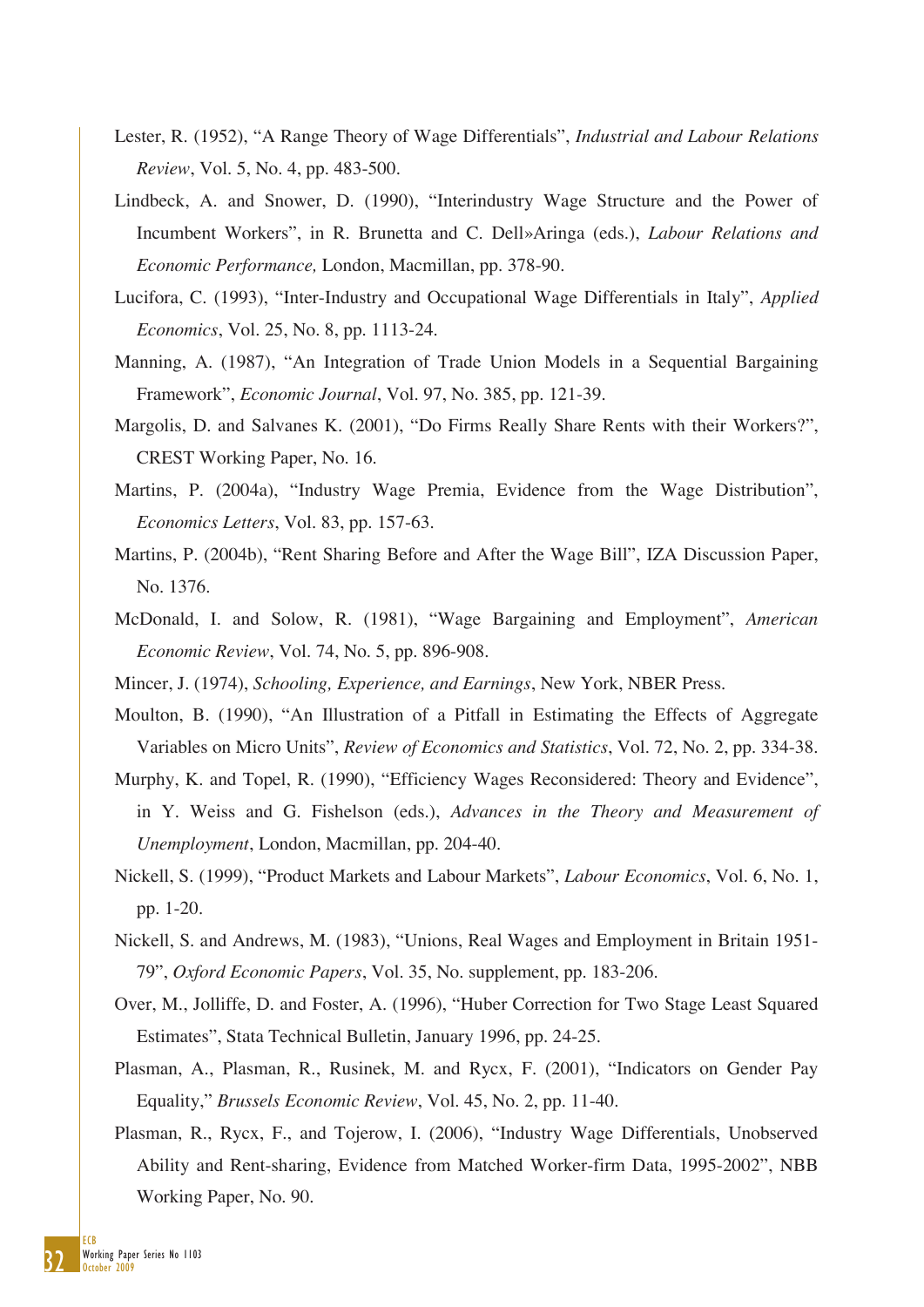- Reilly, K. and Zanchi, L. (2003), "Industry Wage Differentials: How many, Big and Significant?", *International Journal of Manpower*, Vol. 24, No. 4, pp. 367-98.
- Rycx, F. (2002), "Inter-Industry Wage Differentials: Evidence from Belgium in a Cross-National Perspective", *De Economist*, Vol. 150, No. 5, pp. 555-68.
- Rycx, F. (2003), "Industry Wage Differentials and the Bargaining Regime in a Corporatist Country", *International Journal of Manpower*, Vol. 24, No. 4, pp. 347-66.
- Rycx, F. and Tojerow, I. (2004), "Rent Sharing and the Gender Wage Gap in Belgium", *International Journal of Manpower*, Vol. 25, No. 3/4, pp. 279-99.
- Rycx, F., Valsamis, D. and Tojerow, I. (2008), "Wage Differentials across Sectors in Europe: An East-West Comparison", ETUI-REHS Working Paper, No. 2008-05.
- Slichter, S. (1950), "Notes on the Structure of Wages", *Review of Economics and Statistics*, Vol. 32, pp. 80-91.
- Stiglitz, J. (1974), "Alternative Theories of Wage Determination in LDC'S: The Labor Turnover Model", *Quarterly Journal of Economics*, Vol. 88, No. 2, pp. 194-227.
- Teulings, C. and Hartog, J. (1998), *Corporatism or Competition? Labour Contracts, Institutions and Wage Structures in International Comparison*, Cambridge, Cambridge University Press.
- Thaler, R. (1989), "Anomalies: Interindustry Wage Differentials", *Journal of Economic Perspectives*, Vol. 3, No. 2, pp. 181-93.
- Vainiomäki, J. and Laaksonen, S. (1995), "Interindustry Wage Differentials in Finland: Evidence from Longitudinal Census Data for 1975-85", *Labour Economics*, Vol. 2, No. 2, pp. 161-73.
- Vannetelbosch, V. (1996), "Testing between Alternative Wage-employment Bargaining Models using Belgian Aggregate Data", *Labour Economics*, Vol. 3, No. 1, pp. 43-64.
- Van Reenen, J. (1996), "The Creation and Capture of Rents: Wages and Innovation in a Panel of U.K. Companies", *Quarterly Journal of Economics*, Vol. 111, No. 1, pp. 195-226.
- Walsh, F. (1999), "A Multisector Model of Efficiency Wages", *Journal of Labor Economics*, Vol. 17, No. 2, pp. 351-76.
- White, H. (1980), "A Heteroscedasticity-Consistent Covariance Matrix Estimator and a Direct Test for Heteroscedasticity", *Econometrica*, Vol. 48, pp. 817-38.
- Zanchi, L. (1992), "Inter-Industry Wage Structure: Empirical Evidence for Germany and a Comparison with the U.S. and Sweden", EUI Working Paper, ECO No. 76.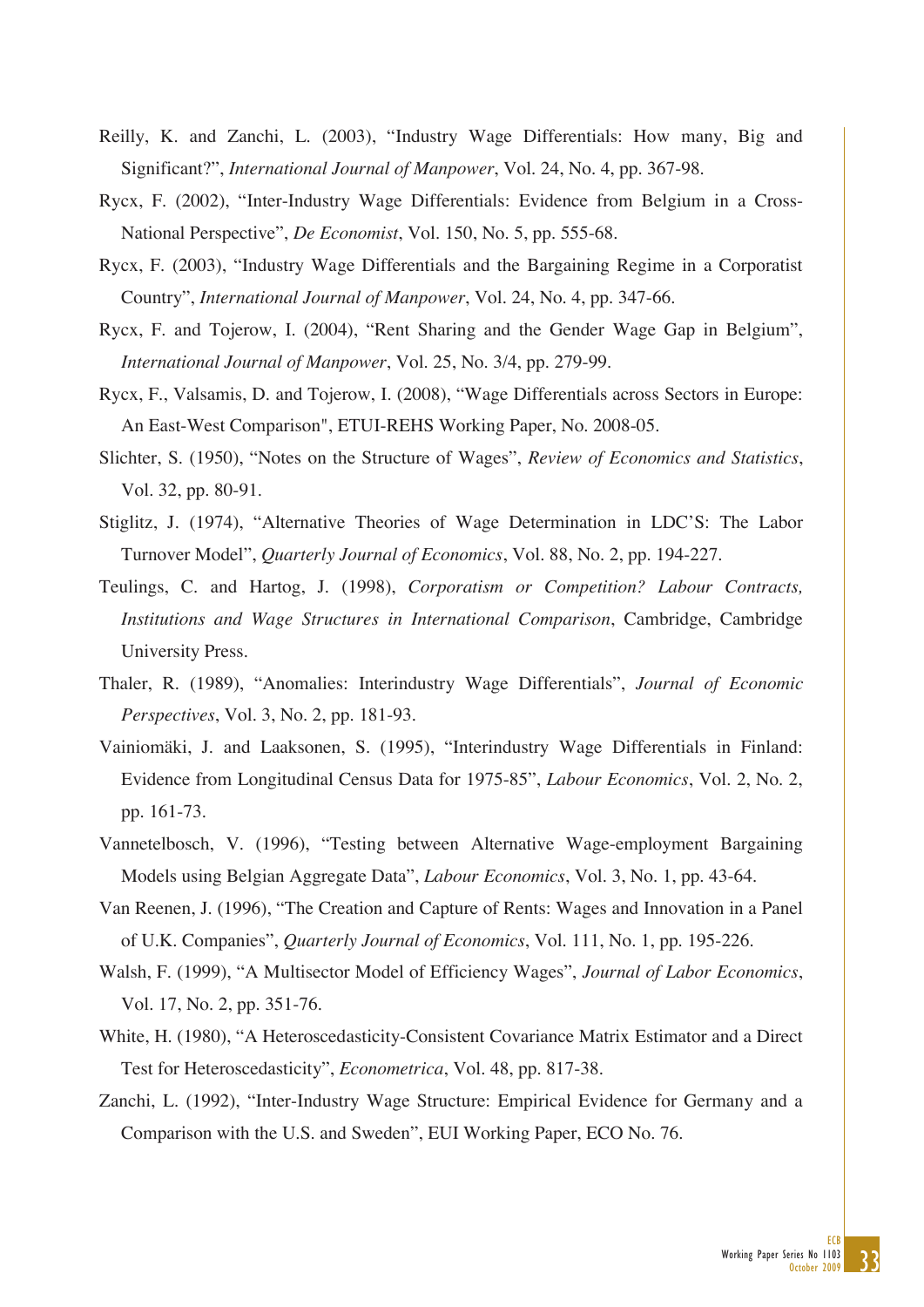| Lable 1. Description and intealls (SDS) or Selected Variables, 1999-2003 (SES data)<br><i>Variables:</i> | 1999    | 2000    | 2001    | 2002  | 2003  | 2004    | 2005  |
|----------------------------------------------------------------------------------------------------------|---------|---------|---------|-------|-------|---------|-------|
| Gross hourly wage : (in EUR) includes overtime                                                           |         |         |         |       |       |         |       |
| paid, premiums for shift work, night work and/or                                                         |         |         |         |       |       |         |       |
| weekend work and bonuses (i.e. irregular                                                                 | 14.4    | 14.5    | 14.8    | 15.1  | 15.3  | 16.7    | 17.2  |
| payments that do not occur during each pay                                                               | (6.4)   | (6.5)   | (6.6)   | (6.3) | (6.3) | (7.6)   | (7.8) |
| period, such as pay for holiday, 13 <sup>th</sup> month,<br>profits sharing, etc.).                      |         |         |         |       |       |         |       |
| Education:                                                                                               |         |         |         |       |       |         |       |
| Primary or no degree                                                                                     | 11.1    | 9.3     | 8.5     | 8.0   | 7.3   | 7.5     | 7.9   |
| Lower secondary                                                                                          | 28.5    | 29.2    | 29.8    | 28.5  | 27.2  | 26.8    | 21.0  |
| Technical/Artistic/Prof. upper secondary                                                                 | 20.7    | 20.6    | 20.8    | 19.6  | 19.7  | 22.4    | 26.9  |
| General upper secondary                                                                                  | 16.4    | 17.6    | 15.9    | 19.2  | 19.1  | 16.7    | 16.7  |
| Higher non-university short type                                                                         | 14.9    | 14.7    | 16.7    | 15.4  | 17.0  | 16.5    | 17.2  |
| University and non-university education, long                                                            |         |         |         |       |       |         |       |
| type                                                                                                     | 8.0     | 8.1     | 7.9     | 8.7   | 9.2   | 9.5     | 9.9   |
| Post graduate or PhD                                                                                     | 0.4     | 0.5     | 0.4     | 0.6   | 0.5   | 0.6     | 0.6   |
| Age of the worker:                                                                                       |         |         |         |       |       |         |       |
| $20-24$ years                                                                                            | 9.0     | 9.7     | 9.8     | 8.8   | 8.0   | 7.5     | 7.8   |
| $25-29$ years                                                                                            | 16.4    | 15.8    | 15.5    | 14.7  | 14.9  | 13.9    | 14.2  |
| 30-34 years                                                                                              | 17.6    | 16.9    | 16.6    | 16.7  | 16.7  | 16.2    | 15.5  |
| 35-39 years                                                                                              | 16.6    | 16.9    | 16.5    | 17.0  | 16.7  | 16.5    | 16.4  |
| 40-44 years                                                                                              | 14.1    | 14.1    | 14.3    | 15.1  | 14.9  | 15.5    | 15.5  |
| 45-49 years                                                                                              | 12.3    | 12.2    | 12.1    | 12.3  | 12.7  | 13.3    | 13.3  |
| 50-54 years                                                                                              | 9.4     | 9.6     | 9.7     | 9.6   | 10.0  | 10.8    | 10.6  |
| 55-59 years                                                                                              | 3.8     | 4.0     | 4.6     | 4.9   | 5.1   | 5.3     | 5.6   |
| 60 years or more                                                                                         | 0.8     | $0.8\,$ | 0.9     | 0.9   | 1.0   | $1.0\,$ | 1.1   |
| Seniority in the company:                                                                                |         |         |         |       |       |         |       |
| $0-1$ year                                                                                               | 24.1    | 26.6    | 27.3    | 23.1  | 20.5  | 20.1    | 18.3  |
| 2-4 years                                                                                                | 18.8    | 19.7    | 21.0    | 24.4  | 25.1  | 23.2    | 20.8  |
| 5-9 years                                                                                                | 18.2    | 15.8    | 14.5    | 16.0  | 17.6  | 19.4    | 23.1  |
| 10 years or more                                                                                         | 38.9    | 37.9    | 37.2    | 36.5  | 36.8  | 37.3    | 37.8  |
| Female (yes)                                                                                             | 30.4    | 30.7    | 33.1    | 31.7  | 33.1  | 31.3    | 32.6  |
| Paid overtime (yes)                                                                                      | 4.1     | 3.5     | 2.4     | 2.3   | 3.2   | 4.2     | 5.3   |
| Part time (yes)                                                                                          | 9.4     | 8.9     | 9.5     | 10.3  | 9.9   | 10.3    | 11.9  |
| Bonuses for shift, night and/or weekend work (yes)                                                       | 15.5    | 15.0    | 14.3    | 14.7  | 15.1  | 14.3    | 15.1  |
| Type of employment contract:                                                                             |         |         |         |       |       |         |       |
| Permanent                                                                                                | 95.0    | 93.9    | 93.9    | 96.2  | 94.9  | 95.7    | 95.1  |
| Fixed-term                                                                                               | 3.8     | 4.5     | 4.8     | 3.2   | 3.9   | 3.6     | 4.3   |
| Other                                                                                                    | $1.2\,$ | 1.6     | 1.3     | 0.6   | 1.2   | 0.7     | 0.6   |
| Occupation:                                                                                              |         |         |         |       |       |         |       |
| Corporate managers (12)                                                                                  | 2.6     | 2.6     | 2.2     | 2.2   | 2.5   | 2.5     | 2.9   |
| Managers of small enterprises (13)                                                                       | 0.6     | 0.4     | 0.4     | 0.3   | 0.4   | 0.4     | 0.4   |
| Physical, mathematic and engineer science                                                                | 4.5     | 4.5     | 5.1     | 4.8   | 5.2   | 5.2     | 5.3   |
| professionals (21)                                                                                       |         |         |         |       |       |         |       |
| Life science and health professionals (22)                                                               | 0.5     | 0.3     | 0.3     | 0.4   | 0.3   | 0.4     | 0.4   |
| Teaching professionals (23)                                                                              | 0.1     | $0.0\,$ | $0.0\,$ | 0.1   | 0.1   | 0.1     | 0.1   |
| Other professionals (24)                                                                                 | 4.3     | 5.4     | 7.7     | 5.8   | 6.5   | 5.8     | 6.0   |
| Physical and engineer science associate<br>professionals (31)                                            | 5.1     | 5.0     | 4.9     | 4.7   | 4.7   | 4.5     | 4.3   |
| Life science and health associate professionals                                                          |         |         |         |       |       |         |       |
| (32)                                                                                                     | 0.4     | 0.4     | 0.3     | 0.4   | 0.4   | 0.5     | 0.5   |
| Teaching associate professionals (33)                                                                    | 0.0     | 0.1     | 0.1     | 0.0   | 0.0   | 0.0     | 0.1   |
| Other associate professionals (34)                                                                       | 2.7     | $4.0\,$ | 3.3     | 3.6   | 5.2   | 3.6     | 3.7   |
| Office clerks (41)                                                                                       | 18.6    | 18.9    | 18.3    | 18.1  | 19.6  | 19.1    | 20.0  |
| Customer services clerks (42)                                                                            | 2.6     | 2.5     | 3.5     | 3.1   | 3.2   | 3.7     | 2.7   |
| Personal and protective services workers (51)                                                            | 3.7     | 4.0     | 3.6     | 4.7   | 4.2   | 4.5     | 3.4   |
| Models, salespersons and demonstrators (52)                                                              | 5.6     | 4.6     | 5.6     | 5.3   | $3.5$ | 5.3     | 5.5   |

**Table 1: Description and Means (SDs) of Selected Variables, 1999-2005 (SES data)**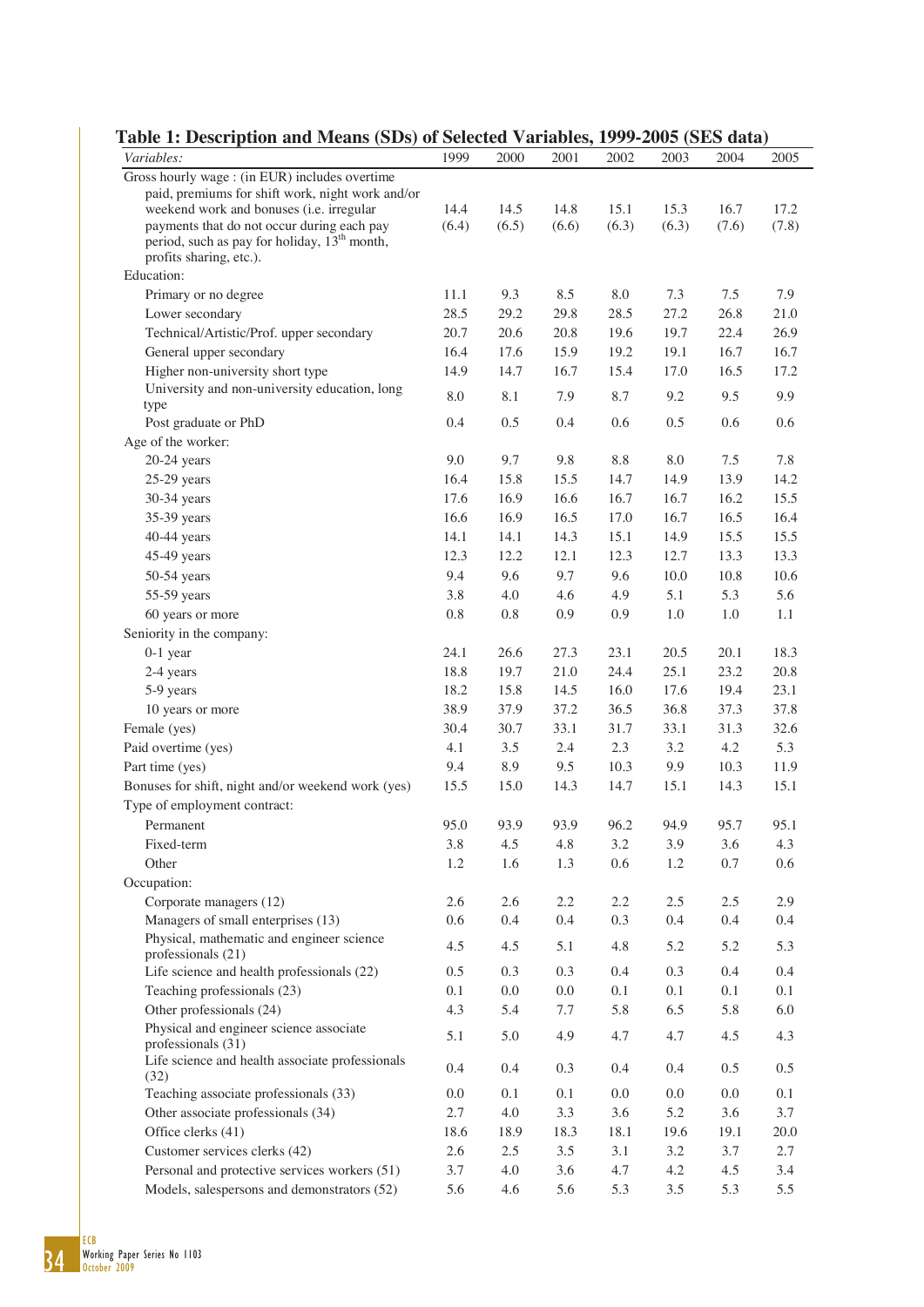| Extraction and building trading workers (71)                           | 6.0  | 5.5  | 5.3                                     | 5.5  | 5.0  | 5.1    | 4.8    |
|------------------------------------------------------------------------|------|------|-----------------------------------------|------|------|--------|--------|
| Metal, machinery and related trades workers (72)                       | 8.1  | 8.8  | 7.7                                     | 8.0  | 7.4  | 7.6    | 7.7    |
| Precision, handicraft, printing workers (73)                           | 2.4  | 1.5  | 1.5                                     | 1.3  | 1.3  | 1.1    | 1.4    |
| Other craft and related trades workers (74)                            | 5.9  | 5.9  | 5.2                                     | 5.7  | 5.1  | 4.7    | 5.2    |
| Stationary plant and related operators (81)                            | 3.5  | 3.4  | 3.1                                     | 3.3  | 3.8  | 3.4    | 3.0    |
| Machine operators and assemblers (82)                                  | 8.7  | 8.3  | 8.3                                     | 7.3  | 7.4  | 7.9    | 8.5    |
| Drivers and mobile plant operators (83)                                | 4.5  | 4.9  | 4.8                                     | 5.0  | 5.1  | 5.8    | 4.7    |
| Sales and services elementary occupations (91)                         | 4.1  | 3.6  | 3.5                                     | 3.9  | 3.5  | 3.1    | 3.6    |
| Labourers in mining, construction, manufacturing<br>and transport (93) | 5.5  | 5.3  | 5.4                                     | 6.2  | 5.4  | 5.7    | 6.0    |
| Private firm (yes): >50 per cent privately owned firm                  |      | 97.2 | 95.6                                    | 95.6 | 94.4 | 93.9   | 95.7   |
| Size of the establishment:                                             |      |      |                                         |      |      |        |        |
| 1-4 employees                                                          | 0.8  | 1.0  | 1.0                                     | 1.0  | 3.0  | 1.2    | 1.7    |
| 5-9 employees                                                          | 3.1  | 2.7  | 2.3                                     | 2.7  | 4.3  | 3.5    | 3.8    |
| 10-19 employees                                                        | 11.0 | 10.9 | 10.1                                    | 12.0 | 9.9  | 10.1   | 9.9    |
| 20-49 employees                                                        | 21.0 | 20.7 | 19.1                                    | 20.6 | 18.0 | 20.7   | 19.1   |
| 50-99 employees                                                        | 12.7 | 12.1 | 11.9                                    | 12.0 | 11.6 | 12.6   | 11.7   |
| 100-199 employees                                                      | 13.2 | 13.0 | 13.7                                    | 14.3 | 12.9 | 12.8   | 13.7   |
| 200-499 employees                                                      | 14.9 | 16.6 | 16.2                                    | 16.2 | 17.2 | 17.1   | 17.5   |
| 500-1500 employees                                                     | 23.3 | 23.0 | 25.7                                    | 21.2 | 23.1 | 22.0   | 22.6   |
| Firm-level collective agreement (yes): collective                      | 28.4 |      |                                         |      |      |        |        |
| wage agreement at the firm level for blue- and/or                      |      | 29.2 | 27.3                                    | 28.0 | 29.1 | 31.4   | 31.4   |
| white collars workers                                                  |      |      |                                         |      |      |        |        |
| Number of observations                                                 |      |      | 102,563 106,341 106,575 104,409 100,329 |      |      | 94,909 | 95,930 |

Notes: The descriptive statistics refer to the weighted sample. Descriptive statistics relative to the sectoral affiliation of the workers are available upon request.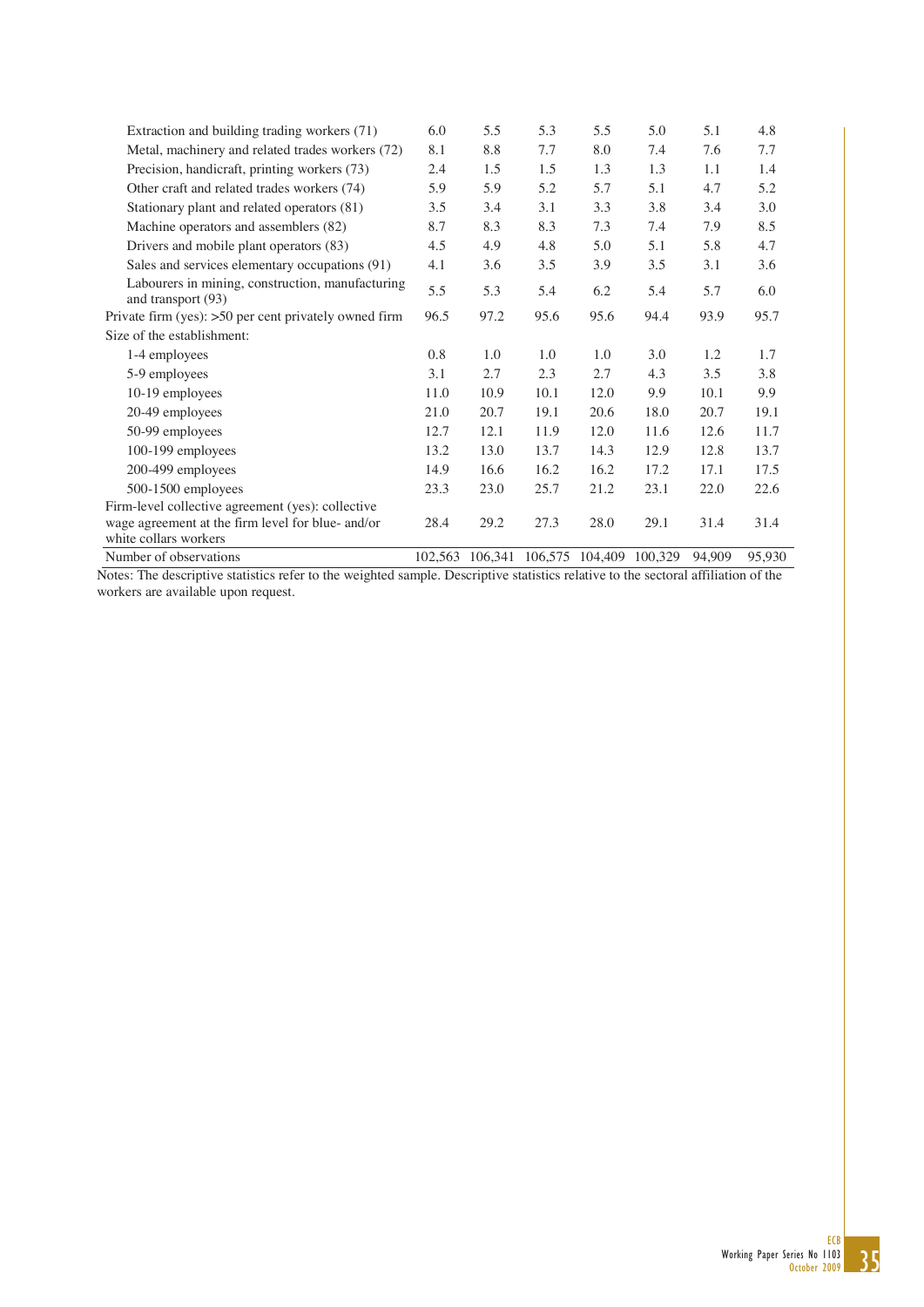## **Table 2: Share of Employment by Sector of Economic Activity (in Percentage, Nace 2- Digit)**

| -----                                                                                                                                |      |           |      |       |      |                   |      |
|--------------------------------------------------------------------------------------------------------------------------------------|------|-----------|------|-------|------|-------------------|------|
| Industry (NACE two-digit) / Period:                                                                                                  |      | 1999 2000 | 2001 | 2002  | 2003 | 2004              | 2005 |
| Other mining and quarrying (14)                                                                                                      | 0.26 | 0.23      | 0.22 | 0.23  | 0.17 | 0.16              | 0.16 |
| Manufacture of food products and beverages (15)                                                                                      | 4.87 | 4.88      | 4.59 | 4.62  | 4.51 | 4.51              | 4.55 |
| Manufacture of tobacco products (16)                                                                                                 | 0.19 | 0.21      | 0.20 | 0.15  | 0.14 | 0.13              | 0.13 |
| Manufacture of textiles (17)                                                                                                         | 2.75 | 2.52      | 2.31 | 2.16  | 2.17 | 2.07              | 1.95 |
| Manufacture of wearing apparel; dressing and dyeing of fur (18)                                                                      | 0.73 | 0.56      | 0.49 | 0.47  | 0.40 | 0.35              | 0.31 |
| Tanning and dressing of leather; manufacture of luggage, handbags,<br>saddlery, harness and footwear (19)                            | 0.14 | 0.12      | 0.10 | 0.10  | 0.09 | 0.09              | 0.09 |
| Manufacture of wood and products of wood and cork, except<br>furniture; manufacture of articles of straw and plaiting materials (20) | 0.80 | 0.76      | 0.75 | 0.70  | 0.69 | 0.70              | 0.71 |
| Manufacture of pulp, paper and paper products (21)                                                                                   | 1.02 | 1.02      | 0.97 | 0.94  | 0.96 | 1.01              | 0.98 |
| Publishing, printing and reproduction of recorded media (22)                                                                         | 1.58 | 1.95      | 1.85 | 2.07  | 1.70 | 1.62              | 1.62 |
| Manufacture of coke, refined petroleum products and nuclear fuel (23)                                                                | 0.35 | 0.32      | 0.31 | 0.26  | 0.30 | 0.34              | 0.32 |
| Manufacture of chemicals and chemical products (24)                                                                                  | 4.45 | 5.07      | 4.70 | 4.46  | 4.64 | 4.65              | 4.66 |
| Manufacture of rubber and plastic products (25)                                                                                      | 1.56 | 1.61      | 1.67 | 1.65  | 1.55 | 1.54              | 1.59 |
| Manufacture of other non-metallic mineral products (26)                                                                              | 2.13 | 2.05      | 1.96 | 1.88  | 1.92 | 1.88              | 1.89 |
| Manufacture of basic metals (27)                                                                                                     | 2.93 | 2.81      | 2.70 | 2.37  | 2.55 | 2.50              | 2.49 |
| Manufacture of fabricated metal products, except machinery and<br>equipment (28)                                                     | 3.11 | 3.42      | 3.05 | 3.24  | 3.14 | 3.19              | 3.23 |
| Manufacture of machinery and equipment n.e.c. (29)                                                                                   | 2.38 | 2.45      | 2.18 | 2.32  | 2.35 | 2.31              | 2.28 |
| Manufacture of office machinery and computers (30)                                                                                   | 0.06 | 0.05      | 0.03 | 0.04  | 0.03 | 0.05              | 0.05 |
| Manufacture of electrical machinery and apparatus n.e.c. (31)                                                                        | 1.55 | 1.51      | 1.42 | 1.40  | 1.47 | 1.52              | 1.24 |
| Manufacture of radio, television and communications equipment and<br>apparatus (32)                                                  | 0.86 | 1.23      | 1.19 | 1.00  | 1.25 | 1.16              | 1.22 |
| Manufacture of medical, precision and optical instruments, watches<br>and clocks (33)                                                | 0.43 | 0.48      | 0.45 | 0.37  | 0.40 | 0.37              | 0.40 |
| Manufacture of motor vehicles, trailers and semi-trailers (34)                                                                       | 2.65 | 2.41      | 2.40 | 3.11  | 3.31 | 3.25              | 3.25 |
| Manufacture of other transport equipment (35)                                                                                        | 1.17 | 1.36      | 1.30 | 1.11  | 1.14 | 1.05              | 1.04 |
| Manufacture of furniture; manufacturing n.e.c. (36)                                                                                  | 1.48 | 1.34      | 1.31 | 1.29  | 1.20 | 1.25              | 1.14 |
| Recycling (37)                                                                                                                       | 0.17 | 0.17      | 0.15 | 0.15  | 0.15 | 0.15              | 0.14 |
| Electricity, gas, steam and hot water supply (40)                                                                                    |      | 1.26 1.17 | 1.17 | 0.84  |      | $1.15 \quad 1.14$ | 1.05 |
| Collection, purification and distribution of water (41)                                                                              | 0.24 | 0.21      | 0.20 | 0.18  | 0.19 | 0.20              | 0.20 |
| Construction (45)                                                                                                                    | 8.50 | 7.98      | 7.94 | 8.12  | 7.57 | 7.89              | 7.78 |
| Sale, maintenance and repair of motor vehicles and motorcycles; retail 2.33<br>sale of automotive fuel (50)                          |      | 2.22      | 2.20 | 2.25  | 2.16 | 2.32              | 2.23 |
| Wholesale trade and commission trade, except of motor vehicles and<br>motorcycles (51)                                               | 8.85 | 8.36      | 7.96 | 8.39  | 5.57 | 6.11              | 6.42 |
| Retail trade, except of motor vehicles and motorcycles; repair of<br>personal and household goods (52)                               | 8.82 | 6.88      | 7.35 | 10.29 | 5.84 | 8.00              | 8.46 |
| Hotels and restaurants (55)                                                                                                          | 2.67 | 3.62      | 3.33 | 3.23  | 3.36 | 3.70              | 3.62 |
| Land transport; transport via pipelines (60)                                                                                         | 3.81 | 4.49      | 4.14 | 4.34  | 4.28 | 5.45              | 4.58 |
| Air transport (62)                                                                                                                   | 0.74 | 0.69      | 0.68 | 0.14  | 0.22 | 0.23              | 0.25 |
| Supporting and auxiliary transport activities; activities of travel<br>agencies (63)                                                 | 1.91 | 2.34      | 2.35 | 2.56  | 2.69 | 2.60              | 2.54 |
| Post and telecommunications (64)                                                                                                     | 2.57 | 3.66      | 3.63 | 2.55  | 5.19 | 5.19              | 5.08 |
| Financial intermediation, except insurance and pension funding (65)                                                                  | 4.82 | 4.99      | 4.71 | 4.30  | 5.25 | 5.35              | 5.42 |

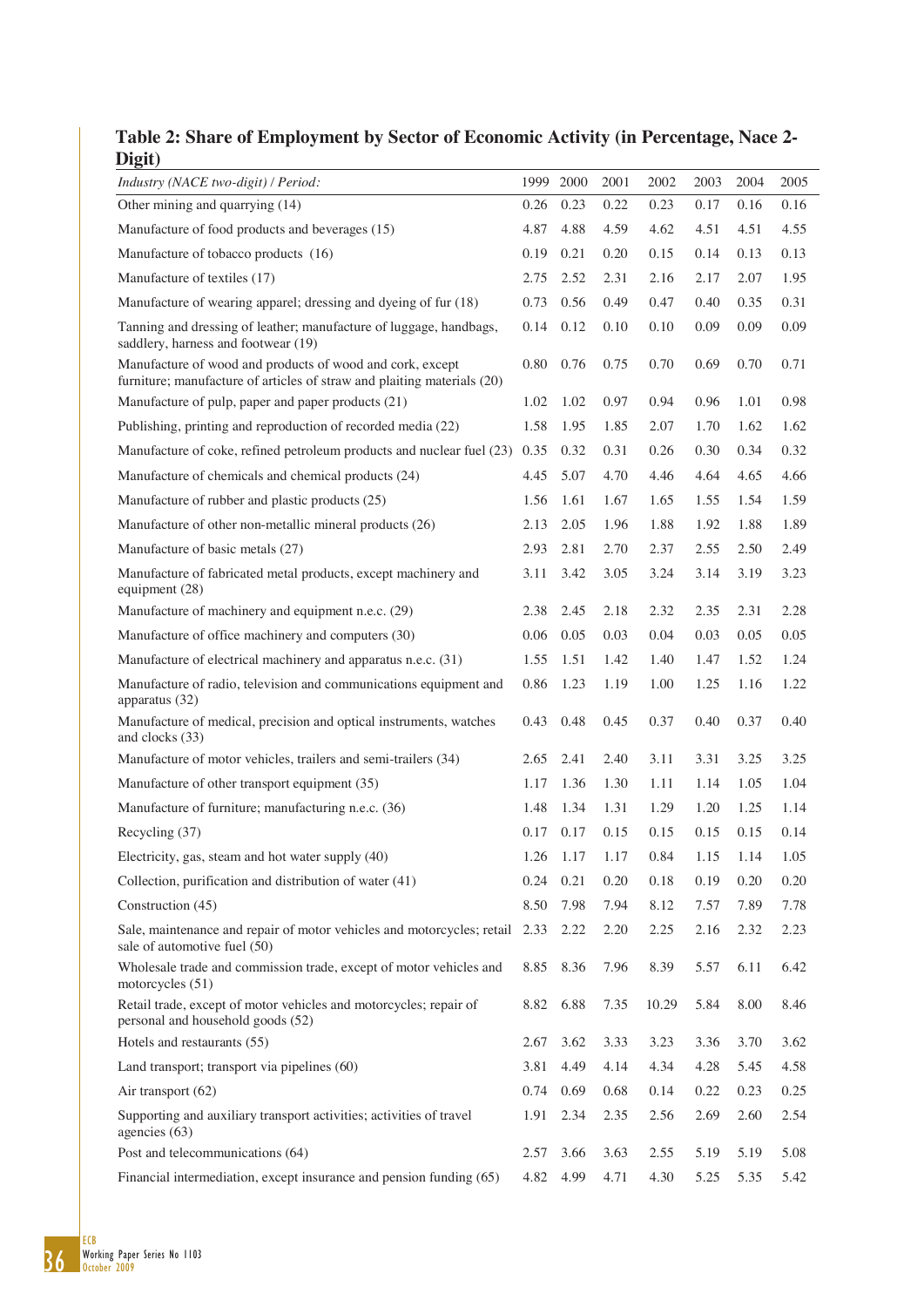| Insurance and pension funding, except compulsory social security (66) 2.04 1.81 1.70                           |      |      |       | 1.75  | 1.66  | 1.71  | -1.65 |
|----------------------------------------------------------------------------------------------------------------|------|------|-------|-------|-------|-------|-------|
| Activities auxiliary to financial intermediation (67)                                                          | 0.46 | 0.49 | 0.52  | 0.61  | 0.61  | 0.66  | 0.69  |
| Real estate activities (70)                                                                                    | 0.50 | 0.46 | 0.47  | 0.50  | 0.45  | 0.48  | 0.47  |
| Renting of machinery and equipment without operator and of personal 0.24 0.27 0.26<br>and household goods (71) |      |      |       | 0.30  | 0.32  | 0.29  | 0.30  |
| Computer and related activities (72)                                                                           | 2.09 | 2.15 | 2.27  | 2.14  | 2.19  | 2.28  | 2.28  |
| Research and development (73)                                                                                  | 0.83 | 0.72 | 0.72  | 0.73  | 0.69  | 0.72. | 0.77  |
| Other businesses activities (74)                                                                               | 9.72 | 8.98 | 12.09 | 10.67 | 14.36 | 9.87  | 10.77 |

Notes: The descriptive statistics refer to the weighted sample.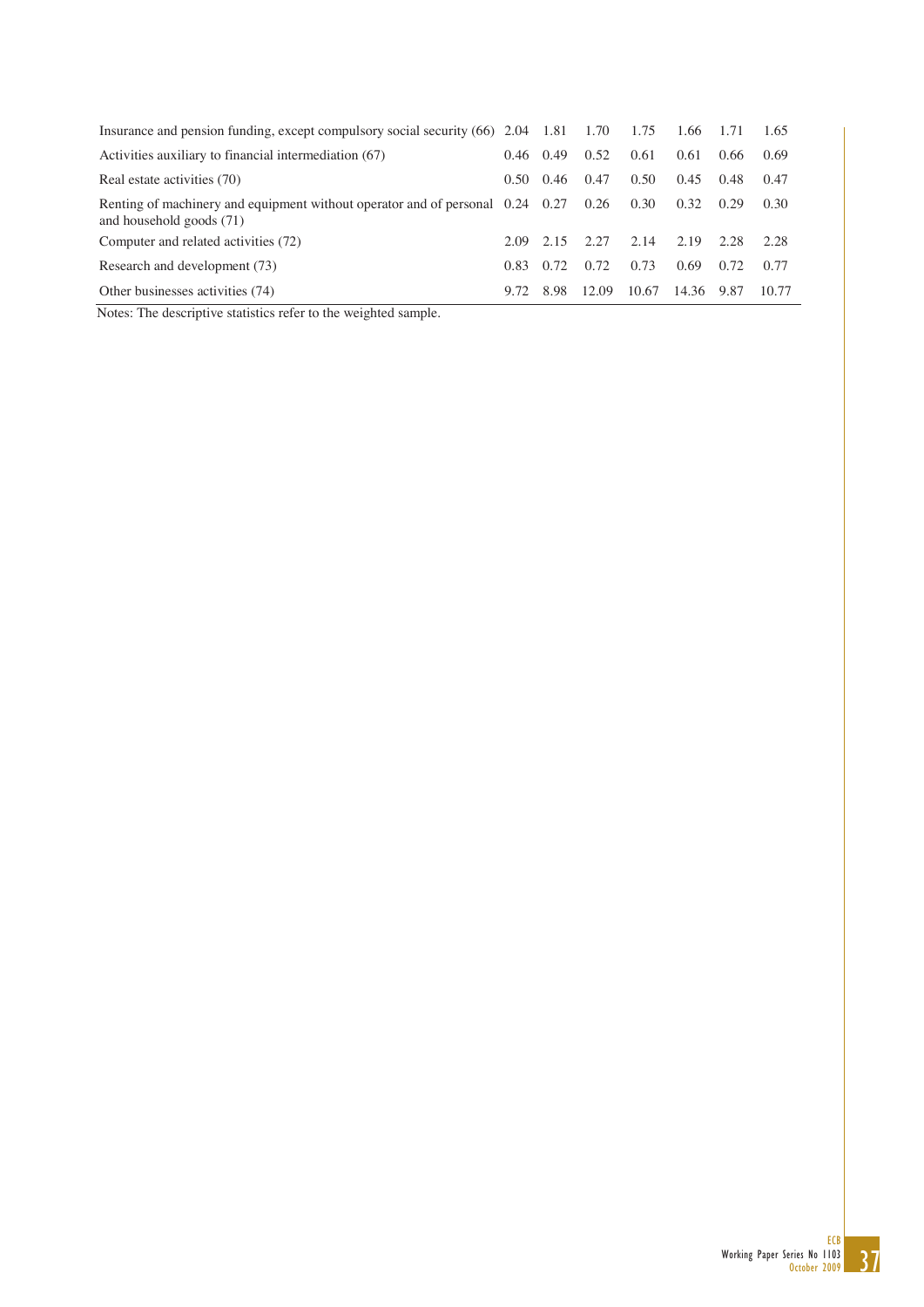| Industry (NACE two-digit) / Period:                                                                                                  | 1999            | 2000            | 2001                                 | 2002  | 2003                                      | 2004                                            | 2005             |
|--------------------------------------------------------------------------------------------------------------------------------------|-----------------|-----------------|--------------------------------------|-------|-------------------------------------------|-------------------------------------------------|------------------|
| Other mining and quarrying (14)                                                                                                      | 14.56<br>(5.7)  | 13.99<br>(4.89) | 14.41<br>(4.38)                      |       | 14.93 15.83<br>(5.31) (5.02)              | 16.35<br>(6.01)                                 | 16.58<br>(6.68)  |
| Manufacture of food products and beverages (15)                                                                                      | 13.18<br>(5.08) | 13.62<br>(5.05) | 13.9                                 |       | 14.06 14.53<br>$(4.84)$ $(4.76)$ $(5.25)$ | 15.48<br>(5.76)                                 | 15.97<br>(6.16)  |
| Manufacture of tobacco products (16)                                                                                                 | 13.83<br>(5.18) | 14.81<br>(5.37) | 15.58                                |       | 14.91 15.44<br>$(5.75)$ $(5.21)$ $(5.15)$ | 15.35<br>(5.31)                                 | 16.32<br>(6.73)  |
| Manufacture of textiles (17)                                                                                                         | 11.02<br>(3.63) | 11.54<br>(3.9)  | 11.73                                |       | 12.00 12.36<br>$(3.52)$ $(3.43)$ $(3.74)$ | 13.30<br>(4.68)                                 | 13.70<br>(4.92)  |
| Manufacture of wearing apparel; dressing and dyeing of fur (18)                                                                      | 10.71<br>(6.22) | 10.43<br>(5.47) | 11.76<br>(7.98)                      |       | 11.48 10.08<br>$(5.67)$ $(3.19)$          | 13.13<br>(7.06)                                 | 14.11<br>(7.39)  |
| Tanning and dressing of leather; manufacture of luggage, handbags,<br>saddlery, harness and footwear (19)                            | 12.93<br>(6.18) | 13.3<br>(5.85)  | 13.27<br>(5.54)                      | 13.92 | 13.9<br>$(6.47)$ $(6.38)$                 | 15.46<br>(6.58)                                 | 15.76<br>(5.97)  |
| Manufacture of wood and products of wood and cork, except furniture;<br>manufacture of articles of straw and plaiting materials (20) | 11.06<br>(3.07) | 11.41<br>(3.29) | 11.56<br>(3.31)                      |       | 11.99 12.35<br>$(3.56)$ $(3.43)$          | 12.91<br>(3.82)                                 | 13.25<br>(4.04)  |
| Manufacture of pulp, paper and paper products (21)                                                                                   | 14.92<br>(5.17) | 15.49<br>(5.29) | 15.96<br>$(10.37)$ $(5.31)$ $(5.32)$ |       | 15.81 15.96                               | 17.43<br>(6.71)                                 | 17.43<br>(5.34)  |
| Publishing, printing and reproduction of recorded media (22)                                                                         | 15.09<br>(4.96) | 15.52<br>(5.61) | 16.67<br>$(11.37)$ $(5.27)$ $(4.97)$ |       | 17.13 16.46                               | 18.09<br>(5.96)                                 | 18.92<br>(5.99)  |
| Manufacture of coke, refined petroleum products and nuclear fuel (23)                                                                | 22.6<br>(7.49)  | 22.85<br>(7.6)  | 22.53<br>(7.05)                      |       | 22.38 21.63<br>$(7.45)$ $(6.86)$          | 25.05<br>(7.51)                                 | 25.19<br>(7.66)  |
| Manufacture of chemicals and chemical products (24)                                                                                  | 18.61<br>(6.95) | 19.22<br>(7.21) | 19.25<br>(6.87)                      |       | 19.23 19.74<br>$(6.94)$ $(6.84)$          | 21.29<br>(8.00)                                 | 22.43<br>(8.19)  |
| Manufacture of rubber and plastic products (25)                                                                                      | 14.05<br>(5.41) | 13.75<br>(4.58) | 15.35<br>(5.75)                      |       | 14.74 15.19<br>$(5.1)$ $(5.34)$           | 16.34<br>(6.08)                                 | 17.05<br>(5.94)  |
| Manufacture of other non-metallic mineral products (26)                                                                              | 13.57<br>(4.9)  | 13.9<br>(4.57)  | 14.47<br>(8.72)                      |       | 15.07 15.43<br>$(5.24)$ $(5.09)$          | 15.92<br>(5.64)                                 | 16.73<br>(6.58)  |
| Manufacture of basic metals (27)                                                                                                     | 16.66<br>(5.5)  | 15.63<br>(5.26) | 15.91<br>(5.19)                      | 16.48 | 16.9<br>$(4.98)$ $(5.21)$                 | 18.56<br>(6.8)                                  | 19.41<br>(7.38)  |
| Manufacture of fabricated metal products, except machinery and<br>equipment (28)                                                     | 12.62<br>(4.08) | 12.92<br>(3.9)  | 13.35<br>(4.14)                      |       | 13.68 14.06<br>$(3.91)$ $(3.99)$          | 14.78<br>(4.54)                                 | 15.44<br>(4.92)  |
| Manufacture of machinery and equipment n.e.c. (29)                                                                                   | 14.44<br>(5.24) | 14.64<br>(5.19) | 14.87<br>(4.93)                      |       | 15.69 15.85<br>(5.24) (5.13)              | 17.23<br>(5.96)                                 | 17.40<br>(5.62)  |
| Manufacture of office machinery and computers (30)                                                                                   | 16.53<br>(7.6)  | 13.93<br>(4.21) | 14.67<br>(4.82)                      |       | 15.13 18.46<br>$(5.28)$ $(7.00)$          | 16.05<br>(6.41)                                 | 17.01<br>(6.60)  |
| Manufacture of electrical machinery and apparatus n.e.c. (31)                                                                        | 14.57<br>(5.41) | 14.61<br>(4.83) | 14.47<br>(4.76)                      |       | 16.03 16.37<br>$(5.82)$ $(5.98)$          | 18.54<br>(7.82)                                 | 17.24<br>(6.60)  |
| Manufacture of radio, television and communications equipment and<br>apparatus (32)                                                  | 15.57<br>(6.16) | 16.42<br>(7.03) | 18.58<br>(7.71)                      |       | 19.45 18.78<br>$(7.33)$ $(6.89)$          | 20.34<br>(8.1)                                  | 21.86<br>(8.54)  |
| Manufacture of medical, precision and optical instruments, watches and<br>clocks $(33)$                                              | 14.16<br>(5.66) | 14.6<br>(5.66)  | 14.91<br>(5.45)                      |       | 15.19 15.16<br>$(5.41)$ $(5.38)$          | 16.50<br>(6.22)                                 | 18.57<br>(16.00) |
| Manufacture of motor vehicles, trailers and semi-trailers (34)                                                                       | 14.13<br>(4.54) | 14.00<br>(4.16) | 14.81<br>(4.15)                      |       | 15.77 16.54<br>$(4.24)$ $(4.63)$          | 16.71<br>(4.83)                                 | 18.60<br>(5.59)  |
| Manufacture of other transport equipment (35)                                                                                        | 14.75<br>(4.63) | 14.66<br>(5.03) | 15.4<br>(4.98)                       |       | 15.31 16.08<br>$(4.29)$ $(4.58)$          | 18.18<br>(11.53)                                | 18.26<br>(5.89)  |
| Manufacture of furniture; manufacturing n.e.c. (36)                                                                                  | 10.89<br>(3.62) | 11.49<br>(3.9)  | 11.38<br>(3.31)                      |       | 11.92 11.98<br>$(3.61)$ $(3.37)$          | 12.99<br>(4.69)                                 | 13.60<br>(4.66)  |
| Recycling (37)                                                                                                                       | 11.30<br>(3.96) | 11.29<br>(4.73) | 11.57<br>(3.86)                      |       | 12.36 12.05<br>$(4.46)$ $(3.61)$          | 12.70<br>(4.01)                                 | 15.09<br>(6.11)  |
| Electricity, gas, steam and hot water supply (40)                                                                                    | 24.47<br>(8.12) | 24.46<br>(7.96) | 24.47<br>(8.31)                      |       | 25.62 21.48                               | 25.84<br>$(8.74)$ $(10.43)$ $(11.41)$ $(11.31)$ | 26.06            |
| Collection, purification and distribution of water (41)                                                                              | 13.53<br>(4.81) | 13.50<br>(4.94) | 14.09<br>(4.25)                      |       | 14.5 13.92<br>$(3.34)$ $(4.89)$           | 15.53<br>(4.74)                                 | 16.71<br>(5.64)  |
| Construction (45)                                                                                                                    | 11.90<br>(3.87) | 12.01<br>(3.43) | 12.75<br>(3.58)                      |       | 13.03 13.32<br>$(3.57)$ $(3.43)$          | 13.96<br>(4.01)                                 | 14.46<br>(4.14)  |
| Sale, maintenance and repair of motor vehicles and motorcycles; retail                                                               | 13.74           | 13.37           | 13.96                                |       | 14.62 14.44                               | 15.91                                           | 16.00            |

## **Table 3: Gross Hourly Wages for Nace 2-Digit Industries (Means and SDs)**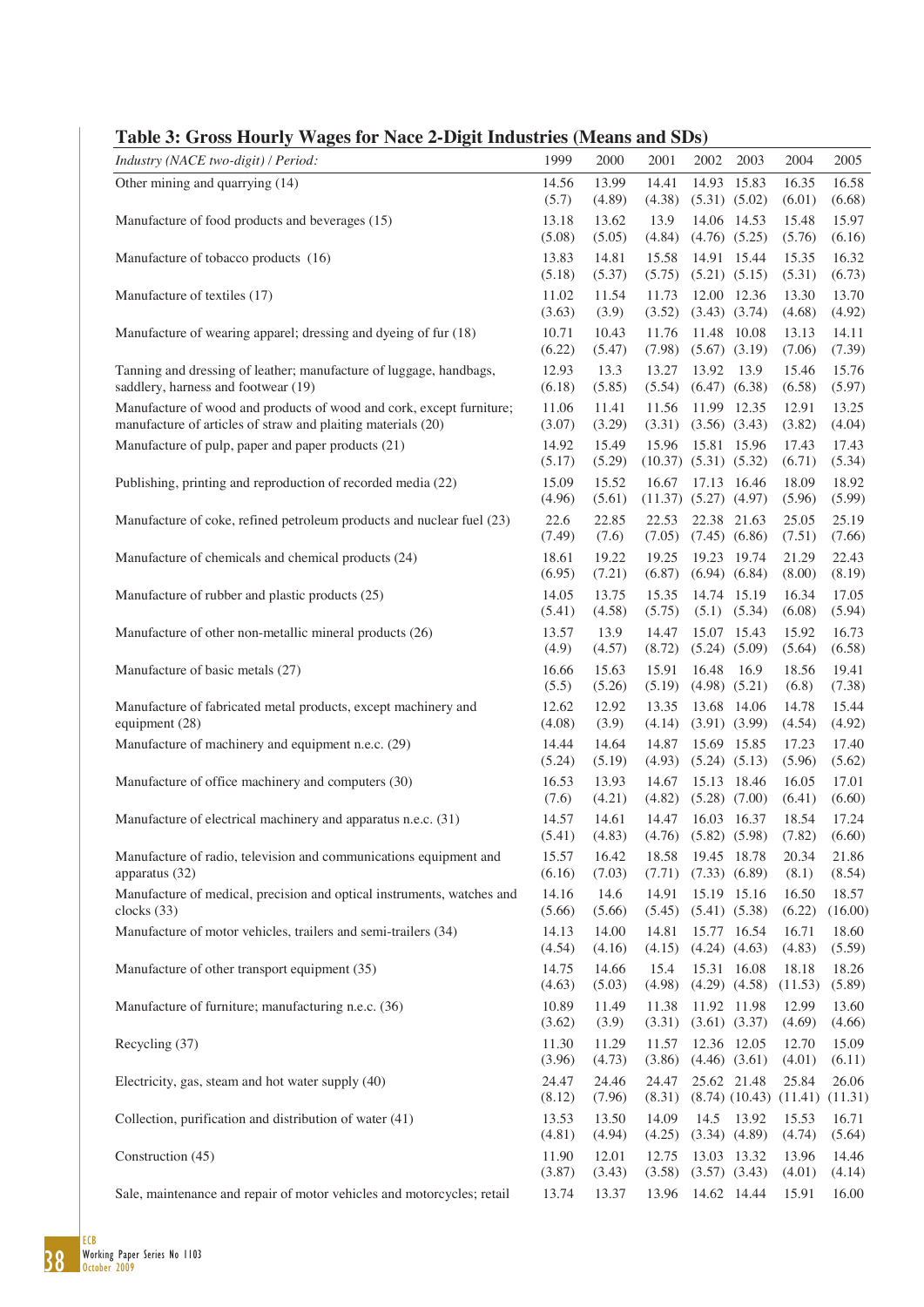| sale of automotive fuel (50)                                                                           | (5.15)          | (4.72)          | (4.98)          | $(4.86)$ $(4.81)$                   | (5.97)           | (5.46)            |
|--------------------------------------------------------------------------------------------------------|-----------------|-----------------|-----------------|-------------------------------------|------------------|-------------------|
| Wholesale trade and commission trade, except of motor vehicles and                                     | 15.32           | 15.6            | 15.85           | 16.25 15.89                         | 18.38            | 17.72             |
| motorcycles $(51)$                                                                                     | (7.15)          | (7.24)          | (6.8)           | $(7.16)$ $(6.56)$                   | (8.51)           | (7.45)            |
| Retail trade, except of motor vehicles and motorcycles; repair of personal<br>and household goods (52) | 11.57<br>(4.05) | 11.51<br>(4.05) | 12.22<br>(4.54) | 12.3<br>12.69<br>$(4.34)$ $(4.35)$  | 12.34<br>(4.35)  | 13.36<br>(4.90)   |
| Hotels and restaurants (55)                                                                            | 9.02<br>(3.59)  | 9.11<br>(3.4)   | 9.69<br>(3.55)  | 9.57<br>9.95<br>$(2.66)$ $(2.74)$   | 10.47<br>(3.39)  | 10.92<br>(3.49)   |
| Land transport; transport via pipelines (60)                                                           | 11.35           | 11.85           | 11.38           | 11.65 12.13                         | 13.07            | 13.1 <sup>2</sup> |
|                                                                                                        | (4.28)          | (4.73)          | (4)             | $(3.97)$ $(3.87)$                   | (4.81)           | (4.67)            |
| Air transport (62)                                                                                     | 15.37           | 12.84           | 14.97           | 16.31 18.04                         | 19.58            | 20.09             |
|                                                                                                        | (6.92)          | (5.2)           | (6.23)          | $(7.58)$ $(7.08)$                   | (7.18)           | (7.32)            |
| Supporting and auxiliary transport activities; activities of travel agencies                           | 14.38           | 14.25           | 14.61           | 14.73 15.37                         | 15.71            | 16.91             |
| (63)                                                                                                   | (5.94)          | (5.39)          | (5.93)          | $(5.48)$ $(5.91)$                   | (6.16)           | (5.93)            |
| Post and telecommunications (64)                                                                       | 14.61           | 13.92           | 14.45           | 15.15 13.79                         | 15.54            | $16.8^{\circ}$    |
|                                                                                                        | (5.2)           | (6.32)          | (6.56)          | $(6.98)$ $(5.52)$                   | (6.58)           | (8.30)            |
| Financial intermediation, except insurance and pension funding (65)                                    | 20.75           | 21.54           | 21.15           | 20.52 21.26                         | 25.20            | 25.14             |
|                                                                                                        | (7.58)          | (7.62)          | (8.23)          | $(8.18)$ $(8.22)$                   | (8.96)           | (11.09)           |
| Insurance and pension funding, except compulsory social security (66)                                  | 18.45           | 19.58           | 19.22           | 20.44 20.06                         | 22.58            | $23.5^{\circ}$    |
|                                                                                                        | (7.02)          | (7.76)          | (6.85)          | $(7.87)$ $(6.84)$                   | (7.72)           | (7.51)            |
| Activities auxiliary to financial intermediation (67)                                                  | 17.27<br>(7.17) | 17.43<br>(7.74) | 17.86<br>(8.1)  | 19.68<br>20.08<br>$(9.37)$ $(10.7)$ | 22.34<br>(11.23) | 22.30<br>(9.98)   |
| Real estate activities (70)                                                                            | 14.25           | 14.58           | 14.17           | 15.52 14.58                         | 16.38            | 18.05             |
|                                                                                                        | (7.22)          | (6.88)          | (6.16)          | $(6.27)$ $(6.28)$                   | (6.97)           | (7.55)            |
| Renting of machinery and equipment without operator and of personal                                    | 14.50           | 14.02           | 14.26           | 14.84 14.88                         | 16.00            | $16.5$ :          |
| and household goods (71)                                                                               | (6.08)          | (5.83)          | (5.24)          | $(6.04)$ $(5.66)$                   | (6.41)           | (6.88)            |
| Computer and related activities (72)                                                                   | 17.74           | 18.26           | 18.12           | 19.00 18.58                         | 21.21            | 21.62             |
|                                                                                                        | (6.8)           | (7.07)          | (6.94)          | $(7.44)$ $(6.75)$                   | (8.65)           | (7.66)            |
| Research and development (73)                                                                          | 19.50<br>(8.11) | 18.17<br>(8.03) | 17.86<br>(7.51) | 18.04<br>18.29<br>(7.47)<br>(6.8)   | 20.64<br>(8.66)  | 21.19<br>(7.56)   |
| Other businesses activities (74)                                                                       | 14.49<br>(7.08) | 14.47<br>(6.86) | 13.76<br>(6.19) | 15.3<br>14.64<br>$(6.73)$ $(6.55)$  | 16.80<br>(7.77)  | 16.90<br>(8.06)   |

Notes: The descriptive statistics refer to the weighted sample.

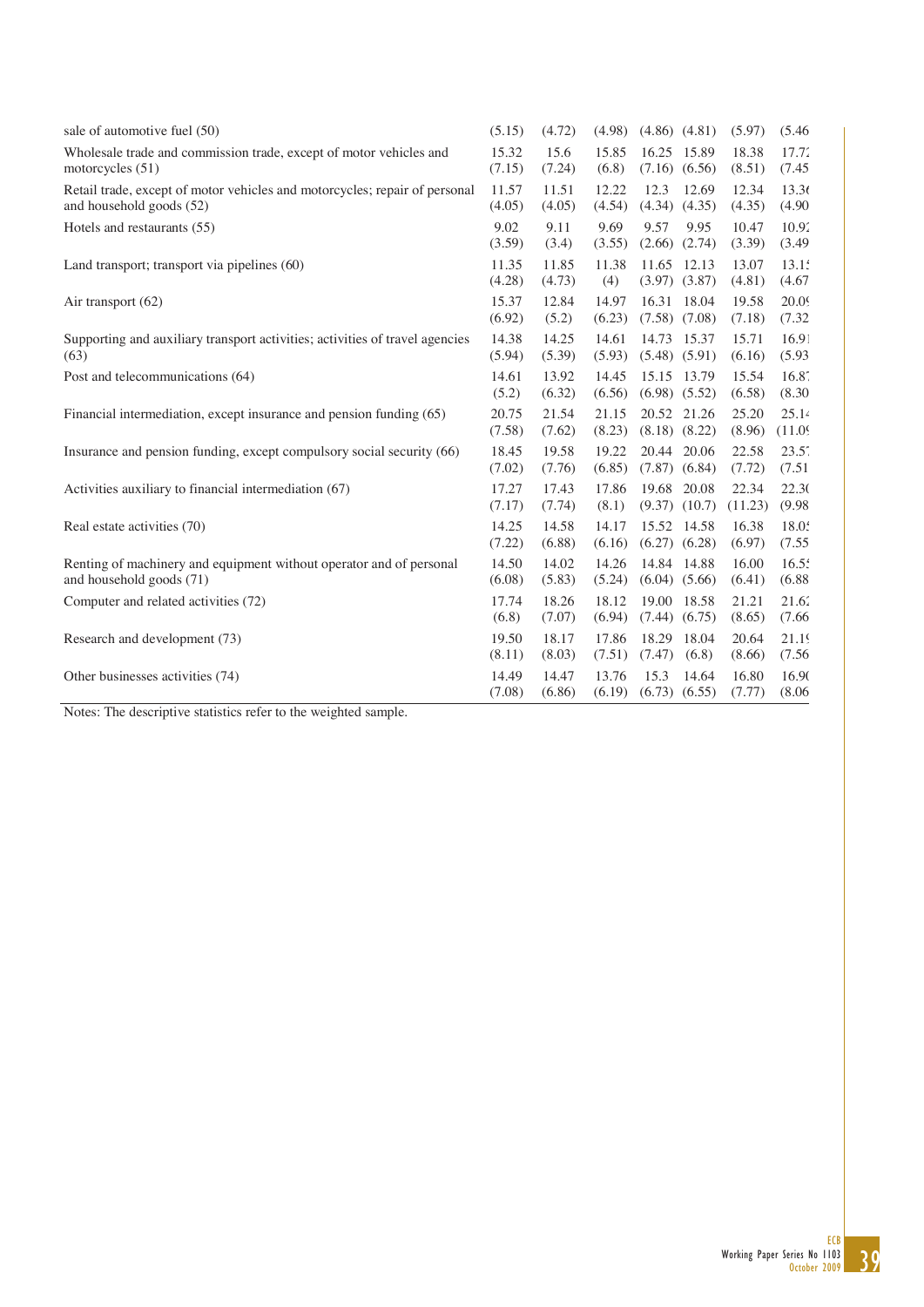| Variables:                                         | 1999                 | 2000                         | 2001                 | 2002                                    | 2003                 | 2004                                                                                    | 2005                  |
|----------------------------------------------------|----------------------|------------------------------|----------------------|-----------------------------------------|----------------------|-----------------------------------------------------------------------------------------|-----------------------|
| Intercept                                          | $2.333**$            | $2.271**$                    | 2.288**              | 2.208**                                 | 2.158**              | 2.219**                                                                                 | $2.355**$             |
|                                                    | (0.016)              | (0.021)                      | (0.016)              | (0.016)                                 | (0.016)              | (0.020)                                                                                 | (0.020)               |
| Education:                                         |                      |                              |                      |                                         |                      |                                                                                         |                       |
| Primary or no degree                               |                      |                              |                      | Reference category<br>$0.017**$ 0.015** |                      |                                                                                         |                       |
| Lower secondary                                    | (0.003)              | $-0.012**0.038**$<br>(0.003) | $0.026**$<br>(0.003) | (0.004)                                 | (0.004)              | $0.019**$<br>(0.004)                                                                    | $0.012**$<br>(0.003)  |
| Technical/Artistic/Prof. upper secondary           | $0.026**$<br>(0.004) | $0.079**$<br>(0.004)         | $0.073**$<br>(0.004) | $0.051**$<br>(0.004)                    | $0.063**$<br>(0.004) | $0.070**$<br>(0.005)                                                                    | $0.046**$<br>(0.004)  |
| General upper secondary                            | $0.038**$<br>(0.037) | $0.082**$<br>(0.004)         | $0.067**$<br>(0.004) | $0.052**$<br>(0.004)                    | $0.058**$<br>(0.004) | $0.079**$<br>(0.004)                                                                    | $0.050**$<br>(0.004)  |
| Higher non-university short type                   | 0.098**<br>(0.005)   | $0.156**$<br>(0.005)         | $0.126**$<br>(0.005) | $0.117**$<br>(0.005)                    | $0.116**$<br>(0.005) | $0.148**$<br>(0.005)                                                                    | $0.126**$<br>(0.005)  |
| University and non-university education, long type | $0.217**$<br>(0.006) | $0.256**$<br>(0.006)         | $0.262**$<br>(0.006) | $0.222**$<br>(0.006)                    | $0.235**$<br>(0.006) | $0.269**$<br>(0.007)                                                                    | $0.253**$<br>(0.006)  |
| Post graduate or PhD                               | $0.323**$<br>(0.018) | $0.364**$<br>(0.017)         | $0.364**$<br>(0.019) | $0.287**$<br>(0.018)                    | $0.318**$<br>(0.019) | $0.329**$<br>(0.018)                                                                    | $0.310**$<br>(0.017)  |
| Age of the worker:                                 |                      |                              |                      |                                         |                      |                                                                                         |                       |
| $20-24$ years                                      |                      |                              |                      | Reference category                      |                      |                                                                                         |                       |
| $25-29$ years                                      | $0.041**$<br>(0.004) | $0.046**$<br>(0.004)         | $0.048**$<br>(0.004) | $0.041**$ 0.019**<br>(0.004)            | (0.004)              | $0.030**$<br>(0.004)                                                                    | $0.011*$<br>(0.005)   |
| 30-34 years                                        | $0.103**$<br>(0.004) | $0.113**$<br>(0.004)         | $0.118**$<br>(0.004) | $0.111**$<br>(0.004)                    | $0.099**$<br>(0.004) | $0.113**$<br>(0.004)                                                                    | $0.083**$<br>(0.005)  |
| 35-39 years                                        | $0.142**$<br>(0.004) | $0.147**$<br>(0.004)         | $0.158**$<br>(0.004) | $0.148**$<br>(0.004)                    | $0.143**$<br>(0.004) | $0.148**$<br>(0.004)                                                                    | $0.131**$<br>(0.005)  |
| $40-44$ years                                      | $0.156**$<br>(0.004) | $0.171**$<br>(0.004)         | $0.174**$<br>(0.004) | $0.172**$<br>(0.004)                    | $0.167**$<br>(0.004) | $0.176**$<br>(0.004)                                                                    | $0.155**$<br>(0.005)  |
| $45-49$ years                                      | $0.187**$<br>(0.004) | $0.191**$<br>(0.004)         | $0.194**$<br>(0.004) | $0.184**$<br>(0.004)                    | $0.185**$<br>(0.005) | $0.196**$<br>(0.005)                                                                    | $0.171**$<br>(0.005)  |
| $50-54$ years                                      | $0.213**$<br>(0.005) | $0.220**$<br>(0.005)         | $0.219**$<br>(0.005) | $0.206**$<br>(0.005)                    | $0.207**$<br>(0.005) | $0.219**$<br>(0.005)                                                                    | $0.192**$<br>(0.006)  |
| 55-59 years                                        | $0.234**$<br>(0.006) | $0.248**$<br>(0.006)         | $0.233**$<br>(0.006) | $0.223**$<br>(0.006)                    | $0.223**$<br>(0.006) | $0.235**$<br>(0.007)                                                                    | $0.215**$<br>(0.007)  |
| 60 years or more                                   | $0.239**$<br>(0.014) | $0.206**$<br>(0.013)         | $0.189**$<br>(0.013) | $0.200**$<br>(0.012)                    | $0.190**$<br>(0.011) | $0.213**$<br>(0.010)                                                                    | $0.198**$<br>(0.012)  |
| Seniority in the company:                          |                      |                              |                      |                                         |                      |                                                                                         |                       |
| $0-1$ year                                         |                      |                              |                      | Reference category                      |                      |                                                                                         |                       |
| 2-4 years                                          | $0.071**$<br>(0.003) | $0.067**$<br>(0.003)         | (0.003)              | $0.061**$ 0.058** 0.051**<br>(0.003)    | (0.003)              | $0.044**$<br>(0.003)                                                                    | $0.033**$<br>(0.004)  |
| 5-9 years                                          | $0.095**$<br>(0.003) | $0.089**$<br>(0.003)         | $0.085**$<br>(0.003) | $0.090**$<br>(0.003)                    | $0.089**$<br>(0.003) | $0.069**$<br>(0.003)                                                                    | $0.066**$<br>(0.004)  |
| 10 years or more                                   | $0.136**$<br>(0.003) | $0.132**$<br>(0.003)         | $0.129**$<br>(0.003) | $0.135**$<br>(0.003)                    | $0.126**$<br>(0.003) | $0.122**$<br>(0.003)                                                                    | $0.112**$<br>(0.004)  |
| Female (yes)                                       | (0.003)              | (0.002)                      | (0.003)              | (0.002)                                 | (0.003)              | $-0.121**$ $-0.113**$ $-0.113**$ $-0.114**$ $-0.117**$ $-0.120**$<br>(0.003)            | $-0.103**$<br>(0.003) |
| Paid overtime (yes)                                | $0.026**$<br>(0.004) | $0.008*$<br>(0.004)          | $0.021**$<br>(0.005) | $0.014**$<br>(0.005)                    | $0.021**$<br>(0.004) | $0.018**$<br>(0.005)                                                                    | $0.009*$<br>(0.004)   |
| Part time (yes)                                    | (0.004)              | (0.004)                      | (0.004)              | (0.003)                                 | (0.004)              | $-0.041**$ $-0.033**$ $-0.026**$ $-0.028**$ $-0.016**$ $-0.024**$<br>(0.004)            | $0.018**$<br>(0.004)  |
| Bonuses for shift, night and/or weekend work (yes) | $0.049**$<br>(0.003) | $0.051**$<br>(0.003)         | $0.057**$<br>(0.003) | $0.045**$<br>(0.003)                    | $0.053**$<br>(0.003) | $0.059**$<br>(0.003)                                                                    | $0.041**$<br>(0.003)  |
| Type of employment contract:                       |                      |                              |                      |                                         |                      |                                                                                         |                       |
| Permanent                                          |                      |                              |                      | Reference category                      |                      |                                                                                         |                       |
| Fixed-term                                         | (0.005)              | (0.005)                      | (0.005)              | (0.007)                                 | (0.006)              | $-0.100**$ $-0.077**$ $-0.072**$ $-0.083**$ $-0.106**$ $-0.087**$ $-0.064**$<br>(0.006) | (0.007)               |

**Table 4: Log Wage Equation, OLS, 1999-2005 (SES data)**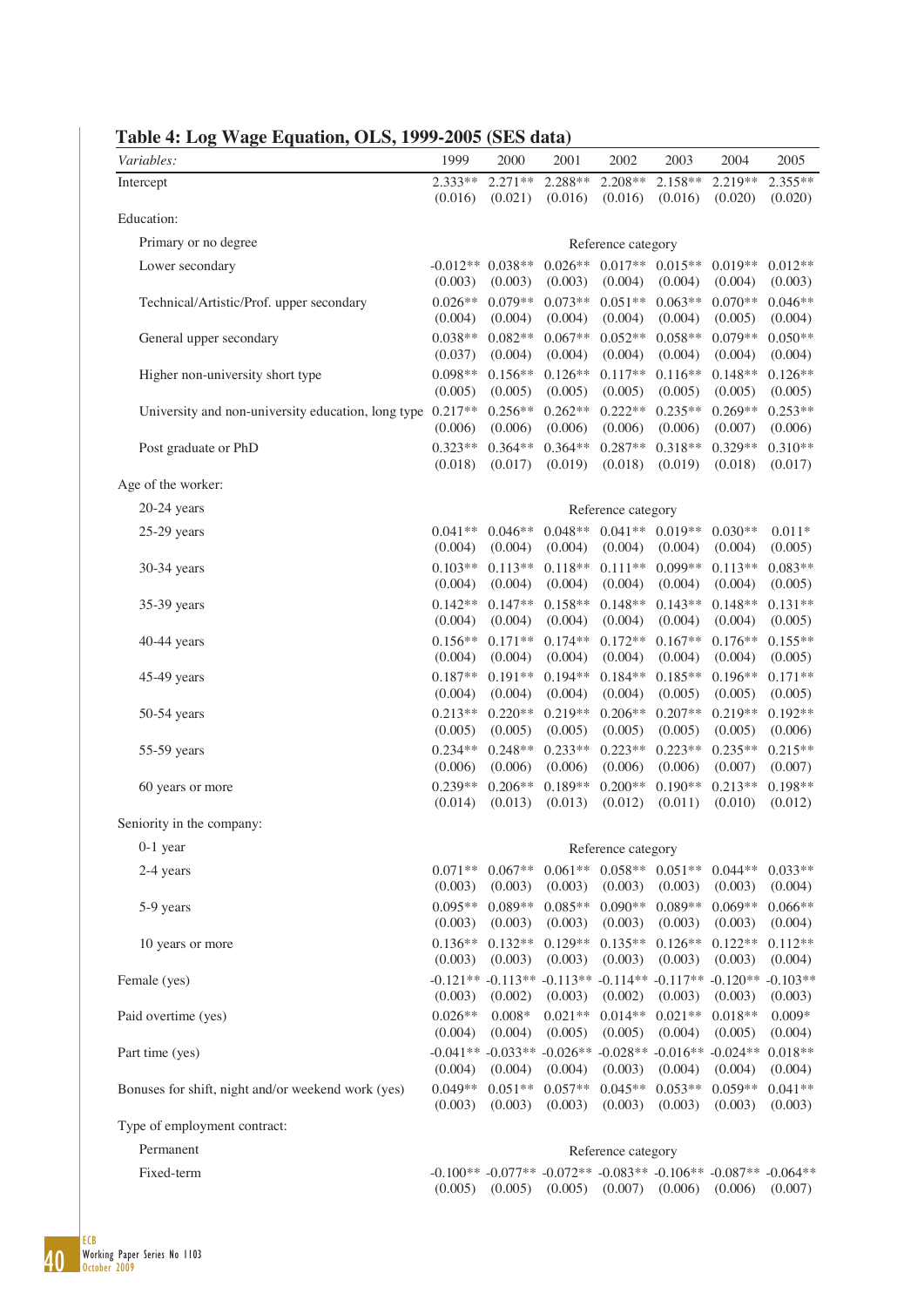| Other                                                                                                                           | (0.007)                  | $-0.039** -0.064** -0.055**$<br>(0.007) | (0.008)              | $-0.037**$<br>(0.009) | $-0.003$<br>(0.008)  | $-0.111**$<br>(0.013)    | 0.009<br>(0.015)      |
|---------------------------------------------------------------------------------------------------------------------------------|--------------------------|-----------------------------------------|----------------------|-----------------------|----------------------|--------------------------|-----------------------|
| Occupation $(n=23)$ :                                                                                                           | Yes                      | Yes                                     | Yes                  | Yes                   | Yes                  | Yes                      | Yes                   |
| Private firm (yes): $>50$ per cent privately owned firm                                                                         | 0.003<br>(0.008)         | 0.009<br>(0.010)                        | $0.030**$<br>(0.006) | $0.081**$<br>(0.007)  | $0.100**$<br>(0.006) | $0.082**$<br>(0.007)     | $0.066**$<br>(0.008)  |
| Size of the establishment:                                                                                                      |                          |                                         |                      |                       |                      |                          |                       |
| 1-4 employees                                                                                                                   |                          |                                         |                      | Reference category    |                      |                          |                       |
| 5-9 employees                                                                                                                   | 0.005<br>(0.012)         | $-0.020$<br>(0.017)                     | $-0.019$<br>(0.014)  | $0.036**$<br>(0.012)  | $0.045**$<br>(0.011) | 0.014<br>(0.016)         | $-0.027$ °<br>(0.016) |
| 10-19 employees                                                                                                                 | $-0.005$<br>(0.010)      | $-0.030$ °<br>(0.016)                   | $-0.029*$<br>(0.012) | $0.031**$<br>(0.011)  | $0.055**$<br>(0.011) | $-0.001$<br>(0.015)      | $-0.023$<br>(0.016)   |
| 20-49 employees                                                                                                                 | $0.020^\circ$<br>(0.011) | $-0.002$<br>(0.016)                     | $-0.002$<br>(0.012)  | $0.051**$<br>(0.011)  | $0.094**$<br>(0.011) | $0.026^\circ$<br>(0.015) | 0.008<br>(0.016)      |
| 50-99 employees                                                                                                                 | $0.053**$<br>(0.011)     | 0.024<br>(0.016)                        | $0.029*$<br>(0.012)  | $0.081**$<br>(0.011)  | $0.109**$<br>(0.011) | $0.048**$<br>(0.015)     | $0.036*$<br>(0.016)   |
| 100-199 employees                                                                                                               | $0.072**$<br>(0.011)     | $0.038*$<br>(0.016)                     | $0.033**$<br>(0.012) | $0.100**$<br>(0.011)  | $0.135**$<br>(0.011) | $0.076**$<br>(0.015)     | $0.062**$<br>(0.016)  |
| 200-499 employees                                                                                                               | $0.089**$<br>(0.011)     | $0.057**$<br>(0.016)                    | $0.059**$<br>(0.012) | $0.128**$<br>(0.011)  | $0.152**$<br>(0.011) | $0.095**$<br>(0.015)     | $0.076**$<br>(0.016)  |
| 500-1500 employees                                                                                                              | $0.115**$<br>(0.011)     | $0.087**$<br>(0.016)                    | $0.064**$<br>(0.012) | $0.158**$<br>(0.012)  | $0.196**$<br>(0.012) | $0.117**$<br>(0.015)     | $0.122**$<br>(0.016)  |
| Firm-level collective agreement (yes): collective wage<br>agreement at the firm level for blue- and/or white<br>collars workers | $0.039**$<br>(0.002)     | $0.048**$<br>(0.003)                    | $0.042**$<br>(0.002) | $0.047**$<br>(0.002)  | $0.042**$<br>(0.002) | $0.055**$<br>(0.003)     | $0.040**$<br>(0.003)  |
| Industry effects (Nace 3-digit, n=155)                                                                                          | Yes                      | Yes                                     | Yes                  | Yes                   | Yes                  | Yes                      | Yes                   |
| Adjusted $R^2$                                                                                                                  | 0.656                    | 0.649                                   | 0.626                | 0.639                 | 0.616                | 0.657                    | 0.618                 |
| F-test                                                                                                                          | 579.1**                  | 588.7**                                 | 569.2**              | 532.4**               | $505.8**$            | $510.1**$                | 443.8**               |
| Number of observations                                                                                                          | 102.563                  | 106.341                                 | 106,575              | 104,409               | 100.329              | 94.909                   | 95,930                |

Notes: White (1980) heteroscedasticity consistent standard errors are reported between brackets.

\*\*/\*/°: coefficient significant at the 1, 5 and 10%, respectively.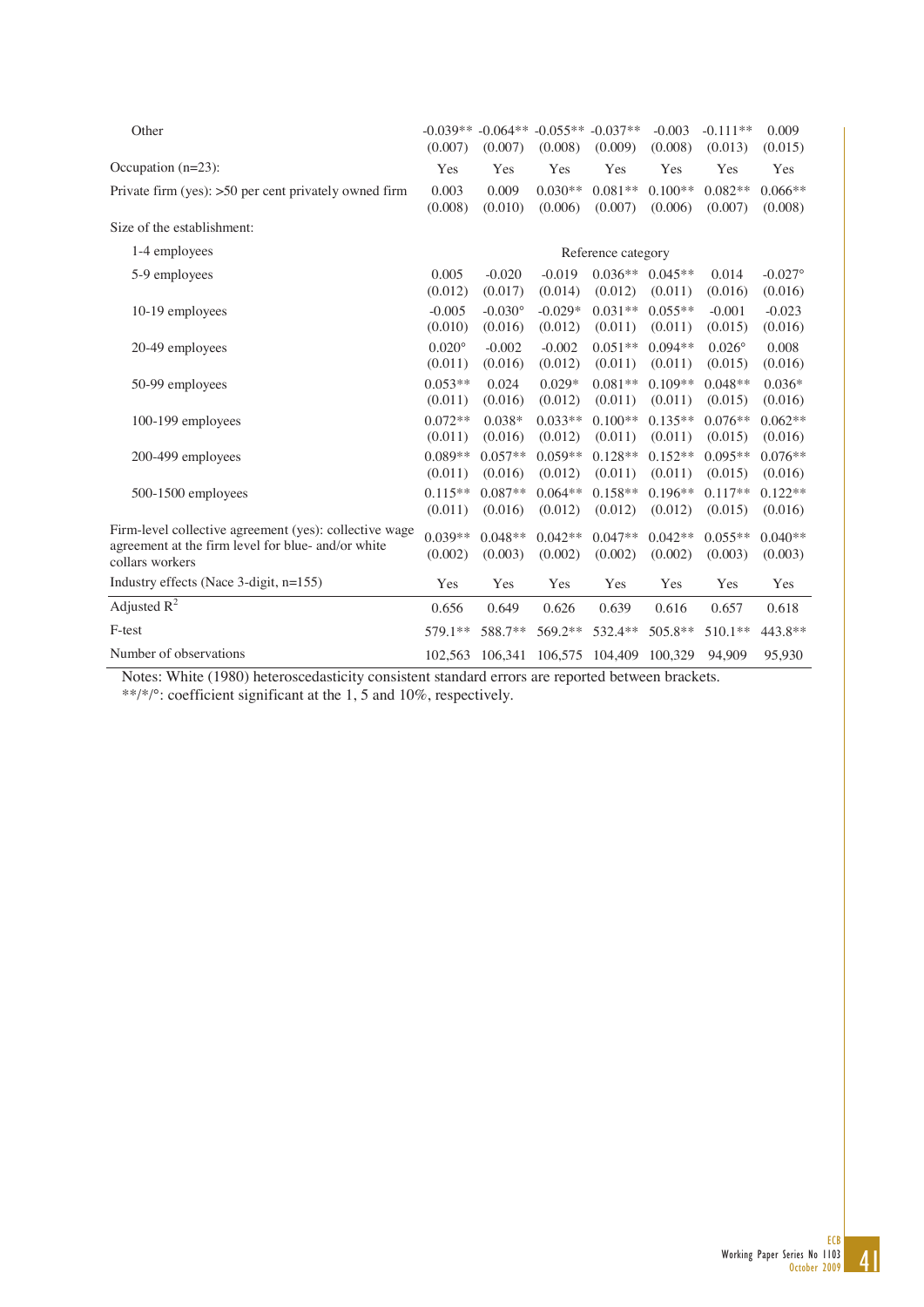| which is the contracted $\mu$ is the contract of $\mu$ is the contract of $\mu$ $\mu$ , $\mu$ , $\mu$           |            |                 |                |            |                |                 |            |
|-----------------------------------------------------------------------------------------------------------------|------------|-----------------|----------------|------------|----------------|-----------------|------------|
| Industry (NACE two-digit) / Period:                                                                             | 1999       | 2000            | 2001           | 2002       | 2003           | 2004            | 2005       |
| Other mining and quarrying (14)                                                                                 | $-1.43$    | 0.32            | 1.52           | 1.52       | 4.98**         | 4.48**          | 1.41       |
| Manufacture of food products and<br>beverages $(15)$                                                            | $1.35**$   | $1.02**$        | $1.42**$       | $0.49*$    | $0.56*$        | 1.79**          | $-0.34$    |
| Manufacture of tobacco products (16)                                                                            | $6.42**$   | $5.40**$        | $6.69**$       | 4.74**     | 7.59**         | $-1.01$         | $6.93**$   |
| Manufacture of textiles (17)                                                                                    | $-10.74**$ | $-10.45**$      | $-10.17**$     | $-9.61**$  | $-11.86**$     | $-10.30**$      | $-11.98**$ |
| Manufacture of wearing apparel; dressing                                                                        |            |                 |                |            |                |                 |            |
| and dyeing of fur (18)                                                                                          | $-15.94**$ | $-18.67**$      | $-16.22**$     | $-15.20**$ | $-18.79**$     | $-13.26**$      | $-10.62**$ |
| Tanning and dressing of leather;<br>manufacture of luggage, handbags,<br>saddlery, harness and footwear (19)    | $-1.25$    | $-0.81$         | $-4.68*$       | $-7.64**$  | $-12.01**$     | $-8.70**$       | $-6.35**$  |
| Manufacture of wood and products of<br>wood and cork, except furniture;<br>manufacture of articles of straw and | $-11.86**$ | $-10.19**$      | $-10.11**$     | $-10.65**$ | $-11.13**$     | $-9.99**$       | $-14.20**$ |
| plaiting materials (20)<br>Manufacture of pulp, paper and paper<br>products (21)                                | $3.71**$   | $7.04**$        | 5.48**         | $6.12**$   | $4.32**$       | $5.05**$        | 5.54**     |
| Publishing, printing and reproduction of<br>recorded media (22)                                                 | $6.61**$   | $6.57**$        | $6.71**$       | $2.87*$    | $5.64**$       | 5.24**          | 9.01**     |
| Manufacture of coke, refined petroleum<br>products and nuclear fuel (23)                                        | 30.19**    | 29.29**         | 28.88**        | 23.79**    | 20.30**        | 29.71**         | 28.19**    |
| Manufacture of chemicals and chemical<br>products $(24)$                                                        | 13.04**    | 14.68**         | $16.08**$      | 11.88**    | $14.03**$      | 15.70**         | 17.23**    |
| Manufacture of rubber and plastic                                                                               | 0.01       | $-2.13**$       | 4.44**         | $-2.43**$  | $-2.85**$      | $-1.67^{\circ}$ | 0.60       |
| products (25)<br>Manufacture of other non-metallic                                                              | $-3.06**$  | 0.26            | $0.54^{\circ}$ | $1.26**$   | $0.68^{\circ}$ | $-0.70$         | $-0.45$    |
| mineral products (26)<br>Manufacture of basic metals (27)                                                       | $6.00**$   | $-0.74$         | $-0.49$        | $-2.02*$   | $-1.10$        | 4.17**          | 5.94**     |
| Manufacture of fabricated metal<br>products, except machinery and<br>equipment (28)                             | $-4.17**$  | $-3.13**$       | $-1.12$        | $-1.13*$   | $-1.46**$      | $-3.00**$       | $-2.59**$  |
| Manufacture of machinery and equipment<br>n.e.c. $(29)$                                                         | $-1.82**$  | 1.85**          | 0.13           | $1.20**$   | $-1.94**$      | 0.31            | $-0.22$    |
| Manufacture of office machinery and<br>computers (30)                                                           | 2.71       | $-0.90$         | $-5.51**$      | $-5.43**$  | 2.99           | $-9.91**$       | $-6.67**$  |
| Manufacture of electrical machinery and<br>apparatus n.e.c. (31)                                                | $-0.17$    | 0.39            | $-1.17$        | $-1.93*$   | $-0.72$        | $3.43**$        | $-3.31**$  |
| Manufacture of radio, television and<br>communications equipment and<br>apparatus (32)                          | 3.29**     | $3.52**$        | 7.56**         | 8.59**     | $2.94*$        | $4.03**$        | 9.42**     |
| Manufacture of medical, precision and<br>optical instruments, watches and clocks<br>(33)                        | $-3.31**$  | $-1.26$         | $-1.44$        | 1.07       | $-0.76$        | $-1.85$         | $4.21**$   |
| Manufacture of motor vehicles, trailers<br>and semi-trailers (34)                                               | $-0.89$    | $-1.57*$        | $0.91*$        | $0.92*$    | $1.19**$       | $0.96^{\circ}$  | $1.44*$    |
| Manufacture of other transport equipment<br>(35)                                                                | $-1.70*$   | $-2.49**$       | $2.16**$       | $-2.15**$  | $-3.13**$      | 0.99            | $-2.60*$   |
| Manufacture of furniture; manufacturing<br>n.e.c. $(36)$                                                        | $-15.41**$ | $-12.07**$      | $-13.83**$     | $-12.47**$ | $-14.03**$     | $-15.55**$      | $-13.76**$ |
| Recycling (37)                                                                                                  | $-8.48**$  | $-4.14^{\circ}$ | $-4.57**$      | $-3.19*$   | $-5.93**$      | $-7.62**$       | 1.70       |
| Electricity, gas, steam and hot water<br>supply $(40)$                                                          | 44.18**    | 46.32**         | 40.53**        | 39.54**    | 24.35**        | 41.97**         | 33.07**    |
| Collection, purification and distribution<br>of water $(41)$                                                    | $-12.14**$ | $-16.86**$      | $-6.93**$      | $6.39**$   | $-10.62**$     | $-12.26**$      | $-4.81**$  |
| Construction (45)                                                                                               | $-4.03**$  | $-2.43**$       | $-1.13*$       | $-1.30**$  | $-2.02**$      | $-2.81**$       | $-4.54**$  |
| Sale, maintenance and repair of motor<br>vehicles and motorcycles; retail sale of<br>automotive fuel (50)       | 1.98**     | $1.79**$        | 2.08**         | $4.26**$   | $3.45**$       | 5.63**          | $2.75**$   |
| Wholesale trade and commission trade,<br>except of motor vehicles and motorcycles<br>(51)                       | 1.39**     | 1.80**          | $2.56**$       | $2.95**$   | 2.86**         | 5.65**          | $2.68**$   |
| Retail trade, except of motor vehicles and<br>motorcycles; repair of personal and<br>household goods (52)       | $-6.04**$  | $-7.43**$       | $-4.75**$      | $-6.97**$  | $-5.60**$      | $-14.76**$      | $-10.30**$ |

#### **Table 5: Inter-Industry Wage Differentials, in Percentage Terms, 1999-2005 (SES data)**

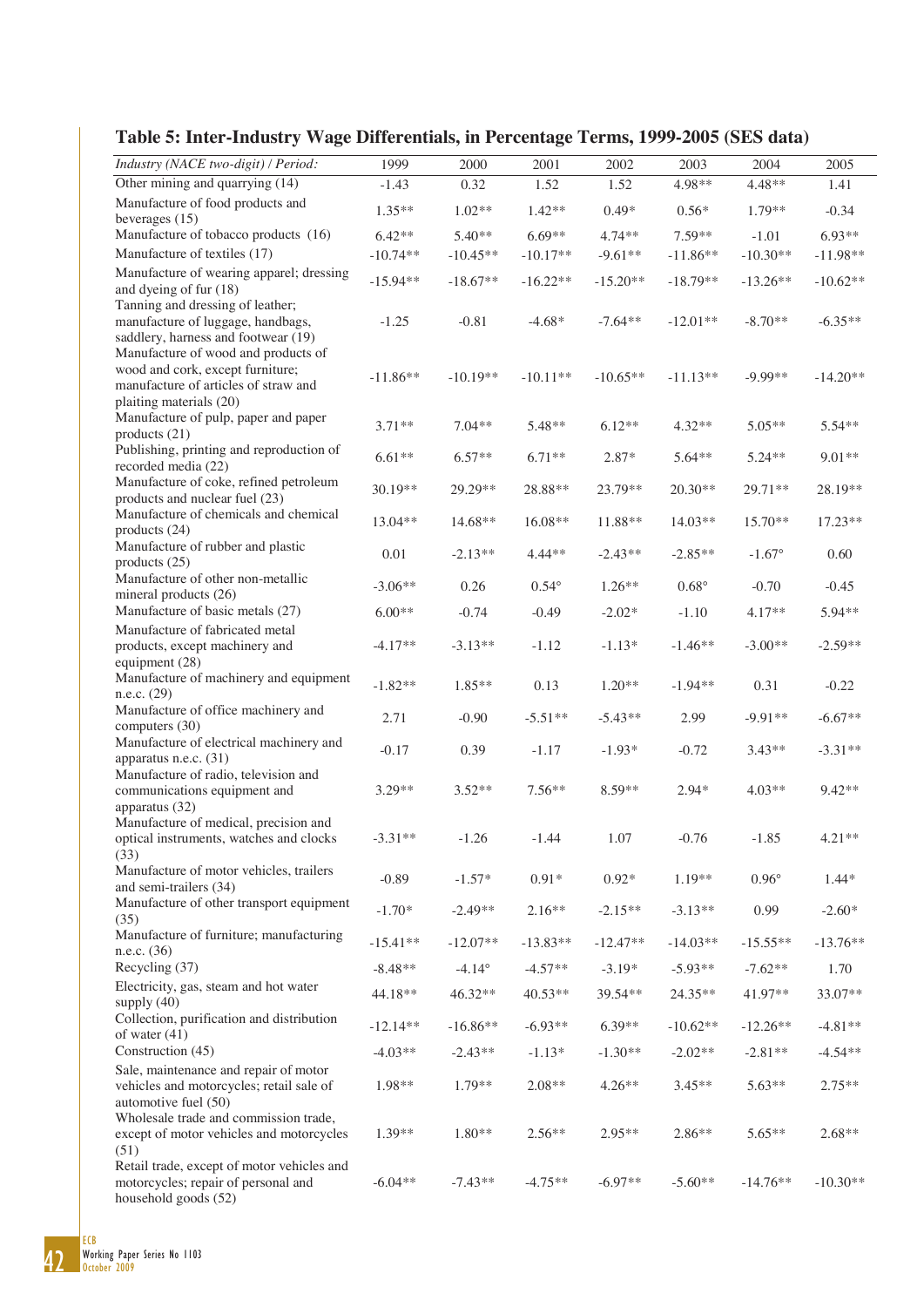| Hotels and restaurants (55)                                                                        | $-17.23**$ | $-18.72**$  | $-17.20**$ | $-18.73**$ | $-15.28**$     | $-18.37**$ | $-19.79**$ |
|----------------------------------------------------------------------------------------------------|------------|-------------|------------|------------|----------------|------------|------------|
| Land transport; transport via pipelines<br>(60)                                                    | $-7.70**$  | $-4.14**$   | $-8.15**$  | $-6.36**$  | $-7.89**$      | $-5.32**$  | $-9.62**$  |
| Air transport (62)                                                                                 | $8.07**$   | $-15.74**$  | $-2.69$    | $-2.04$    | 9.11**         | $9.15**$   | $-0.26$    |
| Supporting and auxiliary transport<br>activities; activities of travel agencies<br>(63)            | $-0.41$    | 0.12        | $2.34**$   | $2.01**$   | $3.22**$       | 0.35       | $3.12**$   |
| Post and telecommunications (64)                                                                   | $-4.68**$  | $-6.95**$   | $-4.67**$  | $-7.94**$  | $-7.80**$      | $-10.50**$ | $-4.62**$  |
| Financial intermediation, except<br>insurance and pension funding (65)                             | $13.41**$  | $17.17**$   | 20.33**    | $11.68**$  | $13.68**$      | 21.17**    | $18.73**$  |
| Insurance and pension funding, except<br>compulsory social security (66)                           | $4.63**$   | $7.36**$    | $8.03**$   | 8.85**     | $7.65**$       | $11.49**$  | $12.24**$  |
| Activities auxiliary to financial<br>intermediation (67)                                           | $5.00**$   | $8.27**$    | $3.53*$    | $5.31**$   | $12.54**$      | 5.99**     | $12.39**$  |
| Real estate activities (70)                                                                        | 2.88*      | $5.45**$    | $3.49**$   | 8.34**     | 1.31           | 5.79**     | $13.60**$  |
| Renting of machinery and equipment<br>without operator and of personal and<br>household goods (71) | $3.83**$   | $-1.68$     | 0.71       | 1.24       | $4.42**$       | 0.89       | $-2.51$    |
| Computer and related activities (72)                                                               | $-1.21$    | $2.23**$    | $-0.44$    | $2.04**$   | $-1.03$        | 0.24       | $3.51**$   |
| Research and development (73)                                                                      | 7.94**     | $-1.17$     | $-0.99$    | $-0.27$    | $-3.39**$      | $-4.13**$  | $-2.81*$   |
| Other businesses activities (74)                                                                   | $1.16**$   | $-2.26**$   | $-8.42**$  | $1.71**$   | $0.46^{\circ}$ | $-0.33$    | $-1.69**$  |
| Adjusted $R^2$ of the wage regression                                                              | 0.64       | 0.64        | 0.61       | 0.62       | 0.60           | 0.65       | 0.60       |
| F-test relative to the wage regression                                                             | 1,155.85** | $1,170.0**$ | 1,094.6**  | 993.5**    | 970.7**        | 985.1**    | 771.84**   |
| F-test relative to the sectoral dummies                                                            | 148.6**    | 147.0**     | 150.6**    | 127.5**    | 118.5**        | $116.6**$  | $117.2**$  |
| Per cent significant industry wage                                                                 | 81.3       | 76.7        | 76.7       | 88.4       | 86.0           | 79.1       | 81.3       |
| differentials at the 10 per cent level                                                             | (35/43)    | (33/43)     | (33/43)    | (38/43)    | (37/43)        | (34/43)    | (35/43)    |
| Range of industry wage differentials                                                               | 61.4       | 65.0        | 57.7       | 58.3       | 43.1           | 60.3       | 52.9       |
| Weighted adjusted standard deviation<br>(WASD) of the inter-industry<br>differentials              | 0.077      | 0.083       | 0.086      | 0.070      | 0.070          | 0.089      | 0.086      |
| Number of industries                                                                               | 43         | 43          | 43         | 43         | 43             | 43         | 43         |
| Number of observations                                                                             | 102,563    | 106,341     | 106,575    | 104,409    | 100,329        | 94,909     | 95,930     |

Notes: Standard errors of the industry wage differentials have been computed according to Zanchi (1992). \*\*/\*/°: industry wage differential significant at the 1, 5 and 10 per cent level, respectively.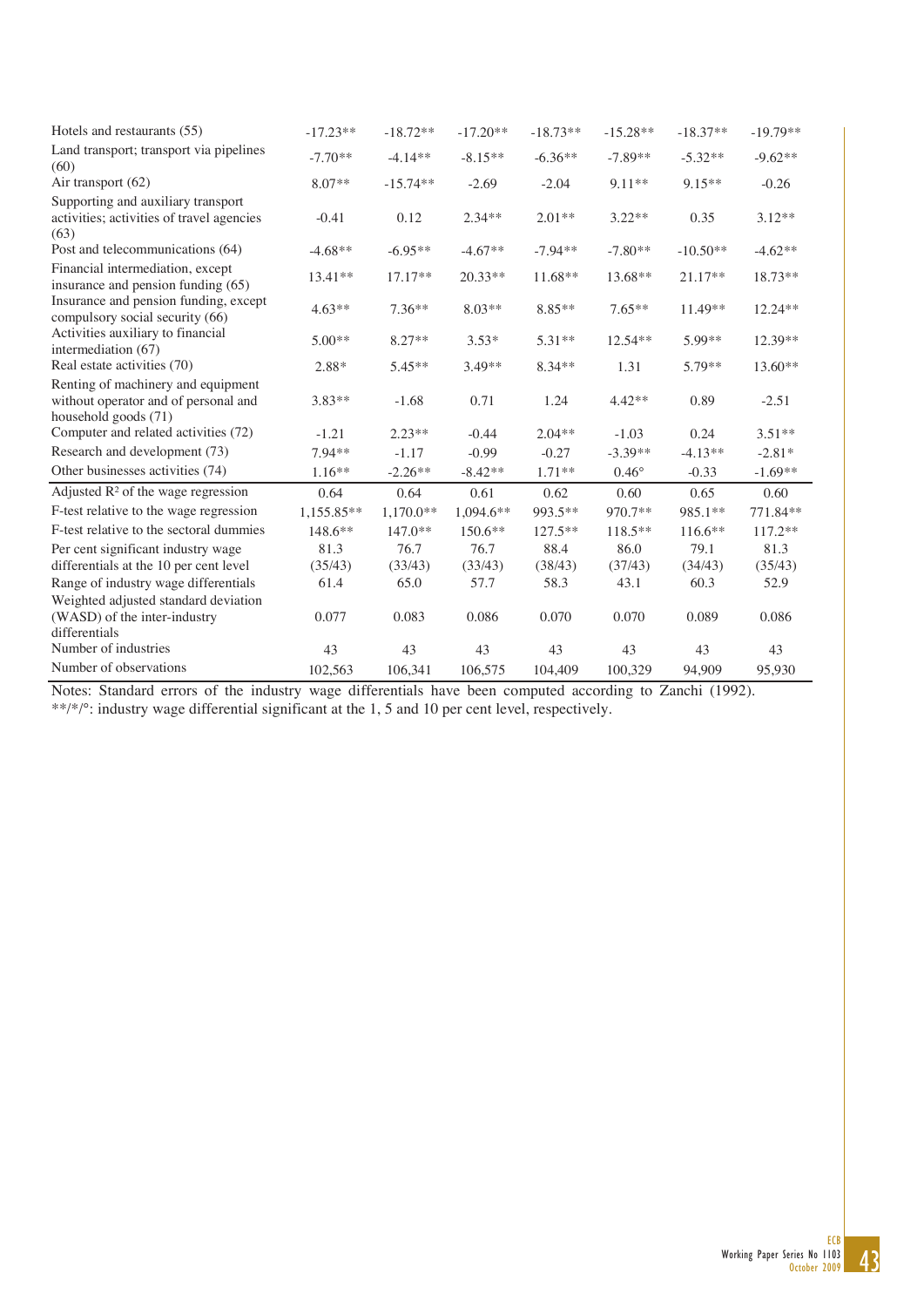| Period: | 1999        | $\frac{1}{2}$ $\frac{1}{2}$ $\frac{1}{2}$ $\frac{1}{2}$ $\frac{1}{2}$ $\frac{1}{2}$ $\frac{1}{2}$ $\frac{1}{2}$ $\frac{1}{2}$ $\frac{1}{2}$ $\frac{1}{2}$ $\frac{1}{2}$ $\frac{1}{2}$ $\frac{1}{2}$ $\frac{1}{2}$ $\frac{1}{2}$ $\frac{1}{2}$ $\frac{1}{2}$ $\frac{1}{2}$ $\frac{1}{2}$ $\frac{1}{2}$ $\frac{1}{2}$<br>2000 | 2001        | $10/9$ ( $0.220$ when $/$<br>2002 | 2003      | 2004      |
|---------|-------------|-----------------------------------------------------------------------------------------------------------------------------------------------------------------------------------------------------------------------------------------------------------------------------------------------------------------------------|-------------|-----------------------------------|-----------|-----------|
| 2000    | $0.895**$   |                                                                                                                                                                                                                                                                                                                             |             |                                   |           |           |
|         | $0.772**$   |                                                                                                                                                                                                                                                                                                                             |             |                                   |           |           |
| 2001    | $0.924**$   | $0.937**/$                                                                                                                                                                                                                                                                                                                  |             |                                   |           |           |
|         | $0.776**$   | $0.871**$                                                                                                                                                                                                                                                                                                                   |             |                                   |           |           |
| 2002    | $0.878**$ / | $0.883**$                                                                                                                                                                                                                                                                                                                   | $0.931**$   |                                   |           |           |
|         | $0.697**$   | $0.828**$                                                                                                                                                                                                                                                                                                                   | $0.824**$   |                                   |           |           |
| 2003    | $0.905**$ / | $0.844**$                                                                                                                                                                                                                                                                                                                   | $0.892**$ / | $0.872**$                         |           |           |
|         | $0.852**$   | $0.791**$                                                                                                                                                                                                                                                                                                                   | $0.814**$   | $0.806**$                         |           |           |
| 2004    | $0.916**$   | $0.876**$ /                                                                                                                                                                                                                                                                                                                 | $0.927**/$  | $0.900**$ /                       | $0.907**$ |           |
|         | $0.826**$   | $0.812**$                                                                                                                                                                                                                                                                                                                   | $0.839**$   | $0.783**$                         | $0.875**$ |           |
| 2005    | $0.879**$   | $0.891**$                                                                                                                                                                                                                                                                                                                   | $0.931**$   | $0.993**$                         | $0.885**$ | $0.918**$ |
|         | $0.769**$   | $0.864**$                                                                                                                                                                                                                                                                                                                   | 0.888*      | $0.859**$                         | $0.815**$ | $0.852**$ |

**Table 6: Pearson / Spearman Correlation Coefficients Between Inter-Industry Wage Differentials, NACE two-digit (n=43), (SES data)** 

Notes: Computation based on the inter-industry wage differentials reported in Table 5.

n stands for the number of sectors. \*\*/\*/°: coefficient significant at the 1, 5 and 10 per cent, respectively.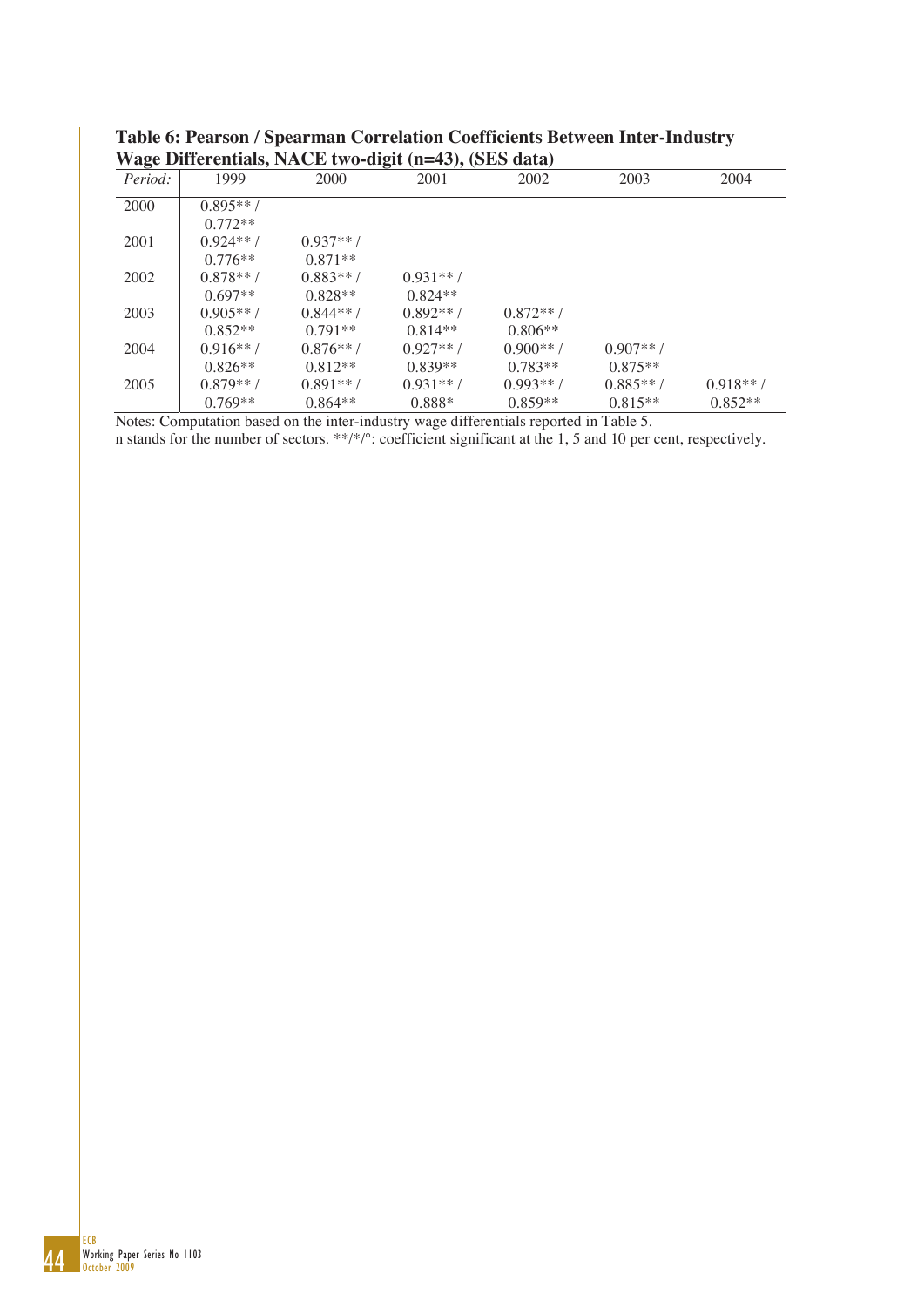|                             | 1999  | 2000  | 2001  | 2002  | 2003  | 2004  | 2005  |
|-----------------------------|-------|-------|-------|-------|-------|-------|-------|
| Range                       |       |       |       |       |       |       |       |
| NACE two-digit industries   | 61.4  | 65.0  | 57.7  | 58.3  | 43.1  | 60.3  | 52.9  |
| NACE three-digit industries | 81.1  | 77.5  | 80.7  | 88.9  | 69.1  | 757   | 92.7  |
| WASD                        |       |       |       |       |       |       |       |
| NACE two-digit industries   | 0.077 | 0.083 | 0.086 | 0.070 | 0.070 | 0.089 | 0.086 |
| NACE three-digit industries | 0.093 | 0.097 | 0.107 | 0.085 | 0.088 | 0.102 | 0.113 |

**Table 7: Dispersion of Inter-Industry Wage Differentials, 1999-2005 (SES data)** 

Notes: WASD stands for weighted adjusted standard deviation of inter-industry wage differentials.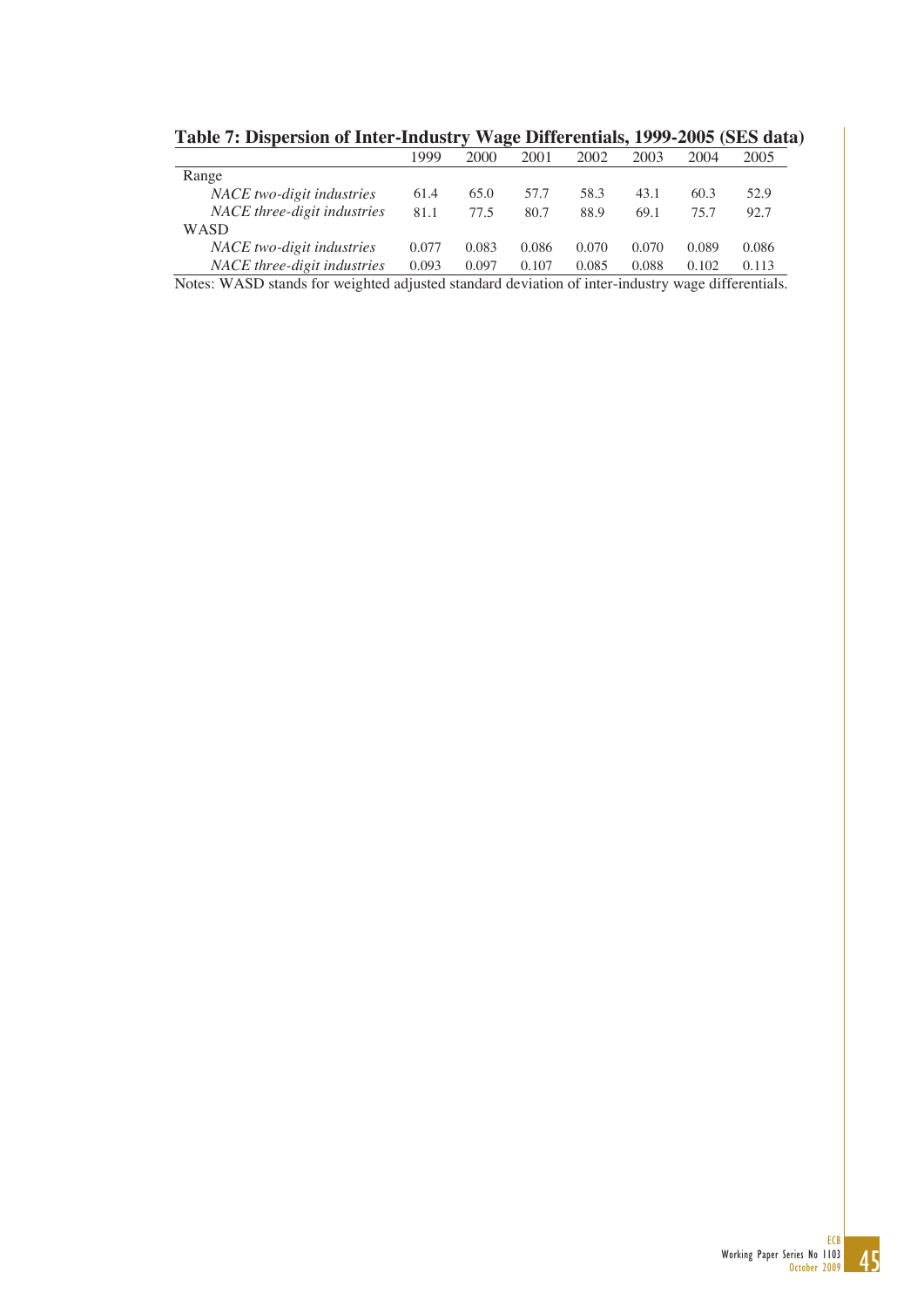| Period /                                      | 2000      | 2001      | 2002      | 2003       | 2004      | 2005      |
|-----------------------------------------------|-----------|-----------|-----------|------------|-----------|-----------|
| Explanatory variables:                        |           |           |           |            |           |           |
| Profits-per-worker $(ln)$ <sup>b</sup>        | $0.032**$ | $0.022**$ | $0.029**$ | $0.024**$  | $0.032**$ | $0.031**$ |
|                                               | (0.006)   | (0.004)   | (0.003)   | (0.003)    | (0.005)   | (0.005)   |
| Employee and job characteristics <sup>c</sup> | Yes       | Yes       | Yes       | <b>Yes</b> | Yes       | Yes       |
| Firm characteristics d                        | Yes       | Yes       | Yes       | Yes        | Yes       | Yes       |
| Industry effects <sup>e</sup>                 | Yes       | Yes       | Yes       | Yes        | Yes       | Yes       |
| Group effects <sup>f</sup>                    | Yes       | Yes       | Yes       | <b>Yes</b> | Yes       | Yes       |
| $R^2$                                         | 0.64      | 0.63      | 0.65      | 0.61       | 0.64      | 0.60      |
| F-test                                        | $245.3**$ | 303.3**   | 323.7**   | $274.1**$  | $319.7**$ | $251.1**$ |
| Lester $(1952)$ range of wages                | 18.5      | 20.5      | 28.0      | 25.8       | 20.4      | 28.8      |
| (percent)                                     |           |           |           |            |           |           |
| Number of employees                           | 37,574    | 49,136    | 51,680    | 52,808     | 50,720    | 56,310    |
| Number of establishments                      | 1,113     | 1,797     | 2,085     | 2,125      | 2,123     | 2,238     |
|                                               |           |           |           |            |           |           |

#### **Table 8: Log Wage Equation, OLS, 2000-2005 (SES-SBS data)**

*Notes* : \*\*/\*/°: coefficient significant at the 1, 5 and 10 per cent, respectively. The dependent variable is the individual gross hourly wage (ln). <sup>a</sup> White (1980) heteroscedasticity-consistent standard errors are reported between brackets. <sup>b</sup> Firm annual gross operating surplus per worker. <sup>c</sup> Dummy for sex; 6 dummies for education; 8 dummies for age; 3 dummies for tenure; 2 dummies for the type of employment contract; a dummy indicating if the worker is part-time; a variable showing whether the individual received a bonus for shift work, night work and/or weekend work; a dummy for paid overtime; and 22 occupational dummies. <sup>d</sup> 7 dummies for the size of the establishment (i.e. number of workers); a dummy for the establishment's financial and economic control; and a dummy for the level of collective wage bargaining. <sup>e</sup> NACE three-digit industry classification; <sup>f</sup> Group effects estimations use the correction for common variance components within groups developed by Over, Jolliffe and Foster (1996).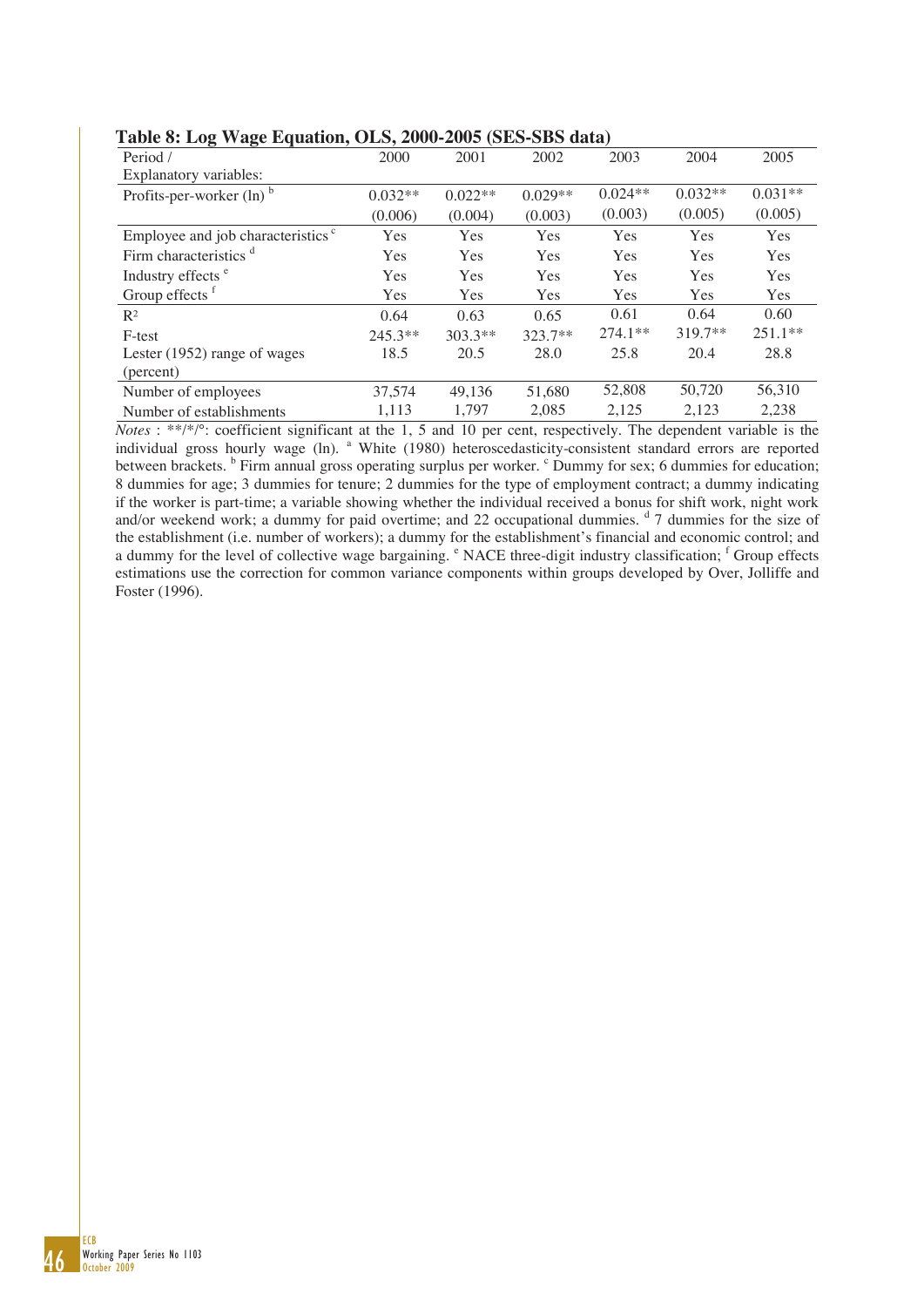| $\overline{\phantom{a}}$<br>ారె<br>Period / | 2000        | 2001        | 2002      | 2003      | 2004        | 2005      |
|---------------------------------------------|-------------|-------------|-----------|-----------|-------------|-----------|
| Explanatory variables:                      |             |             |           |           |             |           |
| Profits-per-worker $(ln)$ <sup>b, c</sup>   | $0.041**$   | $0.040**$   | $0.034**$ | $0.035**$ | $0.043**$   | $0.042**$ |
|                                             | (0.010)     | (0.005)     | (0.005)   | (0.006)   | (0.006)     | (0.007)   |
| Employee and job characteristics d          | Yes         | Yes         | Yes       | Yes       | Yes         | Yes       |
| Firm characteristics <sup>e</sup>           | Yes         | Yes         | Yes       | Yes       | Yes         | Yes       |
| Industry effects <sup>t</sup>               | Yes         | Yes         | Yes       | Yes       | Yes         | Yes       |
| Group effects <sup>g</sup>                  | Yes         | Yes         | Yes       | Yes       | Yes         | Yes       |
| $R^2$                                       | 0.64        | 0.63        | 0.65      | 0.61      | 0.64        | 0.60      |
| F-test                                      | $245.3**$   | $307.4**$   | $321.0**$ | 275.8**   | $291.0**$   | 251.0**   |
| $R2$ , first stage                          | 0.86        | 0.78        | 0.73      | 0.78      | 0.78        | 0.80      |
| F-test, first stage                         | $4,694.1**$ | $3,665.3**$ | 4,684.2** | 1,685.8** | $2,263.5**$ | 3,960.5** |
| Lester (1952) range of wages                | 23.7        | 37.3        | 32.9      | 31.2      | 36.5        | 39.0      |
| (percent)                                   |             |             |           |           |             |           |
| Number of employees                         | 37,574      | 49.136      | 51,680    | 52,808    | 50,720      | 56,310    |
| Number of establishments                    | 1,133       | 1.797       | 2.085     | 2,125     | 2,123       | 2,238     |

**Table 9: Log Wage Equation, 2SLS, 2000-2005 (SES-SBS data)**

*Notes* : \*\*/\*/°: coefficient significant at the 1, 5 and 10 per cent, respectively. The dependent variable is the individual gross hourly wage (ln). <sup>a</sup> White (1980) heteroscedasticity-consistent standard errors are reported between brackets. <sup>b</sup> Firm annual gross operating surplus per worker. <sup>c</sup> The instrument used in the 2SLS regressions (besides the exogenous variables in equation (6)) is the lagged value of firm-level profits-peremployee. <sup>d</sup> Dummy for sex; 6 dummies for education; 8 dummies for age; 3 dummies for tenure; 2 dummies for the type of employment contract; a dummy indicating if the worker is part-time; a variable showing whether the individual received a bonus for shift work, night work and/or weekend work; a dummy for paid overtime; and 22 occupational dummies. <sup>e</sup> 7 dummies for the size of the establishment (i.e. number of workers); a dummy for the establishment's financial and economic control; and a dummy for the level of collective wage bargaining. NACE three-digit industry classification; <sup>g</sup> Group effects estimations use the correction for common variance components within groups developed by Over, Jolliffe and Foster (1996).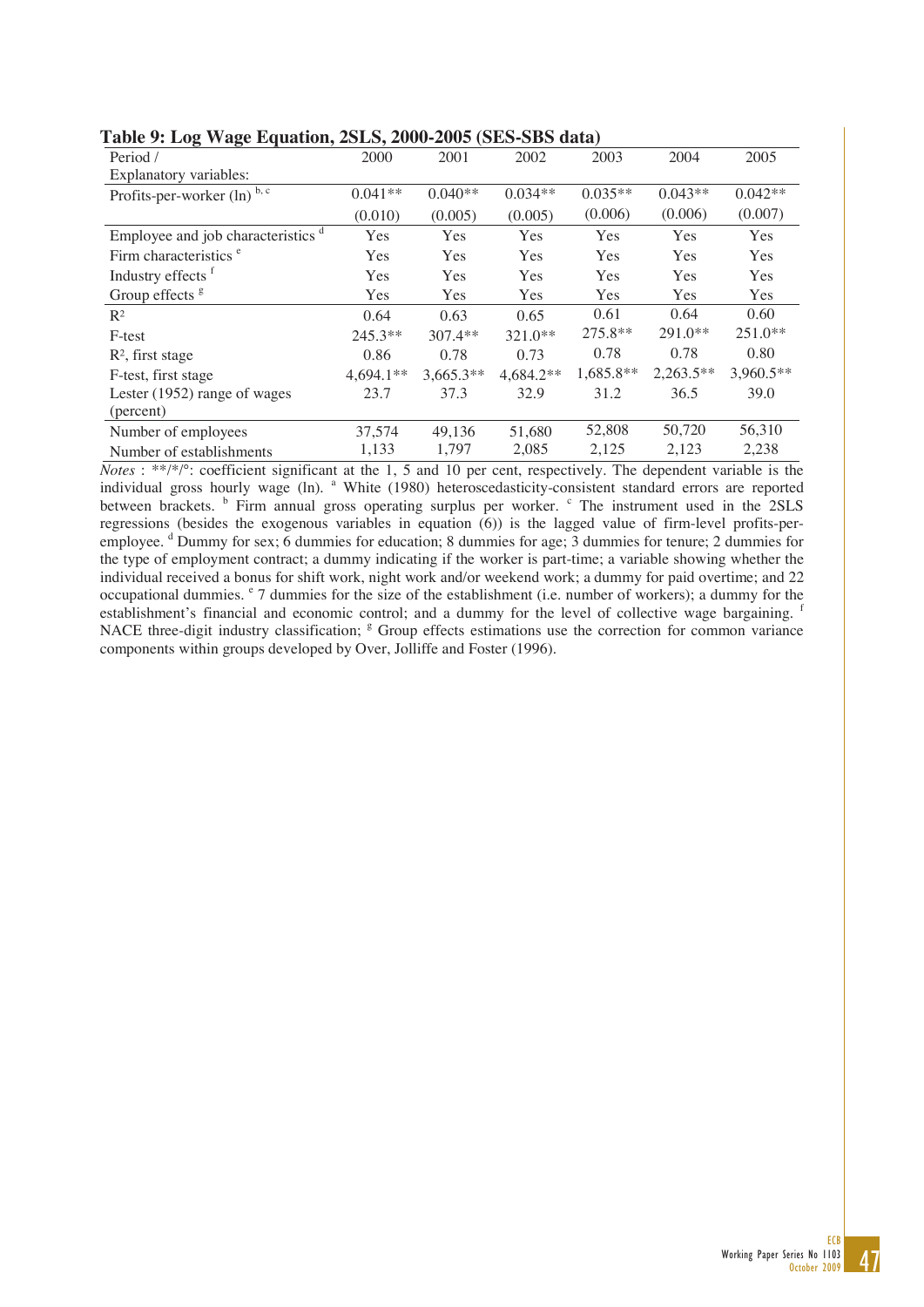| Industry (NACE two-digit) / Period:                                      | 2000            | 2001           | 2002           | 2003       | 2004            | 2005           |
|--------------------------------------------------------------------------|-----------------|----------------|----------------|------------|-----------------|----------------|
| Other mining and quarrying (14)                                          | $-5,86^{\circ}$ | $-4,70**$      | $-3,82$        | 0,33       | $-0,55$         | $-2,26$        |
| Manufacture of food products and                                         |                 |                |                |            |                 |                |
| beverages $(15)$                                                         | $-1,58$         | $-0.98$        | 0,29           | $-0,77$    | 0,34            | $-0,16$        |
| Manufacture of tobacco products (16)                                     | $-2,42$         | $-0,30$        | $-1,18$        | 3,30       | $-2,42^{\circ}$ | 2,89           |
| Manufacture of textiles (17)                                             | $-12,40**$      | $-9,93**$      | $-7,29**$      | $-9,22**$  | $-7,76**$       | $-7,65**$      |
| Manufacture of wearing apparel; dressing                                 |                 |                |                |            |                 |                |
| and dyeing of fur (18)                                                   | $-6,41$         | $-12,15$       | $-8,96$        | $-17,52**$ | $-12,62*$       | $-12,81**$     |
| Tanning and dressing of leather;                                         |                 |                |                |            |                 |                |
| manufacture of luggage, handbags,<br>saddlery, harness and footwear (19) | $-0,92$         | $-4,90**$      | $-4,76**$      | $-10,01**$ | $-7,05$         | $-7,06**$      |
| Manufacture of wood and products of                                      |                 |                |                |            |                 |                |
| wood and cork, except furniture;                                         |                 |                |                |            |                 |                |
| manufacture of articles of straw and                                     |                 |                |                |            |                 |                |
| plaiting materials (20)                                                  | $-13,57**$      | $-12,68**$     | $-9,72**$      | $-12,43**$ | $-11,67**$      | $-15,91**$     |
| Manufacture of pulp, paper and paper                                     |                 |                |                |            |                 |                |
| products $(21)$                                                          | 1,19            | $-0,99$        | 2,39           | 1,86       | 2,75            | 3,83           |
| Publishing, printing and reproduction of                                 |                 |                |                |            |                 |                |
| recorded media (22)<br>Manufacture of coke, refined petroleum            | $5,17^{\circ}$  | 5,87           | 8,32**         | $5,75*$    | $6,39**$        | 8,53**         |
| products and nuclear fuel (23)                                           | $17,54**$       | $15,70**$      | 18,79**        | 17,69**    | $20,63**$       | $17,43**$      |
| Manufacture of chemicals and chemical                                    |                 |                |                |            |                 |                |
| products (24)                                                            | $8,53**$        | 9.19**         | 9.94**         | $10,00**$  | $10,42**$       | 12,49**        |
| Manufacture of rubber and plastic                                        |                 |                |                |            |                 |                |
| products $(25)$                                                          | $-5,26*$        | 1,03           | $-1,14$        | $-5,24*$   | $-5,14^{\circ}$ | 0,31           |
| Manufacture of other non-metallic                                        |                 |                |                |            |                 |                |
| mineral products (26)                                                    | $-3,40$         | $-0,64$        | $3,82^\circ$   | 2,47       | $-1.92$         | 0,71           |
| Manufacture of basic metals (27)                                         | $-4,21$         | $10,65**$      | 6,53           | 8,66**     | 11,98**         | 4,77           |
| Manufacture of fabricated metal                                          |                 |                |                |            |                 |                |
| products, except machinery and                                           |                 |                |                |            |                 |                |
| equipment (28)<br>Manufacture of machinery and equipment                 | $-5,92**$       | 0,06           | $-2,09$        | $-1,84$    | $-2,84^{\circ}$ | $-1,72$        |
| n.e.c. (29)                                                              | $-0,69$         | $-1,26$        | 2,18           | $-0,93$    | 1,09            | 0,27           |
| Manufacture of office machinery and                                      |                 |                |                |            |                 |                |
| computers (30)                                                           | $-4,77$         | $-5,90**$      | $-6,21$        | $-5,98$    | $-11,74**$      | $-5,35$        |
| Manufacture of electrical machinery and                                  |                 |                |                |            |                 |                |
| apparatus n.e.c. (31)                                                    | 0,54            | $-2,37$        | $-2,37$        | 1,24       | 1,74            | $-1,29$        |
| Manufacture of radio, television and                                     |                 |                |                |            |                 |                |
| communications equipment and<br>apparatus (32)                           |                 |                |                |            |                 | 7,96**         |
| Manufacture of medical, precision and                                    | 1,55            | $5,38^{\circ}$ | 5,38           | $-2,23$    | 3,00            |                |
| optical instruments, watches and clocks                                  |                 |                |                |            |                 |                |
| (33)                                                                     | $-4,29$         | $-2,89$        | 3,99           | 1,29       | 0,78            | $4,61^{\circ}$ |
| Manufacture of motor vehicles, trailers                                  |                 |                |                |            |                 |                |
| and semi-trailers (34)                                                   | $-3,01$         | $-0,81$        | $4,19^{\circ}$ | 5,54**     | 4,86            | $3,22^{\circ}$ |
| Manufacture of other transport equipment                                 |                 |                |                |            |                 |                |
| (35)                                                                     | $-5,70$         | $-3,23$        | $-7,88**$      | $-4,13$    | 5,46            | 1,15           |
| Manufacture of furniture; manufacturing<br>n.e.c. $(36)$                 | $-12,78**$      | $-13,12**$     | $-14,42**$     | $-13,84**$ | $-14,84**$      | $-13,47**$     |
| Recycling (37)                                                           | $-9,93**$       | $-11,83*$      | $-8,10**$      | $-3,81$    | $-4,32**$       |                |
| Electricity, gas, steam and hot water                                    |                 |                |                |            |                 | $-1,17$        |
| supply $(40)$                                                            | 31,86**         | $26,14**$      | $32.33**$      | $41,76**$  | $61,35**$       | 24,87**        |
| Collection, purification and distribution                                |                 |                |                |            |                 |                |
| of water $(41)$                                                          | $-23,43**$      | $-12,41**$     | $-15,66**$     | $-16,20**$ | $-14,84**$      | $-9,56**$      |
| Construction (45)                                                        | $-1,49$         | $-0,75$        | $1,75^\circ$   | 0,63       | $-1,83$         | $-2,18$        |
| Sale, maintenance and repair of motor                                    |                 |                |                |            |                 |                |
| vehicles and motorcycles; retail sale of                                 |                 |                |                |            |                 |                |
| automotive fuel (50)                                                     | 3,20            | 2,46           | $4,55*$        | 1,37       | 8,47**          | $-0,25$        |
| Wholesale trade and commission trade,                                    |                 |                |                |            |                 |                |
| except of motor vehicles and motorcycles<br>(51)                         | $-0,22$         | $3,06*$        | $2,40^{\circ}$ | 0,66       | $3,35**$        | $2,22^{\circ}$ |
| Retail trade, except of motor vehicles and                               |                 |                |                |            |                 |                |
| motorcycles; repair of personal and                                      | $-3,04$         | $-6,03*$       | $-10,38**$     | $-7,37**$  | $-12,12**$      | $-8,43**$      |
|                                                                          |                 |                |                |            |                 |                |

**Table 10: Inter-Industry Wage Differentials After Controlling for Rent-Sharing, in Percentage Terms, 2000-2005 (SES-SBS data)** 

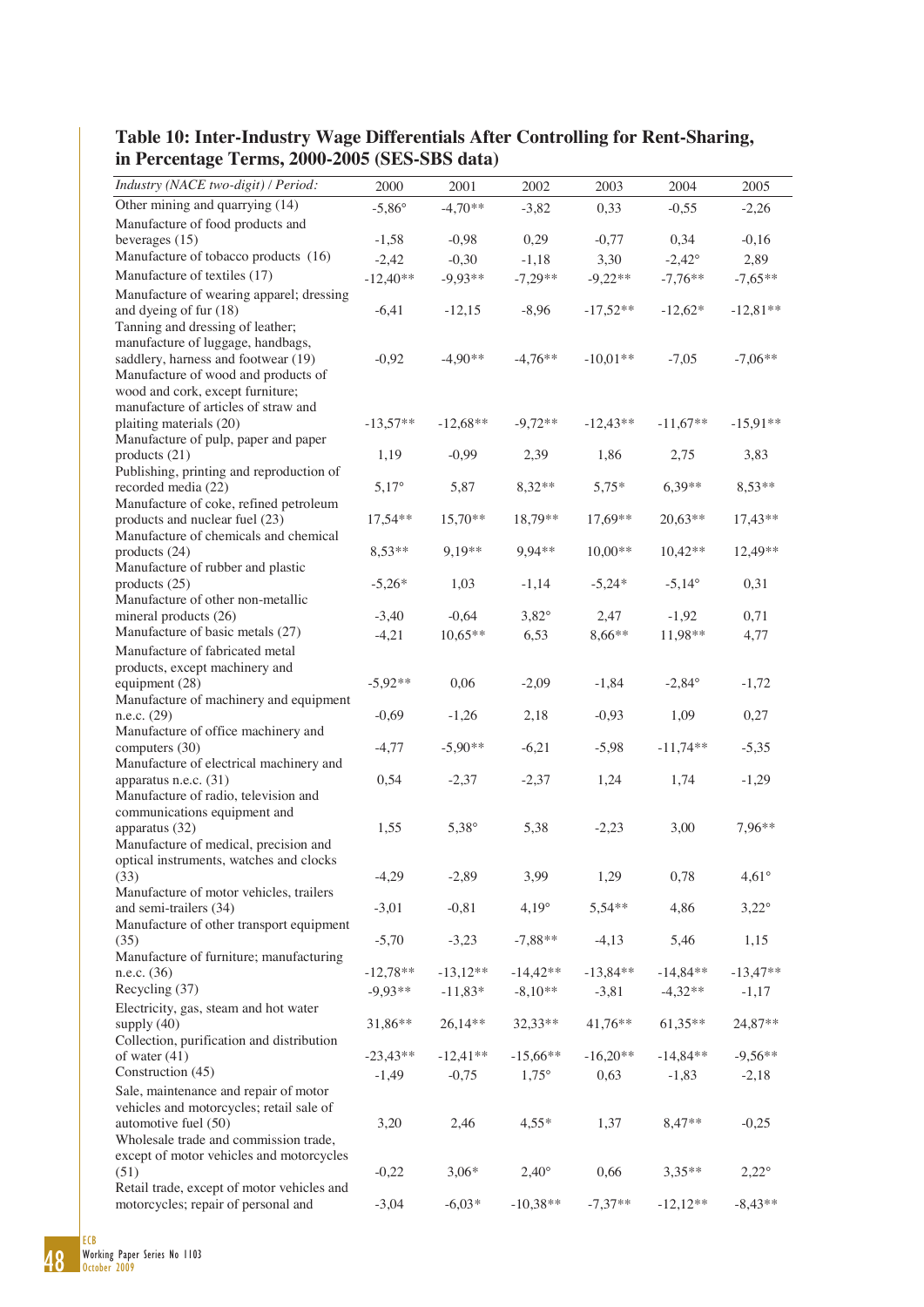| household goods (52)                                                                                        |                 |                 |                 |                 |                 |                 |
|-------------------------------------------------------------------------------------------------------------|-----------------|-----------------|-----------------|-----------------|-----------------|-----------------|
| Hotels and restaurants (55)                                                                                 | $-16.07**$      | $-15.04**$      | $-18.90**$      | $-15,23**$      | $-16,83**$      | $-17,32**$      |
| Land transport; transport via pipelines                                                                     |                 |                 |                 |                 |                 |                 |
| (60)                                                                                                        | $6.73*$         | $-4,72$         | $-5,19**$       | $-4,65^{\circ}$ | $-1,15$         | $-2,54$         |
| Air transport (62)                                                                                          | $4.73**$        | $10,48**$       | 15,21           | 14,58           | 18,32**         | $-0,97$         |
| Supporting and auxiliary transport<br>activities; activities of travel agencies                             |                 |                 |                 |                 |                 |                 |
| (63)                                                                                                        | $-1,91$         | $-3,06$         | 3,01            | 2,96            | 1,18            | 2,15            |
| Post and telecommunications (64)                                                                            | $6,16*$         | 2,94            | $-1,35$         | $-0,39$         | $-3,14$         | $-3,01$         |
| Financial intermediation, except<br>insurance and pension funding (65)<br>Activities auxiliary to financial | $-12,19**$      | 0,91            | $-7,16*$        | 6,52            | $-1,55$         | 9,32            |
| intermediation (67)                                                                                         | 1,22            | $-4,77$         | $-1,34$         | 0,65            | 3,32            | 5,81            |
| Real estate activities (70)                                                                                 | $-4,58$         | $-5,07$         | $-3,11$         | $-5,53$         | $-2,79$         | $-1,07$         |
| Renting of machinery and equipment<br>without operator and of personal and                                  |                 |                 |                 |                 |                 |                 |
| household goods (71)                                                                                        | $-6,65*$        | $-10,02**$      | $-4,00$         | $-4,20*$        | $-9,10**$       | $-10,51*$       |
| Computer and related activities (72)                                                                        | $-1,76$         | $-3,06$         | 2,58            | $-1,13$         | $4,62^\circ$    | 0,88            |
| Research and development (73)                                                                               | $14.03*$        | $-3,32$         | 3.93            | 2,93            | 2,67            | $-1,20$         |
| Other businesses activities (74)                                                                            | 0.57            | $-1,33$         | 1,91            | 1,01            | 0,15            | $-1,77$         |
| Adjusted $R^2$ of the wage regression                                                                       | 0.62            | 0.61            | 0.63            | 0.59            | 0.63            | 0.58            |
| F-test relative to the wage regression                                                                      | 592.4**         | 337.9**         | $262.7**$       | $146.0**$       | $188.1**$       | $163.5**$       |
| F-test relative to the sectoral dummies                                                                     | $24.8**$        | $20.5**$        | 13.8**          | $9.3**$         | 18.4**          | $12.5**$        |
| Per cent significant industry wage<br>differentials at the 10 per cent level                                | 47.6<br>(20/42) | 42.9<br>(18/42) | 47.6<br>(20/42) | 40.4<br>(17/42) | 52.4<br>(22/42) | 40.5<br>(17/42) |
| Range of industry wage differentials                                                                        | 55.3            | 41.2            | 51.2            | 59.3            | 78.2            | 42.2            |
| Weighted adjusted standard deviation                                                                        |                 |                 |                 |                 |                 |                 |
| (WASD) of the inter-industry<br>differentials                                                               | 0.071           | 0.063           | 0.068           | 0.054           | 0.065           | 0.061           |
| Number of industries                                                                                        | 42              | 42              | 42              | 42              | 42              | 42              |
| Number of observations                                                                                      | 37,574          | 49,136          | 51,680          | 52,808          | 50,720          | 56,310          |

Notes: Standard errors of the industry wage differentials have been computed according to Zanchi (1992). \*\*/\*/°: industry wage differential significant at the 1, 5 and 10 per cent level, respectively.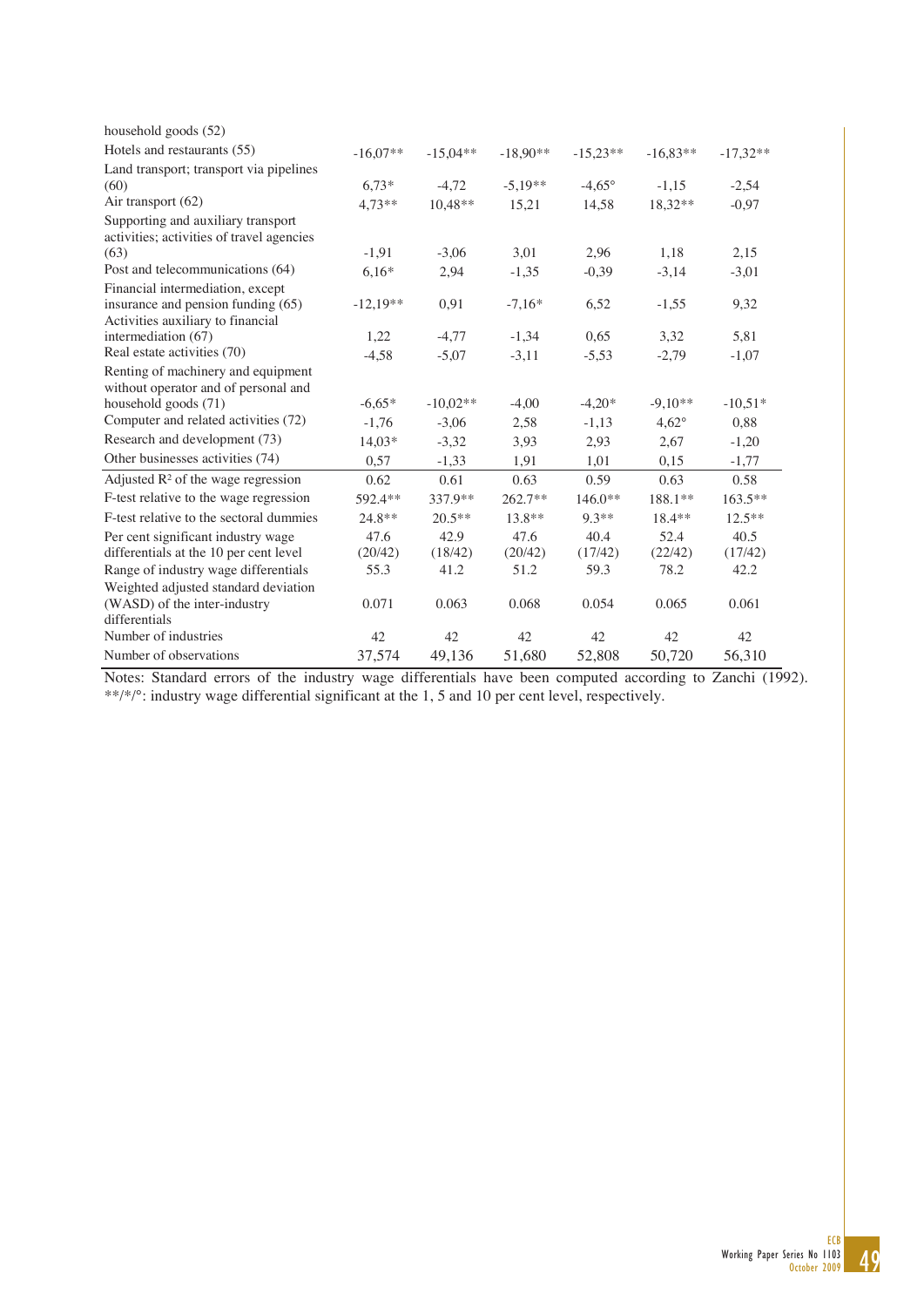## **Appendix 1: Description and Means (SDs) of Selected Variables,**

## **2000-2005 (SES-SBS data)**

| Variables:                                                                                                    | 2000       | 2001           | 2002    | 2003   | 2004    | 2005       |
|---------------------------------------------------------------------------------------------------------------|------------|----------------|---------|--------|---------|------------|
| Gross hourly wage : (in EUR) includes overtime paid,                                                          | 15.51      | 15.29          | 15.31   | 15.25  | 16.63   | 17.43      |
| premiums for shift work, night work and/or                                                                    | (6.5)      | (6.4)          | (6.1)   | (7.2)  | (7.2)   | (7.5)      |
| weekend work and bonuses (i.e. irregular payments                                                             |            |                |         |        |         |            |
| that do not occur during each pay period, such as                                                             |            |                |         |        |         |            |
| pay for holiday, 13 <sup>th</sup> month, profits sharing, etc.).<br>Profits-per-worker: (in thousands of EUR) | 32.03      | 28.99          | 29.33   | 28.85  | 33.61   | 38.82      |
| approximated by the firm annual gross operating                                                               | (46.2)     | (67.5)         | (70.9)  | (64.2) | (71.3)  | (90.1)     |
| surplus per worker. The gross operating surplus                                                               |            |                |         |        |         |            |
| corresponds to the difference between value added                                                             |            |                |         |        |         |            |
| at factors costs and total personnel expenses.                                                                |            |                |         |        |         |            |
| Education:                                                                                                    |            |                |         |        |         |            |
| Primary or no degree<br>Lower secondary                                                                       | 10.4       | 9.5            | 8.4     | 7.3    | 8.3     | 8.6        |
| Technical/Artistic/Prof. upper secondary                                                                      | 28.0       | 31.2           | 30.3    | 27.3   | 25.0    | 21.2       |
| General upper secondary                                                                                       | 21.6       | 18.9           | 18.4    | 20.0   | 22.0    | 25.4       |
| Higher non-university short type                                                                              | 18.9       | 19.0           | 20.6    | 22.4   | 20.0    | 19.0       |
| University and non-university education, long type                                                            | 13.4       | 14.2           | 14.0    | 14.7   | 15.9    | 16.2       |
| Post graduate or PhD                                                                                          | 7.3        | 6.8            | 7.7     | 7.9    | 8.3     | 9.1        |
| Age of the worker:                                                                                            | 0.4        | 0.4            | 0.6     | 0.4    | 0.5     | 0.5        |
| $20-24$ years                                                                                                 | 9.5        | 9.3            | 8.7     | 8.2    | $7.5$   | $\ \, 8.0$ |
| $25-29$ years                                                                                                 | 14.5       | 14.6           | 14.2    | 15.7   | 14.1    | 14.2       |
| 30-34 years                                                                                                   | 16.1       | 16.4           | 16.8    | 17.2   | 16.4    | 15.6       |
| 35-39 years                                                                                                   | 17.0       | 17.3           | 17.2    | 17.5   | 17.5    | 17.0       |
| 40-44 years                                                                                                   | 14.6       | 14.7           | 15.4    | 14.7   | 15.9    | 15.8       |
| 45-49 years                                                                                                   | 12.8       | 12.4           | 12.5    | 12.1   | 12.7    | 13.5       |
| 50-54 years                                                                                                   | 10.4       | 9.8            | 9.7     | 9.2    | 9.9     | 10.0       |
| 55-59 years                                                                                                   | 4.5        | 4.8            | 4.7     | 4.5    | 5.1     | 4.9        |
| 60 years or more                                                                                              | $0.6\,$    | 0.7            | $0.8\,$ | 0.9    | 0.9     | $1.0\,$    |
| Seniority in the company:                                                                                     |            |                |         |        |         |            |
| $0-1$ year                                                                                                    | 20.6       | 23.3           | 20.3    | 19.2   | 18.0    | 16.9       |
| 2-4 years                                                                                                     | 17.3       | 18.8           | 22.7    | 24.6   | 22.9    | 19.5       |
| 5-9 years                                                                                                     | 14.7       | 14.6           | 16.0    | 18.5   | 20.6    | 23.7       |
| 10 years or more                                                                                              | 47.4       | 43.3           | 41.0    | 37.7   | 38.5    | 39.9       |
| Female (yes)                                                                                                  | 26.5       | 28.1           | 29.5    | 31.8   | 29.2    | 30.7       |
| Paid overtime (yes)                                                                                           | 4.2        | 3.1            | 2.6     | 3.5    | 4.0     | 5.5        |
| Part time (yes)                                                                                               | $\ \, 8.0$ | 8.3            | 9.6     | 8.4    | 8.7     | 10.9       |
| Bonuses for shift, night and/or weekend work (yes)                                                            | 26.7       | 21.9           | 20.4    | 19.1   | 18.1    | 19.5       |
| Type of employment contract:                                                                                  |            |                |         |        |         |            |
| Permanent                                                                                                     | 91.6       | 93.0           | 96.0    | 94.9   | 95.7    | 95.1       |
| Fixed-term                                                                                                    | 5.7        | 4.9            | 3.4     | 3.5    | 3.8     | 4.4        |
| Other                                                                                                         | 2.7        | 2.1            | 0.6     | 1.6    | 0.5     | 0.5        |
| Occupation:                                                                                                   |            |                |         |        |         |            |
| Corporate managers (12)                                                                                       | 2.6        | 2.1            | $2.0\,$ | 2.3    | 2.4     | 2.6        |
| Managers of small enterprises (13)                                                                            | 0.2        | 0.5            | 0.2     | 0.3    | 0.3     | 0.3        |
| Physical, mathematic and engineer science                                                                     |            |                |         |        |         |            |
| professionals (21)<br>Life science and health professionals (22)                                              | 4.5        | 5.1            | 4.7     | 4.6    | 5.3     | 5.6        |
| Teaching professionals (23)                                                                                   | 0.2        | 0.2            | 0.3     | 0.3    | 0.3     | 0.3        |
| Other professionals (24)                                                                                      | 0.0<br>4.1 | $0.0\,$<br>4.3 | $0.0\,$ | 0.0    | $0.0\,$ | $0.0\,$    |
| Physical and engineer science associate                                                                       |            |                | 4.6     | 5.6    | 4.4     | 5.7        |
| professionals (31)                                                                                            | 7.1        | 6.2            | 5.0     | 4.6    | 5.0     | 5.4        |
| Life science and health associate professionals (32)                                                          | 0.5        | 0.3            | 0.4     | 0.4    | 0.5     | 0.6        |
| Teaching associate professionals (33)                                                                         | 0.1        | 0.0            | $0.1\,$ | 0.0    | $0.0\,$ | 0.0        |
| Other associate professionals (34)                                                                            | 3.3        | 2.5            | 2.8     | 5.8    | 2.6     | 2.4        |
| Office clerks (41)                                                                                            | 14.9       | 15.8           | 15.1    | 15.5   | 15.9    | 16.6       |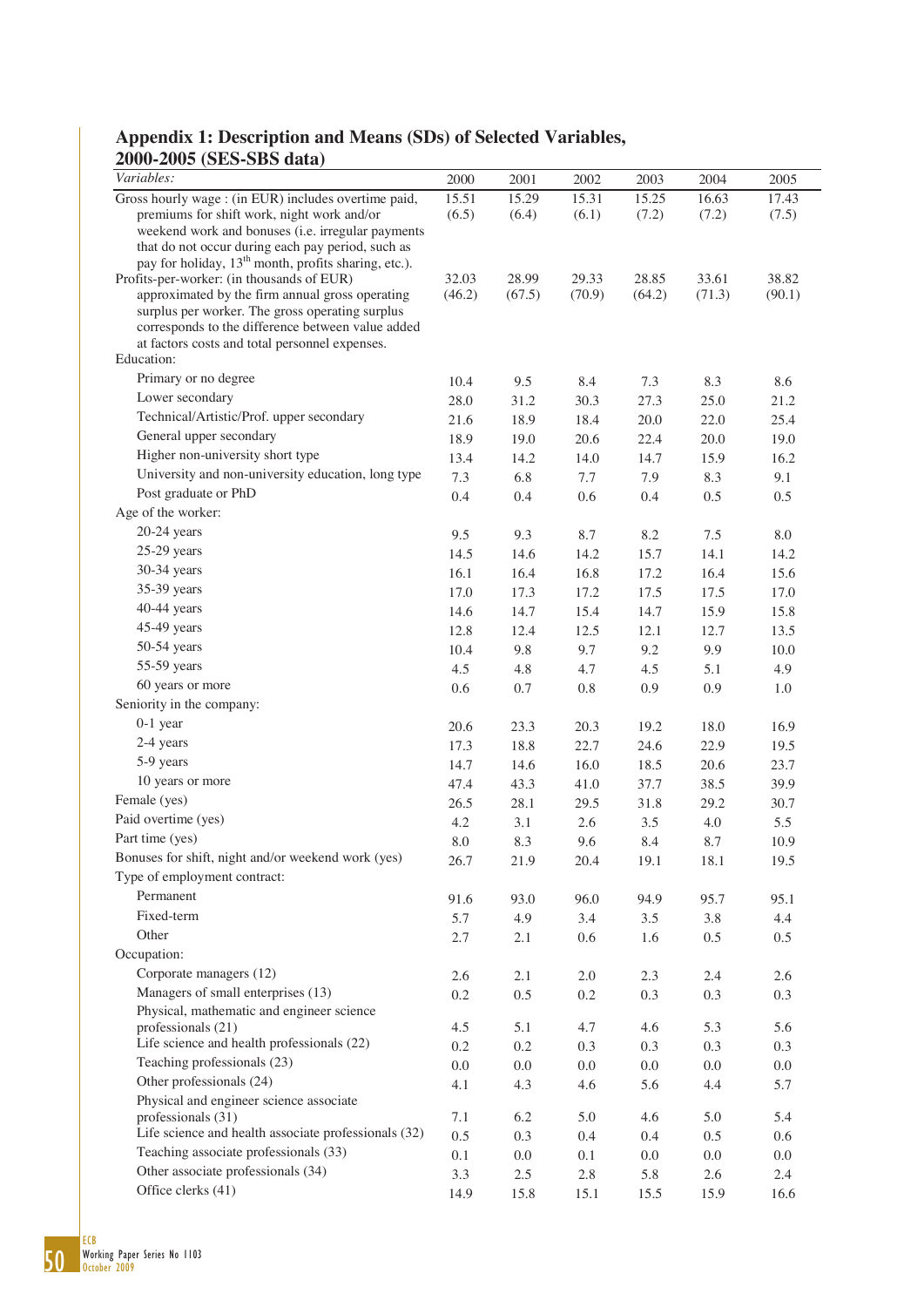| Customer services clerks (42)                          | 1.9    | 2.5    | 2.8    | 2.5    | 2.3    | 1.4    |
|--------------------------------------------------------|--------|--------|--------|--------|--------|--------|
| Personal and protective services workers (51)          | 4.9    | 3.8    | 5.4    | 4.3    | 4.3    | 3.1    |
| Models, salespersons and demonstrators (52)            | 3.8    | 3.6    | 4.5    | 3.5    | 5.5    | 6.1    |
| Extraction and building trading workers (71)           | 3.3    | 4.6    | 4.7    | 5.0    | 4.5    | 4.2    |
| Metal, machinery and related trades workers (72)       | 10.7   | 9.0    | 9.2    | 7.8    | 8.6    | 9.1    |
| Precision, handicraft, printing workers (73)           | 1.4    | 1.3    | 1.4    | 1.5    | 1.2    | 1.4    |
| Other craft and related trades workers (74)            | 5.2    | 5.3    | 6.1    | 5.4    | 5.6    | 5.7    |
| Stationary plant and related operators (81)            | 6.1    | 5.0    | 4.8    | 5.2    | 5.0    | 4.0    |
| Machine operators and assemblers (82)                  | 13.7   | 13.1   | 10.2   | 10.8   | 10.9   | 11.8   |
| Drivers and mobile plant operators (83)                | 4.0    | 5.0    | 5.5    | 5.7    | 6.4    | 4.8    |
| Sales and services elementary occupations (91)         | 3.0    | 3.9    | 4.6    | 3.2    | 3.2    | 3.5    |
| Labourers in mining, construction, manufacturing       |        |        |        |        |        |        |
| and transport (93)                                     | 4.5    | 5.9    | 5.6    | 5.7    | 5.8    | 5.7    |
| Private firm (yes): >50 per cent privately owned firm  | 99.4   | 98.7   | 96.9   | 99.0   | 97.9   | 99.2   |
| Size of the establishment:                             |        |        |        |        |        |        |
| 1-4 employees                                          | 0.8    | 0.7    | 0.7    | 3.0    | 1.1    |        |
| 5-9 employees                                          | 1.5    | 1.4    | 1.4    | 3.6    | 1.7    | 1.7    |
| 10-19 employees                                        | 1.8    | 1.9    | 2.4    | 3.5    | 2.9    | 2.7    |
| 20-49 employees                                        | 5.7    | 9.8    | 13.2   | 13.0   | 15.6   | 13.6   |
| 50-99 employees                                        | 6.8    | 10.8   | 12.1   | 12.8   | 13.9   | 13.2   |
| 100-199 employees                                      | 11.9   | 17.9   | 19.0   | 15.8   | 16.4   | 17.8   |
| 200-499 employees                                      | 29.5   | 24.5   | 22.9   | 22.5   | 22.4   | 21.2   |
| 500-1500 employees                                     | 42.0   | 33.0   | 28.3   | 25.8   | 26.0   | 28.4   |
| Firm-level collective agreement (yes): collective wage |        |        |        |        |        |        |
| agreement at the firm level for blue- and/or white     |        |        |        |        |        |        |
| collars workers                                        | 45.1   | 41.4   | 37.0   | 33.4   | 38.6   | 39.3   |
| Number of observations                                 | 37,574 | 49,136 | 51,680 | 52,808 | 50,720 | 56,310 |
|                                                        |        |        |        |        |        |        |

Notes: The descriptive statistics refer to the weighted sample. Descriptive statistics relative to the sectoral affiliation of the workers are available upon request.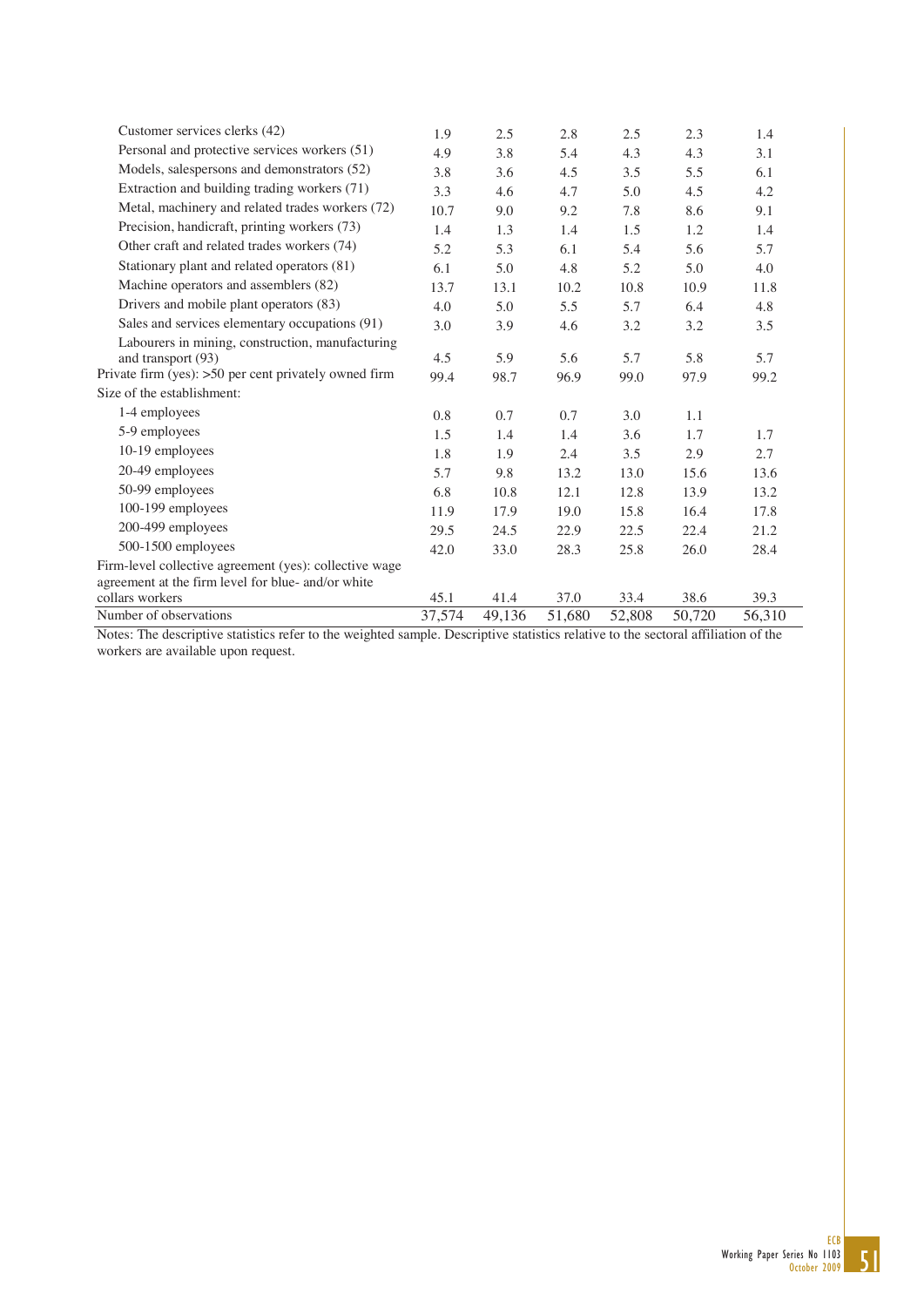| uata)                                                                                     |                |                 |                |            |                |                 |            |
|-------------------------------------------------------------------------------------------|----------------|-----------------|----------------|------------|----------------|-----------------|------------|
| Industry (Nace 3-digit) / Data set:                                                       | 1999           | 2000            | 2001           | 2002       | 2003           | 2004            | 2005       |
| Quarrying of stone (141)                                                                  | $-5.07*$       | $-1.06$         | $-0.78$        | $-0.09$    | 2.28           | 1.66            | $-0.36$    |
| Quarrying of sand and clay (142)                                                          | $12.45**$      | 7.18**          | 14.82**        | $10.75**$  | 14.78**        | $13.73**$       | 9.42**     |
| Production, processing and preserving of meat and                                         |                |                 |                |            |                |                 |            |
| meat products (151)                                                                       | $-0.91$        | 0.43            | $-0.17$        | $-3.29**$  | $-3.62**$      | $-1.84$         | $-4.79**$  |
| Processing and preserving of fish and fish products<br>(152)                              | $-3.75*$       | $-6.29**$       | $-10.03**$     | 2.81       | $-0.06$        | $-2.35$         | $-5.29$    |
| Processing and preserving of fruit and vegetables                                         |                |                 |                |            |                |                 |            |
| (153)                                                                                     | $-4.11**$      | 0.57            | 0.06           | $-3.70**$  | $-2.62*$       | $-5.84***$      | $-6.02**$  |
| Manufacture of vegetable and animal oils and fats                                         |                |                 |                |            |                |                 |            |
| (154)                                                                                     | $13.60**$      | 4.47*           | $11.65**$      | $11.14**$  | $9.16**$       | $10.16**$       | 15.33**    |
| Manufacture of dairy products (155)                                                       | $-2.44*$       | $-2.56*$        | $-0.16$        | $-2.32*$   | $3.47**$       | 0.33            | 0.21       |
| Manufacture of grain mill products, starches and<br>starch products (156)                 | $10.22**$      | $11.35**$       | $5.34**$       | 11.37**    | $8.47**$       | $7.73**$        | 8.77**     |
| Manufacture of prepared animal feeds (157)                                                | $2.47^{\circ}$ | $5.85**$        | 1.34           | $2.52*$    | $-0.83$        | $4.23**$        | 0.19       |
| Manufacture of other food products (158)                                                  | $2.35**$       | $1.29**$        | $1.43**$       | 1.96**     | 0.17           | $3.12**$        | $-0.09$    |
| Manufacture of beverages (159)                                                            | $2.10**$       | $-0.28$         | $2.69**$       | $-0.53$    | $1.45^{\circ}$ | $4.64**$        | $4.44**$   |
| Manufacture of tobacco product (160)                                                      | $6.59**$       | 5.57**          | $7.21**$       | 4.48**     | $6.97**$       | $-1.03$         | $6.53**$   |
| Preparation and spinning of textile fibres (171)                                          | $-10.78**$     | $-5.52**$       | $-12.62**$     | $-6.56**$  | $-11.04**$     | $-15.23**$      | $-10.27**$ |
| Textile weaving (172)                                                                     | $-8.48**$      | $-9.93**$       | $-9.40**$      | $-6.35**$  | $-11.10**$     | $-11.33**$      | $-13.59**$ |
| Finishing of textiles (173)                                                               | $-10.78**$     | $-13.70**$      | $-13.16**$     | $-9.29**$  | $-11.61**$     | $-11.85**$      | $-6.68*$   |
| Manufacture of made-up textile articles, except                                           |                |                 |                |            |                |                 |            |
| apparel (174)                                                                             | $-14.94**$     | $-13.56**$      | $-13.10**$     | $-12.23**$ | $-19.45**$     | $-14.01**$      | $-15.54**$ |
| Manufacture of other textiles (175)                                                       | $-10.21**$     | $-8.57**$       | $-7.86**$      | $-9.92**$  | $-9.66**$      | $-6.85**$       | $-11.05**$ |
| Manufacture of knitted and crocheted articles (177)                                       | $-14.94**$     | $-20.41**$      | $-22.64**$     | $-16.57**$ | $-23.09**$     | $-20.79**$      | $-21.85**$ |
| Manufacture of other wearing apparel and                                                  |                |                 |                |            |                |                 |            |
| accessories (182)                                                                         | $-16.28**$     | $-18.55**$      | $-16.71**$     | $-15.15**$ | $-19.30**$     | $-13.40**$      | $-10.75**$ |
| Manufacture of luggage, handbags and the like,<br>saddlery and harness (192)              | 1.08           | 0.57            | $-2.77$        | $-5.16*$   | $-10.47**$     | $-13.69**$      | $-6.47*$   |
| Manufacture of footwear (193)                                                             | $-5.47**$      | $-2.62$         | $-9.99**$      | $-9.55**$  | $-13.73**$     | $7.73*$         | $-4.54$    |
| Sawmilling and planing of wood, impregnation of                                           |                |                 |                |            |                |                 |            |
| wood (201)                                                                                | $-10.32**$     | $-14.71**$      | $-11.60**$     | $-13.33**$ | $-13.39**$     | $-14.38**$      | $-16.27**$ |
| Manufacture of veneer sheets; manufacture of                                              |                |                 |                |            |                |                 |            |
| plywood, laminboard, particle board, fibre board                                          |                |                 |                |            |                |                 |            |
| and other panels and boards (202)                                                         | $-9.65**$      | $-8.72**$       | $-8.95**$      | $-9.78**$  | $-9.55**$      | $-5.43**$       | $-8.13**$  |
| Manufacture of builders' carpentry and joinery<br>(203)                                   | $-12.83**$     | $-8.06**$       | $-9.01**$      | $-10.93**$ | $-12.02**$     | $-10.81**$      | $-17.42**$ |
| Manufacture of wooden containers (204)                                                    | $-7.48**$      | $-6.93**$       | $-7.68**$      | $-7.19**$  | $-8.95**$      | $-13.26**$      | $-11.58**$ |
| Manufacture of other products of wood;                                                    |                |                 |                |            |                |                 |            |
| manufacture of articles of cork, straw and plaiting                                       |                |                 |                |            |                |                 |            |
| materials (205)                                                                           | $-16.93**$     | $-15.89**$      | $-15.84**$     | $-11.04**$ | $-11.90**$     | $-14.67**$      | $-20.39**$ |
| Manufacture of pulp, paper and paperboard (211)                                           | 9.13**         | $10.30*$        | 8.93**         | 14.38**    | 13.54**        | $14.04**$       | $16.17**$  |
| Manufacture of articles of paper and paperboard<br>(212)                                  | $3.08**$       | $6.78**$        | 5.43**         | $3.75**$   | $1.29*$        | $2.25**$        | 2.83**     |
| Publishing (221)                                                                          | $2.37*$        | $5.12**$        | 4.48**         | $-6.53**$  | $-1.43$        | $2.24*$         | $5.62**$   |
| Printing and service activities related to printing                                       |                |                 |                |            |                |                 |            |
| (222)                                                                                     | 8.85**         | 8.18**          | 8.93**         | 14.26**    | 11.19**        | 7.97**          | 12.78**    |
| Manufacture of refined petroleum products (232)                                           | 38.94**        | 40.26**         | 41.26**        | 33.72**    | $29.30**$      | 36.38**         | 35.70**    |
| Processing of nuclear fuel (233)                                                          | 10.79**        | 9.18**          | $6.36**$       | $7.02**$   | 2.18           | 13.89**         | 15.43**    |
| Manufacture of basic chemicals (241)                                                      | 19.38**        | 21.06**         | 23.70**        | 19.50**    | 21.70**        | 21.70**         | 27.79**    |
| Manufacture of paints, varnishes and similar                                              |                |                 |                |            |                |                 |            |
| coatings, printing ink and mastics (243)                                                  | $2.82^{\circ}$ | 9.85**          | $4.67**$       | $3.16**$   | 3.82**         | $7.40**$        | 10.44**    |
| Manufacture of pharmaceuticals, medicinal                                                 |                |                 |                |            |                |                 |            |
| chemicals and botanical product (244)<br>Manufacture of soap and detergents, cleaning and | $6.81**$       | $6.82**$        | 11.89**        | $9.24**$   | $12.74**$      | $13.50**$       | 16.49**    |
| polishing preparations, perfumes and toilet                                               |                |                 |                |            |                |                 |            |
| preparations (245)                                                                        | $-1.59$        | $-3.44**$       | $4.27**$       | $-7.55**$  | $-1.79$        | $-3.07^{\circ}$ | $-4.27**$  |
| Manufacture of other chemical products (246)                                              | 23.46**        | 28.14**         | 24.11**        | 17.21**    | 17.14**        | 24.87**         | 19.80**    |
| Manufacture of man-made fibres (247)                                                      | $-0.39$        | $-3.82^{\circ}$ | $-2.76$        | $-1.41$    | $-4.90**$      | $-0.34$         | $-0.32$    |
| Manufacture of rubber products (251)                                                      | 0.81           | $-1.66$         | $2.18^{\circ}$ | $-1.61$    | $-2.18$        | $-5.16**$       | $-4.85*$   |

#### **Appendix 2: Inter-Industry Wage Differentials, in Percentage Terms, 1999-2005 (SES data)**

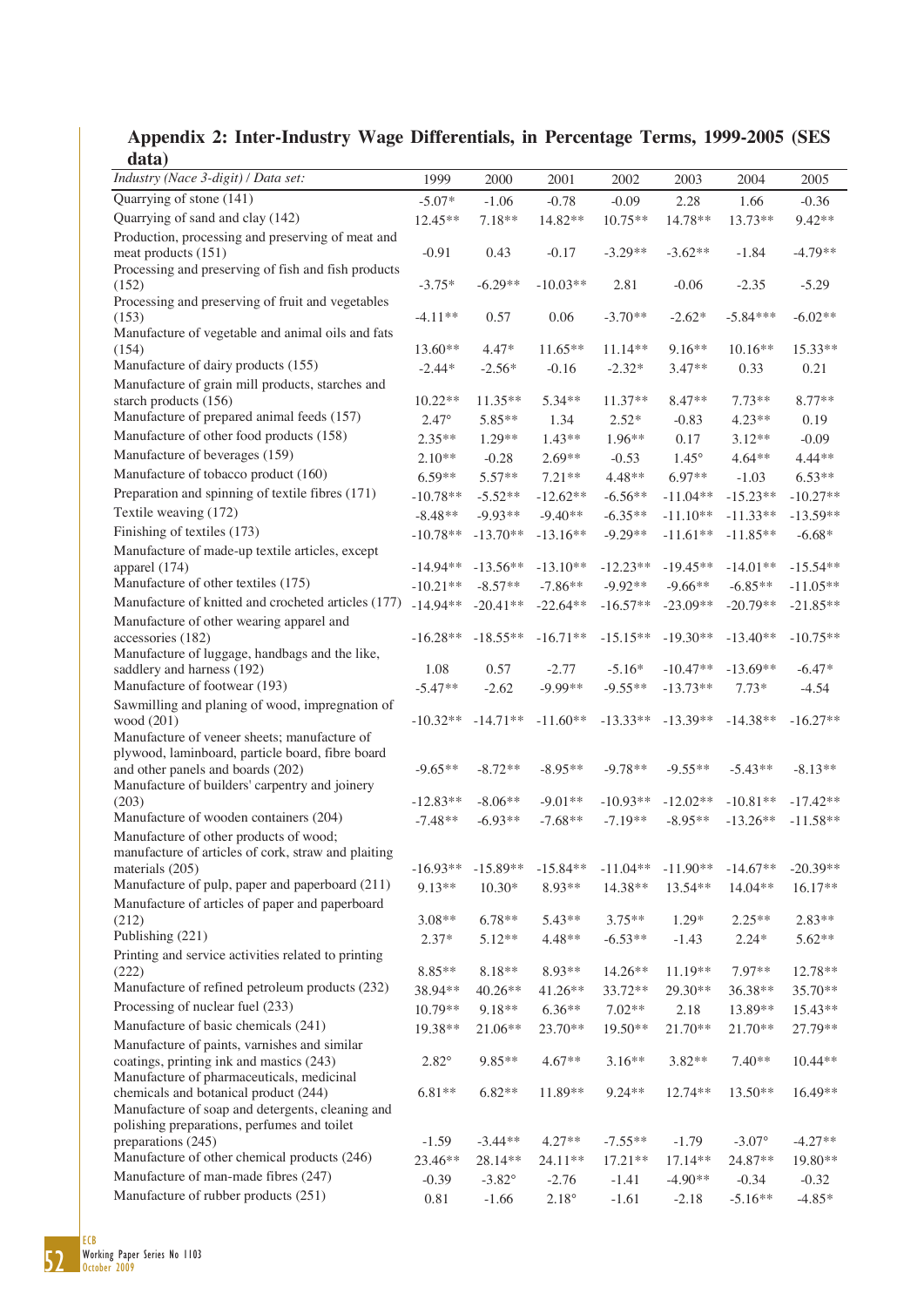| Manufacture of plastic products (252)                                                               | 0.61          | $\text{-}1.61^{\circ}$ | $5.60**$  | $-2.25**$    | $-2.40**$       | $-1.04$    | $2.09**$       |
|-----------------------------------------------------------------------------------------------------|---------------|------------------------|-----------|--------------|-----------------|------------|----------------|
| Manufacture of glass and glass products (261)                                                       | $-5.64**$     | $-1.88$                | $-5.12**$ | $-0.85$      | $-1.85$         | $-7.29**$  | $-5.70**$      |
| Manufacture of non-refractory ceramic goods other<br>than for construction purposes; manufacture of |               |                        |           |              |                 |            |                |
| refractory ceramic products (262)<br>Manufacture of bricks, tiles and construction                  | $-8.34**$     | $-5.99**$              | $-6.51*$  | $-8.98**$    | $-10.95**$      | $-10.75**$ | 0.19           |
| products, in baked clay (264)                                                                       | $-1.69$       | 1.02                   | 0.56      | 0.71         | $-4.85**$       | $-2.35$    | $-0.79$        |
| Manufacture of cement, lime and plaster (265)                                                       | 12.86**       | 14.35**                | 24.97**   | 22.40**      | 18.71**         | 14.91**    | 16.28**        |
| Manufacture of articles of concrete, plaster and                                                    |               |                        |           |              |                 |            |                |
| cement $(266)$                                                                                      | $-0.16$       | $3.14**$               | 5.48**    | $2.15**$     | $3.03**$        | $3.41**$   | $2.79**$       |
| Cutting, shaping and finishing of stone (267)                                                       | $5.51**$      | $-3.00^\circ$          | $-0.88$   | $-1.24$      | $-6.78**$       | $-2.23$    | $-2.89$        |
| Manufacture of other non-metallic mineral                                                           |               |                        |           |              |                 |            |                |
| products (268)                                                                                      | $-3.91$       | $-3.93^{\circ}$        | 2.88      | 1.90         | $-2.22$         | $6.67**$   | $-2.83$        |
| Manufacture of basic iron and steel and of ferro-<br>alloys (ECSC) (271)                            | $6.46**$      | $-3.46^\circ$          | $-3.26*$  | $-4.04**$    | $-4.40**$       | 2.13       | 8.53**         |
| Manufacture of tubes (272)                                                                          | 1.49          | $-0.64$                | 5.34**    | 4.45**       | $6.88**$        | 0.25       | 0.61           |
| Other first processing of iron and steel and                                                        |               |                        |           |              |                 |            |                |
| production of non-ECSC ferro-alloys (273)                                                           | 5.67**        | $-0.59$                | $-4.97**$ | $-1.63$      | 1.47            | $6.04**$   | 8.24**         |
| Manufacture of basic precious and non-ferrous                                                       |               |                        |           |              |                 |            |                |
| metals $(274)$                                                                                      | 12.42**       | $7.47**$               | 13.99**   | 8.09**       | $8.13**$        | 11.23**    | 7.46**         |
| Casting of metals (275)                                                                             | 0.70          | 4.59**                 | 0.08      | $-4.97**$    | $1.32^\circ$    | $-0.17$    | $1.20^{\circ}$ |
| Manufacture of structural metal products (281)                                                      | $-6.55**$     | $-6.44**$              | $-3.91**$ | $-2.59**$    | $-4.15**$       | $-6.69**$  | $-4.06**$      |
| Manufacture of tanks, reservoirs and containers of                                                  |               |                        |           |              |                 |            |                |
| metal; manufacture of central heating radiators and                                                 |               |                        |           |              |                 |            |                |
| boilers (282)                                                                                       | $-3.09^\circ$ | $-2.71*$               | 1.16      | $-3.12**$    | $-1.98$         | $-1.68$    | $-4.26**$      |
| Manufacture of steam generators, except central                                                     |               |                        |           |              |                 |            |                |
| heating hot water boilers (283)                                                                     | $-7.05**$     | $-8.58**$              | $6.22**$  | $3.04*$      | $-1.27$         | $-4.95**$  | 0.89           |
| Forging, pressing, stamping and roll forming of                                                     |               |                        |           |              |                 |            |                |
| metal; powder metallurgy (284)                                                                      | $-2.26$       | 1.05                   | 0.17      | $-4.11**$    | 1.75            | $-6.81**$  | $2.76^{\circ}$ |
| Treatment and coating of metals; general<br>mechanical engineering (285)                            | $-0.34$       | 2.19**                 | $1.90**$  | $-0.67$      | 0.75            | $-0.12$    | $-3.64**$      |
| Manufacture of cutlery, tools and general hardware                                                  |               |                        |           |              |                 |            |                |
| (286)                                                                                               | $-3.32*$      | $3.18*$                | $-0.63$   | 0.45         | 0.46            | $3.49*$    | 9.39**         |
| Manufacture of other fabricated metal products                                                      |               |                        |           |              |                 |            |                |
| (287)                                                                                               | $-4.20**$     | $-4.62**$              | $-1.23$   | $1.27^\circ$ | 0.13            | $-0.25$    | $-0.87$        |
| Manufacture of machinery for the production and                                                     |               |                        |           |              |                 |            |                |
| use of mechanical power, except aircraft, vehicle                                                   | $7.56**$      |                        | 7.97**    | $6.74**$     |                 |            | 2.88**         |
| and cycle engines (291)<br>Manufacture of other general purpose machinery                           |               | $6.44**$               |           |              | 5.13**          | 5.31**     |                |
| (292)                                                                                               | $-3.77**$     | $-1.36$                | $-2.87**$ | 0.84         | $-4.58**$       | $2.09*$    | $1.32*$        |
| Manufacture of agricultural and forestry machinery                                                  |               |                        |           |              |                 |            |                |
| (293)                                                                                               | 0.29          | $3.75**$               | $5.65**$  | $6.30**$     | $8.20**$        | $-1.80$    | 0.71           |
| Manufacture of machine-tools (294)                                                                  | $-7.24**$     | 3.06                   | $-0.19$   | $0.90\,$     | $-2.92^{\circ}$ | $-3.92*$   | $2.58^\circ$   |
| Manufacture of other special purpose machinery                                                      |               |                        |           |              |                 |            |                |
| (295)                                                                                               | $-3.52**$     | $3.81**$               | $-0.33$   | $-1.19$      | $-3.54**$       | $-1.68$    | 0.02           |
| Manufacture of domestic appliances n.e.c. (297)                                                     | $-4.42**$     | $-5.09**$              | $-5.94**$ | $-4.42**$    | $-9.08**$       | $-8.07**$  | $-8.87**$      |
| Manufacture of office machinery and computers                                                       |               |                        |           |              |                 |            |                |
| (300)                                                                                               | 2.96          | $-0.35$                | $-4.00*$  | $-4.97*$     | $4.01^{\circ}$  | $-9.27**$  | $-5.19*$       |
| Manufacture of electric motors, generators and<br>transformers $(311)$                              | $-1.60$       | $-4.66**$              | $-1.89$   | 1.27         | $-3.54*$        | $11.61**$  | $-8.39**$      |
| Manufacture of electricity distribution and control                                                 |               |                        |           |              |                 |            |                |
| apparatus (312)                                                                                     | $-2.02$       | $-2.98**$              | $-4.10**$ | $-3.59**$    | 0.64            | $3.24**$   | $-4.81**$      |
| Manufacture of insulated wire and cable (313)                                                       | 9.82**        | 13.34**                | $2.76**$  | 1.51         | 8.07**          | 5.18**     | $8.27**$       |
| Manufacture of lighting equipment and electric                                                      |               |                        |           |              |                 |            |                |
| lamps $(315)$                                                                                       | 0.92          | 5.45**                 | $7.43**$  | $4.24**$     | 0.27            | $-0.52$    | $-2.60$        |
| Manufacture of electrical equipment n.e.c. (316)                                                    | $-2.90$       | $-2.93^{\circ}$        | $-5.31**$ | $-5.63*$     | $-4.59**$       | $-1.25$    | $4.08*$        |
| Manufacture of electronic valves and tubes and                                                      |               |                        |           |              |                 |            |                |
| other electronic components (321)                                                                   | $7.70**$      | $4.10**$               | $7.54**$  | $6.70**$     | $3.55**$        | 9.32**     | 14.91**        |
| Manufacture of television and radio transmitters                                                    |               |                        |           |              |                 |            |                |
| and apparatus for line telephony and line                                                           |               |                        |           |              |                 |            |                |
| telegraphy (322)<br>Manufacture of television and radio receivers,                                  | $12.43*$      | 11.76**                | 14.71**   | 16.68**      | $9.61**$        | 9.32**     | 13.59**        |
| sound or video recording or reproducing apparatus                                                   |               |                        |           |              |                 |            |                |
| and associated goods (323)                                                                          | $-3.72*$      | $-4.84**$              | $-2.52$   | 5.40**       | $-1.05$         | $-4.98**$  | $7.50**$       |
| Manufacture of medical and surgical equipment                                                       | $-6.29**$     | $-0.12$                | $-4.43$   | 2.05         | $-0.83$         | $-0.24$    | $2.57^\circ$   |
|                                                                                                     |               |                        |           |              |                 |            |                |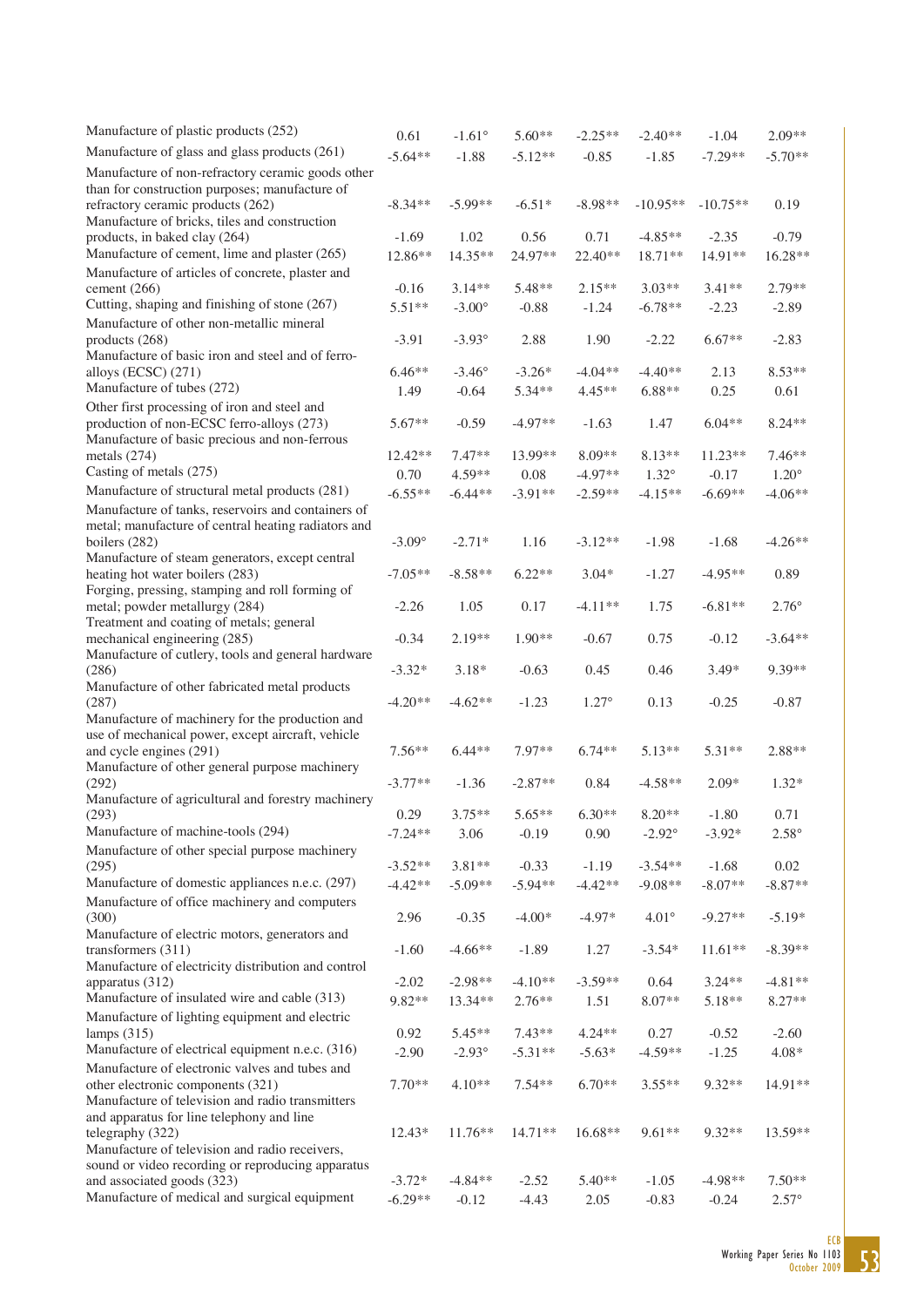| and orthopaedic appliances (331)                                                                   |               |                    |                           |                 |            |                 |                        |
|----------------------------------------------------------------------------------------------------|---------------|--------------------|---------------------------|-----------------|------------|-----------------|------------------------|
| Manufacture of instruments and appliances for                                                      |               |                    |                           |                 |            |                 |                        |
| measuring, checking, testing, navigating and other                                                 |               |                    |                           |                 |            |                 |                        |
| purposes, except industrial process control<br>equipment (332)                                     | $5.90**$      | $2.37^{\circ}$     | $8.26**$                  | $8.14**$        | $5.72**$   | 1.29            | 13.40**                |
| Manufacture of industrial process control                                                          |               |                    |                           |                 |            |                 |                        |
| equipment (333)                                                                                    | $-8.38**$     | $-4.24**$          | $-6.00**$                 | $-8.17**$       | $-8.90**$  | $-6.76*$        | $-0.55$                |
| Manufacture of optical instruments and                                                             |               |                    |                           |                 |            |                 |                        |
| photographic equipment (334)                                                                       | $-3.67$ °     | 0.16               | $-0.97$                   | $-4.32^{\circ}$ | $-2.01$    | $-2.04$         | 1.77                   |
| Manufacture of motor vehicles (341)                                                                | $7.37**$      | $-0.57$            | $3.11**$                  | $4.14**$        | $4.24**$   | $1.46^{\circ}$  | 5.23**                 |
| Manufacture of bodies (coachwork) for motor<br>vehicles; manufacture of trailers and semi-trailers |               |                    |                           |                 |            |                 |                        |
| (342)                                                                                              | $-8.53**$     | $-3.51**$          | $-0.99$                   | $-3.19**$       | 0.88       | $1.71*$         | $5.01**$               |
| Manufacture of parts and accessories for motor                                                     |               |                    |                           |                 |            |                 |                        |
| vehicles and their engines (343)                                                                   | $-4.18**$     | 0.17               | $-0.99$                   | $-1.59^{\circ}$ | $-2.73**$  | $-0.33$         | $-3.56**$              |
| Building and repairing of ships and boats (351)                                                    | $-2.11$       | 5.67**             | $-0.61$                   | $2.65**$        | $-0.31$    | $2.17*$         | $-2.44$                |
| Manufacture of railway and tramway locomotives                                                     |               |                    |                           |                 |            |                 |                        |
| and rolling stock (352)<br>Manufacture of aircraft and spacecraft (353)                            | $-4.97**$     | 0.87               | $1.14*$                   | 0.04            | 0.36       | $-2.41$         | 2.35                   |
| Manufacture of motorcycles and bicycles (354)                                                      | $4.86**$      | $-4.99**$          | 4.14**                    | $-3.89**$       | $-3.71**$  | 5.39**          | $-1.94$                |
| Manufacture of furniture (361)                                                                     | $-0.35$       | $-7.60**$          | $-2.73$                   | $-8.11**$       | $-9.70**$  | $-5.01*$        | $-4.07$                |
| Manufacture of jewellery and related articles (362)                                                | $-15.16**$    | $-12.98**$         | $-13.58**$                | $-11.53**$      | $-14.67**$ | $-15.02**$      | $-13.39**$             |
| Manufacture of games and toys (365)                                                                | $-21.23**$    | $-10.09**$         | $-20.52**$                | $-22.29**$      | $-17.49**$ | $-25.68**$      | $-24.22**$             |
| Miscellaneous manufacturing n.e.c (366)                                                            | $-7.17**$     | $2.77*$            | $-4.69*$                  | $-0.91$         | 9.41**     | $-1.63$         | $6.45*$                |
| Recycling of metal waste and scrap (371)                                                           | $-6.60**$     | $-7.41**$          | $-7.87**$<br>$2.29^\circ$ | $-10.02**$      | $-13.56**$ | $-16.55**$      | $-20.05**$<br>$8.10**$ |
| Recycling of non-metal waste and scrap (372)                                                       | $-4.26^\circ$ | $-4.17*$           |                           | $-3.21*$        | 5.94**     | $-5.72**$       |                        |
| Production and distribution of electricity (401)                                                   | $-9.81**$     | $-4.15$<br>46.38** | $-8.30**$                 | $-4.63*$        | $-14.81**$ | $-9.15**$       | $-2.68$<br>33.92**     |
| Manufacture of gas; distribution of gaseous fuels                                                  | 44.26**       |                    | 41.20**                   | 38.54**         | 23.95**    | 42.15**         |                        |
| through mains (402)                                                                                | 56.90**       | 53.41**            | 56.63**                   | 64.08**         | 45.98**    | $50.10**$       | 65.50**                |
| Collection, purification and distribution of water                                                 |               |                    |                           |                 |            |                 |                        |
| (410)                                                                                              | $-12.33**$    | $-15.99**$         | $-6.71**$                 | 5.67**          | $-10.40**$ | $-12.01**$      | $-4.38**$              |
| Site preparation (451)                                                                             | 0.97          | $6.94**$           | 1.37                      | $-1.29$         | 1.45       | $6.07**$        | $-1.38$                |
| Building of complete constructions or parts thereof;                                               | $-2.71**$     | $-1.63*$           | $0.11^{\circ}$            | $-0.17$         | $-1.07$    | $-2.37**$       | $-4.29**$              |
| civil engineering (452)<br>Building installation (453)                                             | $-6.80**$     | $-3.86**$          | $-1.94*$                  | $-3.77**$       | $-4.42**$  | $-4.54**$       | $-5.39**$              |
| Building completion (454)                                                                          | $-2.73**$     | $-3.17**$          | 0.16                      |                 | $-1.45$    | $-2.36**$       | $-2.99**$              |
| Renting of construction or demolition equipment                                                    |               |                    |                           | $-0.09$         |            |                 |                        |
| with operator (455)                                                                                | $-3.18*$      | $2.65*$            | $-0.33$                   | $3.22**$        | $6.76**$   | $6.82**$        | $8.70**$               |
| Sale of motor vehicles (501)                                                                       | $1.42*$       | $2.03**$           | 4.17**                    | 5.72**          | 4.99**     | $7.21**$        | 4.81**                 |
| Maintenance and repair of motor vehicles (502)                                                     | $4.23**$      | $2.67**$           | $1.22*$                   | $3.15**$        | $2.79**$   | 7.58**          | $1.52*$                |
| Sale of motor vehicle parts and accessories (503)                                                  | $-1.45$       | 0.31               | $-0.33$                   | 0.64            | $-1.30$    | $-2.81^{\circ}$ | $-0.76$                |
| Sale, maintenance and repair of motorcycles and                                                    |               |                    |                           |                 |            |                 |                        |
| related parts and accessories (504)                                                                | 1.76          | $5.05^{\circ}$     | 2.63                      | 5.43**          | 0.44       | $4.71^\circ$    | 5.84**                 |
| Wholesale on a fee or contract basis (511)                                                         | 14.77**       | 12.73**            | 11.26**                   | 11.28**         | 16.82**    | 18.46**         | 12.93**                |
| Wholesale of agricultural raw materials and live<br>animals $(512)$                                | $-12.82**$    | $-11.78**$         | $-10.87**$                | $-2.15$         | $-2.92$    | $-6.50**$       | $-0.52$                |
| Wholesale of food, beverages and tobacco (513)                                                     | $-3.39**$     | $-3.25**$          | $-5.55**$                 | $-3.07**$       | $-3.65**$  | $1.80*$         | $-2.57*$               |
| Wholesale of household goods (514)                                                                 | 0.19          | 4.14**             | $3.64**$                  | 4.95**          | 4.45**     | 9.07**          | $6.45**$               |
| Wholesale of non-agricultural intermediate                                                         |               |                    |                           |                 |            |                 |                        |
| products, waste and scrap (515)                                                                    | $2.70**$      | $4.17**$           | $3.79**$                  | $2.01**$        | $2.34**$   | $5.44**$        | 1.87**                 |
| Wholesale of machinery, equipment and supplies                                                     |               |                    |                           |                 |            |                 |                        |
| (516)                                                                                              | $4.59**$      | $2.11**$           | $6.77**$                  | $3.81**$        | $6.93**$   | 5.16**          | $4.31**$               |
| Retail sale in non-specialised stores (521)                                                        | $-5.94**$     | $-6.94**$          | $-5.73**$                 | $-7.12**$       | $-4.54**$  | $-15.29**$      | $-10.25**$             |
| Retail sale of food, beverages and tobacco in<br>specialised stores (522)                          | $-8.28**$     | $-2.92$            | $-3.26$                   | $-8.26**$       | 3.74       | $-12.61**$      | $-8.78**$              |
| Retail sale of pharmaceutical and medical goods,                                                   |               |                    |                           |                 |            |                 |                        |
| cosmetic and toilet articles (523)                                                                 | $-11.89**$    | $-9.20**$          | $-11.53**$                | $-8.33**$       | $-7.30**$  | $-12.88**$      | $-11.08**$             |
| Other retail sale of new goods in specialised store                                                |               |                    |                           |                 |            |                 |                        |
| (524)                                                                                              | $-7.79**$     | $-10.63**$         | $-5.57**$                 | $-8.77**$       | $-10.73**$ | $-17.46**$      | $-13.73**$             |
| Retail sale of second-hand goods in stores (525)                                                   | $-9.80**$     | $-14.31**$         | $-25.10**$                | $-16.29**$      | $-15.26**$ | $-7.59$         | $-26.65**$             |
| Retail sale not in stores (526)                                                                    | $-17.73**$    | $-8.40**$          | $-9.73**$                 | $-13.00**$      | $-11.78**$ | $-21.38**$      | $-10.65**$             |
| Repair of personal and household goods (527)                                                       | $-7.49**$     | $-4.01*$           | $-1.19$                   | $-7.46**$       | $-10.28**$ | 4.03            | $-0.06$                |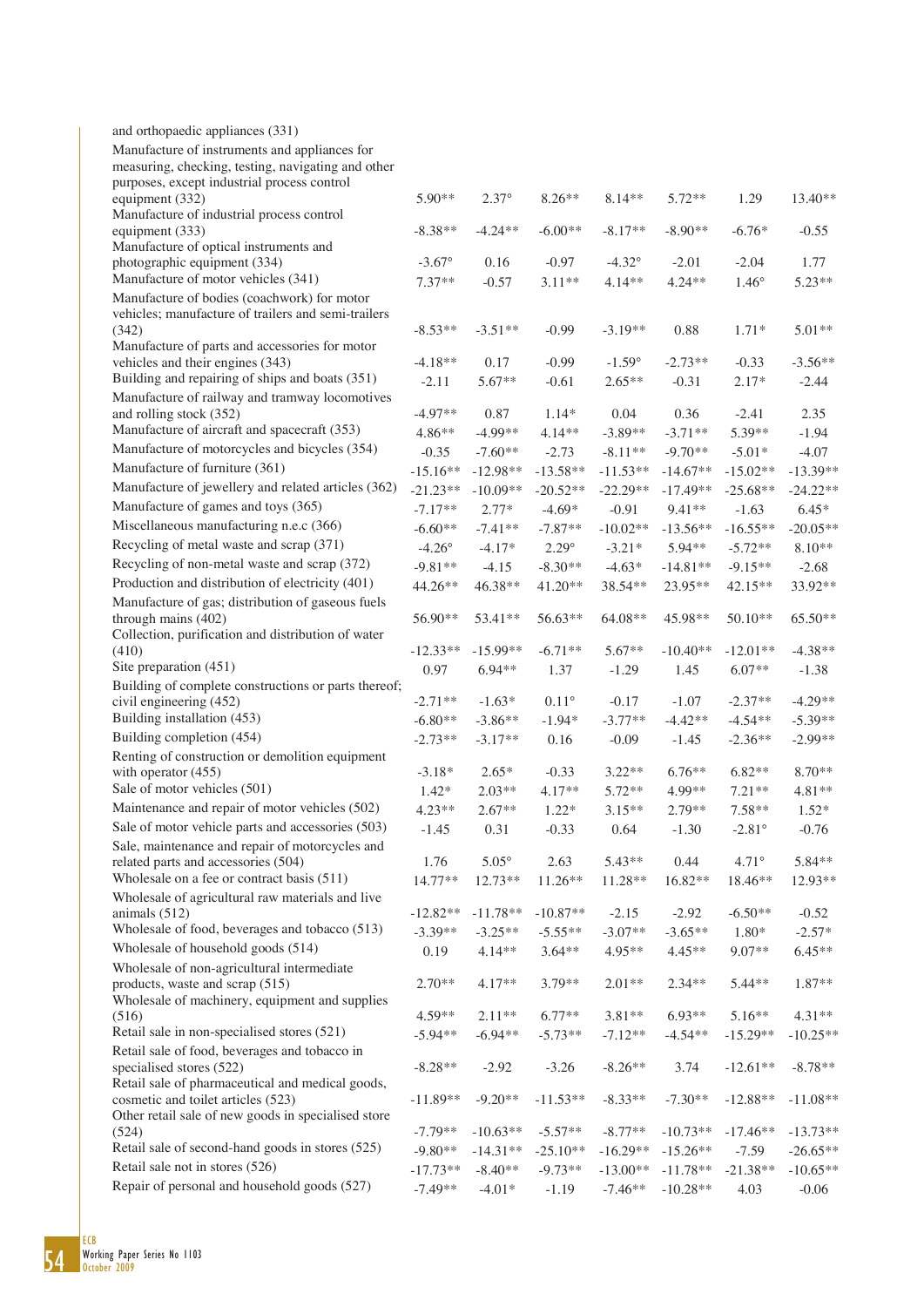| Hotels $(551)$                                                                                                                                                                     | $-19.91**$       | $-18.30**$      | $-19.74**$                          | $-21.56**$     | $-17.97**$                          | $-19.92**$      | $-26.34*$        |
|------------------------------------------------------------------------------------------------------------------------------------------------------------------------------------|------------------|-----------------|-------------------------------------|----------------|-------------------------------------|-----------------|------------------|
| Camping sites and other provision of short-stay<br>accommodation (552)                                                                                                             | $-20.82**$       | $-24.10**$      | $-19.47**$                          | $-16.93**$     | $-19.58**$                          | $-20.43**$      | $-19.91**$       |
| Restaurants (553)                                                                                                                                                                  | $-19.49**$       | $-20.12$        | $-18.30**$                          | $-22.11**$     | $-17.47**$                          | $-21.49**$      | $-25.25**$       |
| <b>Bars</b> (554)                                                                                                                                                                  | $-24.24**$       | $-22.95**$      | $-23.12**$                          | $-24.82**$     | $-22.83**$                          | $-19.70**$      | $-9.79*$         |
| Canteens and catering (555)                                                                                                                                                        | $-20.84**$       | $-18.91**$      | $-18.31**$                          | $-15.58**$     | $-17.88**$                          | $-22.59**$      | $-21.54**$       |
| Other land transport (602)                                                                                                                                                         | $-8.00**$        | $-5.02**$       | $-9.12**$                           | $-7.22**$      | $-8.43**$                           | $-5.62**$       | $-10.57**$       |
| Scheduled air transport (621)                                                                                                                                                      | $6.91**$         | $-15.91**$      | $-3.01$                             | $-1.79$        | $9.60**$                            | 9.19**          | 1.23             |
| Cargo handling and storage (631)                                                                                                                                                   | $-0.80$          | $-0.15$         | $-2.87*$                            | $-1.56$        | $-3.94*$                            | $-1.22$         | 0.66             |
| Other supporting transport activities (632)                                                                                                                                        | $-4.07^{\circ}$  | $4.30*$         | $6.01**$                            | $4.71**$       | $11.16**$                           | $-3.36^{\circ}$ | 4.95**           |
| Activities of travel agencies and tour operators;                                                                                                                                  |                  |                 |                                     |                |                                     |                 |                  |
| tourist assistance activities n.e.c. (633)                                                                                                                                         | $-11.06**$       | $-2.85^{\circ}$ | $-7.87**$                           | $-4.72**$      | $-7.67**$                           | $-6.56**$       | $-7.41**$        |
| Activities of other transport agencies (634)                                                                                                                                       | 8.67**           | $-0.07$         | $8.82**$                            | $6.97**$       | $8.65**$                            | 5.92**          | $6.71**$         |
| Post and courier activities (641)                                                                                                                                                  | $-8.53**$        | $-20.29**$      | $-22.83**$                          | $-22.13**$     | $-14.64**$                          | $-16.03**$      | $-21.64**$       |
| Telecommunications (642)                                                                                                                                                           | $-5.77**$        | $-0.35$         | $3.69**$                            | 5.44**         | $-0.93$                             | $-2.32^{\circ}$ | 9.51**           |
| Monetary intermediation (651)                                                                                                                                                      | 14.36**          | 16.85**         | 20.84**                             | 11.94**        | $14.33**$                           | 23.14**         | 20.44**          |
| Other financial intermediation (652)                                                                                                                                               | 9.49**           | $20.67**$       | 14.20**                             | 10.85**        | 14.74**                             | 10.46**         | 19.16**          |
| Insurance and pension funding, except compulsory<br>social security (660)                                                                                                          | 5.29**           | 7.81**          | 8.39**                              | 9.69**         | $8.70**$                            | 12.35**         | 14.42**          |
| Activities auxiliary to financial intermediation,<br>except insurance and pension funding (671)                                                                                    | $10.26**$        | 11.90**         | 14.52**                             | 14.19**        | 25.85**                             | 8.39**          | 22.19**          |
| Activities auxiliary to insurance and pension<br>funding (672)                                                                                                                     | 1.85             | $6.02**$        | $-3.22^{\circ}$                     | $-1.46$        | 1.51                                | $6.04**$        | 5.86**           |
| Real estate activities with own property (701)                                                                                                                                     | $20.63**$        | 16.76**         | 18.42*                              | 25.37**        | 24.56**                             | 26.94**         | 25.24**          |
| Letting of own property (702)                                                                                                                                                      | 2.03             | 5.16**          | 1.10                                | 6.97**         | $-2.78$                             | $3.27**$        | 9.81**           |
| Real estate activities on a fee or contract basis<br>(703)                                                                                                                         | $-2.28$          | $-0.52$         | 2.43                                | $3.74*$        | 1.32                                | $5.21*$         | 2.34             |
| Renting of automobiles (711)                                                                                                                                                       | $7.03**$         | $-0.06$         | 1.35                                | $4.81*$        | $8.16**$                            | 5.12**          | 9.46**           |
| Renting of other machinery and equipment (713)                                                                                                                                     | $4.14*$          | $-0.30$         | $3.67**$                            | 2.49*          | 5.44**                              | 1.87            | $-4.62$          |
| Renting of personal and household goods n.e.c.<br>(714)                                                                                                                            | $-11.32**$       | $-10.80**$      | $-10.33**$                          | $-14.11**$     | $-8.99**$                           | $-13.19**$      | $-21.37**$       |
| Hardware consultancy (721)                                                                                                                                                         | $-0.80$          | $1.85^\circ$    | $3.63**$                            | $4.62**$       | 1.85*                               | $2.30*$         | $6.60**$         |
| Software consultancy and supply (722)                                                                                                                                              | 2.29**           | $6.35**$        | $1.67*$                             | $2.81**$       | 0.64                                | $2.83**$        | $5.21**$         |
| Data processing (723)                                                                                                                                                              | $-4.55*$         | 0.66            | $-1.61$                             | 1.57           | 2.00                                | $-3.65$         | 8.33**           |
| Data base activities (724)                                                                                                                                                         | $-1.97$          | $-7.21**$       | $-1.55$                             | $-0.89$        | 0.85                                | 1.77            | 14.50**          |
| Maintenance and repair of office, accounting and                                                                                                                                   |                  |                 |                                     |                |                                     |                 |                  |
| computing machinery (725)                                                                                                                                                          | $-14.15**$       | $-9.78**$       | $-10.19**$                          | $-8.58**$      | $-13.58**$                          | $-13.76**$      | $-3.33$          |
| Other computer related activities (726)                                                                                                                                            | 5.19             | 19.68**         | 10.27**                             | 1.07           | 18.38**                             | $14.81**$       | 22.58**          |
| Research and experimental development on natural<br>sciences and engineering (731)                                                                                                 | 7.35**           | $-1.28$         | $-0.15$                             | 0.01           | $-2.02$                             | $-3.11^{\circ}$ | $-0.55$          |
| Legal, accounting, book-keeping and auditing<br>activities; tax consultancy; market research and<br>public opinion polling; business and management<br>consultancy; holdings (741) | 10.58**          | $6.87**$        | $6.84**$                            | $10.03**$      | $11.17**$                           | $10.17**$       | 13.79**          |
| Architectural and engineering activities and related                                                                                                                               |                  |                 |                                     |                |                                     |                 |                  |
| technical consultancy (742)                                                                                                                                                        | $2.11*$          | $-7.16**$       | $-0.86$                             | $-5.74**$      | $1.62^{\circ}$                      | $-6.71**$       | $-1.11$          |
| Technical testing and analysis (743)                                                                                                                                               | 0.47             | $5.12**$        | $-3.01^{\circ}$                     | 0.44           | 3.81**                              | $-5.67**$       | $-4.54**$        |
| Advertising (744)                                                                                                                                                                  | $-0.83$          | $-8.06**$       | $-16.27**$                          | $-8.25**$      | 0.54                                | 0.44            | $-2.60$          |
| Labour recruitment and provision of personnel                                                                                                                                      |                  |                 |                                     |                |                                     |                 |                  |
| (745)<br>Investigation and security activities (746)                                                                                                                               | $-12.49**$       | $-11.48**$      | $-19.56**$                          | $6.40**$       | 0.03                                | 5.49**          | $-0.65$          |
| Industrial cleaning (747)                                                                                                                                                          | $-19.12**$       | $-9.54**$       | $-15.08**$                          | $-4.60**$      | $-15.26**$                          | $-13.78**$      | $-14.80**$       |
| Miscellaneous business activities n.e.c (748)                                                                                                                                      | $-4.91**$        | $-6.21**$       | $-10.73**$                          | $-6.13**$      | $-9.03**$                           | $-8.28**$       | $-20.22**$       |
| Adjusted R <sup>2</sup> of wage regression                                                                                                                                         | 11.94**          | 1.07            | $-0.79$                             | $-4.62**$      | $-4.18**$                           | $-3.30*$        | $-6.32**$        |
| F-test relative to the estimated wage regression                                                                                                                                   | 0.66             | 0.65            | 0.63                                | 0.64           | 0.62                                | 0.66            | 0.62             |
| F-test relative to the sectoral dummies                                                                                                                                            | 579.1**          | 588.7**         | 569.2**                             | 532.4**        | 505.8**                             | $510.1**$       | 443.8**          |
| Per cent significant industry wage differentials at                                                                                                                                | $61.1**$<br>74.8 | 56.8**<br>75.5  | 66.6**<br>73.5                      | 62.8**<br>78.7 | 57.4**<br>73.5                      | 49.9**<br>79.4  | $61.4**$<br>76.8 |
| the 10% level                                                                                                                                                                      |                  |                 | $(116/155)$ $(117/155)$ $(114/155)$ |                | $(122/155)$ $(114/155)$ $(123/155)$ |                 | (119/115         |
| Range of industry wage differentials                                                                                                                                               | 81.1             | 77.5            | 80.7                                | 88.9           | 69.1                                | 75.7            | 92.7             |
| Weighted adjusted standard deviation (WASD) of                                                                                                                                     |                  |                 |                                     |                |                                     |                 |                  |
| the inter-industry differentials                                                                                                                                                   | 0.093            | 0.097           | 0.107                               | 0.085          | 0.088                               | 0.102           | 0.113            |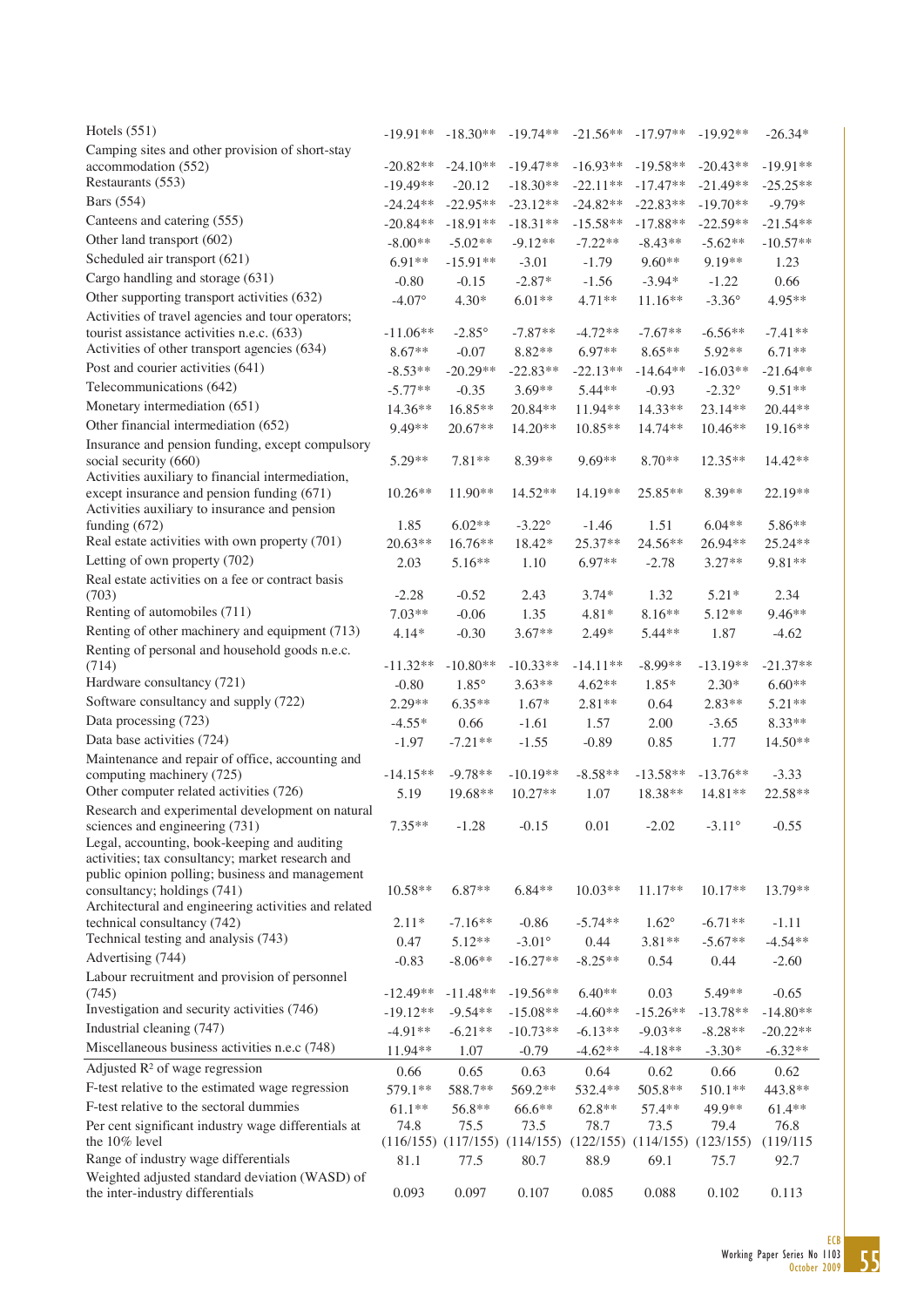| Number of industries   | 155 | 155                                                   | 155 155 |  |
|------------------------|-----|-------------------------------------------------------|---------|--|
| Number of observations |     | 102.563 106.341 106.575 104.409 100.329 94.909 95.930 |         |  |

*Notes*: Standard errors of the industry wage differentials are computed according to Zanchi (1992). \*\*/\*/°: industry wage differential significant at the 1, 5 and 10%, respectively.

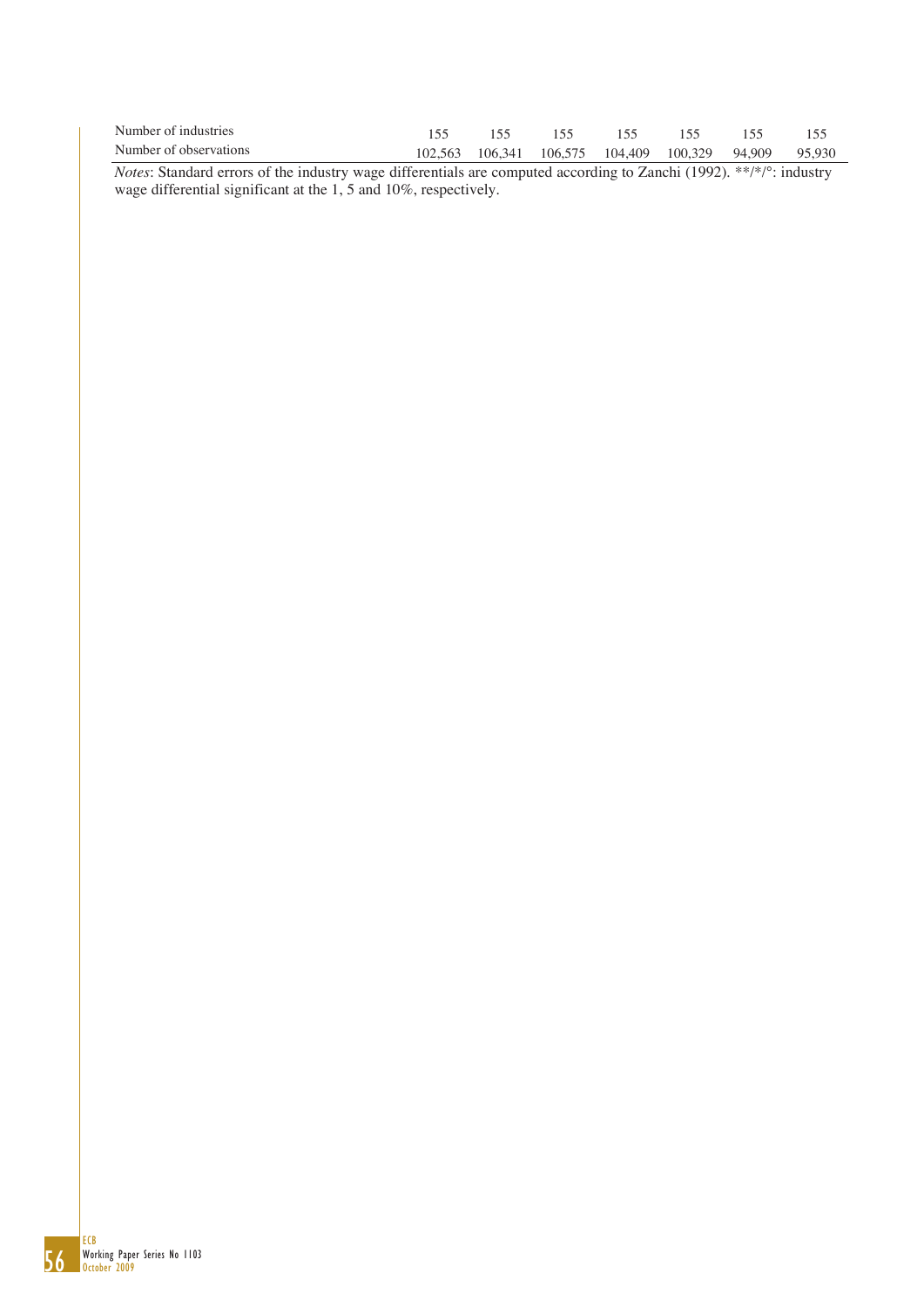|         | 1999        | $\frac{1}{2}$ content environg the content $\frac{1}{2}$ and $\frac{1}{2}$ and $\frac{1}{2}$ and $\frac{1}{2}$ |            |             |             |            |
|---------|-------------|----------------------------------------------------------------------------------------------------------------|------------|-------------|-------------|------------|
| Period: |             | 2000                                                                                                           | 2001       | 2002        | 2003        | 2004       |
| 2000    | $0.882**$   |                                                                                                                |            |             |             |            |
|         | $0.815**$   |                                                                                                                |            |             |             |            |
| 2001    | $0.900**$ / | $0.911**/$                                                                                                     |            |             |             |            |
|         | $0.845**$   | $0.851**$                                                                                                      |            |             |             |            |
| 2002    | $0.868**$ / | $0.873**$                                                                                                      | $0.905**$  |             |             |            |
|         | $0.757**$   | $0.796**$                                                                                                      | $0.841**$  |             |             |            |
| 2003    | $0.868**$ / | $0.864**$                                                                                                      | $0.889**$  | $0.892**$   |             |            |
|         | $0.803**$   | $0.807**$                                                                                                      | $0.862**$  | $0.834**$   |             |            |
| 2004    | $0.890**$   | $0.857**/$                                                                                                     | $0.857**/$ | $0.880**$ / | $0.868**$   |            |
|         | $0.817**$   | $0.779**$                                                                                                      | $0.784**$  | $0.806**$   | $0.798**$   |            |
| 2005    | $0.831**/$  | $0.8500**$ /                                                                                                   | $0.874**/$ | $0.884**$ / | $0.878**$ / | $0.877**/$ |
|         | $0.757**$   | $0.794**$                                                                                                      | $0.808**$  | $0.827**$   | $0.831**$   | $0.823**$  |

**Appendix 3: Pearson / Spearman Correlation Coefficients Between Inter-Industry Wage Differentials, NACE 3-digit (n=155), (SES data)** 

Notes: Computation based on the inter-industry wage differentials reported in Appendix 2.

n stands for the number of sectors. \*\*/\*/°: coefficient significant at the 1, 5 and 10 per cent, respectively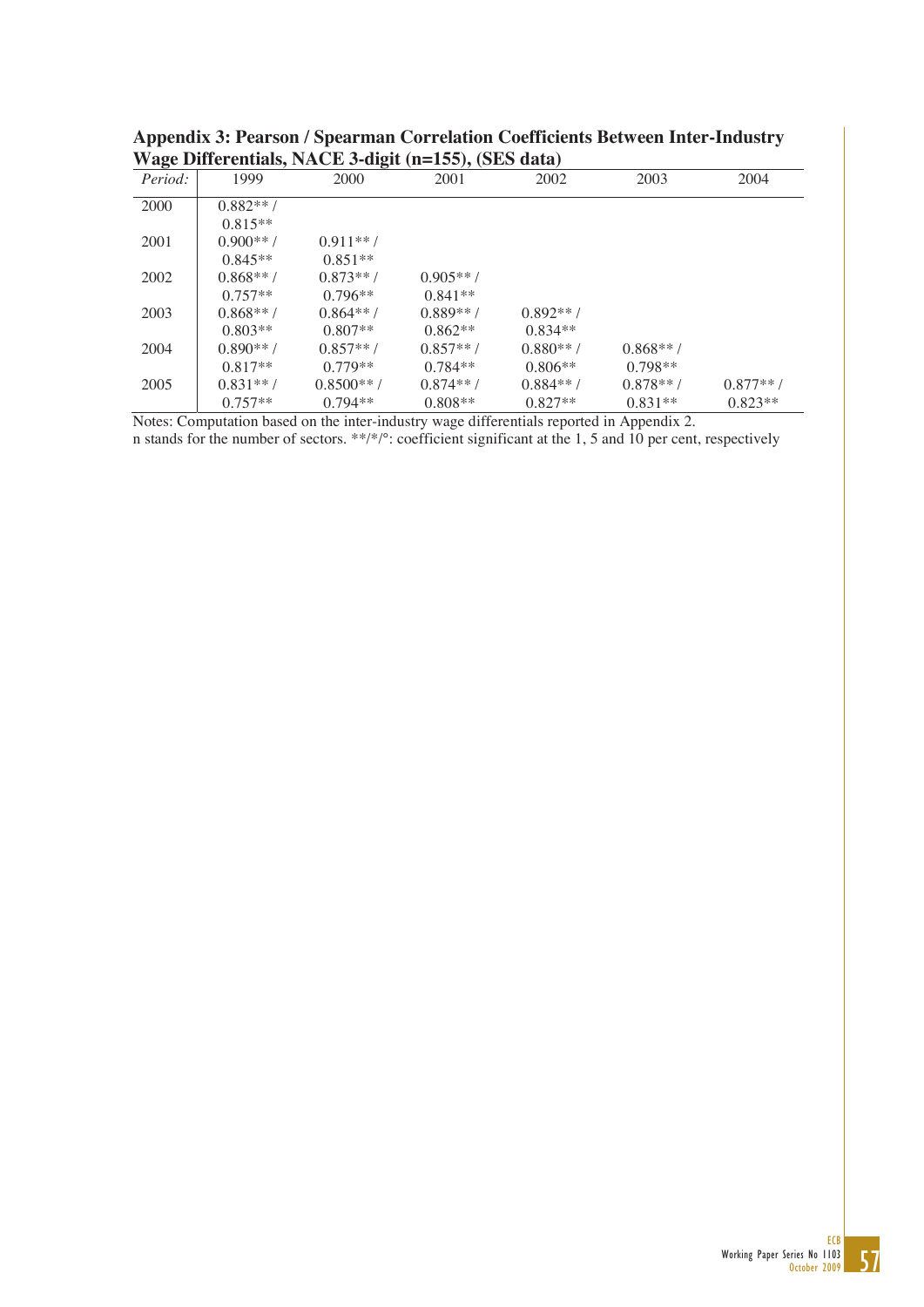| 1 ercentage Terms, 2000-2003 (SES-SDS data)                                                                   |                 |              |            |                 |                 |                 |
|---------------------------------------------------------------------------------------------------------------|-----------------|--------------|------------|-----------------|-----------------|-----------------|
| Industry (Nace 3-digit) / Data set:                                                                           | 2000            | 2001         | 2002       | 2003            | 2004            | 2005            |
| Quarrying of stone (141)                                                                                      | $-5,30$         | $-4.91**$    | $-3.77$    | $-1.68$         | $-1.82^{\circ}$ | $-3.92$         |
| Quarrying of sand and clay (142)                                                                              | $-2,66$         | 1,77         | $-1.19$    | 9.88**          | $6.00^\circ$    | 3.14            |
| Production, processing and preserving of meat and<br>meat products (151)                                      | 1,53            | $-2,38$      | $-2.45$    | $-2.68$         | $-0.36$         | $-3.56^{\circ}$ |
| Processing and preserving of fish and fish products<br>(152)                                                  | $-4,95$         | $-5,29**$    | $-4.82*$   | $-7.75^{\circ}$ | $-8.08**$       | $-4.60$         |
| Processing and preserving of fruit and vegetables<br>(153)                                                    | $-3,42$         | $-3,11$      | $-5.06$    | $-4.56*$        | $-6.37*$        | $-7.56**$       |
| Manufacture of vegetable and animal oils and fats<br>(154)                                                    | 0,05            | 6,11         | 8.98       | 6.42            | 7.86            | 11.51           |
| Manufacture of dairy products (155)                                                                           | $-1,69$         | $-5,26*$     | $-4.74*$   | $3.32^\circ$    | $-0.61$         | 1.22            |
| Manufacture of grain mill products, starches and                                                              |                 |              |            |                 |                 |                 |
| starch products (156)                                                                                         | 1,43            | $-5,39$      | 10.29      | 2.64            | $6.34^\circ$    | $9.03**$        |
| Manufacture of prepared animal feeds (157)                                                                    | 0,69            | $-1,91$      | 5.96**     | $-2.26$         | $-0.28$         | $-1.75$         |
| Manufacture of other food products (158)                                                                      | $-1,86$         | 1,46         | 3.84       | $-0.01$         | 2.18            | 1.06            |
| Manufacture of beverages (159)                                                                                | $-1,70$         | $-0,96$      | $-2.06$    | $-0.84$         | $-0.18$         | 0.57            |
| Manufacture of tobacco product (160)                                                                          | $-2,21$         | $-0,05$      | $-1.30$    | 3.47            | $-2.30$         | 2.44            |
| Preparation and spinning of textile fibres (171)                                                              | $-12,69**$      | $-13,43**$   | $-7.43*$   | $-8.83**$       | $-11.35**$      | $-5.67*$        |
| Textile weaving (172)                                                                                         | $-11,24**$      | $-11,26**$   | $-4.90*$   | $-7.73**$       | $-8.67**$       | $-9.54**$       |
| Finishing of textiles (173)                                                                                   | $-16,84**$      | $-13,10**$   | $-3.57$    | $-11.74**$      | $-10.44**$      | $-4.12$         |
| Manufacture of made-up textile articles, except<br>apparel (174)                                              | $-11,77*$       | $-7,40*$     | $-7.35$    | $-12.08**$      | $-10.99**$      | $-9.51**$       |
| Manufacture of other textiles (175)                                                                           | $-11,41**$      | $-8,56**$    | $-8.83**$  | $-9.71**$       | $-5.88**$       | $-7.68**$       |
| Manufacture of knitted and crocheted articles (177)                                                           | $9,27*$         | n.a.         | $-19.20**$ | $-18.46**$      | $-8.48**$       | $-10.00**$      |
| Manufacture of other wearing apparel and                                                                      |                 |              |            |                 |                 |                 |
| accessories (182)<br>Manufacture of luggage, handbags and the like,                                           | $-6,95$         | $-12,35$     | $-9.20$    | $-18.41**$      | $-12.79*$       | $-13.18**$      |
| saddlery and harness (192)                                                                                    | $-0,89$         | $-5,00**$    | $-3.34*$   | $-7.18**$       | $-10.33**$      | $-6.80**$       |
| Manufacture of footwear (193)                                                                                 | $-7,40$         | $-6,00**$    | $-5.70*$   | $-15.38*$       | 2.52            | $-9.25*$        |
| Sawmilling and planing of wood, impregnation of<br>wood (201)                                                 | $-15,87**$      | $-10,89**$   | $-17.03**$ | $-17.42**$      | $-12.20**$      | $-16.89**$      |
| Manufacture of veneer sheets; manufacture of<br>plywood, laminboard, particle board, fibre board and          |                 |              |            |                 |                 |                 |
| other panels and boards (202)                                                                                 | $-10,90**$      | $-13,29**$   | $-10.45**$ | $-11.62**$      | $-9.30*$        | $-13.74**$      |
| Manufacture of builders' carpentry and joinery (203)                                                          | $-7,59$         | $-8,64*$     | $-8.93**$  | $-11.11**$      | $-13.95**$      | $-17.20**$      |
| Manufacture of wooden containers (204)                                                                        | $-11,32**$      | $-14,48**$   | $-10.25**$ | $-10.10**$      | $-13.53**$      | $-9.37**$       |
| Manufacture of other products of wood; manufacture<br>of articles of cork, straw and plaiting materials (205) | $-19,73**$      | $-14,19**$   | $-6.37**$  | $-8.89$         | $-10.91**$      | $-20.34**$      |
| Manufacture of pulp, paper and paperboard (211)                                                               | $-2,83$         | $-0,27$      | 4.98*      | 11.70           | 11.56           | $15.06^{\circ}$ |
| Manufacture of articles of paper and paperboard                                                               |                 |              |            |                 |                 |                 |
| (212)                                                                                                         | 2,34            | $-0,88$      | 2.55       | $-0.07$         | 0.81            | 0.43            |
| Publishing (221)<br>Printing and service activities related to printing                                       | 3,23            | 0,56         | $-2.27$    | $-2.51$         | 1.36            | 2.75            |
| (222)                                                                                                         | $5,81^\circ$    | $9,84^\circ$ | 16.79**    | $13.62**$       | $10.13*$        | $13.13**$       |
| Manufacture of refined petroleum products (232)                                                               | 25,07**         | 24,44**      | 30.44**    | 22.91**         | 24.59**         | 19.84**         |
| Processing of nuclear fuel (233)                                                                              | 5,93            | 1,53         | $-0.84$    | 7.72            | 11.31**         | $10.94^\circ$   |
| Manufacture of basic chemicals (241)                                                                          | 13,14**         | 17,26**      | 18.11**    | 19.04**         | 17.17**         | 19.78**         |
| Manufacture of paints, varnishes and similar                                                                  |                 |              |            |                 |                 |                 |
| coatings, printing ink and mastics (243)<br>Manufacture of pharmaceuticals, medicinal                         | $-4,41$         | 0,23         | 6.30       | 1.59            | $4.90*$         | 10.76**         |
| chemicals and botanical product (244)                                                                         | 0,68            | 0,82         | $5.04*$    | 5.67            | $8.07^\circ$    | $7.90^\circ$    |
| Manufacture of soap and detergents, cleaning and<br>polishing preparations, perfumes and toilet               |                 |              |            |                 |                 |                 |
| preparations (245)                                                                                            | $-7,58*$        | 1,00         | $-9.60**$  | $-3.26$         | $-2.77$         | $-5.50*$        |
| Manufacture of other chemical products (246)                                                                  | 27,08**         | 19,44**      | 21.38**    | 16.82**         | $9.05*$         | 15.65**         |
| Manufacture of man-made fibres (247)                                                                          | $-8,65*$        | $-6,88*$     | $-1.98$    | $-5.45$         | $-0.37$         | 2.70            |
| Manufacture of rubber products (251)                                                                          | $-4,00$         | 2,81         | $-1.04$    | $-3.36$         | $-7.98^\circ$   | $-4.70^{\circ}$ |
| Manufacture of plastic products (252)                                                                         | $-5,12^{\circ}$ | 0,81         | $-0.76$    | $-4.79^{\circ}$ | $-4.47$         | 1.29            |

**Appendix 4: Inter-Industry Wage Differentials After Controlling for Rent-Sharing, in Percentage Terms, 2000-2005 (SES-SBS data)**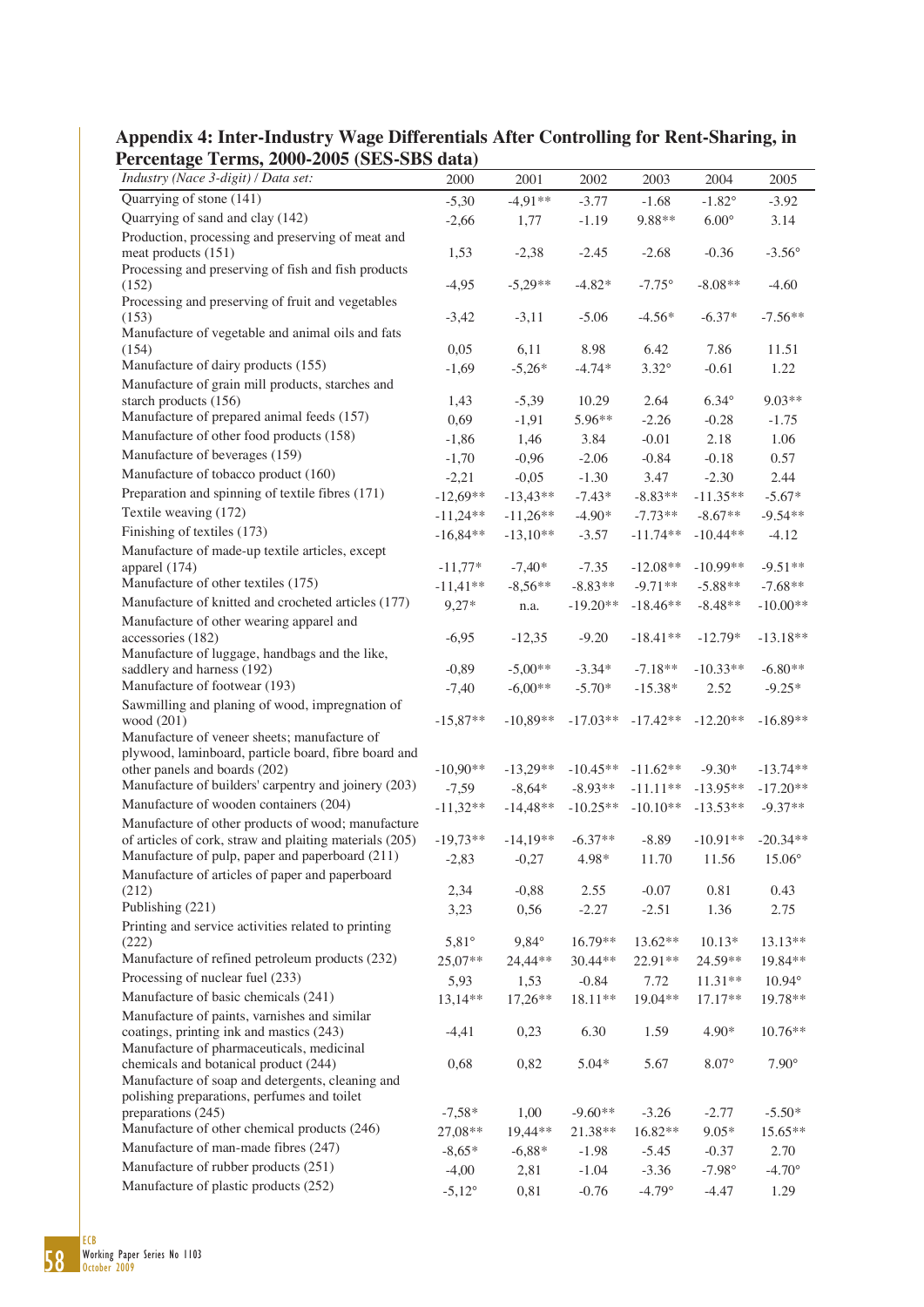| Manufacture of glass and glass products (261)                                                             | $-5,28*$        | $-6.01*$   | 5.06            | 2.73            | $-6.12*$     | $-1.76$      |
|-----------------------------------------------------------------------------------------------------------|-----------------|------------|-----------------|-----------------|--------------|--------------|
| Manufacture of non-refractory ceramic goods other<br>than for construction purposes; manufacture of       |                 |            |                 |                 |              |              |
| refractory ceramic products (262)<br>Manufacture of bricks, tiles and construction                        | $-15,56**$      | $-9.00**$  | $-2.88$         | $-8.27**$       | $-11.14**$   | $-4.31*$     |
| products, in baked clay (264)                                                                             | $-0,98$         | $-2,77$    | 0.79            | $-5.82*$        | $-4.69$      | $-5.41*$     |
| Manufacture of cement, lime and plaster (265)<br>Manufacture of articles of concrete, plaster and         | $5,77**$        | 15,40**    | 15.19*          | 13.08**         | 3.90         | 8.65         |
| cement $(266)$                                                                                            | $-0,49$         | 5,87*      | 2.91            | 3.89            | 2.93         | $3.80^\circ$ |
| Cutting, shaping and finishing of stone (267)                                                             | $-9,59**$       | $-3,45$    | 0.62            | $-10.34*$       | 2.38         | 0.38         |
| Manufacture of other non-metallic mineral products                                                        |                 |            |                 |                 |              |              |
| (268)<br>Manufacture of basic iron and steel and of ferro-                                                | 0,60            | $-10,88**$ | $-1.90$         | $-6.83$         | 5.25         | $-4.21$      |
| alloys (ECSC) (271)                                                                                       | $-5,18$         | 32,66**    | 13.77           | 16.71**         | 20.91**      | 5.14         |
| Manufacture of tubes (272)                                                                                | $-2,30$         | $-1,82$    | 0.48            | 11.85**         | 4.12         | $-3.11$      |
| Other first processing of iron and steel and<br>production of non-ECSC ferro-alloys (273)                 | $-4,34$         | $-5,62$    | $-4.64$         | 0.92            | $5.20^\circ$ | 4.15         |
| Manufacture of basic precious and non-ferrous                                                             |                 |            |                 |                 |              |              |
| metals $(274)$                                                                                            | $-0,66$         | 8,45**     | $10.96**$       | 11.08**         | $10.41*$     | $7.03*$      |
| Casting of metals (275)                                                                                   | 5,85            | 2,63       | $-2.03$         | $3.98^\circ$    | 1.14         | 4.44         |
| Manufacture of structural metal products (281)                                                            | $-7,30*$        | $-3,89$    | $-2.44$         | $-3.61$         | $-3.31$      | $-2.80$      |
| Manufacture of tanks, reservoirs and containers of<br>metal; manufacture of central heating radiators and |                 |            |                 |                 |              |              |
| boilers (282)<br>Manufacture of steam generators, except central                                          | $-1,71$         | 3,95       | $-6.45**$       | $-3.21$         | 3.03         | $-4.75$      |
| heating hot water boilers (283)<br>Forging, pressing, stamping and roll forming of                        | $6,86**$        | 4,28       | 3.09            | 0.98            | $-6.20$      | $7.61**$     |
| metal; powder metallurgy (284)<br>Treatment and coating of metals; general mechanical                     | $-4,76**$       | 1,47       | $-6.04$         | $-1.85$         | $-6.77$ °    | $-2.90$      |
| engineering (285)<br>Manufacture of cutlery, tools and general hardware                                   | $-2,91$         | 2,34       | $-0.15$         | 3.38            | $-3.20$      | $-3.57$      |
| (286)                                                                                                     | $-5,86$         | 0,84       | $-2.27$         | $-3.67$         | $-1.52$      | $6.98^\circ$ |
| Manufacture of other fabricated metal products (287)                                                      | $-18,97**$      | $-5,84$    | $-4.98**$       | $-5.31**$       | $-1.11$      | $-1.99$      |
| Manufacture of machinery for the production and                                                           |                 |            |                 |                 |              |              |
| use of mechanical power, except aircraft, vehicle and<br>cycle engines (291)                              | 1,29            | 2,66       | $8.06**$        | $3.82**$        | $3.95**$     | 0.55         |
| Manufacture of other general purpose machinery<br>(292)                                                   | $-3,34$         | $-6,32**$  | $-0.88$         | $-3.35$         | 1.20         | $-0.66$      |
| Manufacture of agricultural and forestry machinery                                                        |                 |            |                 |                 |              |              |
| (293)<br>Manufacture of machine-tools (294)                                                               | 4,09            | 5,98       | 11.56*          | $-4.59^{\circ}$ | $-1.82$      | 3.32         |
|                                                                                                           | 1,31            | 0,87       | $-0.64$         | $-4.98**$       | $-7.81**$    | 4.03         |
| Manufacture of other special purpose machinery<br>(295)                                                   | $-0,92$         | $-0,91$    | 0.15            | 0.58            | 2.84         | 1.97         |
| Manufacture of domestic appliances n.e.c. (297)                                                           | $-7,89^{\circ}$ | $-6,58*$   | $-0.84$         | $-7.97*$        | $-7.85*$     | $-7.05$      |
| Manufacture of office machinery and computers                                                             |                 |            |                 |                 |              |              |
| (300)<br>Manufacture of electric motors, generators and                                                   | $-6,05$         | $-5,76**$  | $-6.44$         | $-5.68$         | $-10.97**$   | $-4.40$      |
| transformers (311)                                                                                        | $-2,97$         | $-8,92*$   | $-2.78$         | 5.14            | $-3.27$      | $-1.06$      |
| Manufacture of electricity distribution and control<br>apparatus $(312)$                                  | $-3,44$         | $-5,48*$   | $-6.04^{\circ}$ | 0.95            | 2.97         | $-3.82*$     |
| Manufacture of insulated wire and cable (313)                                                             | 7,96**          |            | 12.58**         | 11.80**         | 15.69**      | 9.74*        |
| Manufacture of lighting equipment and electric                                                            |                 | 0,11       |                 |                 |              |              |
| lamps $(315)$                                                                                             | 4,27            | 3,27       | 2.86            | $-2.37$         | $-0.65$      | $-2.34$      |
| Manufacture of electrical equipment n.e.c. (316)                                                          | 2,95            | 2,60       | $-8.51**$       | $-2.29$         | 3.16         | 5.86         |
| Manufacture of electronic valves and tubes and other                                                      |                 |            |                 |                 |              |              |
| electronic components (321)<br>Manufacture of television and radio transmitters and                       | 2,32            | 11,90**    | $11.77**$       | 1.21            | $5.20^\circ$ | 13.62*       |
| apparatus for line telephony and line telegraphy                                                          |                 |            |                 |                 |              |              |
| (322)                                                                                                     | 2,67            | $-6,28**$  | $4.88^\circ$    | $12.11*$        | $9.00*$      | 10.75**      |
| Manufacture of television and radio receivers, sound                                                      |                 |            |                 |                 |              |              |
| or video recording or reproducing apparatus and<br>associated goods (323)                                 | $-4,75*$        | $-5,30**$  | $-5.81**$       | $-2.74*$        | $-7.76**$    | $2.94*$      |
| Manufacture of medical and surgical equipment and                                                         |                 |            |                 |                 |              |              |
| orthopaedic appliances (331)<br>Manufacture of instruments and appliances for                             | $-3,24$         | $-2,85$    | 7.82            | $-1.66$         | 6.25         | 2.32         |
|                                                                                                           | $-2,93$         | $-1,50$    | $10.25^{\circ}$ | 5.91            | $-0.61$      | 10.19*       |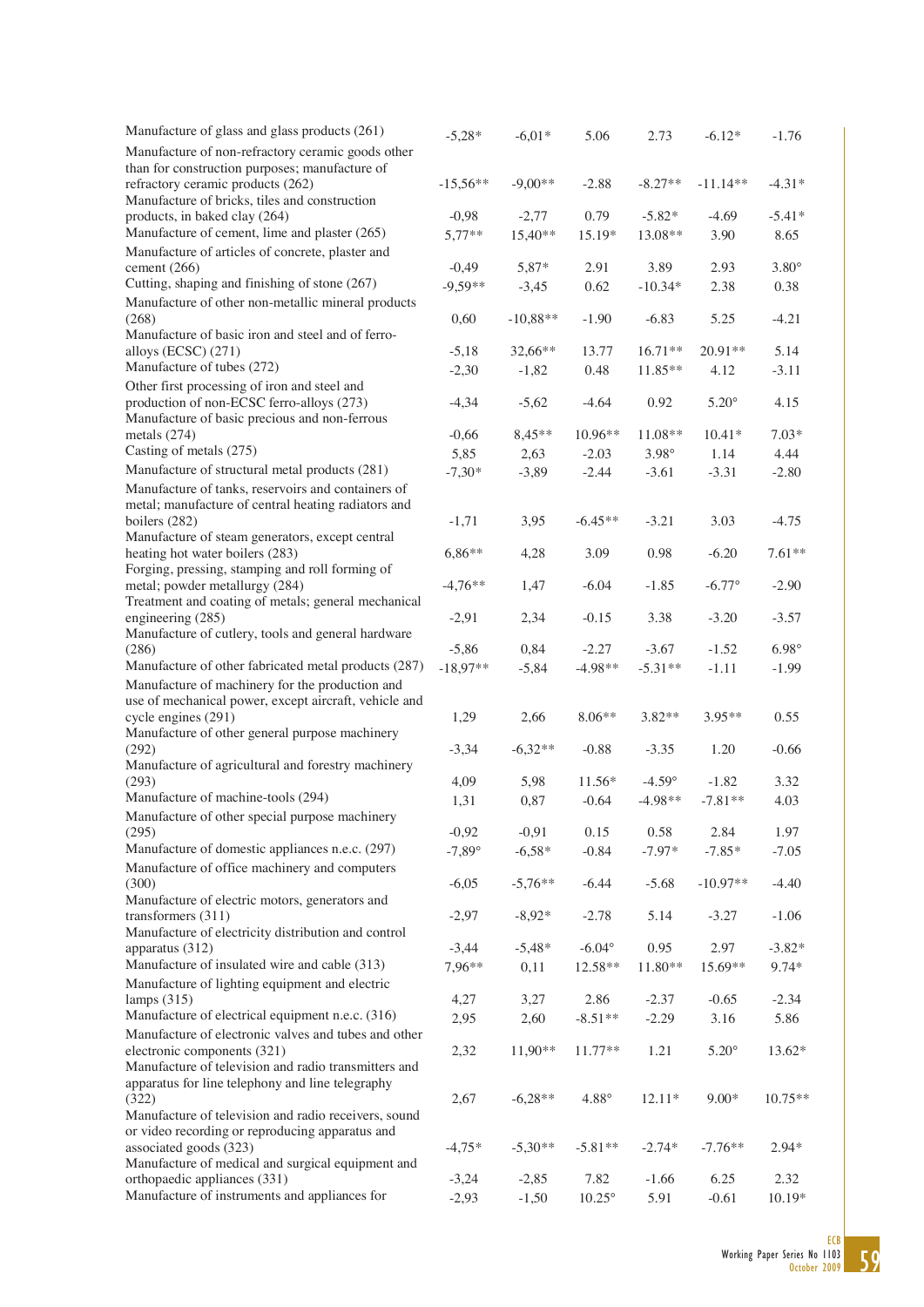| measuring, checking, testing, navigating and other<br>purposes, except industrial process control<br>equipment (332) |                 |                 |                 |                 |              |            |
|----------------------------------------------------------------------------------------------------------------------|-----------------|-----------------|-----------------|-----------------|--------------|------------|
| Manufacture of industrial process control equipment<br>(333)                                                         | $-7,30$         | $-3,78$         | $-7.27$         | $-1.45$         | 0.92         | 1.43       |
| Manufacture of optical instruments and photographic                                                                  |                 |                 |                 |                 |              |            |
| equipment (334)                                                                                                      | $-5,96**$       | $-3,90$         | $-2.79$         | $-4.49$         | $-4.89$      | $-0.90$    |
| Manufacture of motor vehicles (341)<br>Manufacture of bodies (coachwork) for motor                                   | $-1,86$         | 2,06            | $9.56**$        | $10.15**$       | 6.83         | 5.57**     |
| vehicles; manufacture of trailers and semi-trailers<br>(342)                                                         | $-3.98*$        | $-4,67**$       | $-2.63$         | 3.31            | $6.24^\circ$ | 8.18       |
| Manufacture of parts and accessories for motor                                                                       |                 |                 |                 |                 |              |            |
| vehicles and their engines (343)<br>Building and repairing of ships and boats (351)                                  | $-3,59$         | $-5,00^\circ$   | 0.34            | $-1.72$         | $-0.40$      | $-3.96$    |
| Manufacture of railway and tramway locomotives                                                                       | 5,49            | 6,03            | 0.74            | 7.78**          | 8.33*        | 14.87**    |
| and rolling stock (352)                                                                                              | $-4.71*$        | 0,19            | $-17.40**$      | $-0.02$         | $16.32*$     | 15.47**    |
| Manufacture of aircraft and spacecraft (353)                                                                         | $-6,46$         | $-4,75$         | $-1.23$         | $-5.13$         | 0.82         | 0.18       |
| Manufacture of motorcycles and bicycles (354)                                                                        | $-8,28*$        | $-5,06$         | $-6.73$         | $-5.96$         | $-3.07$      | $-7.20$    |
| Manufacture of furniture (361)                                                                                       | $-15,16**$      | $-13,53**$      | $-13.84**$      | $-15.97**$      | $-15.17**$   | $-13.07**$ |
| Manufacture of jewellery and related articles (362)                                                                  | $-14,15**$      | $-18,15*$       | $-26.12**$      | $-9.06$         | $-18.13**$   | $-14.65*$  |
| Manufacture of games and toys (365)                                                                                  | $-3,59$         | $-16,13**$      | $-6.49*$        | $11.12**$       | 0.72         | $-2.31$    |
| Miscellaneous manufacturing n.e.c (366)                                                                              | $-0.98$         | $-9,70**$       | $-7.40*$        | $-11.70**$      | $-17.43**$   | $-15.53**$ |
| Recycling of metal waste and scrap (371)                                                                             | $-13,06**$      | $-3,11$         | $-7.57**$       | $-1.78$         | $-4.60*$     | 0.19       |
| Recycling of non-metal waste and scrap (372)                                                                         | $-8,67*$        | $-17,87**$      | $-10.45*$       | $-7.34**$       | $-3.03$      | $-4.66$    |
| Production and distribution of electricity (401)                                                                     | 31,32**         | 28,06**         | 33.47**         | 48.49**         | 86.60**      | 24.22**    |
| Manufacture of gas; distribution of gaseous fuels                                                                    |                 |                 |                 |                 |              |            |
| through mains (402)<br>Collection, purification and distribution of water                                            | 29,62**         | 36,96**         | $50.02**$       | 33.56**         | 34.32**      | 43.46**    |
| (410)                                                                                                                | $-22.00**$      | $-10,68**$      | $-20.67**$      | $-15.80**$      | $-14.57**$   | $-9.12**$  |
| Site preparation (451)<br>Building of complete constructions or parts thereof;                                       | 0,65            | 13,66**         | $10.34*$        | 2.79            | 2.68         | $-4.13**$  |
| civil engineering (452)                                                                                              | $-1,10$         | $-1,37$         | 0.88            | 0.39            | $-1.48$      | $-2.84*$   |
| Building installation (453)                                                                                          | $-3,69$         | $-2,78$         | 0.24            | $-2.90$         | $-3.28$      | $-1.29$    |
| Building completion (454)                                                                                            | 3,06            | $4,12*$         | $3.11^\circ$    | $4.28*$         | 1.95         | $-1.02$    |
| Renting of construction or demolition equipment                                                                      |                 |                 |                 |                 |              |            |
| with operator (455)                                                                                                  | $-16,24**$      | $-2,32$         | 2.63            | 10.18           | $-0.92$      | 11.78**    |
| Sale of motor vehicles (501)                                                                                         | 2,48            | 2,90            | 5.35*           | $3.43^\circ$    | 8.24**       | 1.00       |
| Maintenance and repair of motor vehicles (502)                                                                       | 3,19            | $-0,30$         | 6.00            | 1.15            | $13.54**$    | 0.98       |
| Sale of motor vehicle parts and accessories (503)                                                                    | $-0,32$         | 4,40            | $-6.94^{\circ}$ | $-5.84^{\circ}$ | 1.09         | $-7.22**$  |
| Sale, maintenance and repair of motorcycles and                                                                      |                 |                 |                 |                 |              |            |
| related parts and accessories (504)<br>Wholesale on a fee or contract basis (511)                                    | 6,31<br>15,64** | 4,23            | 4.93**          | $-2.09$         | 8.48*        | 5.20       |
| Wholesale of agricultural raw materials and live                                                                     |                 | 21,83**         | 22.27**         | 16.12**         | 0.34         | 12.89**    |
| animals $(512)$                                                                                                      | $-11,20**$      | $-8,27$         | $-2.28$         | $-4.01$         | $-4.84$      | 0.03       |
| Wholesale of food, beverages and tobacco (513)                                                                       | $-2,42$         | $-6,32*$        | $-7.41*$        | $-7.32**$       | 2.66         | $-6.26*$   |
| Wholesale of household goods (514)                                                                                   | 1,96            | $7,76**$        | $6.42*$         | 2.49            | 5.92**       | $4.31*$    |
| Wholesale of non-agricultural intermediate products,<br>waste and scrap $(515)$                                      | 0,42            | 0,35            | $-0.81$         | $-0.94$         | 1.06         | 0.64       |
| Wholesale of machinery, equipment and supplies                                                                       |                 |                 |                 |                 |              |            |
| (516)<br>Retail sale in non-specialised stores (521)                                                                 | $-3,04$         | $3,54^{\circ}$  | 2.02            | 4.17            | $3.71*$      | $9.02**$   |
| Retail sale of pharmaceutical and medical goods,                                                                     | 3,11            | $-5,28$         | $-10.32*$       | $-5.32**$       | $-11.43**$   | $-5.95*$   |
| cosmetic and toilet articles (523)<br>Other retail sale of new goods in specialised store                            | $-4,98$         | $-12,87*$       | $-9.87*$        | $-8.05*$        | $-12.46**$   | $-10.36*$  |
| (524)                                                                                                                | $-10,53**$      | $-7,62*$        | $-11.86**$      | $-11.97**$      | $-16.91**$   | $-16.05**$ |
| Retail sale of second-hand goods in stores (525)                                                                     | $-5,07$         | $-17,75$        | $-16.20**$      | $-27.05**$      | $-26.95**$   | $-30.88**$ |
| Retail sale not in stores (526)                                                                                      | $-8,54$         | $-9,27^{\circ}$ | $-17.30**$      | $-15.52**$      | $-22.38**$   | $-14.76**$ |
| Repair of personal and household goods (527)                                                                         | 0,18            | 7,94**          | $-3.58$         | $-9.44**$       | $10.54**$    | 4.13       |
| Hotels (551)                                                                                                         | $-20,07**$      | $-25,07**$      | $-25.65**$      | $-19.55**$      | $-20.69**$   | $-24.32**$ |
| Camping sites and other provision of short-stay                                                                      |                 |                 |                 |                 |              |            |
| accommodation (552)                                                                                                  | $-20,29**$      | $-23,08**$      | $-25.68**$      | $-13.96**$      | $-13.72**$   | $-16.46**$ |
| Restaurants (553)                                                                                                    | $-13,81**$      | $-10,42$        | $-24.35**$      | $-15.00**$      | $-17.18**$   | $-20.67**$ |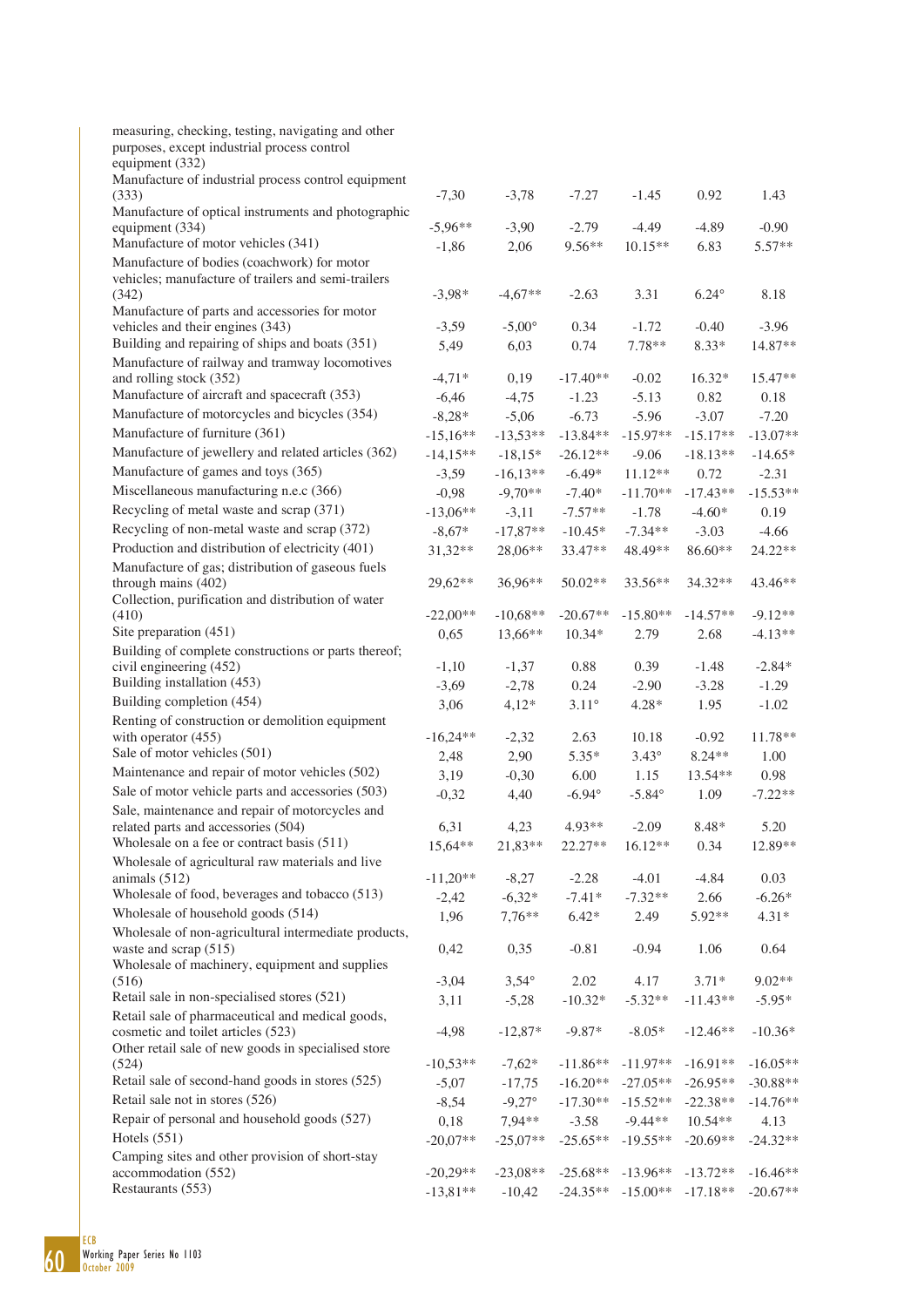| Bars (554)                                                                                                                             | $-23,65**$      | $-22,49**$        | $-30.34**$      | $-22.59**$      | $-18.84**$      | 6.18              |
|----------------------------------------------------------------------------------------------------------------------------------------|-----------------|-------------------|-----------------|-----------------|-----------------|-------------------|
| Canteens and catering (555)                                                                                                            | $-15,41*$       | $-19,24**$        | $-13.57**$      | $-17.16**$      | $-17.99**$      | $-18,68**$        |
| Other land transport (602)                                                                                                             | $5,64^\circ$    | $-6,17*$          | $-7.29**$       | $-4.81^{\circ}$ | $-1.82$         | $-2.74$           |
| Scheduled air transport (621)                                                                                                          | $4,26**$        | $7,74**$          | 14.05           | 13.76           | 16.98**         | $-0.97$           |
| Cargo handling and storage (631)                                                                                                       | $-5,09$         | $-10,15*$         | $-1.77$         | $-4.75^{\circ}$ | 0.13            | $-1.93$           |
| Other supporting transport activities (632)                                                                                            | 7,84            | $-8,18$           | 17.68°          | 25.21*          | $-9.40$         | 2.81              |
| Activities of travel agencies and tour operators;                                                                                      |                 |                   |                 |                 |                 |                   |
| tourist assistance activities n.e.c. (633)                                                                                             | $-6,32$         | $-12,62**$        | $-7.21$         | $-10.12*$       | $-11.19**$      | $-12.98**$        |
| Activities of other transport agencies (634)                                                                                           | $-2,08$         | 6,84              | 8.17            | 6.73            | 11.64*          | 8.83*             |
| Post and courier activities (641)                                                                                                      | $7,02**$        | $-8,08**$         | $-2.87$         | $-6.53**$       | 2.01            | $-2.80$           |
| Telecommunications (642)                                                                                                               | 4,06            | 7,12              | 1.09            | 3.43            | $-4.22$         | $-2.50$           |
| Other financial intermediation (652)                                                                                                   | $-12,30**$      | 1,61              | $-3.91$         | 7.24            | $-0.81$         | 15.77**           |
| Activities auxiliary to financial intermediation,                                                                                      |                 |                   |                 |                 |                 |                   |
| except insurance and pension funding (671)<br>Activities auxiliary to insurance and pension funding                                    | 1,38            | $-1,48$           | 0.52            | 4.94            | 4.89            | 8.65              |
| (672)                                                                                                                                  | $-2,60$         | $-7,04*$          | $-2.66$         | $-2.83$         | 1.89            | 3.20              |
| Real estate activities with own property (701)                                                                                         | 29,07**         | 28,10**           | 11.43           | 20.27**         | 2.89            | 1.71              |
| Letting of own property (702)                                                                                                          | $-5,74$         | $-11,19*$         | $-8.45$         | $-11.62*$       | $-4.79$         | $-2.08$           |
| Real estate activities on a fee or contract basis (703)                                                                                | $-9,41$         | 1,90              | $-1.34$         | 3.12            | 1.03            | 5.77              |
| Renting of automobiles (711)                                                                                                           | $-4,21$         | $-12,11**$        | $-4.47$         | $-1.17$         | $-9.85**$       | $-2.85$           |
| Renting of other machinery and equipment (713)                                                                                         | $-5,20^{\circ}$ | $-0,47$           | $-1.85$         | $-2.44$         | $-5.62^{\circ}$ | $-15.93*$         |
| Renting of personal and household goods n.e.c. (714)                                                                                   | $-19,39**$      | $-16,48**$        | $-12.80*$       | $-11.73*$       | $-16.28**$      | $-19.39^{\circ}$  |
| Hardware consultancy (721)                                                                                                             | $-2.83$         | $-1,26$           | $9.53*$         | 4.67            | 11.75**         | 1.46              |
| Software consultancy and supply (722)                                                                                                  | 3,44            | $-2,59$           | 0.15            | $-1.10$         | 2.61            | 1.15              |
| Data processing (723)                                                                                                                  | 0,56            | $-1,32$           | 1.70            | $7.53**$        | 9.40            | $-1.00$           |
| Data base activities (724)                                                                                                             | $-15,59**$      | $-5,26^{\circ}$   | $-6.80^\circ$   | $-4.41*$        | $-2.98$         | 9.57*             |
| Maintenance and repair of office, accounting and                                                                                       |                 |                   |                 |                 |                 |                   |
| computing machinery (725)                                                                                                              | $-13,84**$      | $-9,30^{\circ}$   | $-6.78$         | $-10.65**$      | $-6.91*$        | $-5.04*$          |
| Other computer related activities (726)                                                                                                | 8,46            | 0,50              | $-4.63$         | $-0.50$         | $15.60**$       | 19.38**           |
| Research and experimental development on natural<br>sciences and engineering (731)                                                     | $11,23^{\circ}$ | $-3,35$           | 3.89            | 2.79            | 2.84            | $-0.30$           |
| Legal, accounting, book-keeping and auditing<br>activities; tax consultancy; market research and                                       |                 |                   |                 |                 |                 |                   |
| public opinion polling; business and management<br>consultancy; holdings (741)<br>Architectural and engineering activities and related | $4,98^\circ$    | 5,07              | $7.25**$        | $7.36*$         | $10.65**$       | 11.08**           |
| technical consultancy (742)                                                                                                            | $-9,80**$       | 1,84              | $-7.35**$       | $-5.17*$        | $-0.63$         | $-5.32^{\circ}$   |
| Technical testing and analysis (743)                                                                                                   | 8,25            | $-2,20$           | 15.45**         | 8.47*           | 1.26            | 1.48              |
| Advertising (744)                                                                                                                      | $-20,58**$      | $-3,48$           | $-13.29$        | $4.25*$         | $-7.62$         | $-2.42$           |
| Labour recruitment and provision of personnel (745)                                                                                    | $-5,16$         | 0,64              | $-4.24$         | $-1.35$         | $-0.52$         | $-0.12$           |
| Investigation and security activities (746)                                                                                            | 3,60            | $-25,43**$        | 0.11            | $-9.93**$       | $-12.54*$       | $-10.22**$        |
| Industrial cleaning (747)                                                                                                              | $-1,39$         | $-6,86*$          | $-3.16$         | $-4.40*$        | $-1.32$         | $-12.52**$        |
| Miscellaneous business activities n.e.c (748)                                                                                          | $-3,41$         |                   | $-9.38**$       | $-9.60*$        | $-8.67*$        |                   |
| Adjusted R <sup>2</sup> of wage regression                                                                                             |                 | $-2,35$           |                 |                 |                 | $-3.87$           |
| F-test relative to the estimated wage regression                                                                                       | 0.64            | 0.63              | 0.65            | 0.61            | 0.64            | 0.60              |
| F-test relative to the sectoral dummies                                                                                                | 15,743.1**      | 101.2**           | 3,485.4**       | 911.2**         | 784.2**         | 1,042.7**         |
| Per cent significant industry wage differentials at the                                                                                | 36.08**<br>40.4 | $34.63**$<br>48.7 | 37.75**<br>47.7 | 12.69**<br>53.0 | 33.46**<br>51.7 | $19.13**$<br>50.3 |
| $10\%$ level                                                                                                                           | (61/151)        | (73/150)          | (72/151)        | (80/151)        | (78/151)        | (76/151)          |
| Range of industry wage differentials                                                                                                   | 54.97           | 62.39             | 80.36           | 75.53           | 113.54          | 74.34             |
| Weighted adjusted standard deviation (WASD) of                                                                                         |                 |                   |                 |                 |                 |                   |
| the inter-industry differentials                                                                                                       | 0.079           | 0.085             | 0.084           | 0.072           | 0.076           | 0.077             |
| Number of industries                                                                                                                   | 151             | 150               | 151             | 151             | 151             | 151               |
| Number of observations                                                                                                                 | 37,574          | 49,136            | 51,680          | 52,808          | 50,720          | 56,310            |

*Notes*: Standard errors of the industry wage differentials are computed according to Zanchi (1992). \*\*/\*/°: industry wage differential significant at the 1, 5 and 10%, respectively.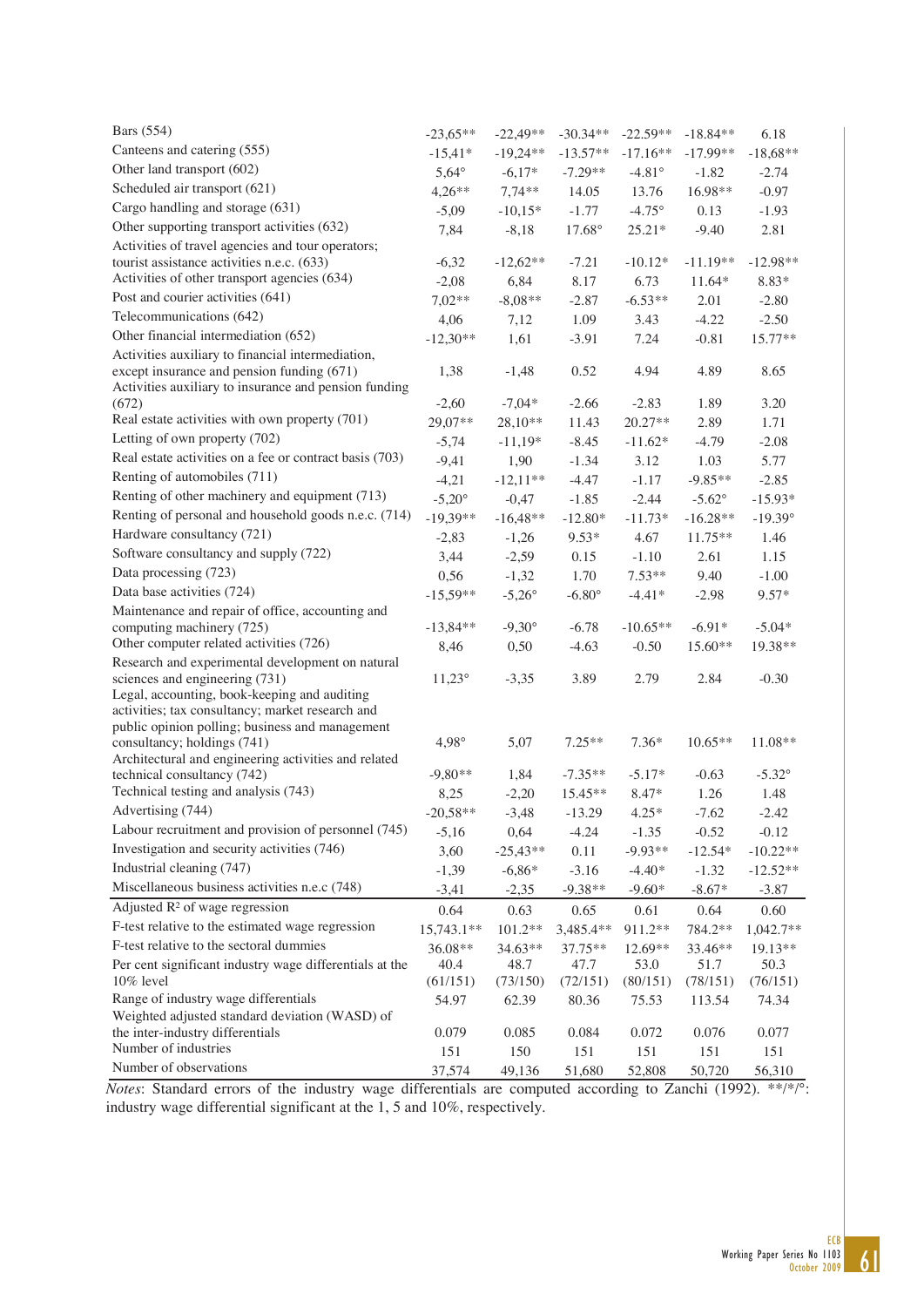| $(DLD-DDD \text{ data})$ |             |             |            |            |             |
|--------------------------|-------------|-------------|------------|------------|-------------|
| Period:                  | 2000        | 2001        | 2002       | 2003       | 2004        |
| 2001                     | $0.788**$   |             |            |            |             |
|                          | $0.646**$   |             |            |            |             |
| 2002                     | $0.849**$   | $0.912**/$  |            |            |             |
|                          | $0.736**$   | $0.831**$   |            |            |             |
| 2003                     | $0.784**/$  | $0.904**$ / | $0.911**/$ |            |             |
|                          | $0.621**$   | $0.797**$   | $0.830**$  |            |             |
| 2004                     | $0.807**/$  | $0.893**$   | $0.913**$  | $0.935**$  |             |
|                          | $0.713**$   | $0.748**$   | $0.848**$  | $0.814**$  |             |
| 2005                     | $0.702**$ / | $0.865**$   | $0.892**$  | $0.875**/$ | $0.848**$ / |
|                          | $0.517**$   | $0.756*$    | $0.758**$  | $0.793**$  | $0.810**$   |

**Appendix 5: Pearson / Spearman Correlation Coefficients Between Inter-Industry Wage Differentials After Controlling for Rent-Sharing, NACE two-digit (n=42), (SES-SBS data)** 

Notes: Computation based on the inter-industry wage differentials reported in Table 10.

n stands for the number of sectors. \*\*/\*/°: coefficient significant at the 1, 5 and 10 per cent, respectively.

**Appendix 6: Pearson / Spearman Correlation Coefficients Between Inter-Industry Wage Differentials After Controlling for Rent-Sharing, NACE three-digit (n=151), (SES-SBS data)** 

| $(010)$ - $010$ uata |             |             |             |            |             |
|----------------------|-------------|-------------|-------------|------------|-------------|
| Period:              | 2000        | 2001        | 2002        | 2003       | 2004        |
| 2001                 | $0.706**$   |             |             |            |             |
|                      | $0.634**$   |             |             |            |             |
| 2002                 | $0.740**$ / | $0.774**/$  |             |            |             |
|                      | $0.695**$   | $0.695**$   |             |            |             |
| 2003                 | $0.672**/$  | $0.760**$ / | $0.826**$   |            |             |
|                      | $0.629**$   | $0.709**$   | $0.775**$   |            |             |
| 2004                 | $0.649**$   | $0.734**/$  | $0.735**$   | $0.799**$  |             |
|                      | $0.635**$   | $0.699**$   | $0.690**$   | $0.748**$  |             |
| 2005                 | $0.564**$ / | $0.697**/$  | $0.696**$ / | $0.773**/$ | $0.780**$ / |
|                      | $0.533**$   | $0.667*$    | $0.671**$   | $0.763**$  | $0.748**$   |

Notes: Computation based on the inter-industry wage differentials reported in Appendix 4.

n stands for the number of sectors. \*\*/\*/°: coefficient significant at the 1, 5 and 10 per cent, respectively.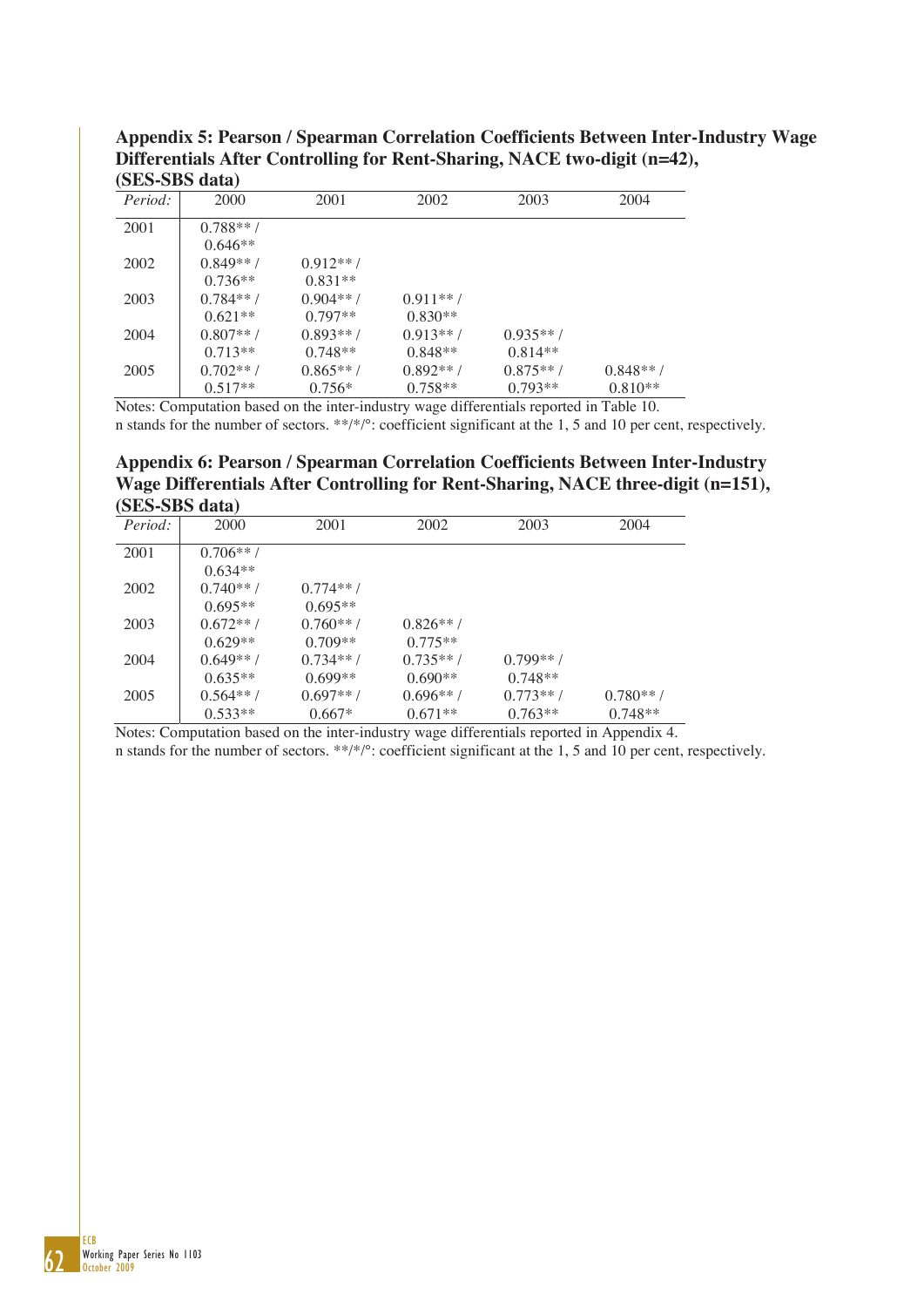| $\mathbf{W}$ age Differentially function $\mathbf{W}$ and $\mathbf{W}$ and $\mathbf{W}$ |             |             |             |           |            |  |  |  |  |  |
|-----------------------------------------------------------------------------------------|-------------|-------------|-------------|-----------|------------|--|--|--|--|--|
| Period:                                                                                 | 2000        | 2001        | 2002        | 2003      | 2004       |  |  |  |  |  |
| 2001                                                                                    | $0.839**$   |             |             |           |            |  |  |  |  |  |
|                                                                                         | $0.718**$   |             |             |           |            |  |  |  |  |  |
| 2002                                                                                    | $0.898**$ / | $0.899**$   |             |           |            |  |  |  |  |  |
|                                                                                         | $0.812**$   | $0.787**$   |             |           |            |  |  |  |  |  |
| 2003                                                                                    | $0.817**/$  | $0.932**$   | $0.901**$   |           |            |  |  |  |  |  |
|                                                                                         | $0.695**$   | $0.866**$   | $0.846**$   |           |            |  |  |  |  |  |
| 2004                                                                                    | $0.855**$ / | $0.926**$   | $0.918**$ / | $0.948**$ |            |  |  |  |  |  |
|                                                                                         | $0.741**$   | $0.890**$   | $0.843**$   | $0.894**$ |            |  |  |  |  |  |
| 2005                                                                                    | $0.777**/$  | $0.889**$ / | $0.850**$ / | $0.892**$ | $0.855**/$ |  |  |  |  |  |
|                                                                                         | $0.632**$   | $0.821*$    | $0.747**$   | $0.847**$ | $0.839**$  |  |  |  |  |  |

**Appendix 7: Pearson / Spearman Correlation Coefficients Between Inter-Industry Wage Differentials, NACE two-digit (n=42), (SES-SBS data)** 

Notes: Computation based on the inter-industry wage differentials reported in Appendix 9. n stands for the number of sectors. \*\*/\*/°: coefficient significant at the 1, 5 and 10 per cent, respectively.

**Appendix 8: Pearson / Spearman Correlation Coefficients Between Inter-Industry Wage Differentials, NACE three-digit (n=151), (SES-SBS data)** 

| $\frac{1}{2}$ of the common contract $\frac{1}{2}$ and $\frac{1}{2}$ and $\frac{1}{2}$ and $\frac{1}{2}$ and $\frac{1}{2}$ |             |            |             |             |             |  |  |  |  |  |
|----------------------------------------------------------------------------------------------------------------------------|-------------|------------|-------------|-------------|-------------|--|--|--|--|--|
| Period:                                                                                                                    | 2000        | 2001       | 2002        | 2003        | 2004        |  |  |  |  |  |
| 2001                                                                                                                       | $0.818**$ / |            |             |             |             |  |  |  |  |  |
|                                                                                                                            | $0.729**$   |            |             |             |             |  |  |  |  |  |
| 2002                                                                                                                       | $0.815**$ / | $0.841**$  |             |             |             |  |  |  |  |  |
|                                                                                                                            | $0.763**$   | $0.766**$  |             |             |             |  |  |  |  |  |
| 2003                                                                                                                       | $0.758**/$  | $0.824**$  | $0.857**/$  |             |             |  |  |  |  |  |
|                                                                                                                            | $0.741**$   | $0.766**$  | $0.826**$   |             |             |  |  |  |  |  |
| 2004                                                                                                                       | $0.739**/$  | $0.811**/$ | $0.790**$ / | $0.853**$   |             |  |  |  |  |  |
|                                                                                                                            | $0.700**$   | $0.760**$  | $0.738**$   | $0.784**$   |             |  |  |  |  |  |
| 2005                                                                                                                       | $0.668**$ / | $0.771**/$ | $0.750**$ / | $0.818**$ / | $0.809**$ / |  |  |  |  |  |
|                                                                                                                            | $0.649**$   | $0.724*$   | $0.728**$   | $0.813**$   | $0.797**$   |  |  |  |  |  |

Notes: Computation based on the inter-industry wage differentials reported in Appendix 10. n stands for the number of sectors. \*\*/\*/°: coefficient significant at the 1, 5 and 10 per cent, respectively.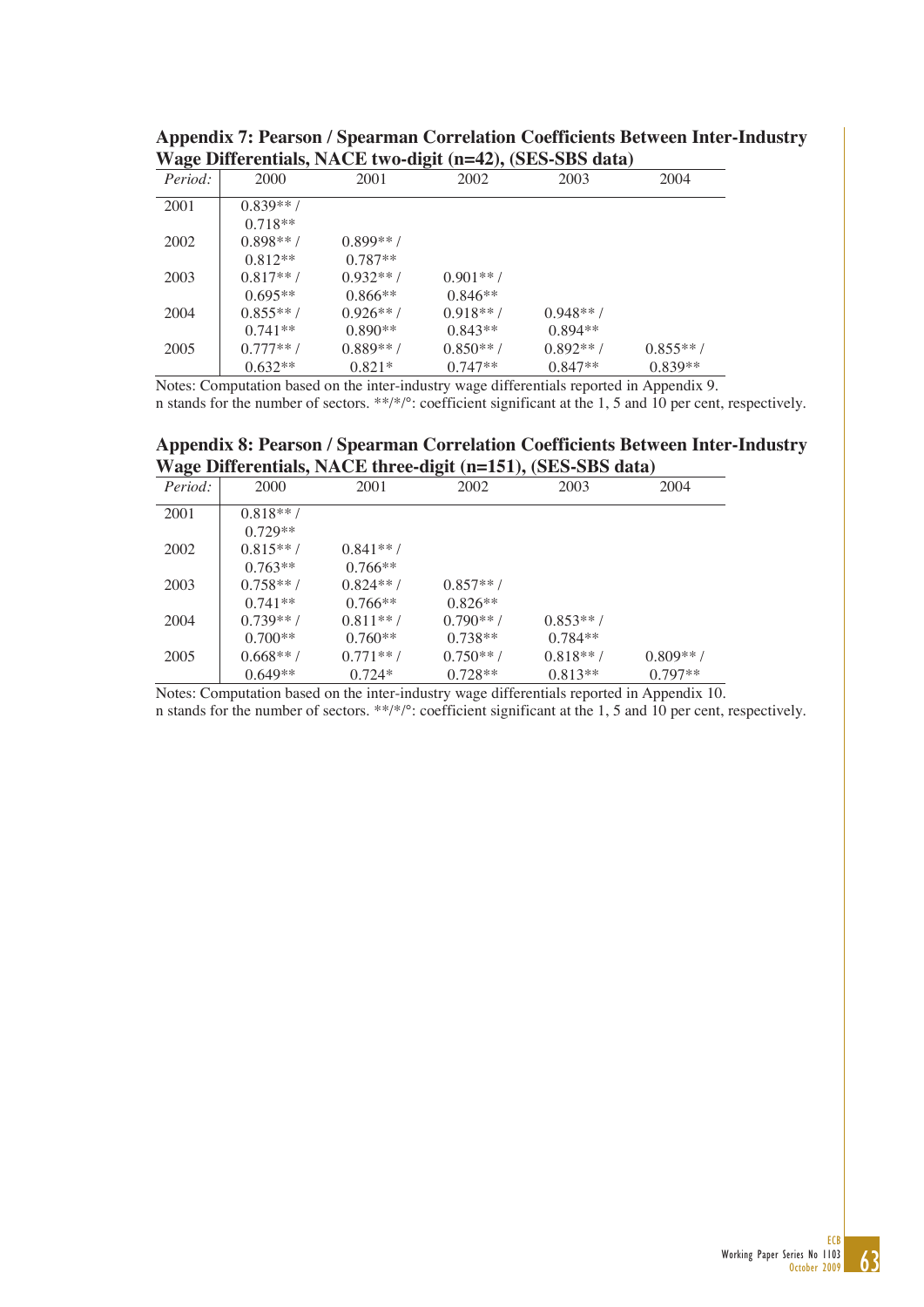| Industry (NACE two-digit) / Period:                                   | 2000            | 2001            | 2002            | 2003       | 2004       | 2005         |
|-----------------------------------------------------------------------|-----------------|-----------------|-----------------|------------|------------|--------------|
| Other mining and quarrying (14)                                       | $-1,85$         | 1,60            | 1,49            | $6,19**$   | $4,17*$    | $4,03*$      |
| Manufacture of food products and                                      |                 |                 |                 |            |            |              |
| beverages $(15)$                                                      | 0,09            | $1,55**$        | $2,16**$        | $2.15**$   | 2.99**     | $1,53**$     |
| Manufacture of tobacco products (16)                                  | 0,25            | $3,30*$         | 0,03            | $9,10**$   | $-0,48$    | 6,68**       |
| Manufacture of textiles (17)                                          | $-13,22**$      | $-10,65**$      | $-8,06**$       | $-9,16**$  | $-8,90**$  | $-9,78**$    |
| Manufacture of wearing apparel; dressing                              |                 |                 |                 |            |            |              |
| and dyeing of fur (18)                                                | $-4,61$         | $-10,05**$      | $-4,23^{\circ}$ | $-18,58**$ | $-12,74**$ | $-12,95**$   |
| Tanning and dressing of leather;<br>manufacture of luggage, handbags, |                 |                 |                 |            |            |              |
| saddlery, harness and footwear (19)                                   | $-2,37$         | $-7,75**$       | $-4.97*$        | $-9.76**$  | $-6,76**$  | $-5,23*$     |
| Manufacture of wood and products of                                   |                 |                 |                 |            |            |              |
| wood and cork, except furniture;                                      |                 |                 |                 |            |            |              |
| manufacture of articles of straw and                                  |                 |                 |                 |            |            |              |
| plaiting materials (20)                                               | $-12,48**$      | $-10,91**$      | $-9,54**$       | $-10,22**$ | $-9,08**$  | $-15,31**$   |
| Manufacture of pulp, paper and paper                                  |                 |                 |                 |            |            |              |
| products $(21)$                                                       | $2,49**$        | $1,59^\circ$    | $4,86**$        | $4,46**$   | 4,84**     | 5,09**       |
| Publishing, printing and reproduction of<br>recorded media (22)       |                 |                 | 9.44**          |            |            | 9.34**       |
| Manufacture of coke, refined petroleum                                | $4,85**$        | $4.92**$        |                 | $7,31**$   | $6,50**$   |              |
| products and nuclear fuel (23)                                        | 24,91**         | $25.11**$       | $24,50**$       | 25,97**    | $30,60**$  | 28,74**      |
| Manufacture of chemicals and chemical                                 |                 |                 |                 |            |            |              |
| products $(24)$                                                       | 14,80**         | $15,38**$       | 14,39**         | $15,10**$  | $16,25**$  | 17,64**      |
| Manufacture of rubber and plastic                                     |                 |                 |                 |            |            |              |
| products $(25)$                                                       | $-3,79**$       | $1,03^\circ$    | $-0,74$         | $-3.64**$  | $-4.06**$  | 0,90         |
| Manufacture of other non-metallic                                     |                 |                 |                 |            |            |              |
| mineral products (26)<br>Manufacture of basic metals (27)             | $-3,46**$       | 0,31            | $3,69**$        | $3,73**$   | $-0,32$    | $1,03^\circ$ |
|                                                                       | $-2,60*$        | 7,95**          | $6,68**$        | $9,15**$   | 15,06**    | $6,44**$     |
| Manufacture of fabricated metal                                       |                 |                 |                 |            |            |              |
| products, except machinery and<br>equipment (28)                      | $-8,34**$       | $-2,25**$       | $-3,32**$       | $-2,30**$  | $-4,22**$  | $-3,34**$    |
| Manufacture of machinery and equipment                                |                 |                 |                 |            |            |              |
| n.e.c. (29)                                                           | 0,88*           | $-1,55^{\circ}$ | $2.03**$        | $-1,17$    | $1,30*$    | $-0,27$      |
| Manufacture of office machinery and                                   |                 |                 |                 |            |            |              |
| computers (30)                                                        | $-5,46^{\circ}$ | $-5,22^{\circ}$ | $-6,53**$       | $-6,99*$   | $-10,21**$ | $-5,82**$    |
| Manufacture of electrical machinery and                               |                 |                 |                 |            |            |              |
| apparatus n.e.c. (31)                                                 | $-0,87$         | $-2.73**$       | $-2.80*$        | $-1,06$    | $-0,42$    | $-3.28**$    |
| Manufacture of radio, television and<br>communications equipment and  |                 |                 |                 |            |            |              |
| apparatus (32)                                                        | $3,75**$        | 2,38**          | $4.54**$        | $-0,82$    | $4,40**$   | $10,22**$    |
| Manufacture of medical, precision and                                 |                 |                 |                 |            |            |              |
| optical instruments, watches and clocks                               |                 |                 |                 |            |            |              |
| (33)                                                                  | $-3,81**$       | $-5,52**$       | $1,58^\circ$    | 0,04       | $-1,10$    | 4,83**       |
| Manufacture of motor vehicles, trailers                               |                 |                 |                 |            |            |              |
| and semi-trailers (34)                                                | $-3,84**$       | $-2,07**$       | 4,36**          | 5,26**     | $2,05**$   | 2,92**       |
| Manufacture of other transport equipment                              |                 |                 |                 |            |            |              |
| (35)                                                                  | $-5,82**$       | $-2,20*$        | $-8,90**$       | $-4,71**$  | $2,92*$    | $-1,96$      |
| Manufacture of furniture; manufacturing<br>n.e.c. $(36)$              | $-14,28**$      | $-15,39**$      | $-15,21**$      | $-14,12**$ | $-16,50**$ | $-14,94**$   |
| Recycling (37)                                                        | $-8,47**$       | $-8,75**$       | $-6,10**$       | $-1,74$    | $-0,90$    | $3,83*$      |
| Electricity, gas, steam and hot water                                 |                 |                 |                 |            |            |              |
| supply $(40)$                                                         | $42,46**$       | $37.01**$       | $39,40**$       | 53,12**    | $80,40**$  | 32,68**      |
| Collection, purification and distribution                             |                 |                 |                 |            |            |              |
| of water $(41)$                                                       | $-19,61**$      | $-8,09**$       | $-10,80**$      | $-12,00**$ | $-11,14**$ | $-5,35**$    |
| Construction (45)                                                     | $-5,44**$       | $-3,55**$       | $-0,98$         | $-1,87**$  | $-3,77**$  | $-4,38**$    |
| Sale, maintenance and repair of motor                                 |                 |                 |                 |            |            |              |
| vehicles and motorcycles; retail sale of                              |                 |                 |                 |            |            |              |
| automotive fuel (50)                                                  | $4,81**$        | $4,34**$        | $4.43**$        | $4,14**$   | $9,60**$   | $0.94^\circ$ |
| Wholesale trade and commission trade,                                 |                 |                 |                 |            |            |              |
| except of motor vehicles and motorcycles<br>(51)                      | 0,62            | $3,46**$        | $2,26**$        | $2,59**$   | 5,69**     | $3,50**$     |
| Retail trade, except of motor vehicles and                            |                 |                 |                 |            |            |              |
| motorcycles; repair of personal and                                   | $-4,79**$       | $-6,86**$       | $-9,67**$       | $-6.08**$  | $-11,71**$ | $-8,38**$    |
|                                                                       |                 |                 |                 |            |            |              |

# **Appendix 9: Inter-Industry Wage Differentials at the NACE two-digit level, in Percentage Terms, 2000-2005 (SES-SBS data)**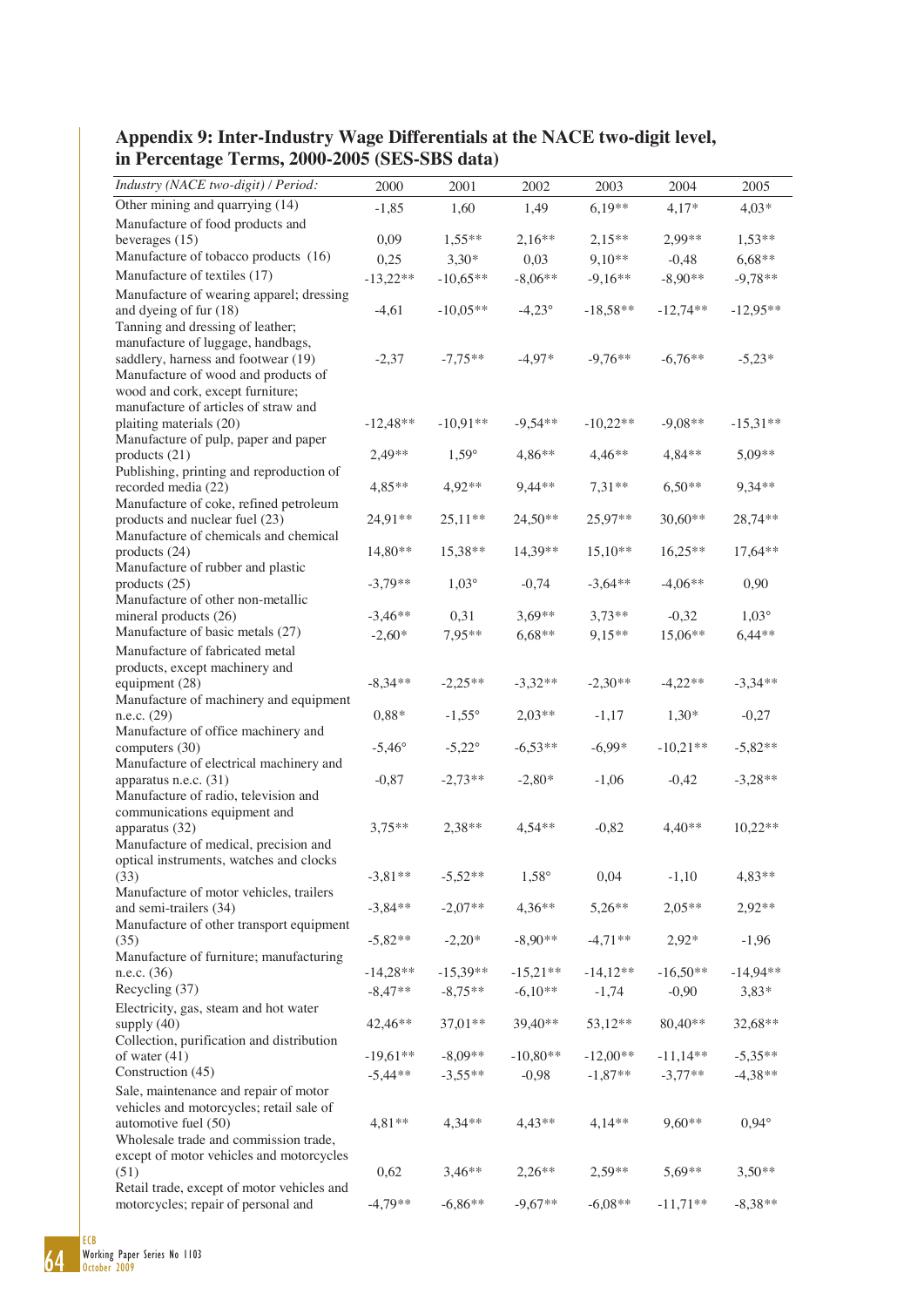| household goods (52)                                                                                        |                 |                 |                 |                 |                 |                 |
|-------------------------------------------------------------------------------------------------------------|-----------------|-----------------|-----------------|-----------------|-----------------|-----------------|
| Hotels and restaurants (55)                                                                                 | $-19.68**$      | $-16,83**$      | $-20.52**$      | $-16,21**$      | $-18,72**$      | $-19,74**$      |
| Land transport; transport via pipelines                                                                     |                 |                 |                 |                 |                 |                 |
| (60)                                                                                                        | $2.02**$        | $-9.12**$       | $-7.15**$       | $-7.31**$       | $-5.16**$       | $-7,24**$       |
| Air transport (62)                                                                                          | 5,03            | $12,00^{\circ}$ | 13,94*          | 15,83*          | 21,76**         | $-0.05$         |
| Supporting and auxiliary transport<br>activities; activities of travel agencies                             |                 |                 |                 |                 |                 |                 |
| (63)                                                                                                        | $-5.14**$       | $-4.57**$       | $2,43**$        | $3.09**$        | $-0.25$         | 0.63            |
| Post and telecommunications (64)                                                                            | $6.72**$        | 8,74**          | $2.37*$         | 3.89**          | $3.07**$        | $5.01**$        |
| Financial intermediation, except<br>insurance and pension funding (65)<br>Activities auxiliary to financial | $-7,63**$       | $9.61**$        | $-3,78$         | 13,58**         | $7.60**$        | 15,19**         |
| intermediation (67)                                                                                         | $4.66*$         | $-3,39^{\circ}$ | $2,72^{\circ}$  | $6.06**$        | 5,97**          | $9.63**$        |
| Real estate activities (70)                                                                                 | $-3,17$         | $-1,48$         | 3,15            | $-0.54$         | $2.92*$         | $6.65**$        |
| Renting of machinery and equipment<br>without operator and of personal and                                  |                 |                 |                 |                 |                 |                 |
| household goods (71)                                                                                        | 0,51            | $-2,53$         | $4,52**$        | $4.91**$        | 1,39            | $-3,81^{\circ}$ |
| Computer and related activities (72)                                                                        | $-4.38**$       | $-6.01**$       | $-0.05$         | $-2,09^{\circ}$ | 0,28            | $-0,42$         |
| Research and development (73)                                                                               | 13,64**         | $-2,46$         | $4.50**$        | 0.13            | 0.87            | $-1,22$         |
| Other businesses activities (74)                                                                            | $-8,99**$       | $-7,51**$       | $-2.79**$       | $-4.54**$       | $-5.15**$       | $-7,22**$       |
| Adjusted $R^2$ of the wage regression                                                                       | 0.61            | 0.60            | 0.63            | 0.58            | 0.62            | 0.57            |
| F-test relative to the wage regression                                                                      | 439.8**         | $552.1*$        | 598.4**         | $511.7**$       | 567.6**         | 439.8**         |
| F-test relative to the sectoral dummies                                                                     | $80.0**$        | $84.1**$        | $87.5**$        | 77.8**          | $75.3**$        | 80.0**          |
| Per cent significant industry wage<br>differentials at the 10 per cent level                                | 76.2<br>(32/42) | 88.1<br>(37/42) | 83.3<br>(35/42) | 83.3<br>(35/42) | 78.6<br>(33/42) | 83.3<br>(35/42) |
| Range of industry wage differentials                                                                        | 62.1            | 53.8            | 59.9            | 71.7            | 99.1            | 52.4            |
| Weighted adjusted standard deviation                                                                        |                 |                 |                 |                 |                 |                 |
| (WASD) of the inter-industry<br>differentials                                                               | 0.100           | 0.088           | 0.080           | 0.070           | 0.082           | 0.084           |
| Number of industries                                                                                        | 42              | 42              | 42              | 42              | 42              | 42              |
| Number of observations                                                                                      | 37,574          | 49,136          | 51,680          | 52,808          | 50,720          | 56,310          |

Notes: Standard errors of the industry wage differentials have been computed according to Zanchi (1992). \*\*/\*/°: industry wage differential significant at the 1, 5 and 10 per cent level, respectively.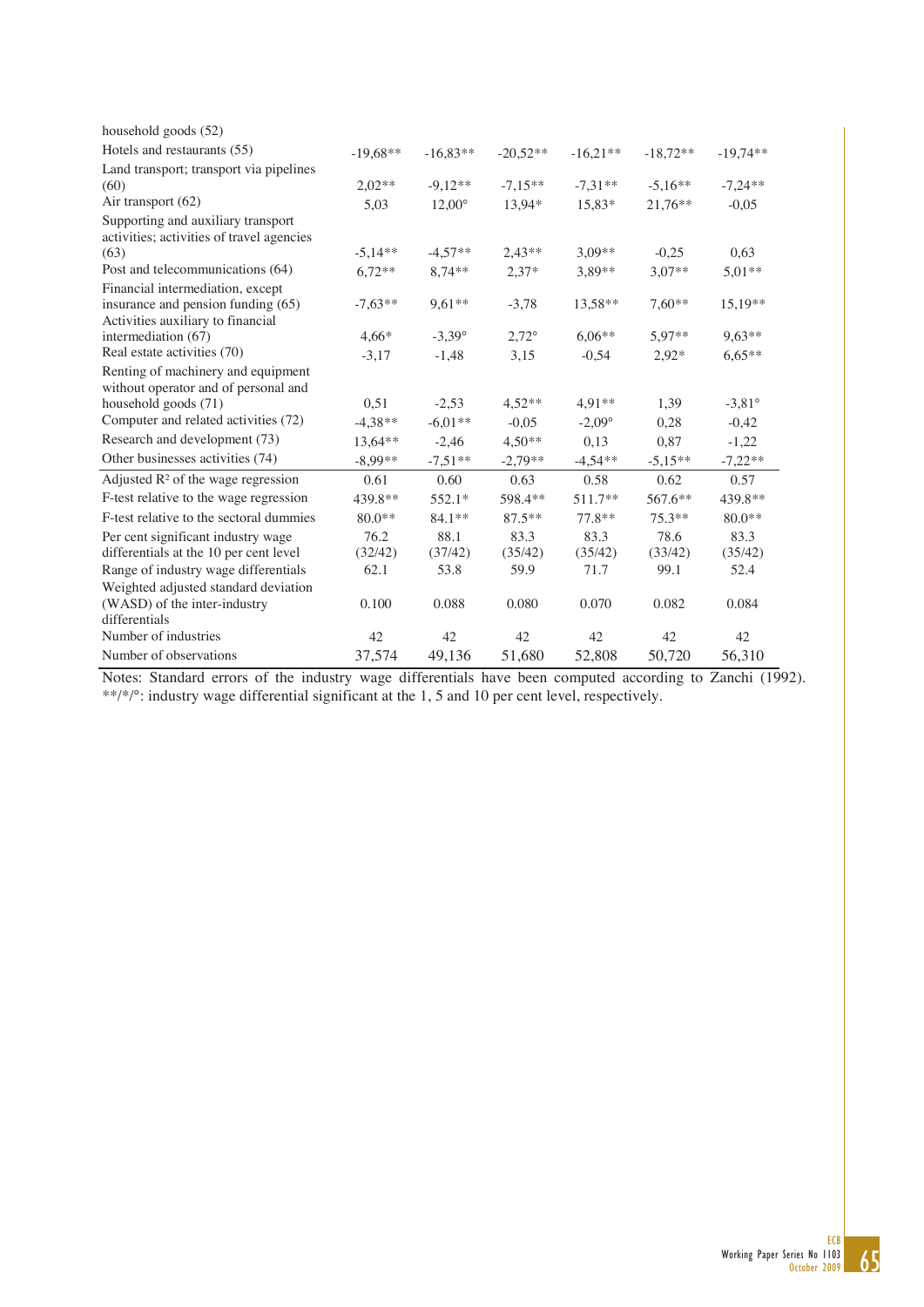| Appendix 10: Inter-Industry Wage Differentials at the NACE three-digit level, |
|-------------------------------------------------------------------------------|
| in Percentage Terms, 2000-2005 (SES-SBS data)                                 |

| $\mathbf{m}$ is contagent in $\mathbf{m}$ , so $\mathbf{v}$ and $\mathbf{v}$ and $\mathbf{v}$<br>Industry (Nace 3-digit) / Data set: | 2000            | 2001       | 2002       | 2003       | 2004            | 2005            |
|--------------------------------------------------------------------------------------------------------------------------------------|-----------------|------------|------------|------------|-----------------|-----------------|
| Quarrying of stone (141)                                                                                                             |                 |            |            |            |                 |                 |
| Quarrying of sand and clay (142)                                                                                                     | $-2,24$         | 0,24       | 0,80       | 2,60       | 2,37            | 1,97            |
| Production, processing and preserving of meat and                                                                                    | $3,45*$         | 9,06**     | 5,35**     | 17,78**    | 12,82**         | $10,44**$       |
| meat products (151)<br>Processing and preserving of fish and fish products                                                           | 1,12            | $-1,48$    | $-2,55*$   | $-2,25*$   | 0,01            | $-5,16**$       |
| (152)                                                                                                                                | $-9,71**$       | $-7,24**$  | $-4,45*$   | $-1,27$    | $-6,52$         | $-5,15$         |
| Processing and preserving of fruit and vegetables<br>(153)                                                                           | $-1,53$         | $-0,03$    | $-1,95$    | $-1,66$    | $-2,94^{\circ}$ | $-5,25**$       |
| Manufacture of vegetable and animal oils and fats<br>(154)                                                                           | 1,44            | 9,80**     | $12.55**$  | $10,72**$  | $10,45**$       | 14,65**         |
| Manufacture of dairy products (155)                                                                                                  | $-2,92*$        | $-4,13**$  | $-3,76**$  | $5,23**$   | 0,01            | 0,80            |
| Manufacture of grain mill products, starches and<br>starch products (156)                                                            | 4,85**          | $-3,64$    | 13,30**    | 7,80**     | $11,06**$       | $8,56**$        |
| Manufacture of prepared animal feeds (157)                                                                                           | 1,29            | $-0,66$    | 7,28**     | 0,06       | 1,40            | $-0,52$         |
| Manufacture of other food products (158)                                                                                             | $-0,03$         | 2,97**     | $4,72**$   | $2,11**$   | $4,56**$        | $2,60**$        |
| Manufacture of beverages (159)                                                                                                       | 0,39            | 2,48**     | 0,61       | $3,57**$   | $5,16**$        | 5,29**          |
| Manufacture of tobacco product (160)                                                                                                 | $-0,04$         | $3,07*$    | $-0,54$    | $8,21**$   | $-0,38$         | 5,88**          |
| Preparation and spinning of textile fibres (171)                                                                                     | $-16,38**$      | $-16,14**$ | $-10,51**$ | $-10,84**$ | $-14,39**$      | $-10,47**$      |
| Textile weaving (172)                                                                                                                | $-12,30**$      | $-12,54**$ | $-6,09**$  | $-9,09**$  | $-10,33**$      | $-12,84**$      |
| Finishing of textiles (173)                                                                                                          | $-18,07**$      | $-14,09**$ | $-6,73**$  | $-11,36**$ | $-10,24**$      | $-4,40$         |
| Manufacture of made-up textile articles, except<br>apparel $(174)$                                                                   | $-13.90**$      | $-9,83**$  | $-7,98**$  | $-11,86**$ | $-13,66**$      | $-12,43**$      |
| Manufacture of other textiles (175)                                                                                                  | $-11,63**$      | $-7,63**$  | $-8,41**$  | $-7,72**$  | $-6,14**$       | $-9,39**$       |
| Manufacture of knitted and crocheted articles (177)                                                                                  | 11,64           |            | $-22,13**$ | $-20,57**$ | $-15,02**$      | $-11,28*$       |
| Manufacture of other wearing apparel and                                                                                             |                 | n.a.       |            |            |                 |                 |
| accessories (182)<br>Manufacture of luggage, handbags and the like,                                                                  | $-5,61*$        | $-10,50**$ | $-4,95*$   | $-19,29**$ | $-13,14**$      | $-13,82**$      |
| saddlery and harness (192)                                                                                                           | $-1,64$         | $-5,27$    | $-2,92$    | $-6,85*$   | $-11,34**$      | $-5,80^{\circ}$ |
| Manufacture of footwear (193)                                                                                                        | $-11,42**$      | $-14,43**$ | $-7.09**$  | $-14,53**$ | $7,77*$         | $-3,90$         |
| Sawmilling and planing of wood, impregnation of<br>wood (201)                                                                        | $-18,02**$      | $-15,02**$ | $-14,85**$ | $-18,34**$ | $-11,62**$      | $-18,74**$      |
| Manufacture of veneer sheets; manufacture of<br>plywood, laminboard, particle board, fibre board                                     |                 |            |            |            |                 |                 |
| and other panels and boards (202)                                                                                                    | $-6,75**$       | $-9,96**$  | $-8,18**$  | $-6,81**$  | $-3,84^{\circ}$ | $-10,29**$      |
| Manufacture of builders' carpentry and joinery (203)                                                                                 | $-9,54**$       | $-7,93**$  | $-9,20**$  | $-10,89**$ | $-13,15**$      | $-20,59**$      |
| Manufacture of wooden containers (204)                                                                                               | $-13,97**$      | $-13,56**$ | $-10,49**$ | $-9,91**$  | $-13,63**$      | $-10,50**$      |
| Manufacture of other products of wood;<br>manufacture of articles of cork, straw and plaiting                                        |                 |            |            |            |                 |                 |
| materials $(205)$                                                                                                                    | $-22.64**$      | $-17,70**$ | $-16,16**$ | $-9,54**$  | $-14,05**$      | $-20,17**$      |
| Manufacture of pulp, paper and paperboard (211)<br>Manufacture of articles of paper and paperboard                                   | 0,65            | $3,30*$    | $6,63**$   | $12,00**$  | $11.06**$       | 14,36**         |
| (212)                                                                                                                                | $3,04**$        | 1,16       | 4,89**     | $2,82**$   | $3,65**$        | $2,16**$        |
| Publishing (221)                                                                                                                     | 5,43**          | 1,71       | 0,51       | 0,00       | $2,57*$         | $6,01**$        |
| Printing and service activities related to printing<br>(222)                                                                         | $2,41*$         | 7,94**     | 16,66**    | $14,06**$  | 9,93**          | $12,46**$       |
| Manufacture of refined petroleum products (232)                                                                                      | 38,93**         | 37,31**    | 38,72**    | 32,85**    | 37,80**         | 33,07**         |
| Processing of nuclear fuel (233)                                                                                                     | $5,72**$        | $3,35*$    | $-0,71$    | 7,86**     | 14,44**         | $17,63**$       |
| Manufacture of basic chemicals (241)                                                                                                 | 20,34**         | 23,02**    | 22,49**    | 24,07**    | 23,67**         | 25,84**         |
| Manufacture of paints, varnishes and similar                                                                                         |                 |            |            |            |                 |                 |
| coatings, printing ink and mastics (243)<br>Manufacture of pharmaceuticals, medicinal                                                | $-2,21$         | $3,75*$    | $5,80**$   | $3,95**$   | $7,21**$        | 13,32**         |
| chemicals and botanical product (244)<br>Manufacture of soap and detergents, cleaning and                                            | $7,24**$        | 8,06**     | 10,95**    | 11,88**    | $16,43**$       | 15,87**         |
| polishing preparations, perfumes and toilet                                                                                          |                 |            |            |            |                 |                 |
| preparations (245)                                                                                                                   | $-5,75**$       | $3,07**$   | $-9,64**$  | $-0,70$    | $-2,06$         | $-4,02**$       |
| Manufacture of other chemical products (246)                                                                                         | 35,17**         | 25,98**    | 26,56**    | 21,83**    | 20,15**         | 19,83**         |
| Manufacture of man-made fibres (247)                                                                                                 | $-8,71**$       | $-6,03**$  | $-0,62$    | $-4,28**$  | 0,64            | 0,69            |
| Manufacture of rubber products (251)                                                                                                 | $-2,73^{\circ}$ | 1,14       | $-2,09$    | $-1,93$    | $-5,41**$       | $-3,23$         |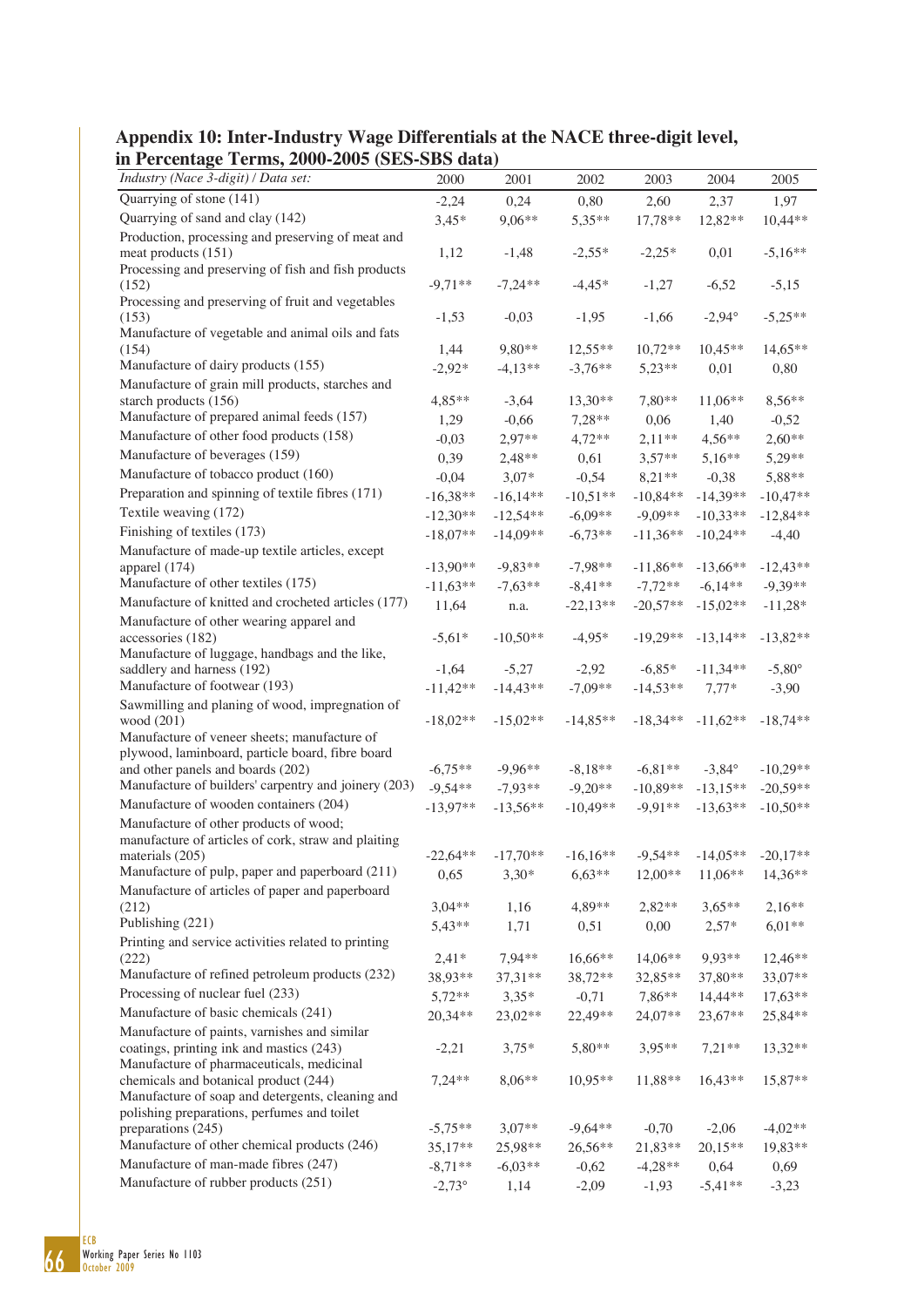| Manufacture of plastic products (252)                                      | $-3,70**$       | $1,51*$         | $-0,18$         | $-3,28**$       | $-3.41**$       | 1,78**          |
|----------------------------------------------------------------------------|-----------------|-----------------|-----------------|-----------------|-----------------|-----------------|
| Manufacture of glass and glass products (261)                              | $-5,88**$       | $-6,15**$       | $2,22*$         | 1,40            | $-5,93**$       | $-2,60^{\circ}$ |
| Manufacture of non-refractory ceramic goods other                          |                 |                 |                 |                 |                 |                 |
| than for construction purposes; manufacture of                             |                 |                 |                 |                 |                 |                 |
| refractory ceramic products (262)                                          | $-15,92**$      | $-6,47**$       | $-1,79$         | $-4,20*$        | $-8,63**$       | $-2,09$         |
| Manufacture of bricks, tiles and construction                              |                 |                 |                 |                 |                 |                 |
| products, in baked clay (264)                                              | $-2,72$         | $-0,32$         | 0,24            | $-4,05**$       | $-1,81$         | $-1,76$         |
| Manufacture of cement, lime and plaster (265)                              | $13,71**$       | 23,86**         | 23,78**         | 20,82**         | 12,67**         | 15,77**         |
| Manufacture of articles of concrete, plaster and                           |                 |                 |                 |                 |                 |                 |
| cement $(266)$                                                             | $-2,34$         | 5,87**          | $2,80**$        | $4,46**$        | $2,77**$        | $2,32*$         |
| Cutting, shaping and finishing of stone (267)                              | $-7,27**$       | $-0,56$         | 1,43            | $-9,70**$       | 1,85            | $-4,91^{\circ}$ |
| Manufacture of other non-metallic mineral products                         |                 | $-8,60**$       |                 |                 |                 |                 |
| (268)<br>Manufacture of basic iron and steel and of ferro-                 | 1,70            |                 | 2,31            | $-3,91^{\circ}$ | 9,42**          | $-2,92$         |
| alloys (ECSC) (271)                                                        | $-3,67^{\circ}$ | $20,51**$       | 14,59**         | 19,20**         | 27,29**         | $9,15**$        |
| Manufacture of tubes (272)                                                 | $-2,83$         | $-0,31$         | 0,12            | $4,27*$         | $4,09^\circ$    | $-3,51^{\circ}$ |
| Other first processing of iron and steel and                               |                 |                 |                 |                 |                 |                 |
| production of non-ECSC ferro-alloys (273)                                  | $-3,68*$        | $-4,90**$       | $-1,67$         | 1,92            | $7,64**$        | $6,66**$        |
| Manufacture of basic precious and non-ferrous                              |                 |                 |                 |                 |                 |                 |
| metals $(274)$                                                             | $2,64**$        | $12,72**$       | 10,47**         | 10,88**         | $12.11**$       | $5,27**$        |
| Casting of metals (275)                                                    | $3,30**$        | 1,02            | $-3,65**$       | 2,86**          | $-1,13$         | 0,86            |
| Manufacture of structural metal products (281)                             | $-11,30**$      | $-7,95**$       | $-4,94**$       | $-5,40**$       | $-7,43**$       | $-5,38**$       |
| Manufacture of tanks, reservoirs and containers of                         |                 |                 |                 |                 |                 |                 |
| metal; manufacture of central heating radiators and                        |                 |                 |                 |                 |                 |                 |
| boilers (282)                                                              | $-2,63$         | $4,56**$        | $-5,73**$       | $-3,11*$        | 0,73            | $-6,58**$       |
| Manufacture of steam generators, except central                            |                 |                 |                 |                 |                 |                 |
| heating hot water boilers (283)                                            | 1,78            | $-2,50$         | $-1,28$         | $-3,10*$        | $-10,71**$      | $2,80*$         |
| Forging, pressing, stamping and roll forming of                            | $-8,63**$       |                 |                 |                 | $-7,81**$       |                 |
| metal; powder metallurgy (284)<br>Treatment and coating of metals; general |                 | $-1,81$         | $-8,65**$       | $-2,30$         |                 | $-3,81$         |
| mechanical engineering (285)                                               | $-4,28*$        | $2,35^{\circ}$  | 0,34            | $3,40*$         | $-2,45^{\circ}$ | $-4,16**$       |
| Manufacture of cutlery, tools and general hardware                         |                 |                 |                 |                 |                 |                 |
| (286)                                                                      | $-6,62**$       | $-5,89**$       | $-2,35$         | $-0,21$         | 0,08            | $5,27**$        |
| Manufacture of other fabricated metal products                             |                 |                 |                 |                 |                 |                 |
| (287)                                                                      | $-18,90**$      | $-5,63*$        | $-4,17**$       | $-4,38**$       | $-0,67$         | $-1,43$         |
| Manufacture of machinery for the production and                            |                 |                 |                 |                 |                 |                 |
| use of mechanical power, except aircraft, vehicle                          |                 |                 |                 |                 |                 |                 |
| and cycle engines (291)                                                    | $6,14**$        | $6.57**$        | 10,48**         | 5,88**          | 6,98**          | $2,42*$         |
| Manufacture of other general purpose machinery<br>(292)                    | $-2,75$         | $-6,61**$       | 0,13            | $-2,84*$        | $2,12*$         | 0,21            |
| Manufacture of agricultural and forestry machinery                         |                 |                 |                 |                 |                 |                 |
| (293)                                                                      | 4.49**          | $4.67**$        | 8.81**          | $-4.03*$        | $-8,28**$       | 2,37            |
| Manufacture of machine-tools (294)                                         | 2,04            | $-3,91^{\circ}$ | 0,05            | $-3,75^{\circ}$ | $-6,46**$       | 3,12            |
| Manufacture of other special purpose machinery                             |                 |                 |                 |                 |                 |                 |
| (295)                                                                      | $-0,59$         | $-3,13*$        | $-0,91$         | $-1,02$         | 1,04            | $-1,28$         |
| Manufacture of domestic appliances n.e.c. (297)                            | $-8,58**$       | $-8,28**$       | $-4,73*$        | $-9,10**$       | $-9,61**$       | $-10,45**$      |
| Manufacture of office machinery and computers                              |                 |                 |                 |                 |                 |                 |
| (300)                                                                      | $-6,45*$        | $-4,82$         | $-6,47**$       | $-6,40*$        | $-9,05**$       | $-4,79*$        |
| Manufacture of electric motors, generators and                             |                 |                 |                 |                 |                 |                 |
| transformers $(311)$                                                       | $-5,92**$       | $-7,48**$       | $-5,11$         | $-0,51$         | $-3,48$         | $-4,40^{\circ}$ |
| Manufacture of electricity distribution and control                        |                 |                 |                 |                 |                 |                 |
| apparatus (312)<br>Manufacture of insulated wire and cable (313)           | $-4,72**$       | $-8,05**$       | $-7,99**$       | $-2,80*$        | $-3,21^{\circ}$ | $-6,72**$       |
|                                                                            | 5,67**          | $1,46^{\circ}$  | 9,58**          | 6,89**          | $12,23**$       | $7,37*$         |
| Manufacture of lighting equipment and electric                             | $7,43**$        | $5,72**$        | 4,82**          | 0,30            | $2,22*$         | $-2,89$         |
| lamps $(315)$<br>Manufacture of electrical equipment n.e.c. (316)          |                 |                 |                 |                 |                 |                 |
| Manufacture of electronic valves and tubes and                             | $-3,39$         | $-0,08$         | $-7,36^{\circ}$ | $-4,42*$        | $-1,16$         | $4,97^\circ$    |
| other electronic components (321)                                          | $5,11**$        | 9.89**          | 12,55**         | $3,50*$         | 8,34**          | $15,33**$       |
| Manufacture of television and radio transmitters and                       |                 |                 |                 |                 |                 |                 |
| apparatus for line telephony and line telegraphy                           |                 |                 |                 |                 |                 |                 |
| (322)                                                                      | $6,67**$        | $-7,34$         | $-3,93$         | $11,07*$        | $10,84**$       | $13,54**$       |
| Manufacture of television and radio receivers, sound                       |                 |                 |                 |                 |                 |                 |
| or video recording or reproducing apparatus and                            |                 |                 |                 |                 |                 |                 |
| associated goods (323)                                                     | $-6,96**$       | $-8,39**$       | $-3,96$         | $-1,27$         | $-7,19**$       | 5,89**          |
| Manufacture of medical and surgical equipment and                          | $-3,06$         | $-2,31$         | 8,00**          | $-1,29$         | 6,88**          | $2,86^\circ$    |
|                                                                            |                 |                 |                 |                 |                 |                 |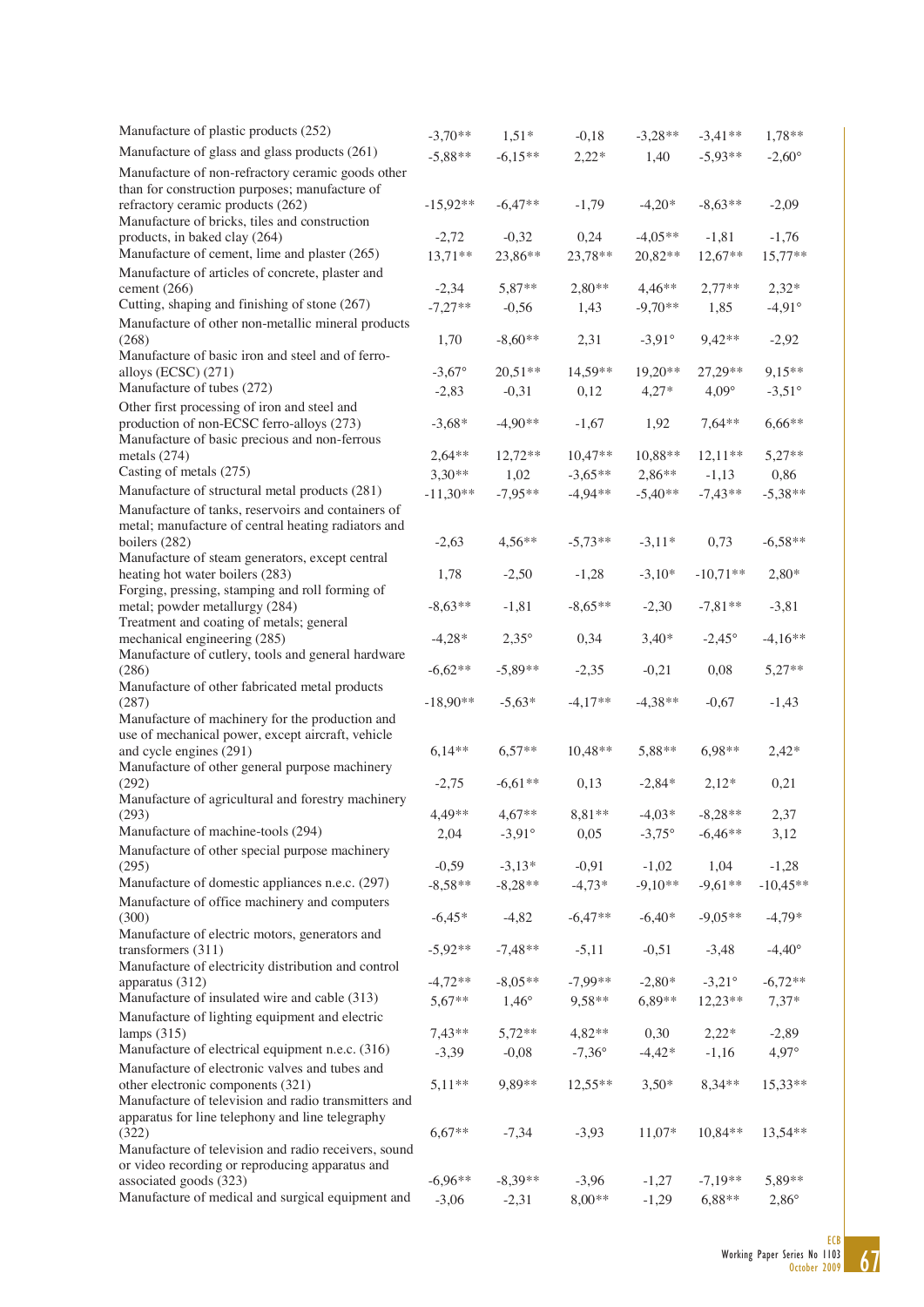| orthopaedic appliances (331)                                                                                                   |                |                |            |                |              |            |
|--------------------------------------------------------------------------------------------------------------------------------|----------------|----------------|------------|----------------|--------------|------------|
| Manufacture of instruments and appliances for                                                                                  |                |                |            |                |              |            |
| measuring, checking, testing, navigating and other                                                                             |                |                |            |                |              |            |
| purposes, except industrial process control<br>equipment (332)                                                                 | 1,01           | $-2,40$        | 7.85**     | $6,68**$       | 0,05         | $11,38**$  |
| Manufacture of industrial process control equipment<br>(333)<br>Manufacture of optical instruments and                         | $-7,73**$      | $-9,35**$      | $-12,22**$ | $-8,00**$      | $-8,10**$    | $-1,42$    |
| photographic equipment (334)                                                                                                   | $-7,81**$      | $-2,09$        | $-3,51$    | $-1,79$        | $-2,88$      | 0,61       |
| Manufacture of motor vehicles (341)                                                                                            | $-2,54*$       | 0,42           | $10,26**$  | $10,38**$      | $3,68**$     | 5,98**     |
| Manufacture of bodies (coachwork) for motor                                                                                    |                |                |            |                |              |            |
| vehicles; manufacture of trailers and semi-trailers                                                                            |                |                |            |                |              |            |
| (342)                                                                                                                          | $-6,67**$      | $-6,34**$      | $-4,28**$  | 1.98*          | $3,29**$     | 5,78**     |
| Manufacture of parts and accessories for motor<br>vehicles and their engines (343)                                             | $-2,82*$       | $-4,16**$      | $-0,02$    | $-1,41$        | $-0,30$      | $-4,59**$  |
| Building and repairing of ships and boats (351)                                                                                | $-1,39$        | 0,98           | $-1,61$    | $4,19^{\circ}$ | $2,46*$      | $6,21**$   |
| Manufacture of railway and tramway locomotives                                                                                 |                |                |            |                |              |            |
| and rolling stock (352)                                                                                                        | $-5,18**$      | $-0,99$        | $-17,81**$ | 0,86           | 4,95**       | $3,78*$    |
| Manufacture of aircraft and spacecraft (353)                                                                                   | $-5,72**$      | $-2,19$        | $-2,18$    | $-5,42**$      | $3,25^\circ$ | $-2,02$    |
| Manufacture of motorcycles and bicycles (354)                                                                                  | $-8,38*$       | $-4,27$        | $-5,45*$   | $-3,47$        | $-1,71$      | $-4,62$    |
| Manufacture of furniture (361)                                                                                                 | $-17,57**$     | $-15,66**$     | $-15,03**$ | $-16,37**$     | $-17,23**$   | $-15,06**$ |
| Manufacture of jewellery and related articles (362)                                                                            | $-15,79**$     | $-21,11**$     | $-24,37**$ | $-7,93*$       | $-19,60**$   | $-14,89**$ |
| Manufacture of games and toys (365)                                                                                            | $-0,13$        | $-12,76**$     | $-5,08$    | 14,42**        | 0,62         | 0,14       |
| Miscellaneous manufacturing n.e.c (366)                                                                                        | $-3,28$        | $-11,01**$     | $-6,38**$  | $-11,77**$     | $-15,92**$   | $-17,09**$ |
| Recycling of metal waste and scrap (371)                                                                                       | $-10,88**$     | 1,16           | $-5,69**$  | $-1,40$        | 1,92         | $7,16**$   |
| Recycling of non-metal waste and scrap (372)                                                                                   | $-7,73**$      | $-16,69**$     | $-9,58**$  | $-5,15**$      | $-3,70$      | $-5,26*$   |
| Production and distribution of electricity (401)                                                                               | 41,28**        | 37,45**        | 39,38**    | 57,43**        | 109,92**     | $31,78**$  |
| Manufacture of gas; distribution of gaseous fuels<br>through mains (402)<br>Collection, purification and distribution of water | 45,99**        | 55,21**        | 64,59**    | 45,40**        | 49,25**      | 58,86**    |
| (410)                                                                                                                          | $-19,11**$     | $-7,22**$      | $-16,45**$ | $-12,29**$     | $-11,00**$   | $-5,10**$  |
| Site preparation (451)                                                                                                         | $4,08*$        | $5,42**$       | $12,36**$  | $3,40**$       | $5,24**$     | $-2,35$    |
| Building of complete constructions or parts thereof;<br>civil engineering (452)                                                | $-2.96*$       | $-2,71**$      | $-0.94$    | $-1,02$        | $-2,88**$    | $-4,67**$  |
| Building installation (453)                                                                                                    | $-9.01**$      | $-4,96**$      | $-2,70**$  | $-5,23**$      | $-6,06**$    | $-4,51**$  |
| Building completion (454)                                                                                                      | $-2,34$        | $-1,49$        | $-1,50$    | 0,37           | $-1,90$      | $-3,98**$  |
| Renting of construction or demolition equipment                                                                                |                |                |            |                |              |            |
| with operator (455)                                                                                                            | $-8,84*$       | $-1,05$        | 1,66       | $11,81**$      | $-0,38$      | $16,05**$  |
| Sale of motor vehicles (501)                                                                                                   | 4,81**         | $5,70**$       | $6,18**$   | 5,69**         | 9,90**       | $2.32***$  |
| Maintenance and repair of motor vehicles (502)                                                                                 | 1,93           | $-0,55$        | $5,13**$   | $2,55*$        | $12,63**$    | $-0,02$    |
| Sale of motor vehicle parts and accessories (503)                                                                              | 0,97           | 5,08**         | $-10,92**$ | $-3,00$        | 1,66         | $-5,06**$  |
| Sale, maintenance and repair of motorcycles and                                                                                |                |                |            |                |              |            |
| related parts and accessories (504)<br>Wholesale on a fee or contract basis (511)                                              | 9,75**         | $4,74^{\circ}$ | $5,29*$    | 0,37           | $13,10**$    | $6,72**$   |
| Wholesale of agricultural raw materials and live                                                                               | $15,75**$      | 18,46**        | $22,13**$  | 14,48**        | $-6,23*$     | 11,88**    |
| animals $(512)$                                                                                                                | $-11,22**$     | $-7,70*$       | $-1,79$    | $-1,11$        | $-3,65$      | 1,63       |
| Wholesale of food, beverages and tobacco (513)                                                                                 | $-3,74**$      | $-7,19**$      | $-6,77**$  | $-5,43**$      | $5,72**$     | $-6,81**$  |
| Wholesale of household goods (514)                                                                                             | $2,77^{\circ}$ | 8,16**         | 7,66**     | $3,67**$       | 8,01**       | $7,12**$   |
| Wholesale of non-agricultural intermediate                                                                                     |                |                |            |                |              |            |
| products, waste and scrap (515)<br>Wholesale of machinery, equipment and supplies                                              | $3,45*$        | $2,73**$       | $-2,23$    | 1,25           | $4,80**$     | 3,78**     |
| (516)                                                                                                                          | $-2,55$        | $3,77**$       | $1,68*$    | 5,64**         | $3,79*$      | 5,46**     |
| Retail sale in non-specialised stores (521)                                                                                    | $-1,22$        | $-7,11**$      | $-9,60**$  | $-4,05**$      | $-11,55**$   | $-6,78**$  |
| Retail sale of pharmaceutical and medical goods,<br>cosmetic and toilet articles (523)                                         | $-7,78**$      | $-14,10**$     | $-10,82**$ | $-8,46**$      | $-13,15**$   | $-11,09**$ |
| Other retail sale of new goods in specialised store<br>(524)                                                                   | $-11,54**$     | $-7,64**$      | $-11,25**$ | $-10,93**$     | $-16,64**$   | $-14,60**$ |
| Retail sale of second-hand goods in stores (525)                                                                               | $-11,34*$      | $-18,72**$     | $-18,72**$ | $-30,88**$     | $-33,40**$   | $-33,48**$ |
| Retail sale not in stores (526)                                                                                                | $-13,54**$     | $-12,49**$     | $-17,00**$ | $-17,33**$     | $-25,17**$   | $-15,42**$ |
| Repair of personal and household goods (527)                                                                                   | $-5,10$        | $7,48*$        | $-6,34**$  | $-9,68**$      | 8,07**       | 0,51       |
| Hotels (551)                                                                                                                   | $-22,55**$     | $-25,09**$     | $-24,55**$ | $-18,60**$     | $-20,63**$   | $-26,17**$ |
| Camping sites and other provision of short-stay                                                                                | $-19,98**$     | $-24,26**$     | $-24,74**$ | $-11,83**$     | $-14,12**$   | $-18,42**$ |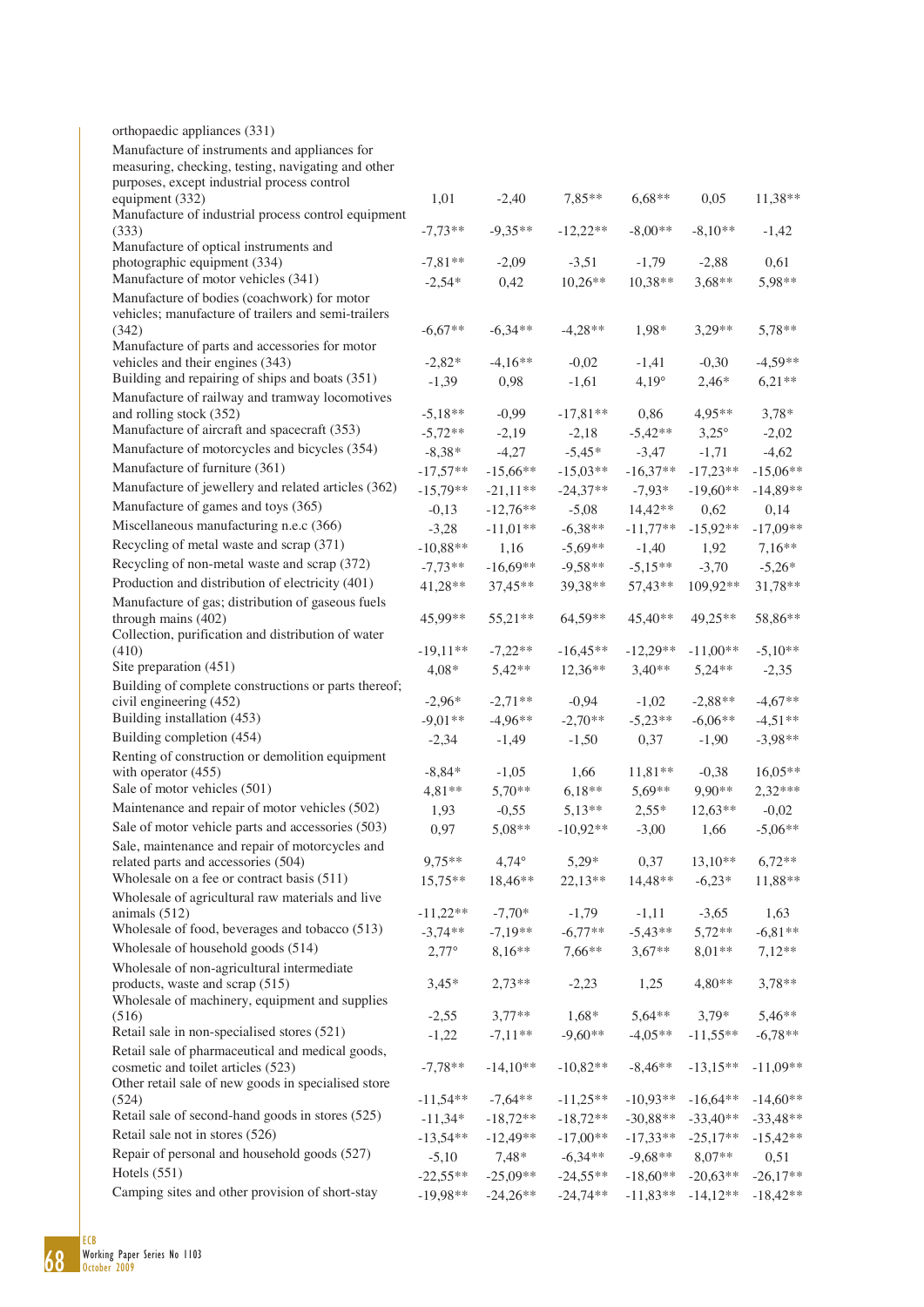| accommodation (552)                                                                         |              |                 |            |            |                         |            |
|---------------------------------------------------------------------------------------------|--------------|-----------------|------------|------------|-------------------------|------------|
| Restaurants (553)                                                                           | $-19,76**$   | $-12,57**$      | $-27,59**$ | $-18,10**$ | $-21,17**$              | $-23.63**$ |
| Bars (554)                                                                                  | $-34,76**$   | $-25,97**$      | $-30,89**$ | $-26,59**$ | $-25,71**$              | $-0,02$    |
| Canteens and catering (555)                                                                 | $-21.01**$   | $-23,06**$      | $-17,96**$ | $-19,74**$ | $-22,61**$              | $-23,54**$ |
| Other land transport (602)                                                                  | $1,56*$      | $-9,98**$       | $-9,03**$  | $-6,88**$  | $-5,60**$               | $-7,25**$  |
| Scheduled air transport (621)                                                               | 4,70         | 8,98            | $13,20*$   | $15,24*$   | 20,08**                 | 0,43       |
| Cargo handling and storage (631)                                                            | $-7.95**$    | $-10,78**$      | $-1,31$    | $-3,18**$  | 0,63                    | $-0,95$    |
| Other supporting transport activities (632)                                                 | $7,73*$      | $-5,96^{\circ}$ | 16,48**    | 26,26**    | $-10,55**$              | 1,32       |
| Activities of travel agencies and tour operators;                                           |              |                 |            |            |                         |            |
| tourist assistance activities n.e.c. (633)                                                  | $-9,54**$    | $-13.92**$      | $-7,90**$  | $-10,63**$ | $-11,78**$              | $-12,60**$ |
| Activities of other transport agencies (634)                                                | $-5,73*$     | $3.79**$        | $6,97**$   | $5,14**$   | $8,11**$                | 4,98**     |
| Post and courier activities (641)                                                           | $4,20^\circ$ | $-10,37**$      | $-9,26**$  | $-9,43**$  | 0,48                    | $-7,48**$  |
| Telecommunications (642)                                                                    | $6,80**$     | 15,49**         | $9,46**$   | $9,76**$   | 4,89**                  | $7,60**$   |
| Other financial intermediation (652)                                                        | $-8,32**$    | $9.64**$        | 1,71       | 13,33**    | 10,08**                 | 23,24**    |
| Activities auxiliary to financial intermediation,                                           |              |                 |            |            |                         |            |
| except insurance and pension funding (671)<br>Activities auxiliary to insurance and pension | $6.05*$      | 1,20            | $7,12**$   | $11,47**$  | 9.82**                  | 15,73**    |
| funding $(672)$                                                                             | $-2,46$      | $-6,44**$       | $-1,35$    | $-0.35$    | $3,05^{\circ}$          | $4,25*$    |
| Real estate activities with own property (701)                                              | 40.94**      | 33,74**         | 21,37**    | 25,38**    | 22,45**                 | 6,83       |
| Letting of own property (702)                                                               | $-0,35$      | $-6,15*$        | $-2,43$    | $-5,85**$  | 1,58                    | 5,65**     |
| Real estate activities on a fee or contract basis (703)                                     | $-12,27**$   | $-0,49$         | $-1,23$    | $-1,31$    | 2,51                    | $-1,61$    |
| Renting of automobiles (711)                                                                | 2,69         | $-3,13$         | 7,07**     | 8,53**     | 6,99**                  | $7,53**$   |
| Renting of other machinery and equipment (713)                                              | 1,76         | $3,09^{\circ}$  | 2,81       | 4,38**     | $-1,74$                 | $-12,20**$ |
| Renting of personal and household goods n.e.c.                                              |              |                 |            |            |                         |            |
| (714)                                                                                       | $-19,51**$   | $-14,30**$      | $-13,22**$ | $-8,70*$   | $-14,11**$              | $-18,15**$ |
| Hardware consultancy (721)                                                                  | $-4,76$      | $-4,23*$        | $6,00**$   | $4,24**$   | $4,23**$                | $-1,39$    |
| Software consultancy and supply (722)                                                       | 2,16         | $-3,70^{\circ}$ | $-0,62$    | $-1,65$    | 0,96                    | 1,92       |
| Data processing (723)                                                                       | $-2,61$      | $-5,24*$        | 0,00       | $14,25**$  | 13,22**                 | $9,60*$    |
| Data base activities (724)                                                                  | $-15,00**$   | $-4,71^{\circ}$ | $-4,76$    | $-2,27$    | $-0,58$                 | 11,80**    |
| Maintenance and repair of office, accounting and                                            |              |                 |            |            |                         |            |
| computing machinery (725)                                                                   | $-17,53**$   | $-12,60**$      | $-8,94**$  | $-12.82**$ | $-11,70**$              | $-11,12**$ |
| Other computer related activities (726)                                                     | 10,26        | 1,39            | $-7,70**$  | $-1,12$    | 8,88*                   | 33,55**    |
| Research and experimental development on natural                                            | 12,08**      |                 | $4,90**$   |            |                         |            |
| sciences and engineering (731)<br>Legal, accounting, book-keeping and auditing              |              | $-2,17$         |            | 1,17       | 1,77                    | 0,31       |
| activities; tax consultancy; market research and                                            |              |                 |            |            |                         |            |
| public opinion polling; business and management                                             |              |                 |            |            |                         |            |
| consultancy; holdings (741)                                                                 | $6.00**$     | $5.11**$        | $6,90**$   | 7.83**     | $8.79**$                | $10,91**$  |
| Architectural and engineering activities and related                                        |              |                 |            |            |                         |            |
| technical consultancy (742)                                                                 | $-11,29**$   | $-0,39$         | $-9,10**$  | $-6,62**$  | $-2,88$                 | $-6,71**$  |
| Technical testing and analysis (743)                                                        | $3,58*$      | $-4,41*$        | 10,96**    | $7,27**$   | $-5,20*$                | $-6,19**$  |
| Advertising (744)                                                                           | $-26,66**$   | $-10,32*$       | $-16,65**$ | $-1,33$    | $-6,44$                 | $-2,19$    |
| Labour recruitment and provision of personnel (745)                                         | $-18,69**$   | $-9,85**$       | $-13,49**$ | $-9,29**$  | $-11,06**$              | $-10,00**$ |
| Investigation and security activities (746)                                                 | $-12,13**$   | $-31,57**$      | $-4,93**$  | $-15,60**$ | $-21,21**$              | $-18,12**$ |
| Industrial cleaning (747)                                                                   | $-10,53**$   | $-14,16**$      | $-10.56**$ | $-11,08**$ | $-9,29**$               | $-19,76**$ |
| Miscellaneous business activities n.e.c (748)                                               | $-6,33**$    | $-4,19$         | $-10,68**$ | $-8,30**$  | $-8,54**$               | $-6,53**$  |
| Adjusted $R^2$ of wage regression                                                           | 0.64         | 0.63            | 0.65       | 0.60       | 0.63                    | 0.59       |
| F-test relative to the estimated wage regression                                            | 242.2**      | 301.1**         | 318.3**    | 272.9**    | 306.4**                 | 247.2**    |
| F-test relative to the sectoral dummies                                                     | 38.0**       | $40.1**$        | $42.5***$  | 39.7**     | $34.5***$               | $41.0**$   |
| Per cent significant industry wage differentials at the                                     | 72.2         | 74.7            | 70.9       | 77.5       | 74.7                    | 74.7       |
| 10% level                                                                                   | (109/151)    | (112/150)       | (107/151)  |            | $(117/151)$ $(112/150)$ | (112/150)  |
| Range of industry wage differentials                                                        | 80.75        | 86.78           | 95.47      | 88.31      | 143.32                  | 92.34      |
| Weighted adjusted standard deviation (WASD) of                                              |              |                 |            |            |                         |            |
| the inter-industry differentials                                                            | 0.116        | 0.109           | 0.101      | 0.094      | 0.099                   | 0.105      |
| Number of industries                                                                        | 151          | 150             | 151        | 151        | 151                     | 151        |
| Number of observations                                                                      | 37,574       | 49,136          | 51,680     | 52,808     | 50,720                  | 56,310     |

*Notes*: Standard errors of the industry wage differentials are computed according to Zanchi (1992). \*\*/\*/°: industry wage differential significant at the 1, 5 and 10%, respectively.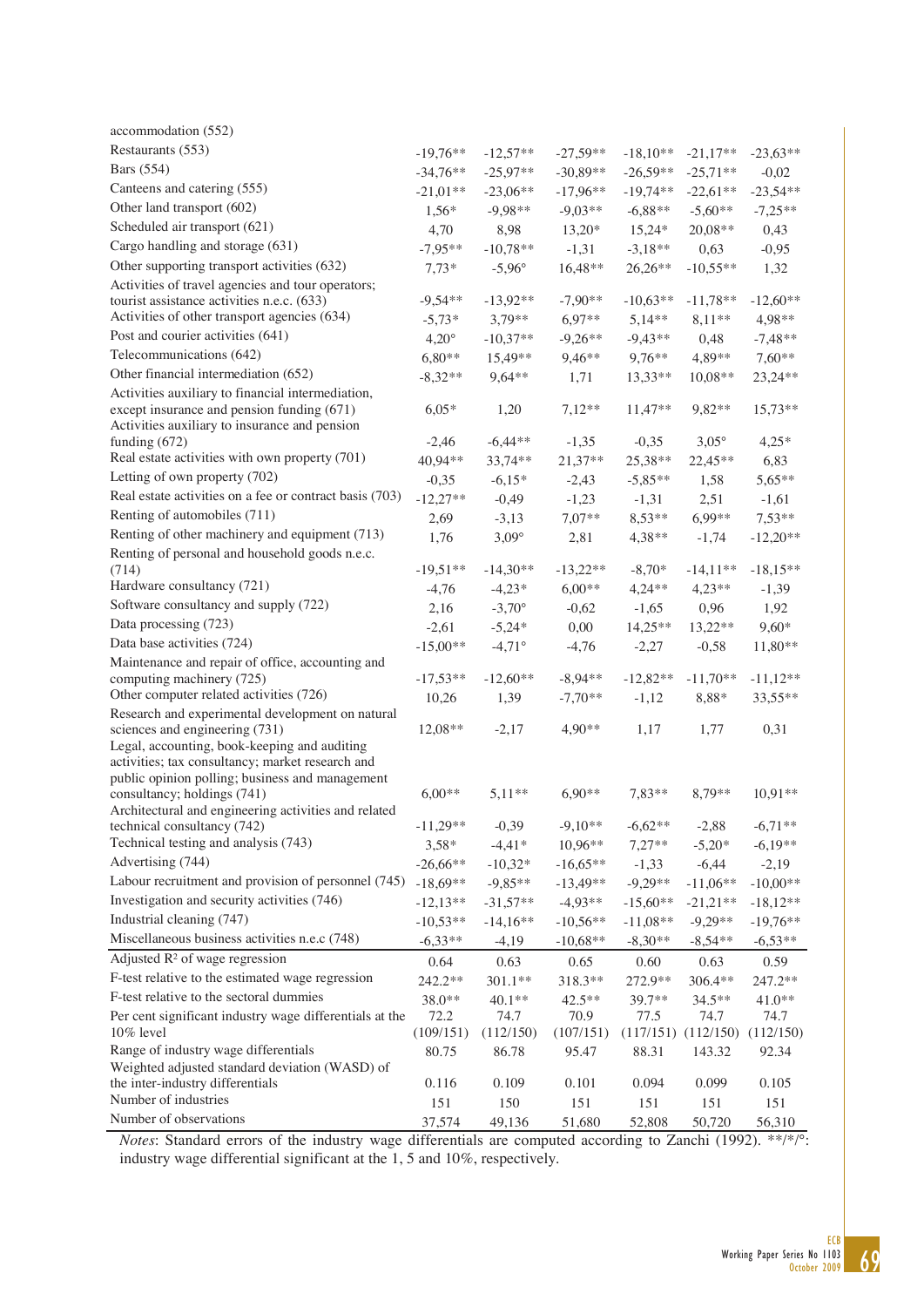| cent level), Before and After Controlling for Rent-Sharing, NACE two-digit level |                |      |      |      |      |      |         |           |
|----------------------------------------------------------------------------------|----------------|------|------|------|------|------|---------|-----------|
| Specification of                                                                 | Data           | 2000 | 2001 | 2002 | 2003 | 2004 | 2005    | Average   |
| wage equation:                                                                   |                |      |      |      |      |      |         | 2000-2005 |
| <b>Before</b> controlling                                                        | <b>SES</b>     | 76.7 | 76.7 | 88.4 | 86.0 | 79.1 | 813     | 81.4      |
| for rent-sharing                                                                 | <b>SES-SBS</b> | 76.2 | 88.1 | 83.3 | 83.3 | 78.6 | 83.3    | 82.1      |
| <b>After</b> controlling for                                                     | <b>SES-SBS</b> | 47.6 | 42.9 | 47.6 | 40.4 | 52.4 | $40\,5$ | 45.2      |
| rent-sharing                                                                     |                |      |      |      |      |      |         |           |

| Appendix 11: Percentage Significant Inter-Industry Wage Differentials (at the 10 per |  |  |  |
|--------------------------------------------------------------------------------------|--|--|--|
| cent level). Before and After Controlling for Rent-Sharing. NACE two-digit level     |  |  |  |

**Appendix 12: Percentage Significant Inter-Industry Wage Differentials (at the 10 per cent level), Before and After Controlling for Rent-Sharing, NACE three-digit level** 

| $\frac{1}{2}$ and $\frac{1}{2}$ and $\frac{1}{2}$ and $\frac{1}{2}$ and $\frac{1}{2}$ and $\frac{1}{2}$ and $\frac{1}{2}$ and $\frac{1}{2}$ and $\frac{1}{2}$ and $\frac{1}{2}$ and $\frac{1}{2}$ and $\frac{1}{2}$ and $\frac{1}{2}$ and $\frac{1}{2}$ and $\frac{1}{2}$ and $\frac{1}{2}$ a |                |      |      |      |      |      |        |           |
|-----------------------------------------------------------------------------------------------------------------------------------------------------------------------------------------------------------------------------------------------------------------------------------------------|----------------|------|------|------|------|------|--------|-----------|
| Specification of                                                                                                                                                                                                                                                                              | Data           | 2000 | 2001 | 2002 | 2003 | 2004 | 2005   | Average   |
| wage equation:                                                                                                                                                                                                                                                                                |                |      |      |      |      |      |        | 2000-2005 |
| <b>Before</b> controlling                                                                                                                                                                                                                                                                     | <b>SES</b>     | 75.5 | 73.5 | 78.7 | 73.5 | 794  | 76.8   | 76.2      |
| for rent-sharing                                                                                                                                                                                                                                                                              | <b>SES-SBS</b> | 72.2 | 74.7 | 70.9 | 77.5 | 74.7 | 74.7   | 74.1      |
| <b>After</b> controlling for                                                                                                                                                                                                                                                                  | <b>SES-SBS</b> | 40.4 | 48.7 | 47.7 | 53 O | 517  | 50 $3$ | 48.6      |
| rent-sharing                                                                                                                                                                                                                                                                                  |                |      |      |      |      |      |        |           |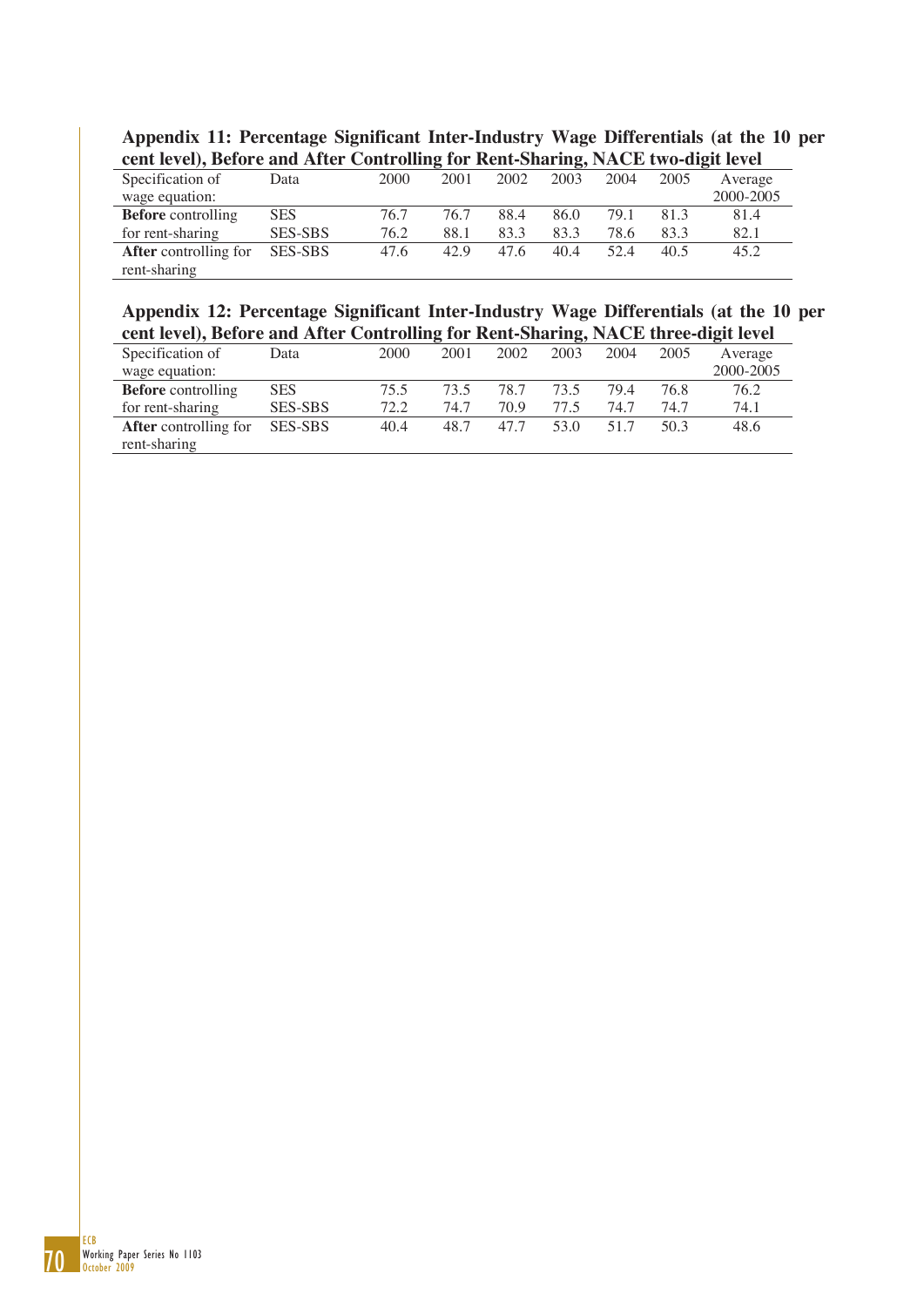**Appendix 13: Correlation Coefficients Between Inter-Industry Wage Differentials, Before (SES data) and After (SES-SBS data) Controlling for Rent-Sharing, NACE twodigit level (n=42)** 

| Period:  | 2000      | 2001    | 2002      | 2003      | 2004      | 2005      |
|----------|-----------|---------|-----------|-----------|-----------|-----------|
| Pearson  | $0.685**$ | 0.805** | $0.740**$ | $0.863**$ | 0.873**   | $0.927**$ |
| Spearman | $0.523**$ | 9.668** | 0.572**   | $0.760**$ | $0.820**$ | $0.909**$ |

\*\*/\*/°: coefficient significant at the 1, 5 and 10 per cent, respectively.

**Appendix 14: Correlation Coefficients Between Inter-Industry Wage Differentials, Before (SES-SBS data) and After (SES-SBS data) Controlling for Rent-Sharing, NACE two-digit level** 

| Period:                                                                                | 2000      | 2001      | 2002      | 2003      | 2004      | 2005      |  |
|----------------------------------------------------------------------------------------|-----------|-----------|-----------|-----------|-----------|-----------|--|
| Pearson                                                                                | $0.944**$ | $0.926**$ | $0.954**$ | $0.962**$ | $0.960**$ | $0.944**$ |  |
| Spearman                                                                               | $0.855**$ | $0.887**$ | $0.893**$ | $0.893**$ | $0.848**$ | $0.876**$ |  |
| $*$ /*/ $\frac{10}{2}$ coefficient significant at the 1.5 and 10 per cent respectively |           |           |           |           |           |           |  |

\*\*/\*/°: coefficient significant at the 1, 5 and 10 per cent, respectively.

**Appendix 15: Pearson/Spearman Correlation Coefficients Between Inter-Industry Wage Differentials, Before (SES data) and After (SES-SBS data) Controlling for Rent-Sharing, NACE three-digit level (n=152)** 

| Period:       | 2000      | 2001      | 2002      | 2003      | 2004      | 2005      |
|---------------|-----------|-----------|-----------|-----------|-----------|-----------|
| Pearson       | $0.717**$ | $0.791**$ | $0.825**$ | $0.866**$ | $0.820**$ | $0.889**$ |
| Spearman      | $0.642**$ | $0.767**$ | $0.765**$ | $0.868**$ | $0.811**$ | $0.865**$ |
| $\sim$ $\sim$ | $\cdots$  | .         |           |           |           |           |

\*\*/\*/°: coefficient significant at the 1, 5 and 10 per cent, respectively.

**Appendix 16: Pearson/Spearman Correlation Coefficients Between Inter-Industry Wage Differentials, Before (SES-SBS data) and After (SES-SBS data) Controlling for Rent-Sharing, NACE three-digit level (n=152),** 

| .        |           |           |           |           |           |           |
|----------|-----------|-----------|-----------|-----------|-----------|-----------|
| Period:  | 2000      | 2001      | 2002      | 2003      | 2004      | 2005      |
| Pearson  | $0.943**$ | $0.940**$ | $0.962**$ | $0.961**$ | $0.946**$ | $0.938**$ |
| Spearman | $0.901**$ | $0.922**$ | $0.931**$ | $0.942**$ | $0.907**$ | $0.912**$ |
|          |           |           |           |           |           |           |

\*\*/\*/°: coefficient significant at the 1, 5 and 10 per cent, respectively.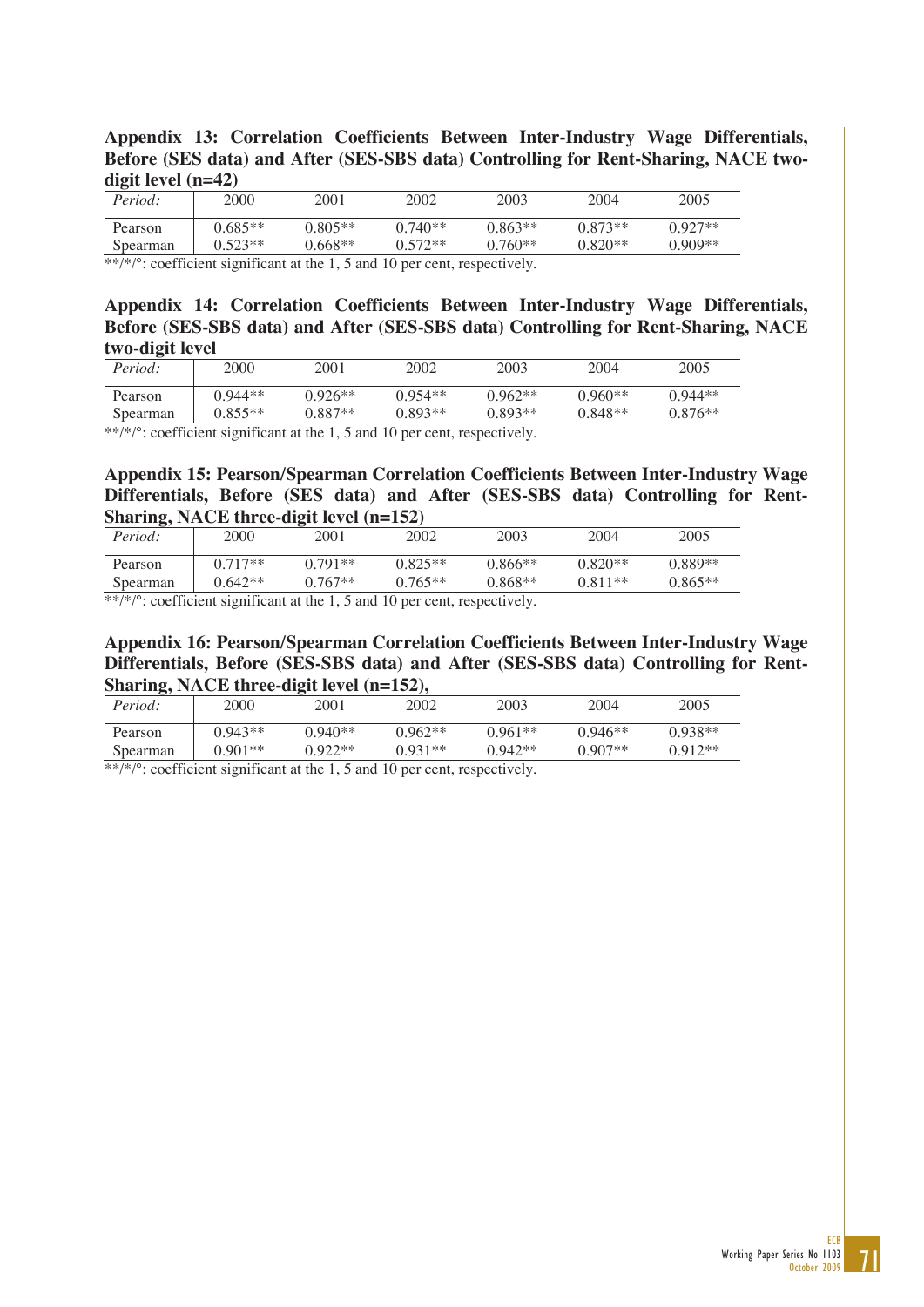| THE COMPUTING TO ACHE DRIMING, I WALL TWO TIGHT IN YOU |                |       |       |       |       |       |       |           |
|--------------------------------------------------------|----------------|-------|-------|-------|-------|-------|-------|-----------|
| <b>WASD</b>                                            | Data           | 2000  | 2001  | 2002  | 2003  | 2004  | 2005  | Average   |
|                                                        |                |       |       |       |       |       |       | 2000-2005 |
| <b>Before</b> controlling                              | <b>SES</b>     | 0.083 | 0.086 | 0.070 | 0.070 | 0.089 | 0.086 | 0.081     |
| for rent-sharing                                       | <b>SES-SBS</b> | 0.100 | 0.088 | 0.080 | 0.070 | 0.082 | 0.084 | 0.084     |
| <b>After</b> controlling for                           | <b>SES-SBS</b> | 0.071 | 0.063 | 0.068 | 0.054 | 0.065 | 0.061 | 0.064     |
| rent-sharing                                           |                |       |       |       |       |       |       |           |

| Appendix 17: Dispersion of Inter-Industry Wage Differentials (WASD), Before and |  |  |
|---------------------------------------------------------------------------------|--|--|
| After Controlling for Rent-Sharing, NACE two-digit level                        |  |  |

## **Appendix 18: Dispersion of Inter-Industry Wage Differentials (WASD), Before and After Controlling for Rent-Sharing, NACE three-digit level**

| Data           | 2000  | 2001  | 2002  | 2003  | 2004  | 2005           | Average                         |
|----------------|-------|-------|-------|-------|-------|----------------|---------------------------------|
|                |       |       |       |       |       |                | 2000-2005                       |
| <b>SES</b>     | 0.097 | 0.107 | 0.085 |       |       |                | 0.099                           |
| <b>SES-SBS</b> | 0.116 | 0.109 | 0.101 | 0.094 | 0.099 | 0.105          | 0.104                           |
| SES-SBS        | 0.079 | 0.085 | 0.084 |       |       |                | 0.079                           |
|                |       |       |       |       |       |                |                                 |
|                |       |       |       |       |       | 0.088<br>0.072 | .<br>0.102 0.113<br>0.076 0.077 |

72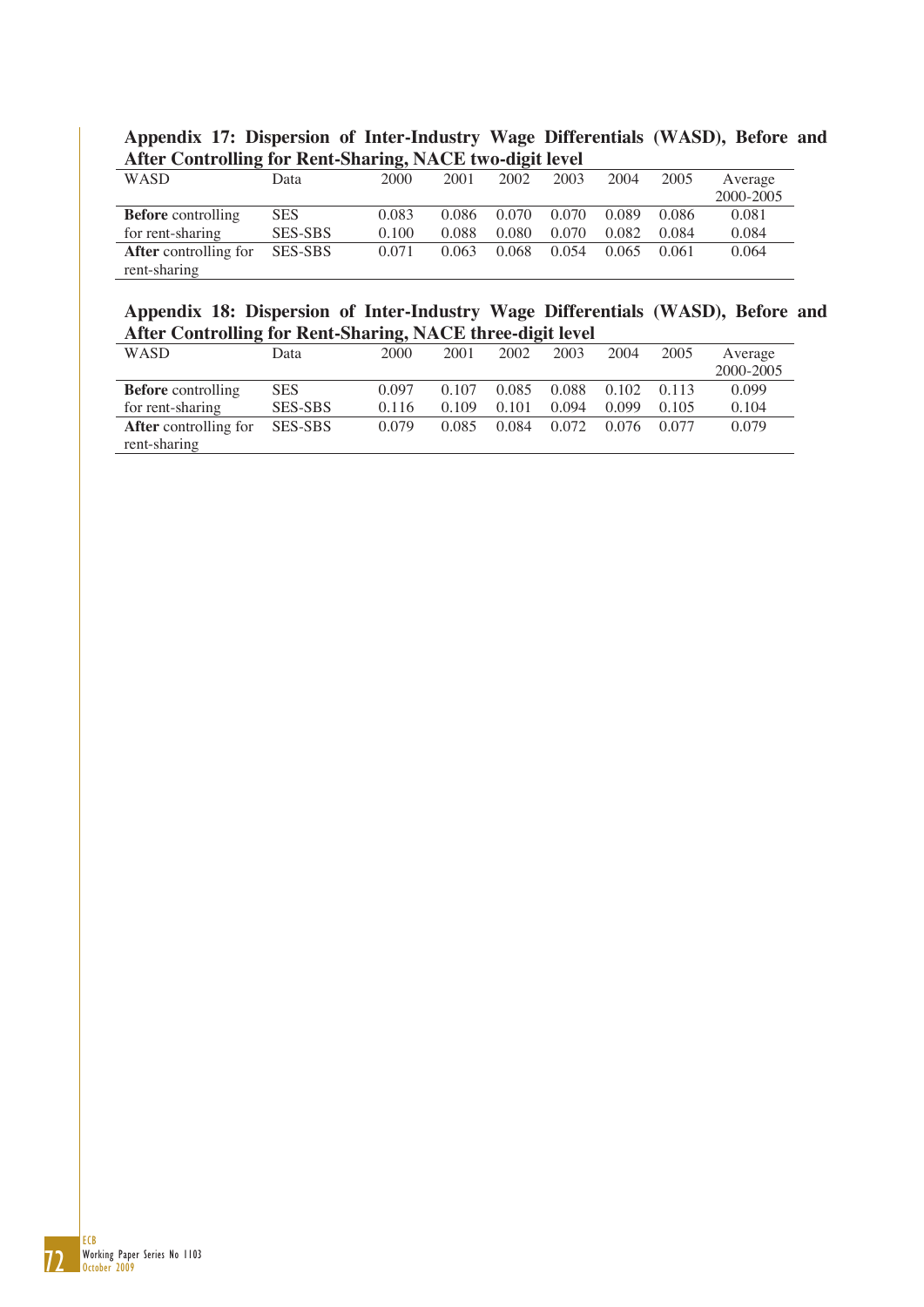## **European Central Bank Working Paper Series**

For a complete list of Working Papers published by the ECB, please visit the ECB's website (http://www.ecb.europa.eu).

- 1066 "Universal banks and corporate control: evidence from the global syndicated loan market" by M. A. Ferreira and P. Matos, July 2009.
- 1067 "The dynamic effects of shocks to wages and prices in the United States and the euro area" by R. Duarte and C. R. Marques, July 2009.
- 1068 "Asset price misalignments and the role of money and credit" by D. Gerdesmeier, H.-E. Reimers and B. Roffia, July 2009.
- 1069 "Housing finance and monetary policy" by A. Calza, T. Monacelli and L. Stracca, July 2009.
- 1070 "Monetary policy committees: meetings and outcomes" by J. M. Berk and B. K. Bierut, July 2009.
- 1071 "Booms and busts in housing markets: determinants and implications" by L. Agnello and L. Schuknecht, July 2009.
- 1072 "How important are common factors in driving non-fuel commodity prices? A dynamic factor analysis" by I.Vansteenkiste, July 2009.
- 1073 "Can non-linear real shocks explain the persistence of PPP exchange rate disequilibria?" by T. Peltonen, M. Sager and A. Popescu, July 2009.
- 1074 "Wages are flexible, aren't they? Evidence from monthly micro wage data" by P. Lünnemann and L. Wintr, July 2009.
- 1075 "Bank risk and monetary policy" by Y. Altunbas, L. Gambacorta and D. Marqués-Ibáñez, July 2009.
- 1076 "Optimal monetary policy in a New Keynesian model with habits in consumption" by C. Leith, I. Moldovan and R. Rossi, July 2009.
- 1077 "The reception of public signals in financial markets what if central bank communication becomes stale?" by M. Ehrmann and D. Sondermann, August 2009.
- 1078 "On the real effects of private equity investment: evidence from new business creation" by A. Popov and P. Roosenboom, August 2009.
- 1079 "EMU and European government bond market integration" by P. Abad and H. Chuliá, and M. Gómez-Puig, August 2009.
- 1080 "Productivity and job flows: heterogeneity of new hires and continuing jobs in the business cycle" by J. Kilponen and J. Vanhala, August 2009.
- 1081 "Liquidity premia in German government bonds" by J. W. Ejsing and J. Sihvonen, August 2009.
- 1082 "Disagreement among forecasters in G7 countries" by J. Dovern, U. Fritsche and J. Slacalek, August 2009.
- 1083 "Evaluating microfoundations for aggregate price rigidities: evidence from matched firm-level data on product prices and unit labor cost" by M. Carlsson and O. Nordström Skans, August 2009.
- 1084 "How are firms' wages and prices linked: survey evidence in Europe" by M. Druant, S. Fabiani, G. Kezdi, A. Lamo, F. Martins and R. Sabbatini, August 2009.